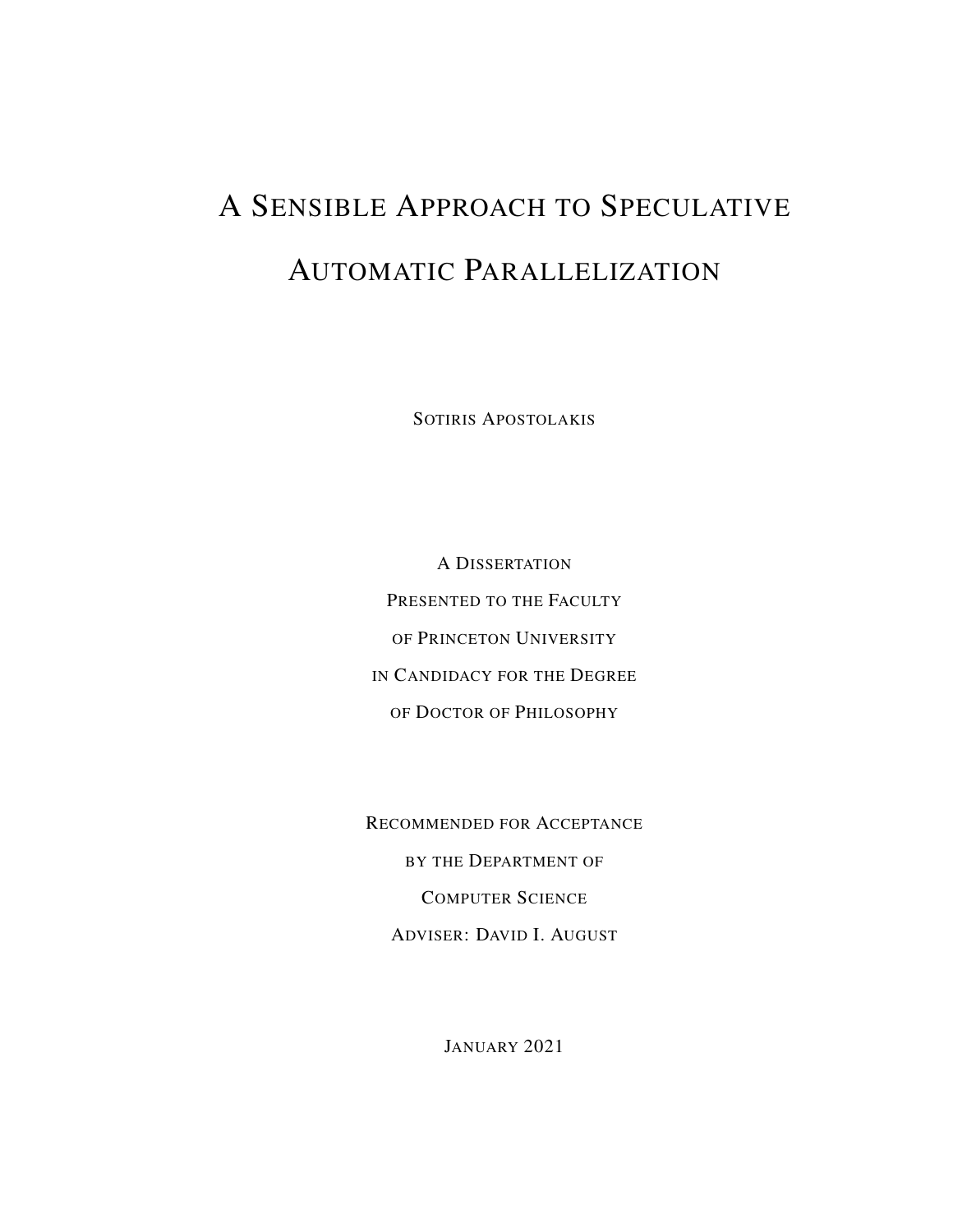c Copyright by Sotiris Apostolakis, 2020.

All Rights Reserved.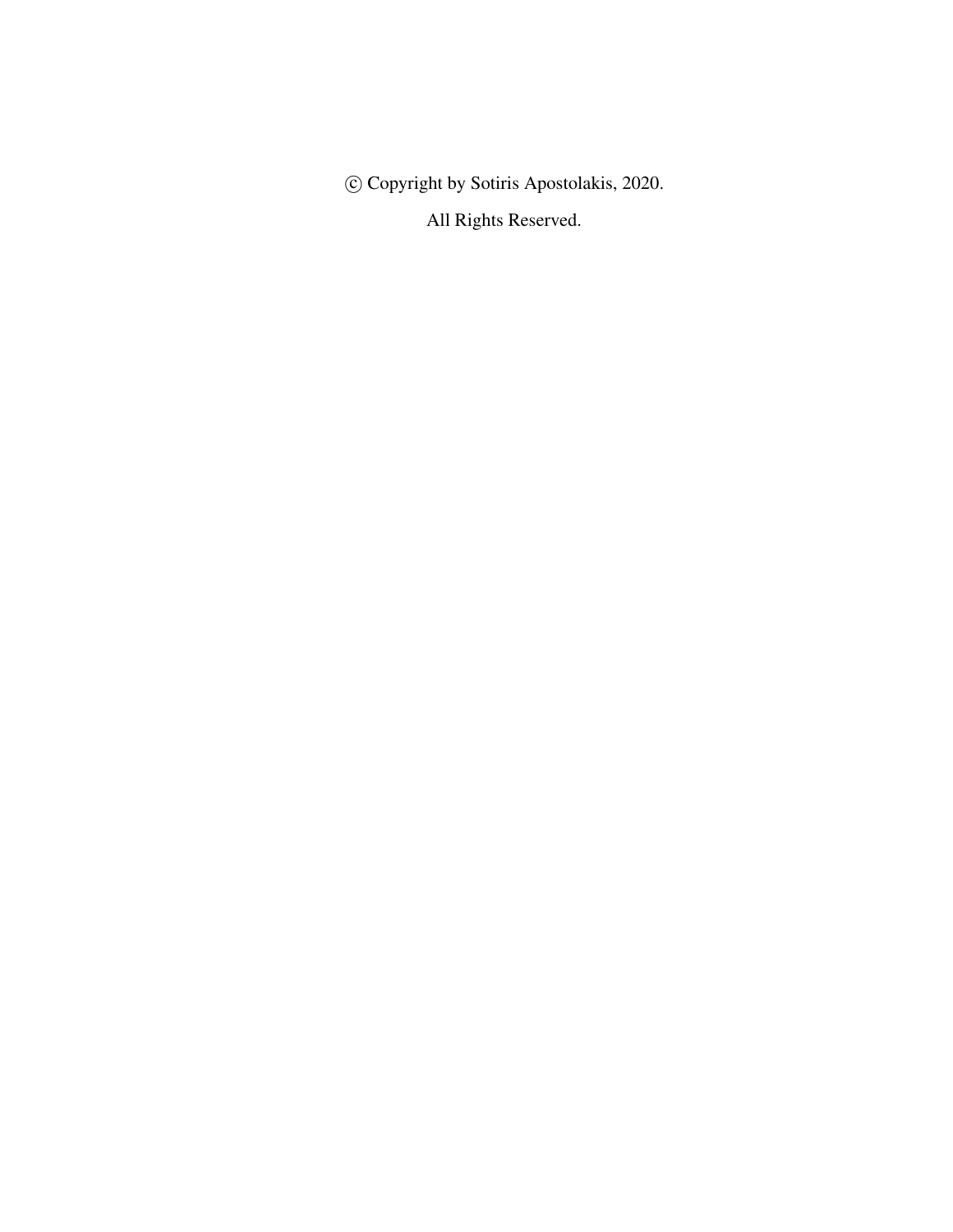#### Abstract

The promise of automatic parallelization, freeing programmers from the error-prone and time-consuming process of making efficient use of parallel processing resources, remains unrealized. For decades, the imprecision of memory analysis limited the applicability of automatic parallelization. The introduction of speculation to automatic parallelization overcame these applicability limitations but caused profitability problems due to high communication and bookkeeping costs for speculation validation and commit.

This dissertation shifts the focus from applicability to profitability by making speculative automatic parallelization more efficient. Unlike current approaches that perform analysis and transformations independently and in sequence, the proposed system integrates, without loss of modularity, memory analysis, speculative techniques, and enabling transformations.

Specifically, this dissertation involves three main contributions. First, it introduces a novel speculation-aware collaborative analysis framework (SCAF) that minimizes the need for high-overhead speculation. Second, it proposes a new parallelizing-compiler design that enables careful planning. Third, it presents new efficient speculative privatization transformations that avoid privatization overheads of prior work.

SCAF learns of available speculative information via profiling, computes its full impact on memory dependence analysis, and makes this resulting information available for all code optimizations. SCAF is modular (adding new analysis modules is easy) and collaborative (modules cooperate to produce a result more precise than the confluence of all individual results). Relative to the best prior speculation-aware dependence analysis technique, SCAF dramatically reduces the need for expensive-to-validate memory speculation in the hot loops of all 16 evaluated C/C++ SPEC benchmarks.

The introduction of planning in the compiler enables the selection of parallelizationenabling transformations based on their cost and overall impacts. The benefit is twofold. First, the compiler only applies a minimal-cost set of enabling transformations. Second,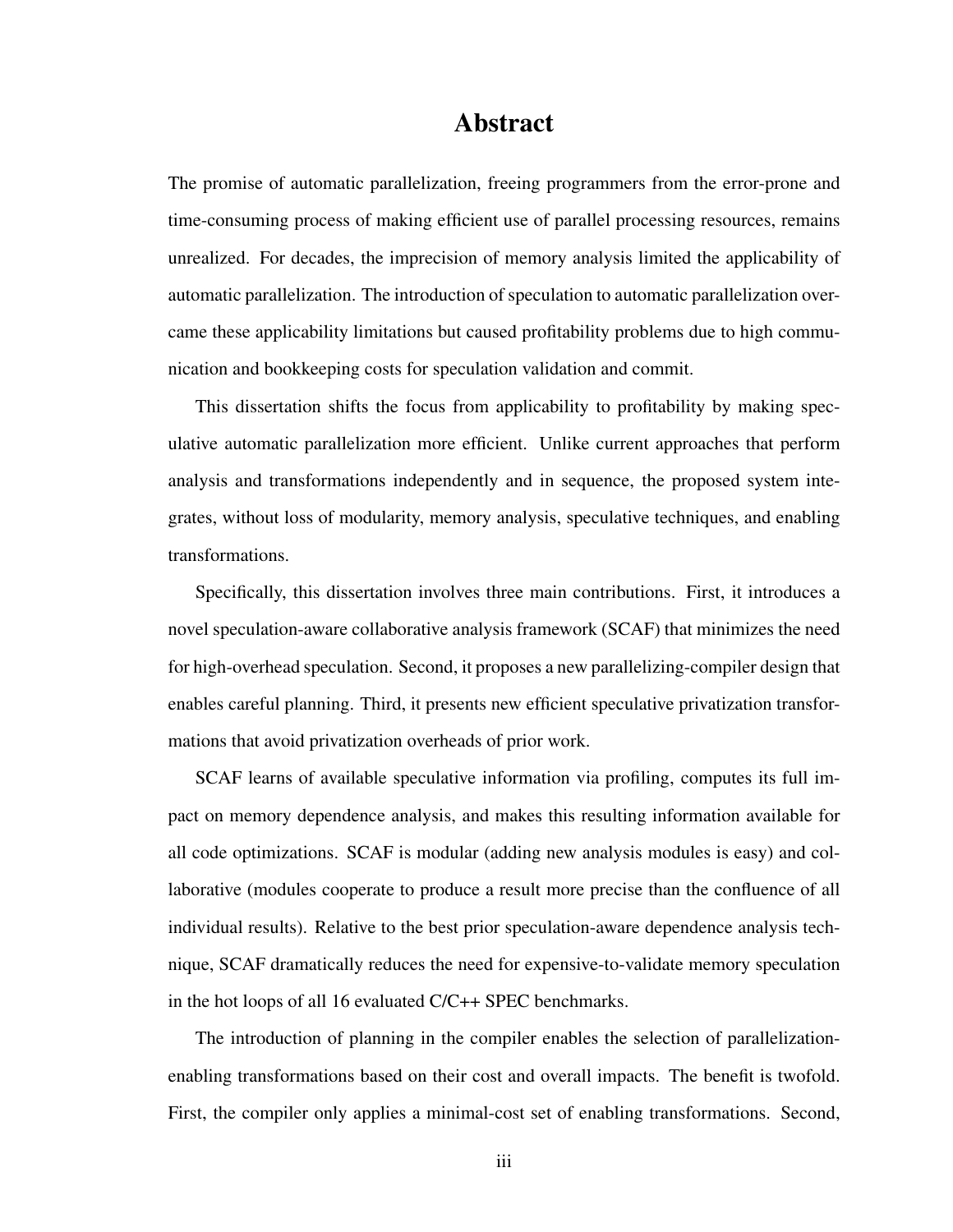this decision-making process makes the addition of new efficient speculative enablers possible, including the proposed privatization transformations.

This dissertation integrates these contributions into a fully-automatic speculative-DOALL parallelization framework for commodity hardware. By reducing speculative parallelization overheads in ways not possible with prior parallelization systems, this work obtains higher overall program speedup  $(23.0 \times$  for 12 general-purpose C/C++ programs running on a 28-core shared-memory machine) than Privateer  $(11.5\times)$ , the prior automatic speculative-DOALL system with the highest applicability.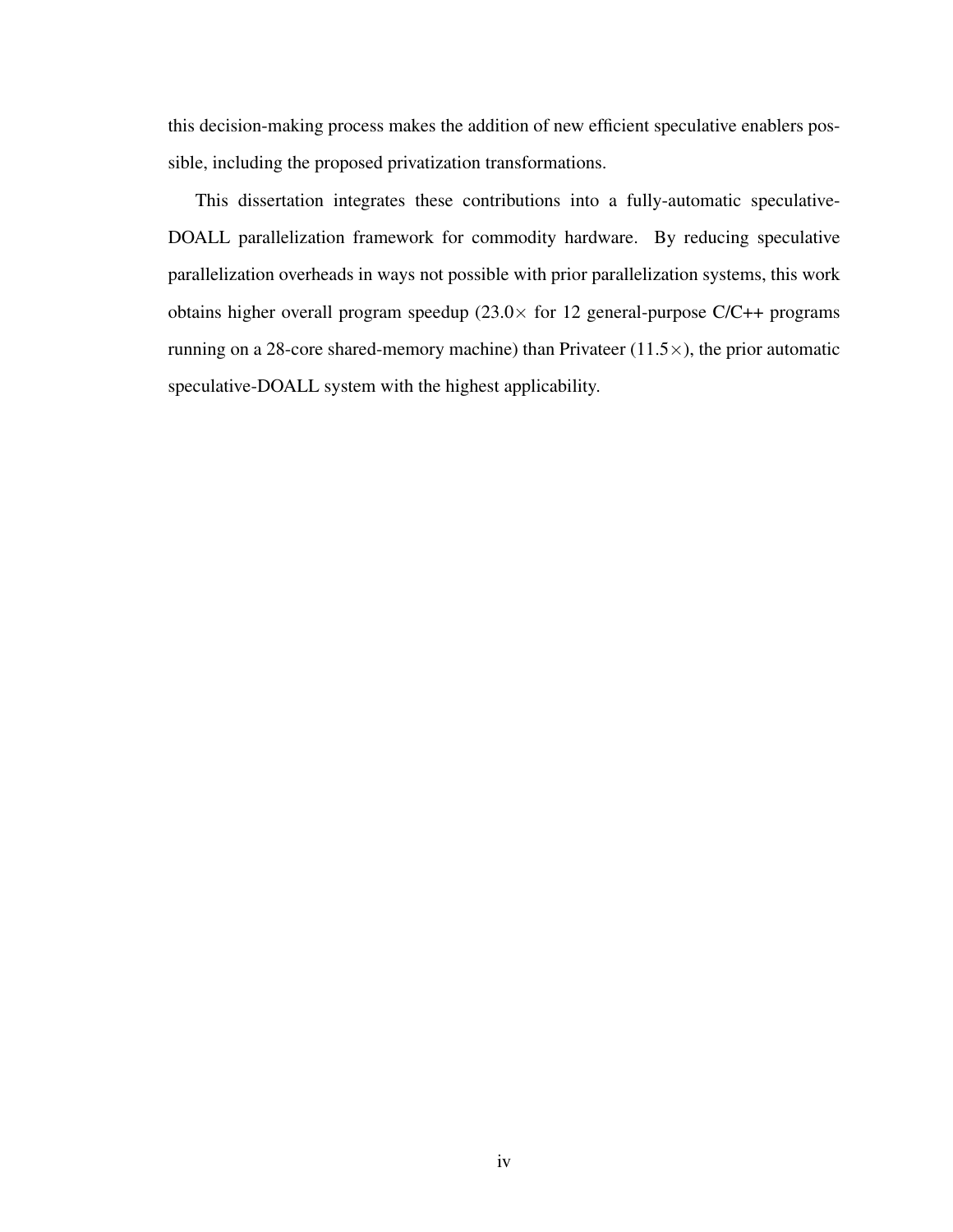#### Acknowledgments

<span id="page-4-0"></span>First and foremost, I would like to thank my advisor Prof. David I. August for his support and guidance over the years. I am grateful for his faith in me and his constant encouragement during challenging times. He taught me a great deal about research. He taught me to set ambitious and impactful goals and keep a positive and 'can be done' attitude. Moreover, he helped me improve my writing and presentation skills by showing me how to frame my research clearly and convincingly. I also appreciate that he gave me the freedom to pursue my research interests and ideas. Finally, the culture of collaboration and solidarity he has cultivated in the Liberty Research Group made my research much more enjoyable and rewarding.

I thank the rest of my dissertation committee: Prof. Andrew Appel, Prof. Brian Kernighan, Prof. Simone Campanoni, and Prof. Zachary Kincaid. I want to additionally thank Prof. Campanoni and Prof. Kincaid for taking the time to serve as readers on my committee. Their feedback helped improve the quality of this dissertation. Prof. Campanoni has also been a great collaborator for the work presented in this dissertation.

I thank the members of the Liberty Research Group for all their help throughout the years. I thank Stephen, Jordan, Deep, Heejin, Nayana, and Hansen for welcoming me to Princeton and to the group. I want to especially thank Hansen, who has been a great friend and collaborator. Further, I want to thank the newest members of the group that brought new energy and enthusiasm: Ziyang, Greg, Bhargav, Zujun, and Ishita. I want to especially thank Ziyang, Greg, and Zujun for their interest in my research and their contributions to my dissertation work over the last two years. Finally, I want to thank Nick and Taewook, who are alumni of the group. Nick's work laid the groundwork for my research, and it was an invaluable source of inspiration. Taewook was an excellent mentor during my summer internship at Facebook.

I thank the administrative staff of the Department of Computer Science at Princeton. In particular, I thank Nicki Gotsis for helping me with all sorts of bureaucratic matters and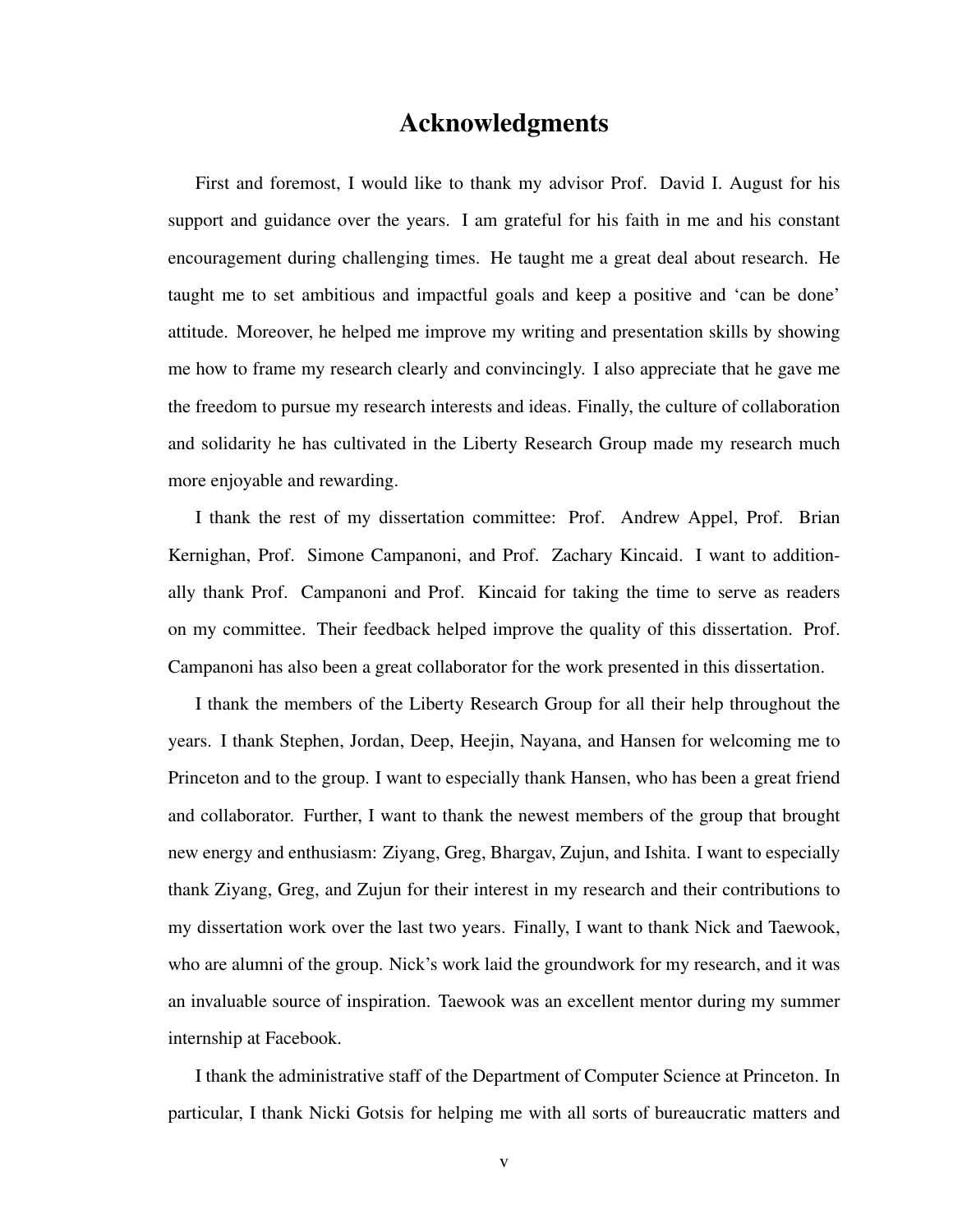Pamela DelOrefice for taking care of travel grants and reimbursements. I also thank the Davis International Center staff for their help on all immigration-related issues.

I am deeply grateful to all my friends for everything we shared during the past five years. I thank the many friends I was lucky to meet at Princeton that helped me adapt to a new way of life both academically and socially. I also thank my long-time friends from back home in Greece. Our summer and Christmas trips helped me recharge my batteries. Thank you for your enduring support. The Greek community at Princeton was also a great support group. Our nights at Fine Hall, dinners, and various events helped me blow off some steam. I want to especially thank Nick and Themis for all the fun moments we shared and for patiently hearing me complain about work at times. I thank Maria for her patience, encouragement, and love. I thank her for always being there for me, and I cherish all the moments we spent together.

I am thankful to my parents for their unconditional love and support, for their personal sacrifices to provide me the education and opportunities that enabled my path, and for the values they instilled in me. I also thank my brother for always believing in me.

I gratefully acknowledge generous financial support by the Siebel Scholars Foundation through the Siebel Scholar award, the Seeger Center for Hellenic Studies through the Stanley J. Seeger fellowship, and the National Science Foundation (NSF) through grants CCF-1814654, CNS-1441650, and CCF-1439085.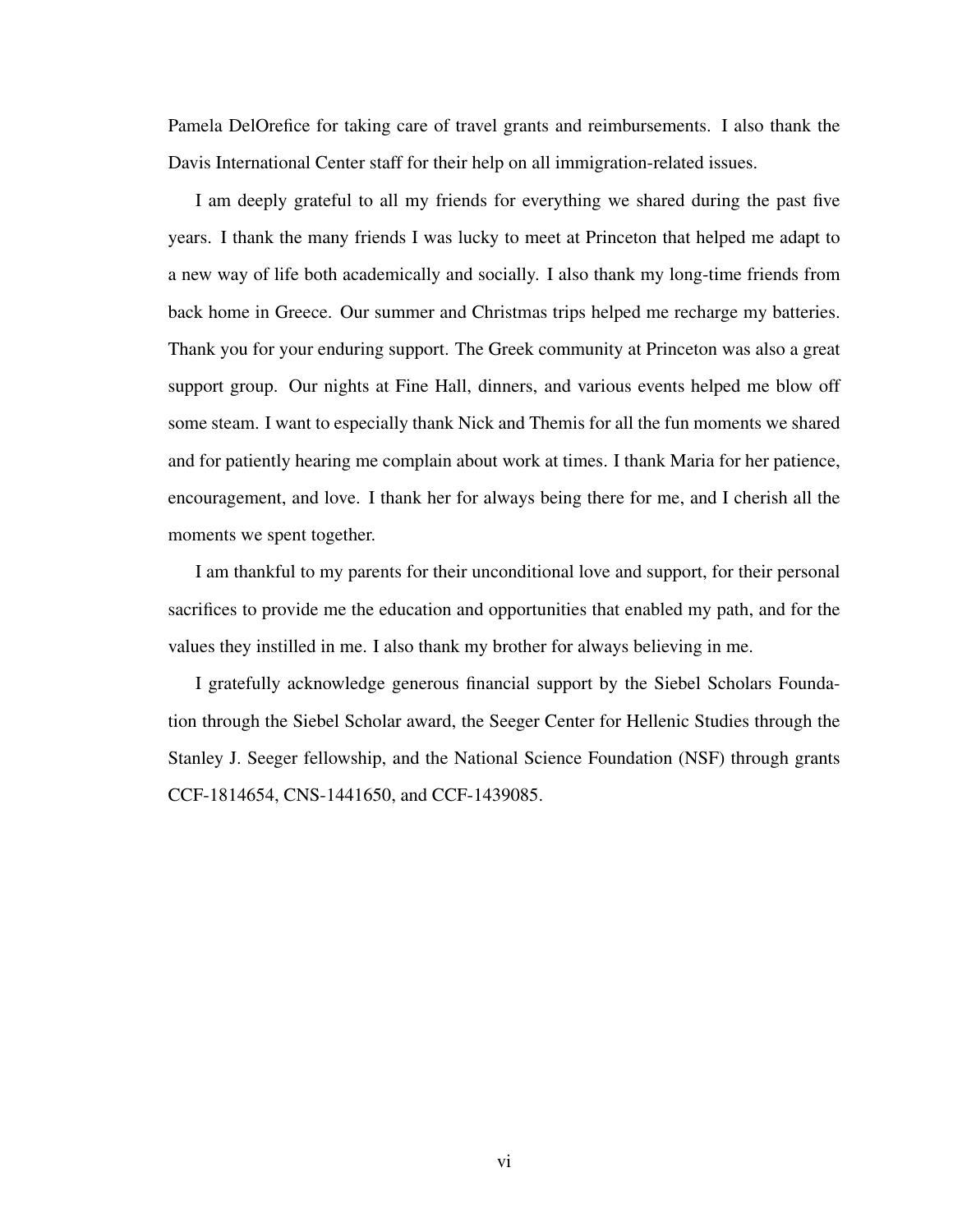## **Contents**

|                |     |                                     | iii                                                                  |  |
|----------------|-----|-------------------------------------|----------------------------------------------------------------------|--|
|                |     |                                     | $\mathbf{V}$                                                         |  |
|                |     |                                     | xi                                                                   |  |
|                |     |                                     | xii                                                                  |  |
| 1              |     | <b>Introduction</b><br>$\mathbf{1}$ |                                                                      |  |
|                | 1.1 |                                     | 3                                                                    |  |
|                |     | 1.1.1                               | Speculation-Aware Collaborative Analysis Framework<br>$\overline{3}$ |  |
|                |     | 1.1.2                               | 5                                                                    |  |
|                |     | 1.1.3                               | 5<br>Fully-Automatic Parallelizing Compiler                          |  |
|                |     | 1.1.4                               | 5                                                                    |  |
| $\overline{2}$ |     | <b>Background</b>                   | $\overline{7}$                                                       |  |
|                | 2.1 |                                     | 7                                                                    |  |
|                |     | 2.1.1                               | 8                                                                    |  |
|                |     | 2.1.2                               | 9                                                                    |  |
|                |     | 2.1.3                               | 9                                                                    |  |
|                |     | 2.1.4                               | Intra- & Cross-Iteration Dependences<br>10                           |  |
|                |     | 2.1.5                               | 10                                                                   |  |
|                | 2.2 |                                     | 11                                                                   |  |
|                | 2.3 |                                     |                                                                      |  |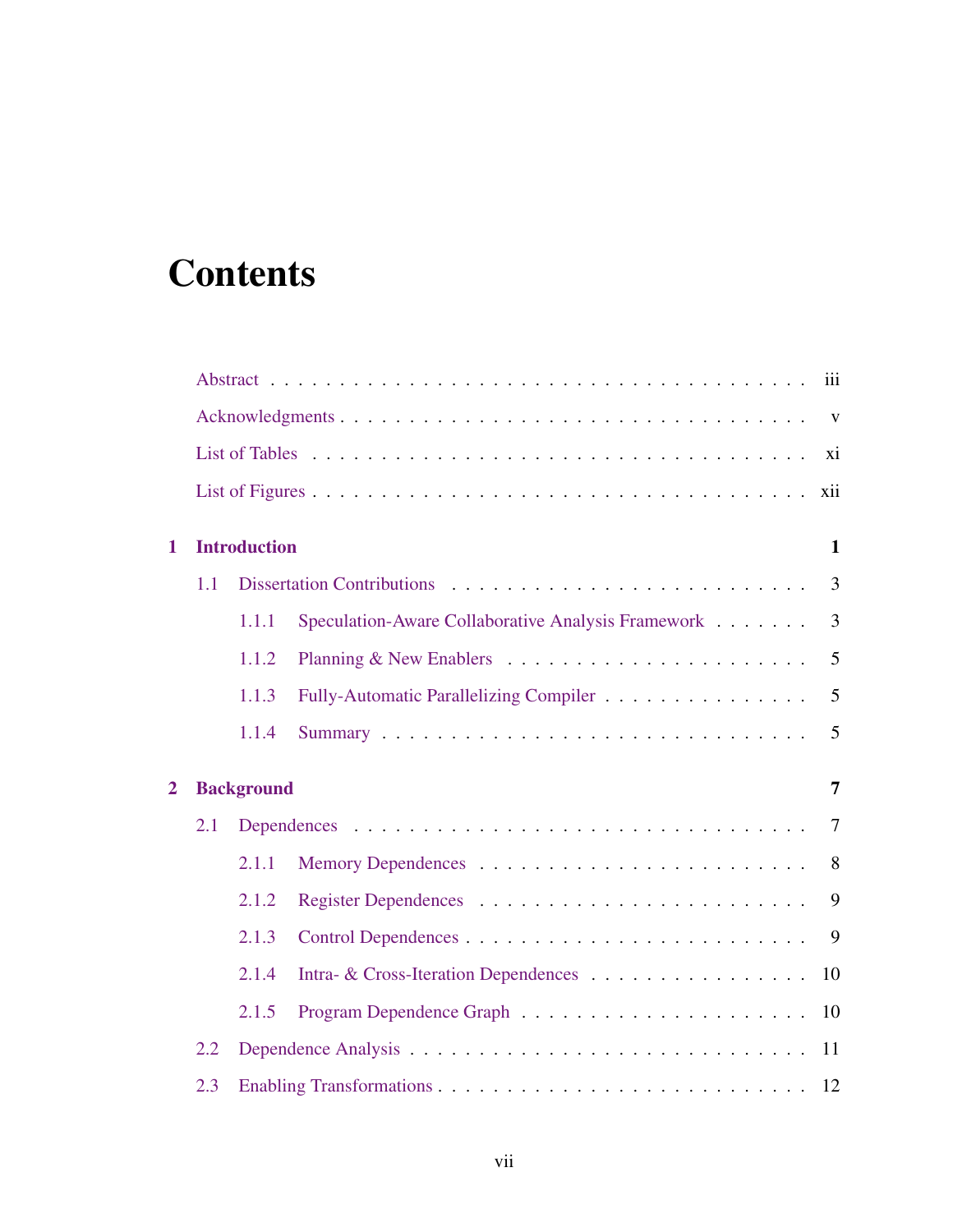|   |     | 2.3.1             |                                                                             |    |
|---|-----|-------------------|-----------------------------------------------------------------------------|----|
|   |     | 2.3.2             |                                                                             |    |
|   | 2.4 |                   |                                                                             |    |
|   |     | 2.4.1             |                                                                             |    |
|   |     | 2.4.2             | Tolerating Cross-Iteration Dependences 17                                   |    |
| 3 |     | <b>Motivation</b> |                                                                             | 20 |
|   | 3.1 |                   | State-of-the-Art for DOALL Parallelization 20                               |    |
|   | 3.2 |                   |                                                                             |    |
|   |     | 3.2.1             | Excessive Use of Memory Speculation 22                                      |    |
|   |     | 3.2.2             |                                                                             |    |
| 4 |     |                   | <b>The Perspective Approach</b>                                             | 24 |
|   | 4.1 |                   |                                                                             |    |
|   | 4.2 |                   |                                                                             |    |
|   | 4.3 |                   |                                                                             |    |
|   | 4.4 |                   |                                                                             | 28 |
| 5 |     |                   | <b>Speculation-Aware Collaborative Analysis Framework</b>                   | 34 |
|   | 5.1 |                   |                                                                             |    |
|   |     |                   |                                                                             |    |
|   | 5.2 |                   |                                                                             |    |
|   |     | 5.2.1             |                                                                             | 38 |
|   |     | 5.2.2             |                                                                             | 38 |
|   |     | 5.2.3             | Orchestrator                                                                | 42 |
|   |     | 5.2.4             | $SCAF$ within a Compiler $\ldots \ldots \ldots \ldots \ldots \ldots \ldots$ | 45 |
|   |     | 5.2.5             |                                                                             | 46 |
|   | 5.3 |                   |                                                                             | 49 |
|   |     | 5.3.1             |                                                                             |    |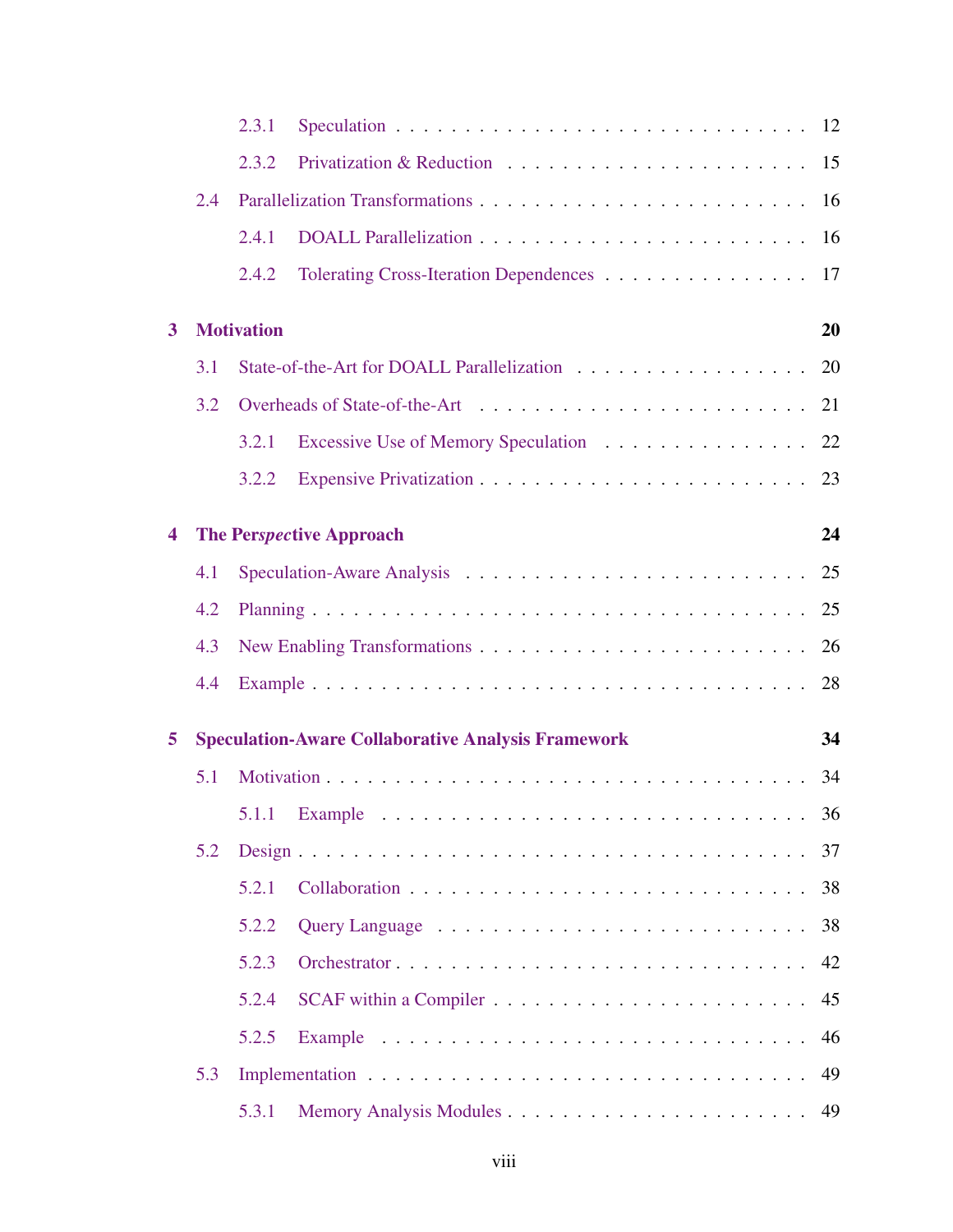|   |                         | 5.3.2               |                                                      |    |  |
|---|-------------------------|---------------------|------------------------------------------------------|----|--|
| 6 |                         |                     | <b>Parallelization Infrastructure Implementation</b> | 60 |  |
|   | 6.1                     |                     |                                                      | 62 |  |
|   |                         | 6.1.1               |                                                      | 62 |  |
|   |                         | 6.1.2               |                                                      | 64 |  |
|   | 6.2                     |                     |                                                      | 65 |  |
|   | 6.3                     |                     |                                                      | 66 |  |
|   | 6.4                     | 67                  |                                                      |    |  |
|   | 6.5                     |                     |                                                      | 67 |  |
|   |                         | 6.5.1               |                                                      | 67 |  |
|   |                         | 6.5.2               |                                                      | 68 |  |
|   | 6.6                     |                     |                                                      | 68 |  |
|   | 6.7                     | 69                  |                                                      |    |  |
|   | 6.8                     |                     |                                                      | 69 |  |
| 7 | <b>Evaluation</b><br>71 |                     |                                                      |    |  |
|   | 7.1                     |                     | Speculation-Aware Collaborative Analysis Framework   | 71 |  |
|   |                         | 7.1.1               |                                                      | 74 |  |
|   |                         | 7.1.2               | Contributions of Modules to Collaboration 76         |    |  |
|   |                         | 7.1.3               |                                                      | 78 |  |
|   | 7.2                     |                     |                                                      | 79 |  |
|   |                         | 7.2.1               |                                                      | 79 |  |
|   |                         | 7.2.2               |                                                      | 82 |  |
|   |                         | 7.2.3               | Performance Analysis of Perspective                  | 83 |  |
|   |                         | 7.2.4               |                                                      | 86 |  |
| 8 |                         | <b>Related Work</b> |                                                      | 88 |  |
|   | 8.1                     |                     |                                                      | 88 |  |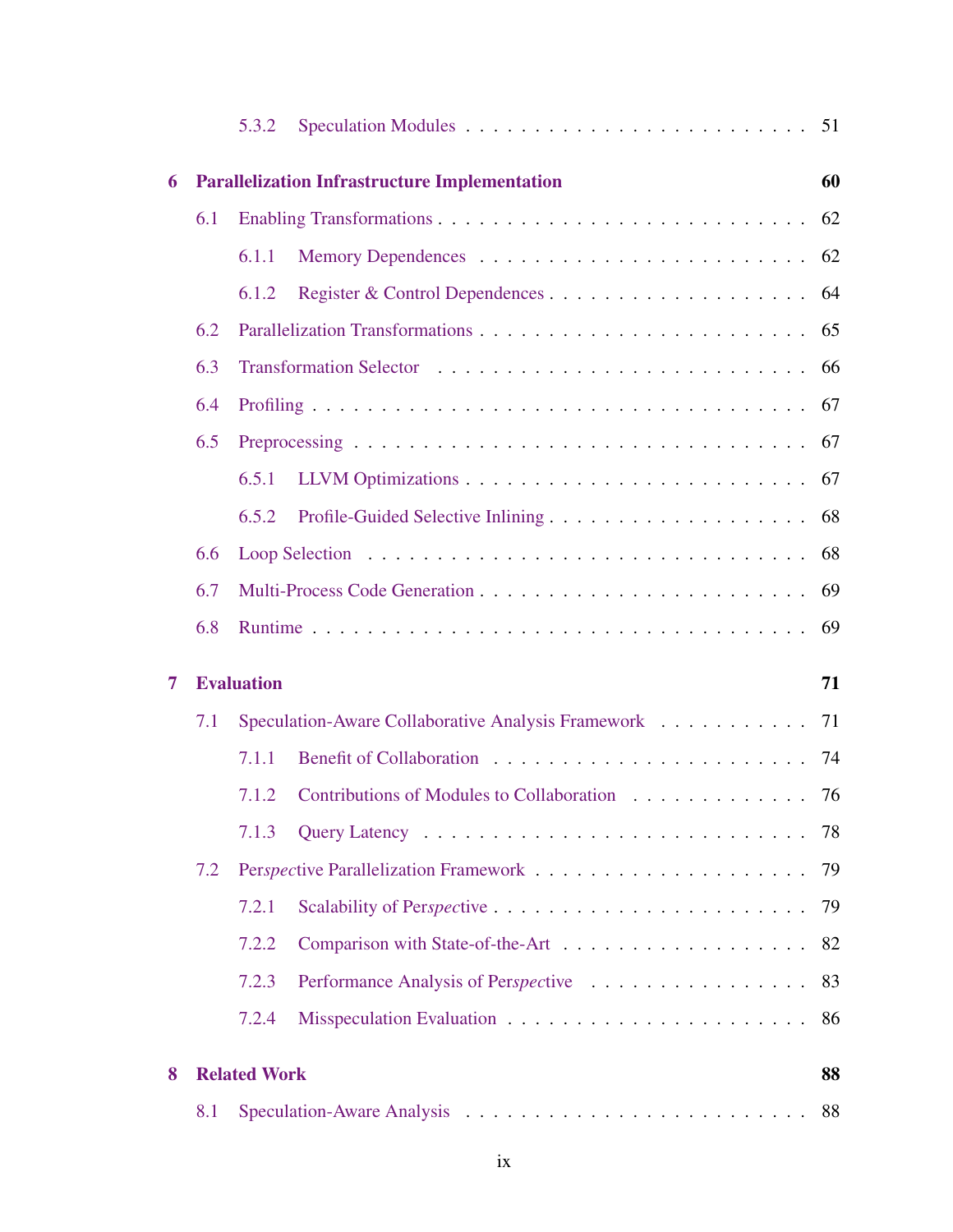|   | 8.2                 |                                         |  |    |
|---|---------------------|-----------------------------------------|--|----|
|   |                     |                                         |  |    |
| 9 |                     | <b>Conclusion and Future Directions</b> |  | 92 |
|   | 9.1                 |                                         |  |    |
|   | 9.2                 |                                         |  |    |
|   |                     | 9.2.1                                   |  |    |
|   |                     | 9.2.2                                   |  |    |
|   |                     | 9.2.3                                   |  |    |
|   |                     | 9.2.4                                   |  |    |
|   |                     | 9.2.5                                   |  |    |
|   | <b>Bibliography</b> |                                         |  | 96 |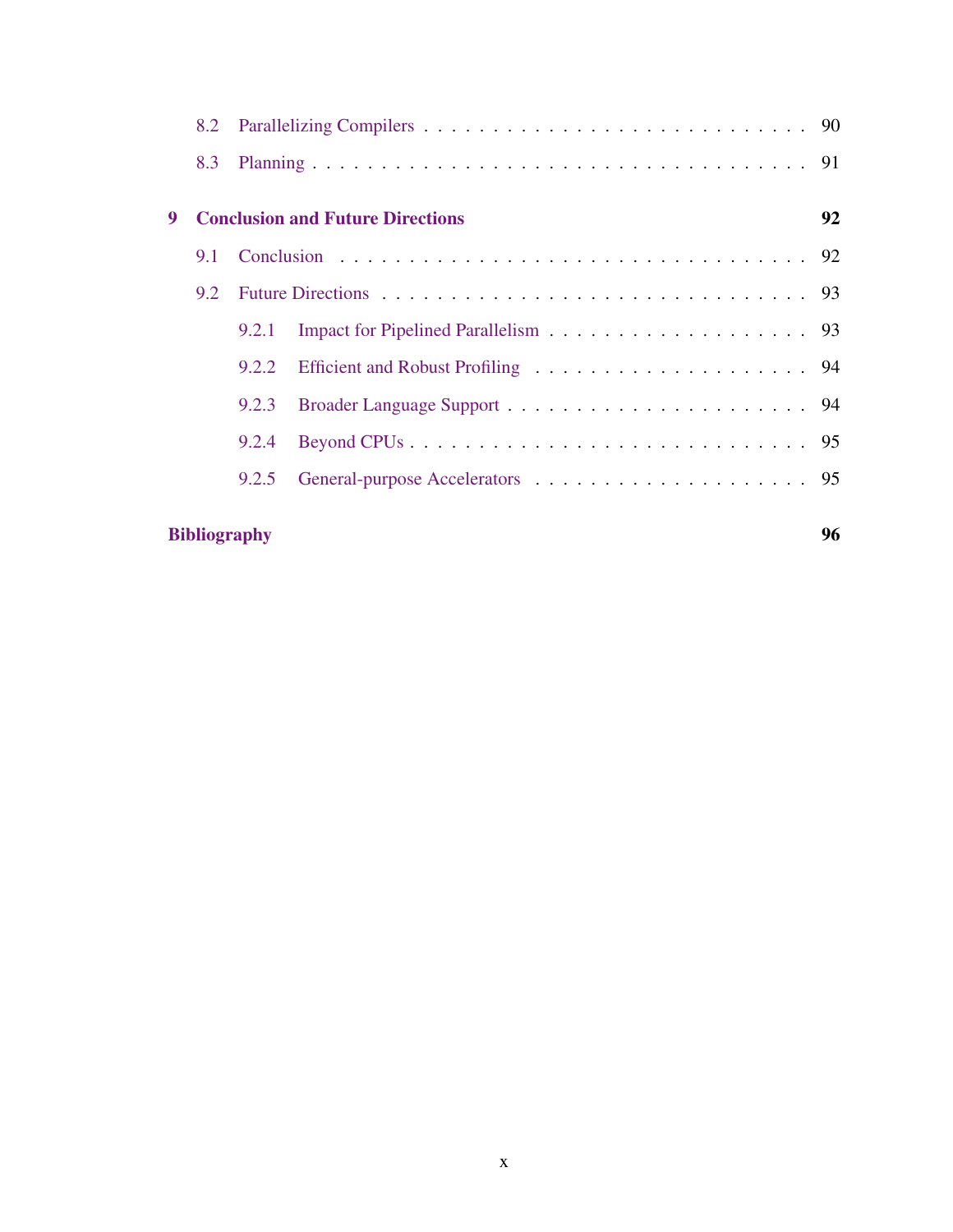## <span id="page-10-0"></span>List of Tables

| 5.1 Comparison of Proposals for Integration of Speculation into Analysis 36        |  |
|------------------------------------------------------------------------------------|--|
| 5.2 Summary of Memory Analysis Modules Implemented in SCAF 50                      |  |
| 5.3 Summary of Speculation Modules Implemented in SCAF 55                          |  |
| 7.1 Collaboration Coverage of Modules in SCAF 77                                   |  |
| 7.2 Detailed Experimental Results for the Effect of this Work's Contributions . 80 |  |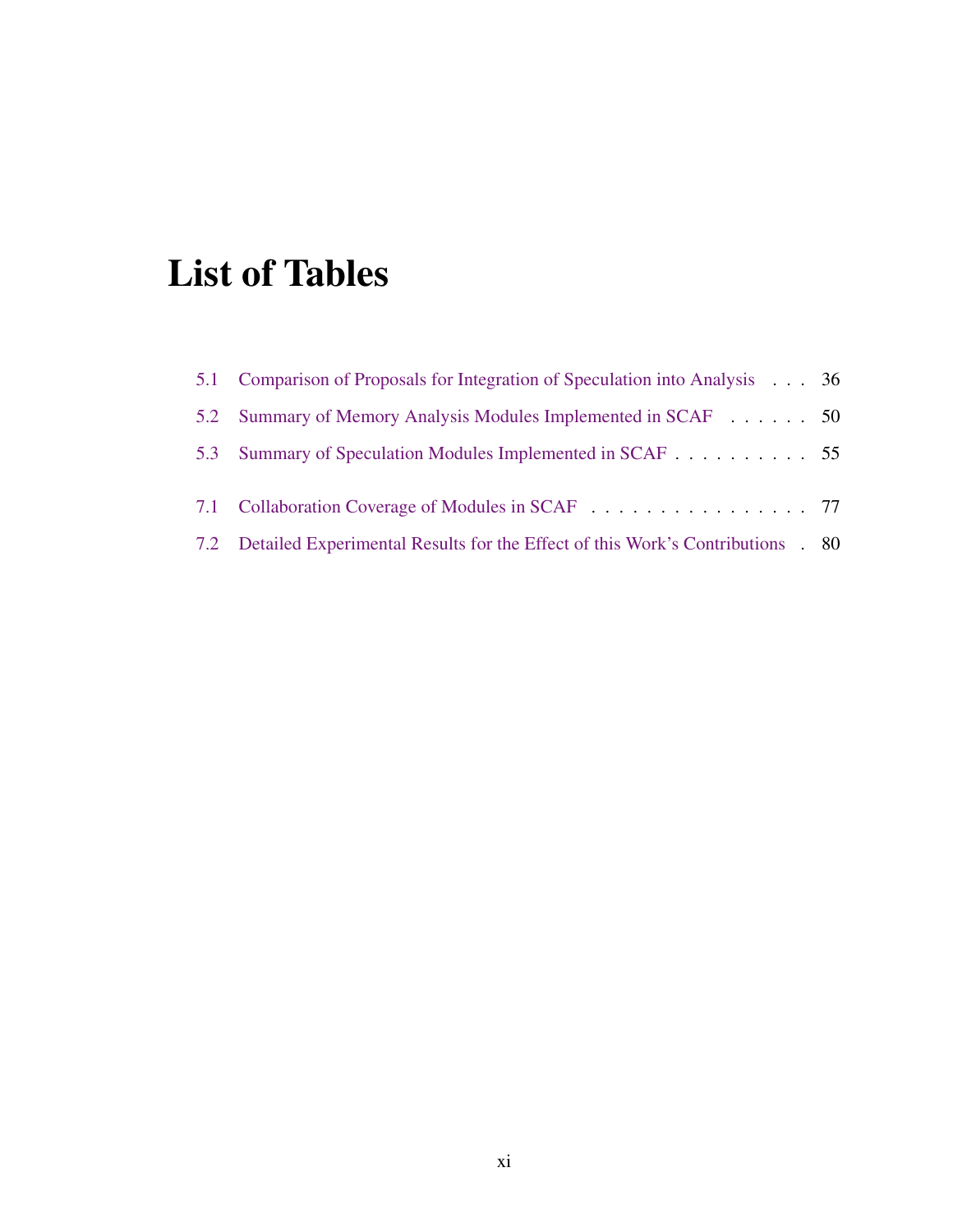## <span id="page-11-0"></span>List of Figures

| 2.1 |                                                                          |    |
|-----|--------------------------------------------------------------------------|----|
| 2.2 | Comparison of Parallelization Transformations that can Tolerate Cross-   |    |
|     |                                                                          | 18 |
| 3.1 |                                                                          |    |
| 4.1 | Example where all Proposed Speculative Privatization Variants are Appli- |    |
|     |                                                                          |    |
| 4.2 | Sequential Version of the Motivating Example from dijkstra               | 29 |
| 4.3 | Comparison of the Decision-Making Process of Privateer and Perspective   |    |
|     |                                                                          | 30 |
| 4.4 | Comparison of the Parallelized dijkstra Code by Privateer and            |    |
|     |                                                                          | 33 |
| 5.1 |                                                                          | 36 |
| 5.2 | Design of Collaborative Analysis Frameworks                              | 38 |
| 5.3 | Syntax for SCAF's Query and Query Response 39                            |    |
| 5.4 | Difference between MustAlias, NoAlias, PartialAlias, and                 |    |
|     |                                                                          | 42 |
| 5.5 |                                                                          | 46 |
| 5.6 |                                                                          | 48 |
| 5.7 | Shortened Version of the dijkstra Example 51                             |    |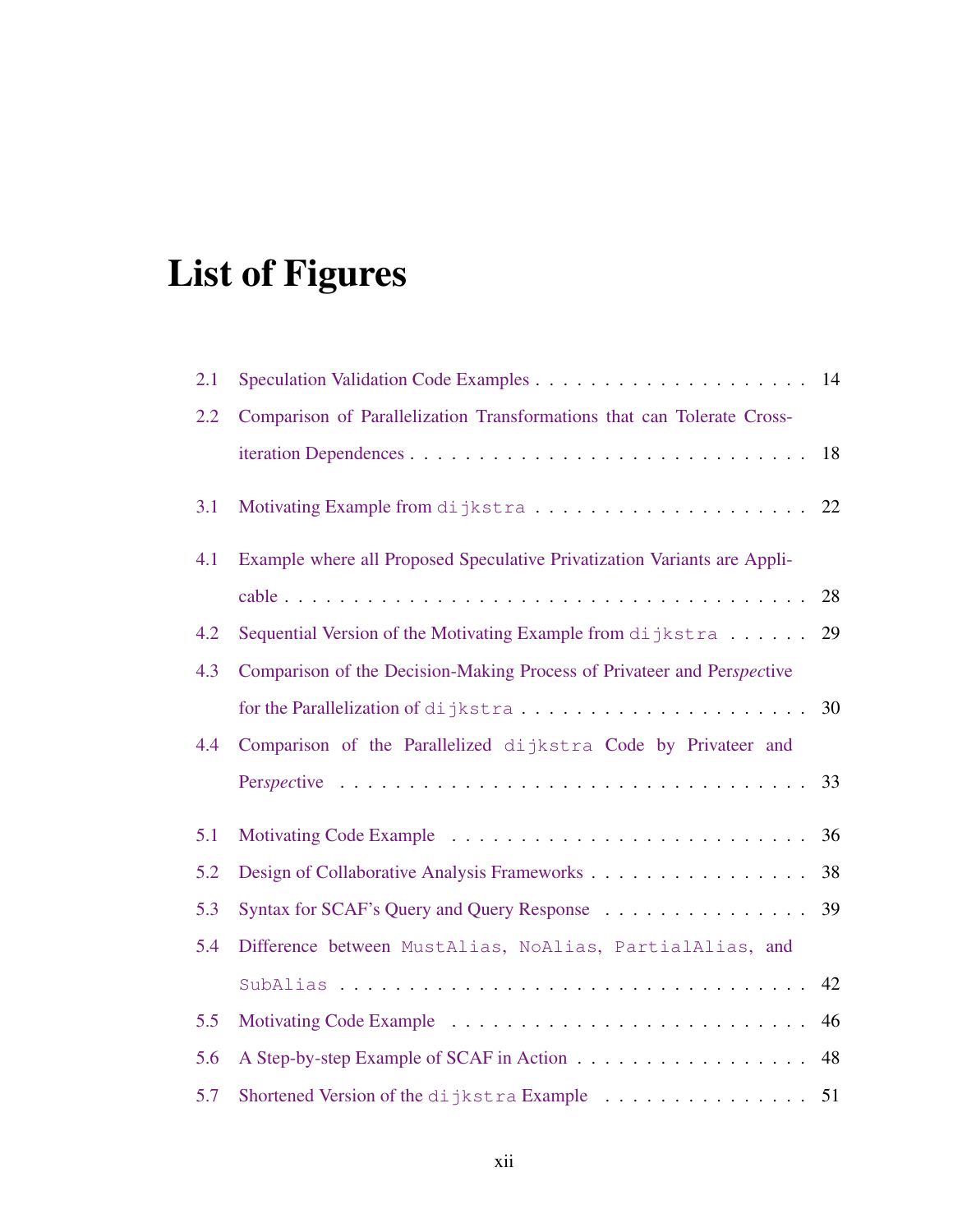| 7.2 Comparison of Composition by Collaboration (SCAF) with Composition                              |  |
|-----------------------------------------------------------------------------------------------------|--|
| by Confluence at the loop level $\ldots \ldots \ldots \ldots \ldots \ldots \ldots \ldots \ldots$ 76 |  |
| 7.3 CDF of query latency for CAF, SCAF without the <i>Desired Result</i> parame-                    |  |
|                                                                                                     |  |
| 7.4 Perspective's Fully Automatic Whole Program Speedup over Sequential                             |  |
|                                                                                                     |  |
| 7.5 Whole Program Speedup Comparison among Privateer and Variants of                                |  |
|                                                                                                     |  |
|                                                                                                     |  |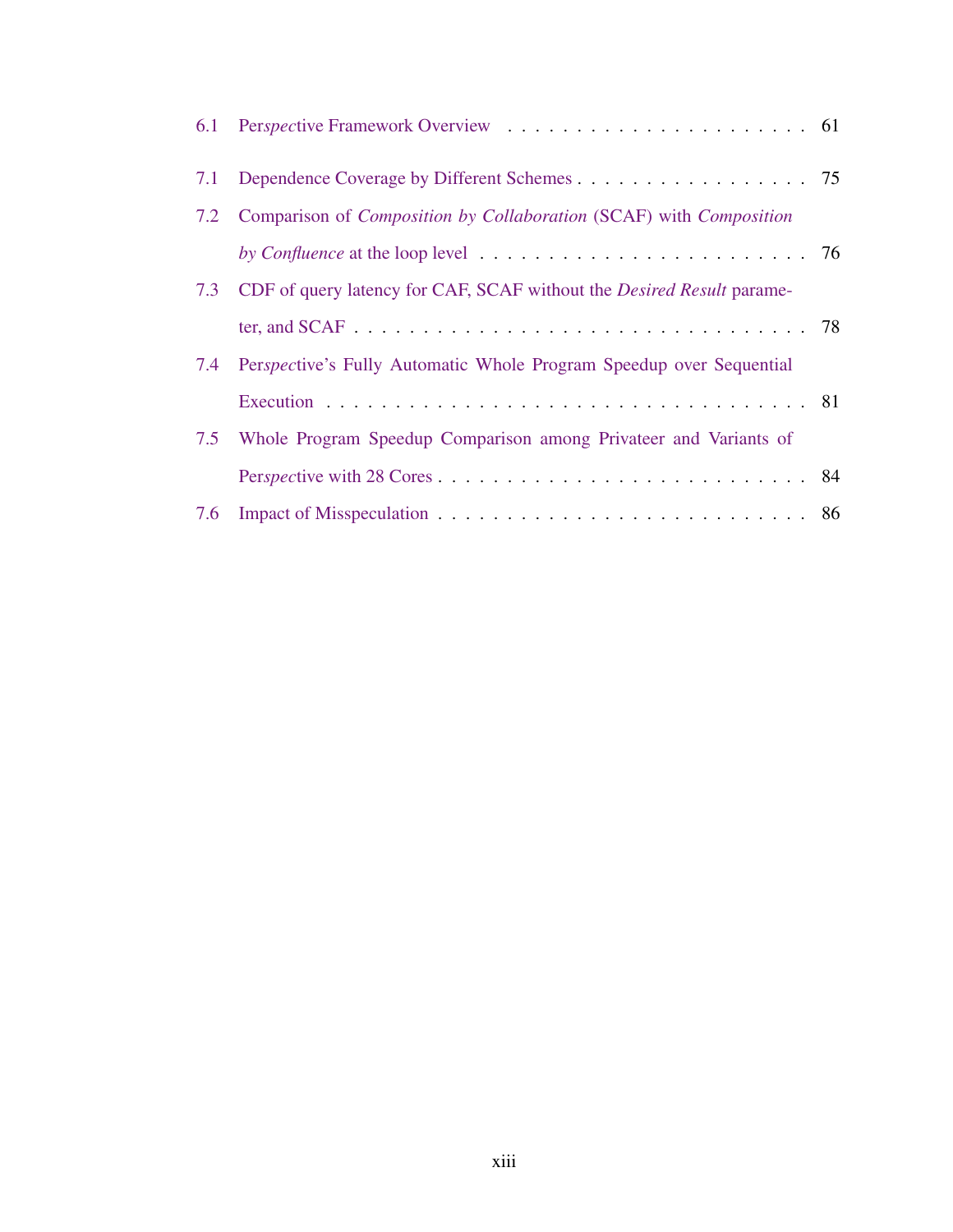### <span id="page-13-0"></span>Chapter 1

## Introduction

Using PThreads [\[91\]](#page-123-0), Map-Reduce [\[24\]](#page-112-0), OpenMP [\[70\]](#page-119-0), and other libraries and languages, programmers routinely produce coarse-grained parallel programs even at the warehouse scale. Such programs are not ideally suited for multicore as they tend to stress multicore's shared resources, such as caches and memory bandwidth. Manually extracting parallelism fine-grained enough for multicore remains a challenge despite developments in parallel programming languages, parallel libraries, and tools [\[102,](#page-124-0) [69\]](#page-119-1).

At the other end of the parallelism granularity spectrum, compilers and out-of-order processors consistently extract instruction-level parallelism (ILP) from programs without any programmer intervention. Unfortunately, despite progress in recent years, automatic parallelization is not yet a reliable solution for the extraction of multicore-appropriate parallelism.

Parallelizing compilers integrate program analysis, enabling transformations, and parallelization patterns to find work that can execute concurrently. Automatic parallelization naturally focuses on loops because that is where programs spend their time. An essential aspect of program analysis in a parallelizing compiler is memory analysis because the compiler must understand memory access patterns to divide work across threads or processes. Enabling transformations use control flow and data flow facts from analysis to make the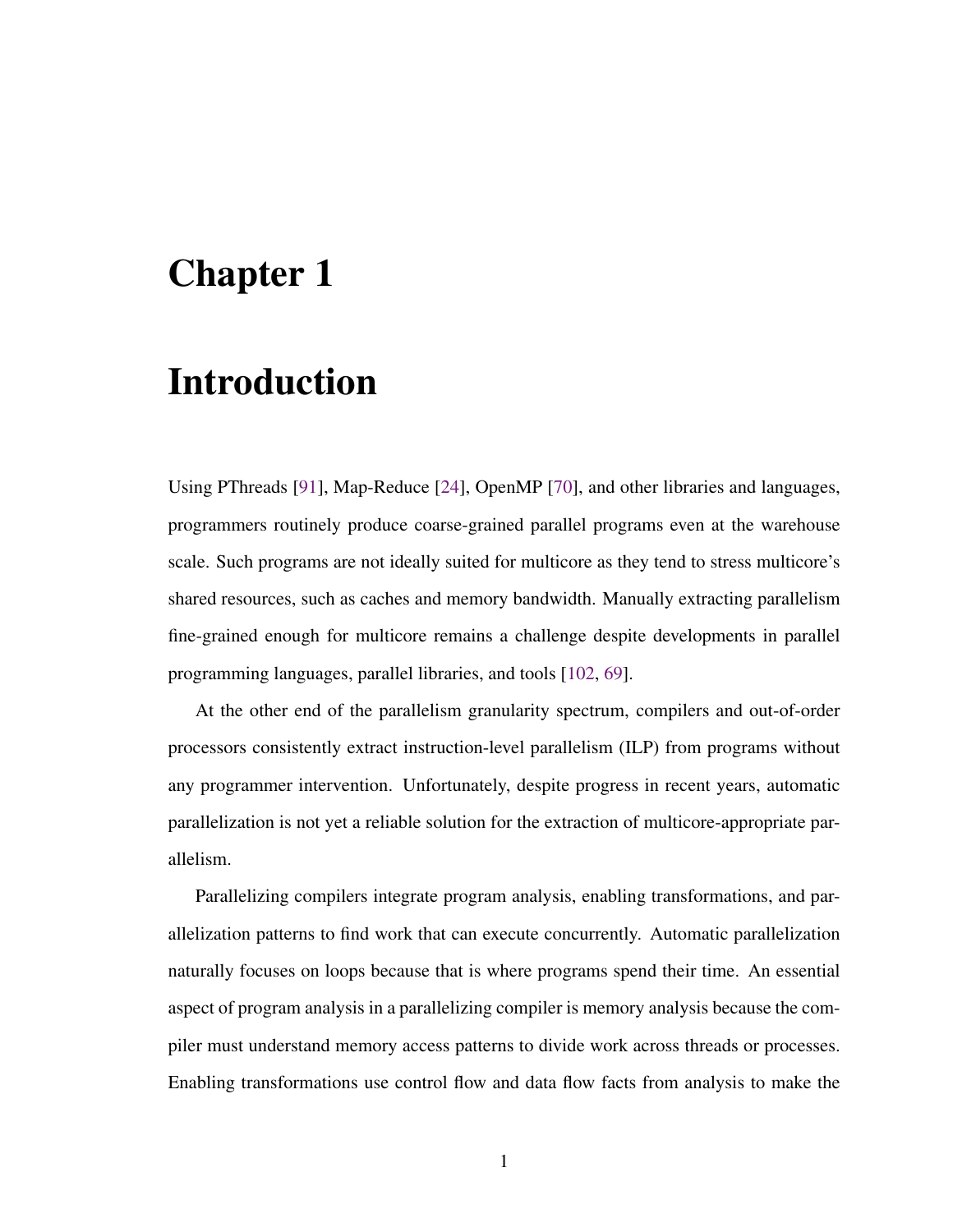code amenable to a given parallelization pattern. Examples of enabling transformations include: i) loop skewing, which re-arranges array accesses to move cross-iteration dependences out of inner loops; ii) reduction, which expands storage locations to relax ordering constraints on associative and commutative operations; and iii) privatization, which creates private data copies for each worker process to remove contention caused by the reuse of data structures. Many parallelization patterns exist, but the most desirable is DOALL, the independent execution of loop iterations.

For decades, parallelizing compilers only performed enabling transformations that could be proven correct with respect to the facts provided by static analyses [\[10,](#page-109-0) [100,](#page-124-1) [21,](#page-111-0) [71,](#page-119-2) [78,](#page-121-0) [15\]](#page-110-0). While this approach showed some success in scientific codes, its reliance on memory analysis, a type of analysis notorious for its imprecision [\[52,](#page-117-0) [37\]](#page-114-0), severely limited the applicability of automatic parallelization.

Following the success of speculation for extracting ILP, speculation in automatic parallelization has gained traction in the last decade [\[64,](#page-118-0) [77,](#page-120-0) [93,](#page-123-1) [48,](#page-116-0) [44\]](#page-115-0). Speculation allows the compiler to optimize for the expected case. The effect is dramatic since there are many fewer dependences in practice than can be proved nonexistent by memory analysis. Memory speculation is a popular speculative enabling transformation that asserts the absence of memory dependences not manifested (or manifested infrequently) during profiling, backing its assertions with runtime checks to initiate misspeculation recovery when necessary. Parallelizing compilers also commonly employ control speculation to simplify the program's control flow by asserting the direction of biased branches and initiating recovery when the speculatively dead path is taken. Another important speculative enabling transformation is speculative privatization proposed in Privateer [\[44\]](#page-115-0). With speculation, Privateer is able to handle dynamic data structures even in the presence of unrestricted pointers, a task that proved insurmountable for non-speculative privatization techniques.

Despite the dramatic advance that speculation represents for automatic parallelization, challenges remain that prevent its widespread adoption [\[16,](#page-110-1) [32,](#page-113-0) [73,](#page-120-1) [46\]](#page-116-1). While mem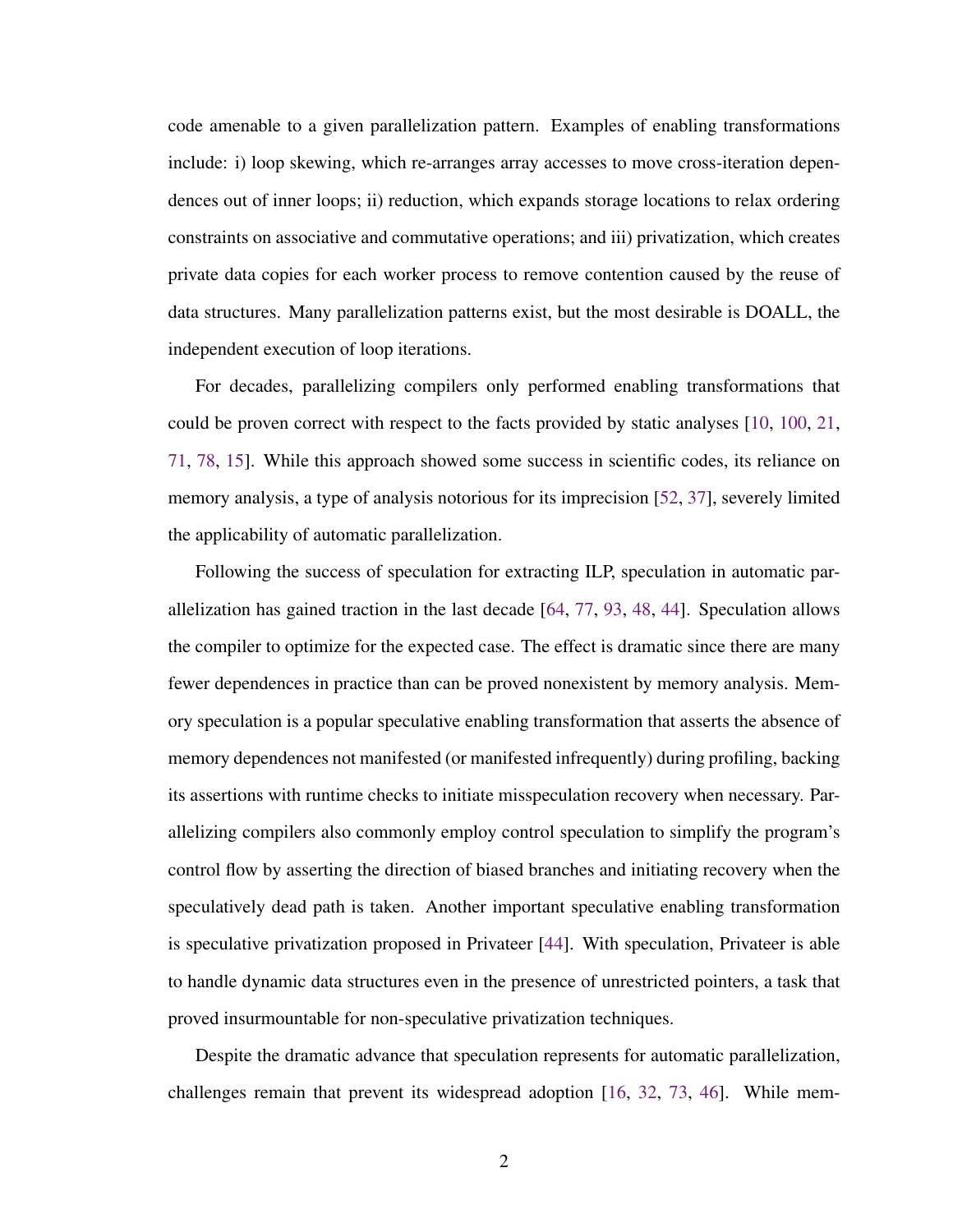ory speculation is popular, its relaxed program dependence structure comes with a high cost. Even in cases without any misspeculation, validation of memory speculation requires instrumenting memory operations on every iteration to log or communicate speculative accesses to additional validation code. For large regions with many speculation checks, the validation cost can become prohibitively expensive, negating the benefits of the parallelization. Speculative privatization may also entail high overheads but in a different way. Correctly merging the private memory state of each parallel worker at the end of a loop invocation can require speculative privatization systems to monitor large write sets during execution, significantly degrading their profitability [\[48,](#page-116-0) [44,](#page-115-0) [83\]](#page-121-1). This dissertation demonstrates that much of these costs result from the lack of speculation-awareness and planning in compiler analysis and optimization.

#### <span id="page-15-0"></span>1.1 Dissertation Contributions

This dissertation shifts the focus from applicability to profitability and proposes a parallelization system that minimizes the overheads of state-of-the-art speculative parallelization approaches while maintaining their applicability. The proposed system, called Per*spec*tive, is an automatic parallelization framework integrating a speculation-aware collaborative analysis framework (SCAF), new efficient variants of speculative privatization, and a new planning phase to select the cheapest set of parallelization-enabling transformations.

#### <span id="page-15-1"></span>1.1.1 Speculation-Aware Collaborative Analysis Framework

The validation and recovery code inserted by speculative transformations can be viewed as dynamically-enforced assertions ensuring that certain data or control flow relationships reported by program analysis cannot exist in the protected code. In existing compiler designs, subsequent program analysis and optimization passes operate on the transformed code, unaware of the full impact of these speculative assertions. This is problematic because the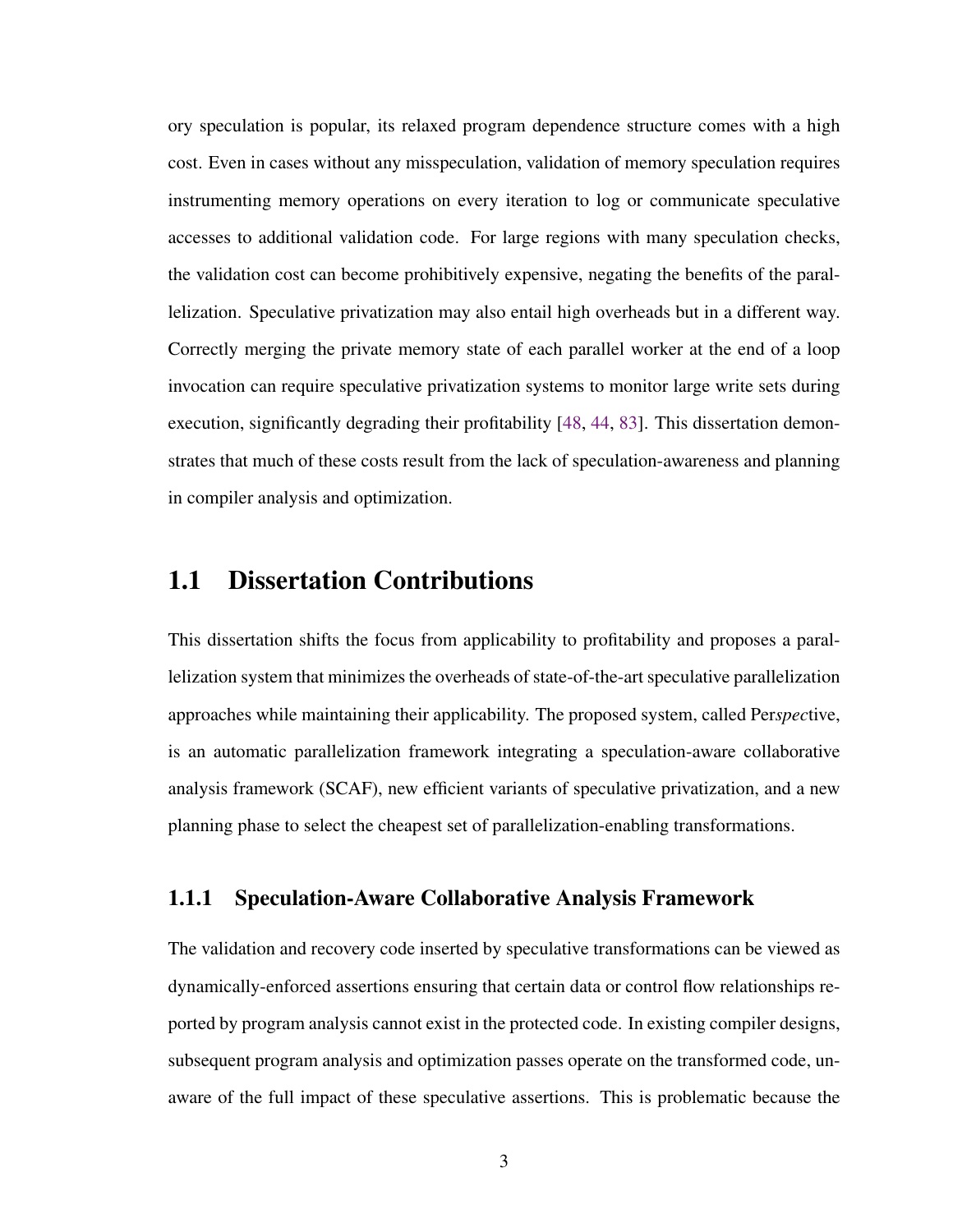unrecognized value of a single speculative assertion can be significant. For example, the application of control speculation to speculatively enforce the elimination of a control path may make many previously reported memory dependences impossible. Unaware of the speculative control flow information, the compiler will needlessly continue to respect the now nonexistent memory dependences. This might lead to the compiler unnecessarily preventing the application of valuable transformations on account of the phantom memory dependences. Alternatively, it might lead to the pointless application of additional speculation to remove the phantom memory dependences. Even worse, this additional speculation is typically much more expensive than the already-applied control speculation.

This dissertation aims to enable lower-cost speculation with a modular, collaborative, and speculation-aware memory analysis framework  $(\S 5)$  $(\S 5)$ . This speculation-aware collaborative dependence analysis framework, called SCAF, learns of available speculative assertions, computes their full impact on memory dependence analysis, and makes this resulting information available for code optimization. In this way, SCAF enables the compiler to make the most of speculation by speculating more judiciously. Like the collaborative analysis framework (CAF [\[43\]](#page-115-1)) of prior work, SCAF is modular and collaborative. The modularity makes the addition of new analysis modules easy. The collaborative aspects mean that analysis modules cooperate to produce a result that is more precise than the confluence of all individual results. Relative to CAF, SCAF is made possible:

- (i) by the addition of speculation modules, a new type of analysis module that uses profiling information to answer analysis queries;
- (ii) by the introduction of a new coordinating component called the *Orchestrator*; and
- (iii) by extensions to CAF's dependence analysis query language and its semantics to carry additional information related to speculation.

Relative to the best prior speculation-aware dependence analysis technique, by maximizing the impact of inexpensive speculation, SCAF dramatically reduces the need for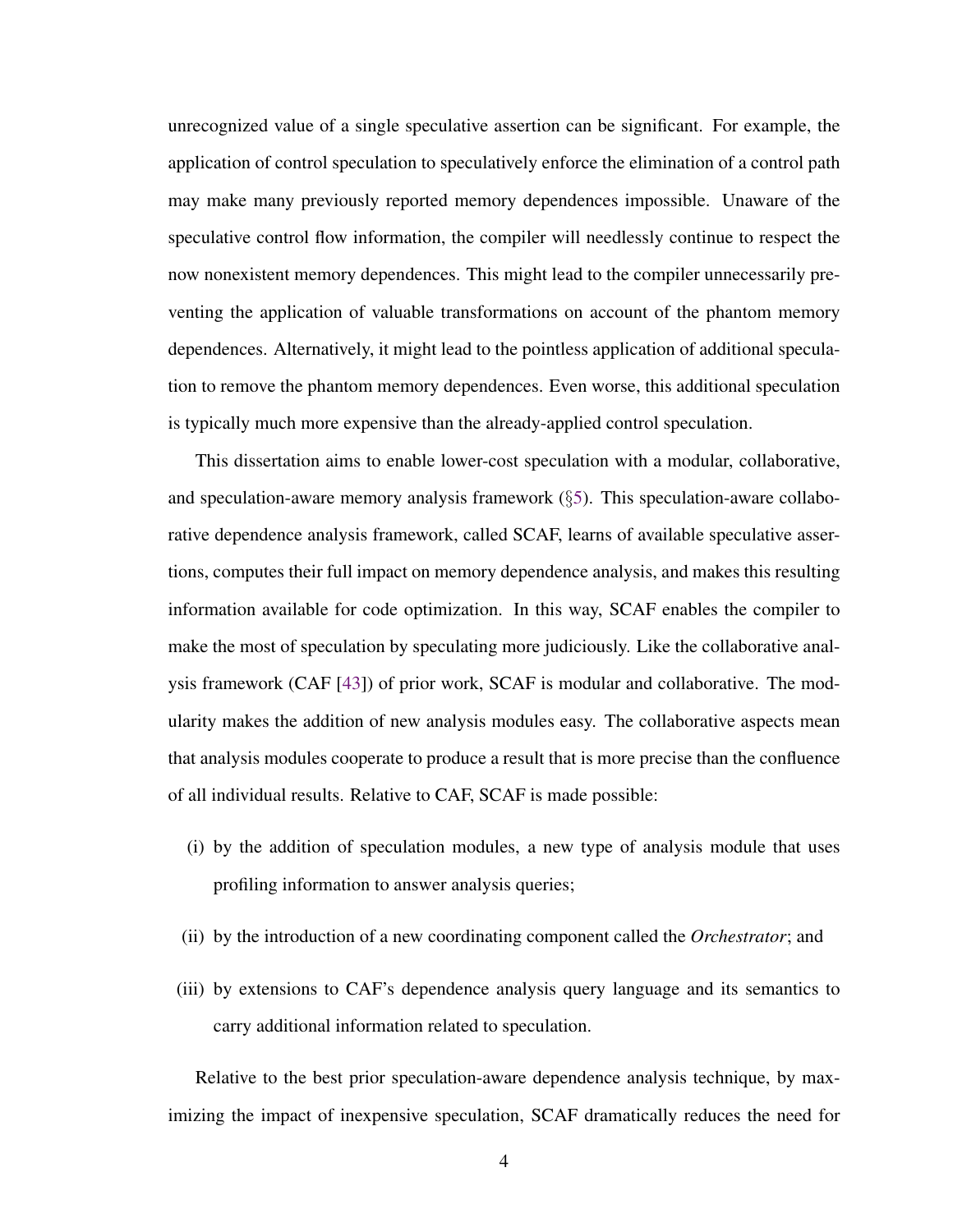expensive-to-validate memory speculation in the hot loops of all 16 evaluated C/C++ SPEC benchmarks  $(\S7.1)$  $(\S7.1)$ .

#### <span id="page-17-0"></span>1.1.2 Planning & New Enablers

Per*spec*tive's planning phase (§[4.2\)](#page-37-1) makes feasible the addition of new efficient speculative enablers (§[4.3\)](#page-38-0) by selecting the applied enablers based on their cost and overall impacts. Prior work systems were not sophisticated enough to make these decisions in an informed way. As a consequence, these systems generally had a small number of powerful, but expensive-to-validate, speculative enablers [\[44,](#page-115-0) [64\]](#page-118-0).

#### <span id="page-17-1"></span>1.1.3 Fully-Automatic Parallelizing Compiler

This work achieves scalable automatic DOALL parallelization on a commodity sharedmemory machine without any programmer hints (§[7.2\)](#page-91-0). Per*spec*tive is evaluated on a set of 12 C/C++ benchmarks used in prior state-of-the-art automatic parallelization system papers [\[44,](#page-115-0) [48,](#page-116-0) [15\]](#page-110-0). On a 28-core machine, Per*spec*tive yields a geomean whole-program speedup of  $23.0\times$  over sequential execution. This represents a doubling in performance compared to Privateer, the most applicable prior state-of-the-art speculative-DOALL system [\[44\]](#page-115-0). These results come from the effective usage of static properties of the code in conjunction with cheap speculative assertions, the careful selection of applied transformations, and a lightweight process-based runtime system.

#### <span id="page-17-2"></span>1.1.4 Summary

In summary, the primary contributions of this dissertation are:

• A novel speculation-aware collaborative dependence analysis framework (SCAF) that computes the full impact of speculation on memory dependence analysis  $(\S$ [5\)](#page-46-0), dramatically reducing the need for expensive-to-validate memory speculation  $(\S7.1)$  $(\S7.1)$ ;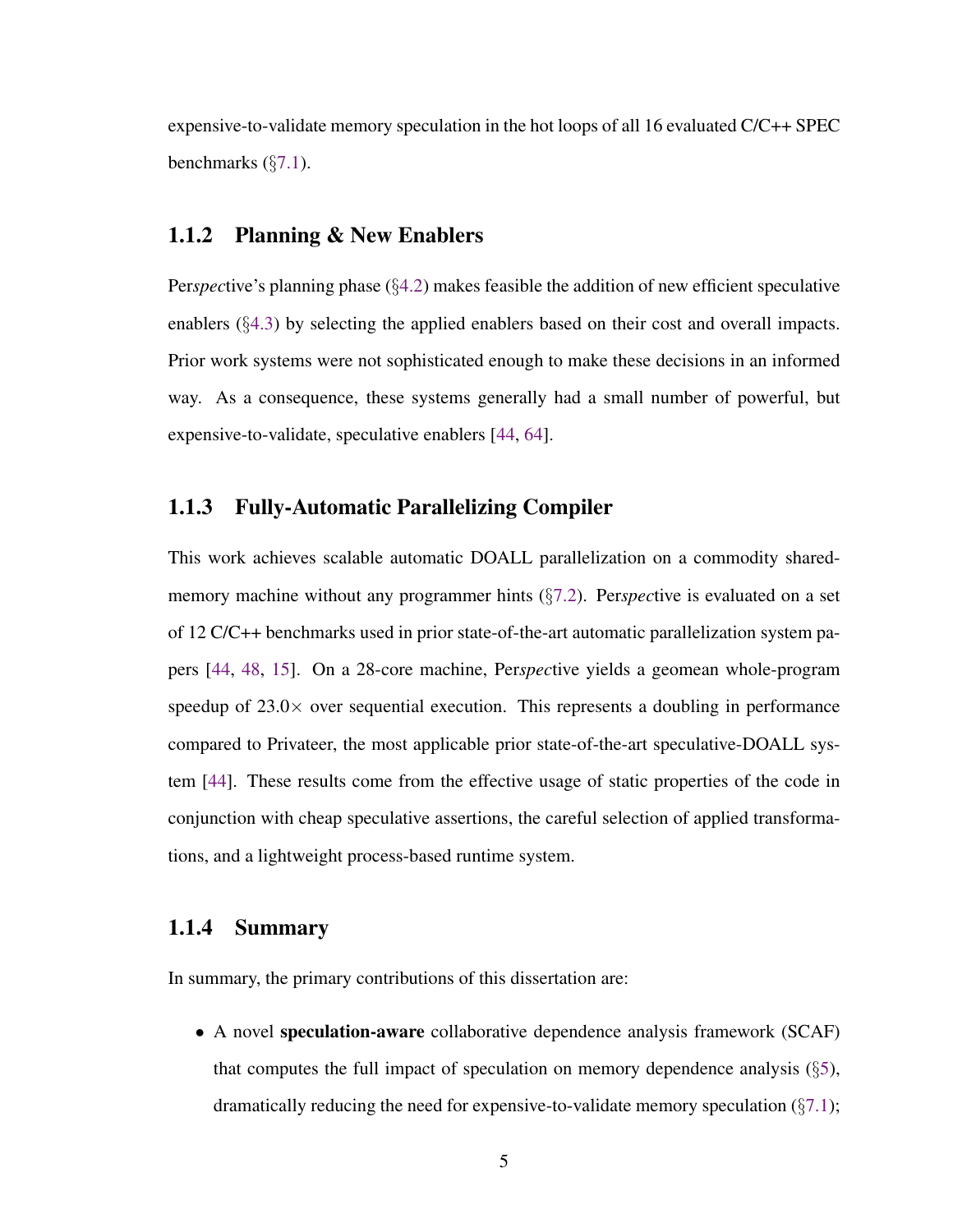- A new planning phase that combines non-speculative and speculative techniques to select the most profitable set of parallelization-enabling transformations  $(\S 4.2)$  $(\S 4.2)$ ;
- New efficient speculative privatization transformations that avoid the overheads of prior speculative privatization techniques (§[4.3\)](#page-38-0);
- A fully-automatic speculative parallelization framework for commodity hard-ware (§[6\)](#page-72-0) that exhibits scalable speedups by minimizing the speculative parallelization overheads of prior work  $(\S7.2)$  $(\S7.2)$ .

These contributions constitute an important and necessary step towards fulfilling the promise of automatic parallelization.

Published work: The speculation-aware collaborative dependence analysis framework (Chapter [5\)](#page-46-0) has been published in [\[6\]](#page-109-1), while the proposed approach (Chapter [4\)](#page-36-0) and infrastructure (Chapter [6\)](#page-72-0) for automatic parallelization have been published in [\[5\]](#page-108-1).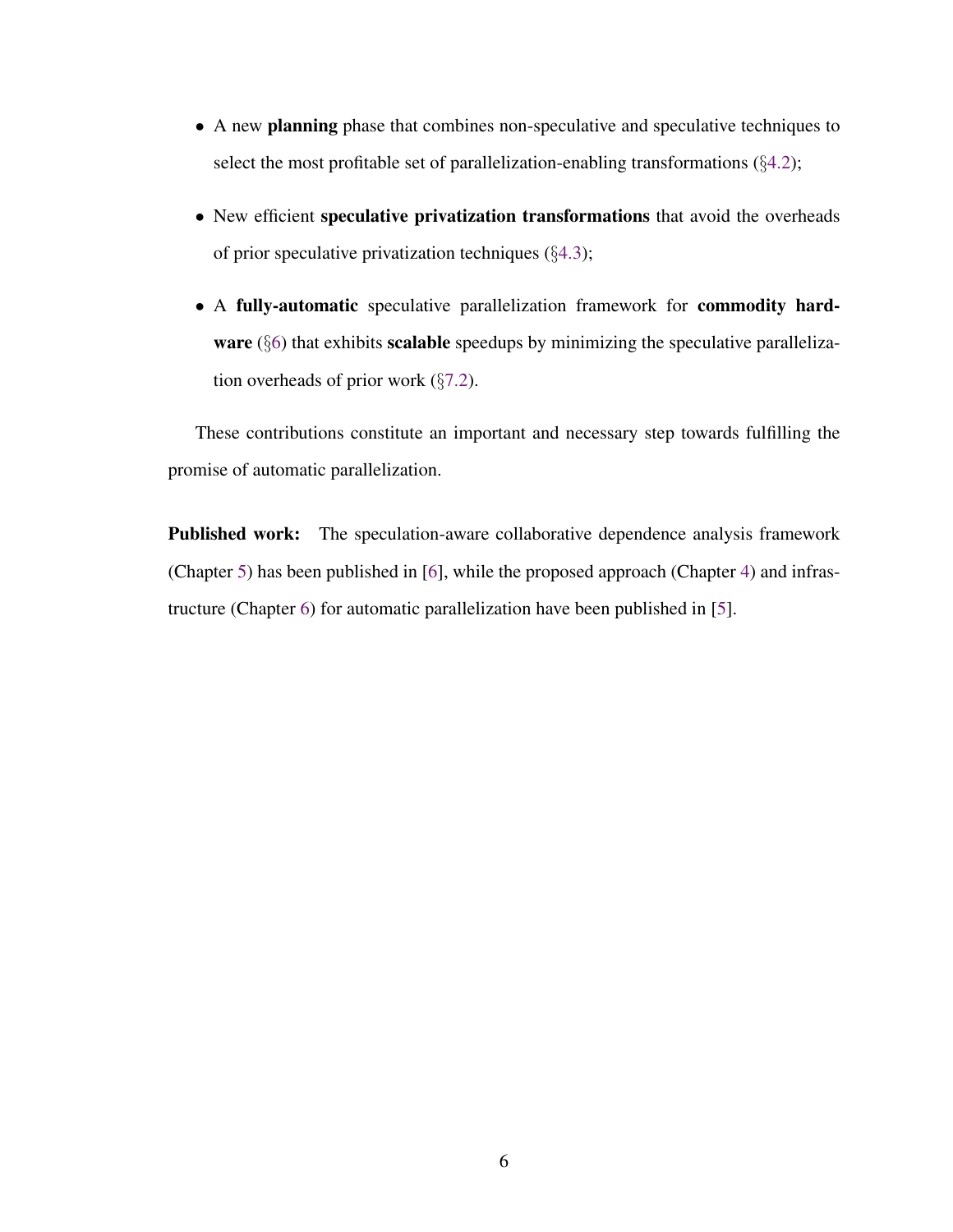## <span id="page-19-0"></span>Chapter 2

## Background

Automatic parallelization has the potential to enable efficient use of multicore systems without undue programmer effort. The programmer writes sequential code, and then a parallelizing compiler automatically produces an executable that runs efficiently in multiple cores. A major challenge for automatic parallelization is handling dependences  $(\S2.1)$  $(\S2.1)$ . To address this challenge, state-of-the-art research involves three main components:

- (i) Dependence Analysis  $(\S2.2)$  $(\S2.2)$  tries to disprove the existence of dependences;
- (ii) Enabling Transformations  $(\S 2.3)$  $(\S 2.3)$  break dependences, but almost always with a cost;
- (iii) New Parallelization Transformations (§[2.4\)](#page-28-0) provide ways to tolerate unremovable dependences.

#### <span id="page-19-1"></span>2.1 Dependences

This section provides definitions of various types of dependences  $(\S2.1.1 - \S2.1.4)$  $(\S2.1.1 - \S2.1.4)$  $(\S2.1.1 - \S2.1.4)$  $(\S2.1.1 - \S2.1.4)$  in the context of this dissertation and introduces the program dependence graph, a convenient program representation for parallelizing compilers (§[2.1.5\)](#page-22-1).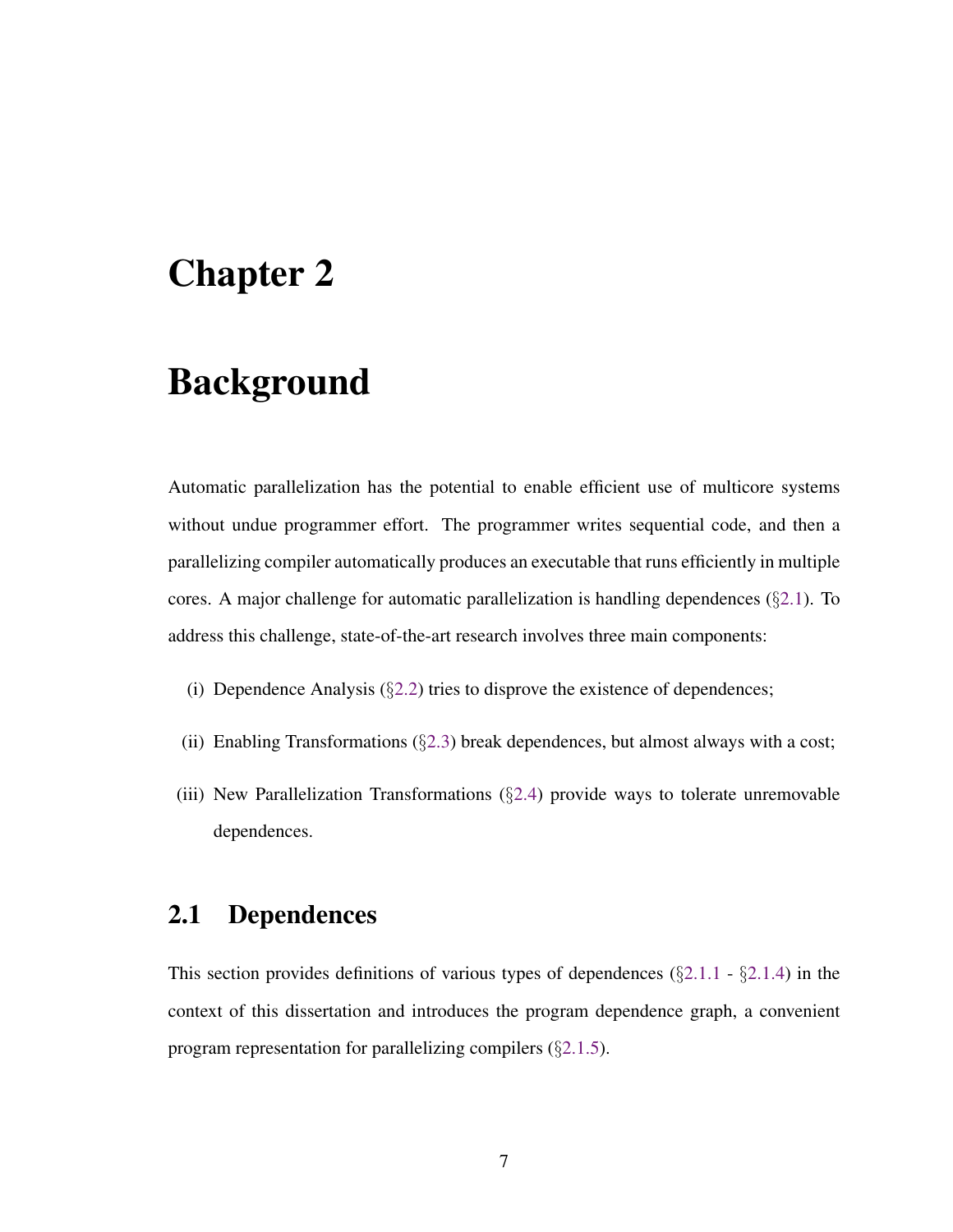#### <span id="page-20-0"></span>2.1.1 Memory Dependences

This dissertation adopts the following definition of memory dependence:

<span id="page-20-1"></span>**Definition 1** (Memory Dependence). A memory dependence from instruction  $i_1$  to instruc*tion i<sub>2</sub> exists iff:* 

- *(i) the footprint of operation*  $i_1$  may-alias *the footprint of*  $i_2$  *(alias);*
- *(ii) at least one of the two instructions writes to memory (*update*);*
- *(iii) there is a feasible path of execution*  $P$  *from*  $i_1$  *to*  $i_2$  *(feasible-path) such that,*
- *(iv) no operation in* P *overwrites the common memory footprint (*no-kill*).*

*Footprint refers to the memory locations accessed (read or written) by an instruction.*

A memory dependence is further classified to:

- *RAW* (read-after-write) dependence (also called "flow" or "true" dependence) when an instruction writes a value that is subsequently read by another instruction.
- *WAR* (write-after-read) dependence (also called "anti" dependence) when an instruction reads a value that is subsequently overwritten by another instruction.
- *WAW* (write-after-write) dependence (also called "output" dependence) when an instruction writes a value that is subsequently overwritten by another instruction.

We say that a dependence is "false" if it is either an anti or an output dependence.

Side-effects: This dissertation models side-effect dependences as memory dependences. For example, calls to print statements have visible effects outside the program's execution context and should not be re-ordered. Memory analysis in this work computes the necessary memory dependences to enforce proper ordering of such calls.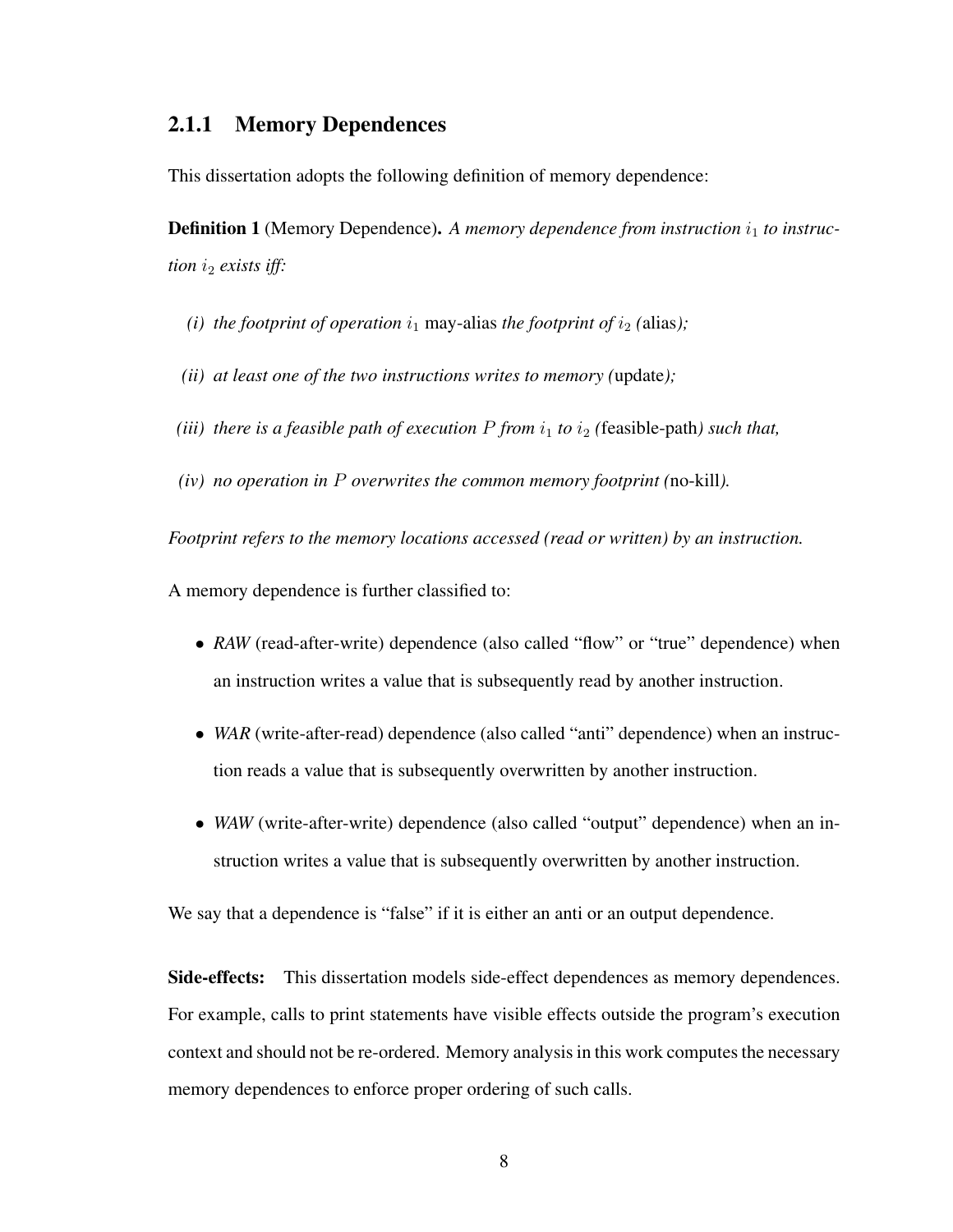#### <span id="page-21-0"></span>2.1.2 Register Dependences

Representation of the code in Static Single Assignment (SSA) [\[22\]](#page-111-1) form renders compu-tation of data dependences carried via registers<sup>[1](#page-21-2)</sup> trivial. Registers in SSA only induce true dependences (i.e., no anti or output dependence) since every register has a single definition that dominates all uses.

The compiler infrastructure presented in this dissertation is built upon LLVM. Thus, the compiler's intermediate representation (IR) is in SSA form, allowing trivial computation of dependences carried via the virtual registers of LLVM IR. These register dependences are separated in this dissertation from the rest of data dependences that are carried through memory; memory dependences refer only to the latter.

#### <span id="page-21-1"></span>2.1.3 Control Dependences

This dissertation employs the definition of control dependence from Ferrante et al. [\[30\]](#page-113-1):

Definition 2 (Control Dependence). *Let* X *and* Y *be two nodes in a control-flow graph.* Y *is* control dependent *on* X *iff:*

- *(i) there exists a directed path* P *from* X *to* Y *with any* Z *in* P *(excluding X and Y) post-dominated by* Y *; and*
- *(ii)* X *is not strictly post-dominated by* Y *.*

This definition is restricted to control-flow graphs where the "end" node is reachable by all nodes. To correctly compute control dependences for programs with function calls that may not return, this work inserts auxiliary control-flow edges from such function calls to the program's "end" node, as in [\[72\]](#page-120-2).

<span id="page-21-2"></span><sup>&</sup>lt;sup>1</sup>In this dissertation, registers refer to storage locations that are accessed only directly through a unique name and cannot be accessed indirectly through a pointer.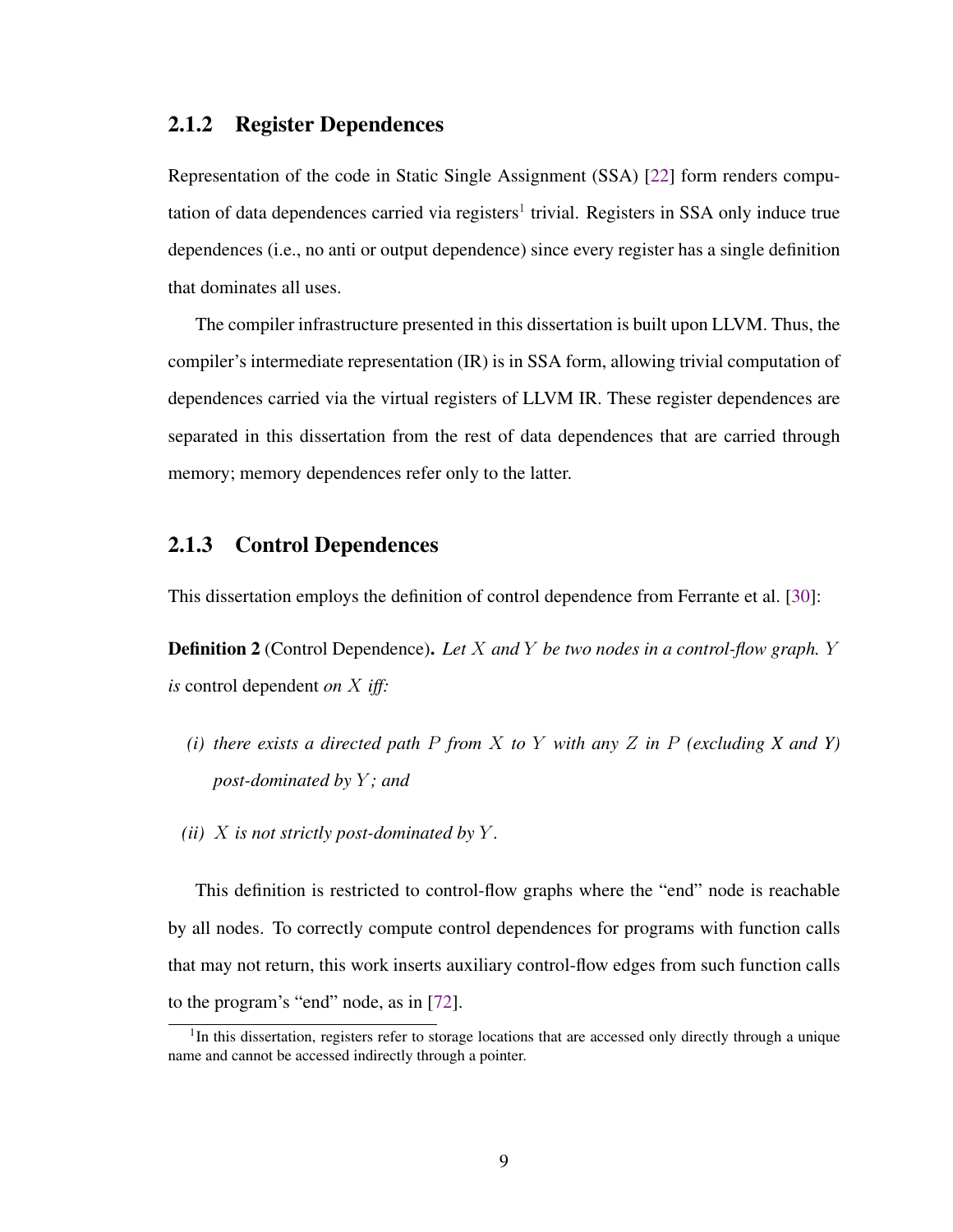#### <span id="page-22-0"></span>2.1.4 Intra- & Cross-Iteration Dependences

Static instructions often represent several dynamic instances during program execution. For parallelization techniques, it is essential to disambiguate between certain dynamic instances of instructions within loops. In particular, prior work in parallelization [\[71,](#page-119-2) [78,](#page-121-0) [45,](#page-115-2) [42\]](#page-115-3) considers two types of dependences: *cross-iteration* (Definition [3\)](#page-22-2) and *intra-iteration* (Definition [4\)](#page-22-3). This separation is necessary since most parallelization techniques can tolerate intra-iteration dependences while cross-iteration depedences either prohibit parallelization or increase communication costs  $(\S2.4)$  $(\S2.4)$ . In other words, without this separation, more dependences than necessary would restrict parallelization.

<span id="page-22-2"></span>Definition 3 (Cross-iteration Dependence). *There is a* cross-iteration *dependence with respect to loop* L *from instruction* t *to instruction* u *iff*

- *(i)* there is a dynamic instance  $t_i$  of t which executes during the *i*-th iteration of L and
- *(ii) a dynamic instance*  $u_j$  *of*  $u$  *which executes during the j*-th *iteration of*  $L$ *,*
- *(iii)* such that  $i \neq j$  and there is a dependence from  $t_i$  to  $u_j$ .

*In this context, a dynamic instance of a static instruction represents all the executions of this instruction in a given loop iteration.*

<span id="page-22-3"></span>Definition 4 (Intra-iteration Dependence). *There is an* intra-iteration *dependence with respect to loop* L *from instruction* t *to instruction* u *iff*

- $(i)$  there are dynamic instances  $t_i$ ,  $u_i$  of  $t$ ,  $u_i$ , respectively, which both execute during the i*-th iteration of* L*,*
- *(ii)* such that there is a dependence from  $t_i$  to  $u_i$ .

#### <span id="page-22-1"></span>2.1.5 Program Dependence Graph

A program dependence graph (PDG) [\[30\]](#page-113-1) is a graph with static instructions as vertices and control, register, and memory dependences among these instructions as directed edges. In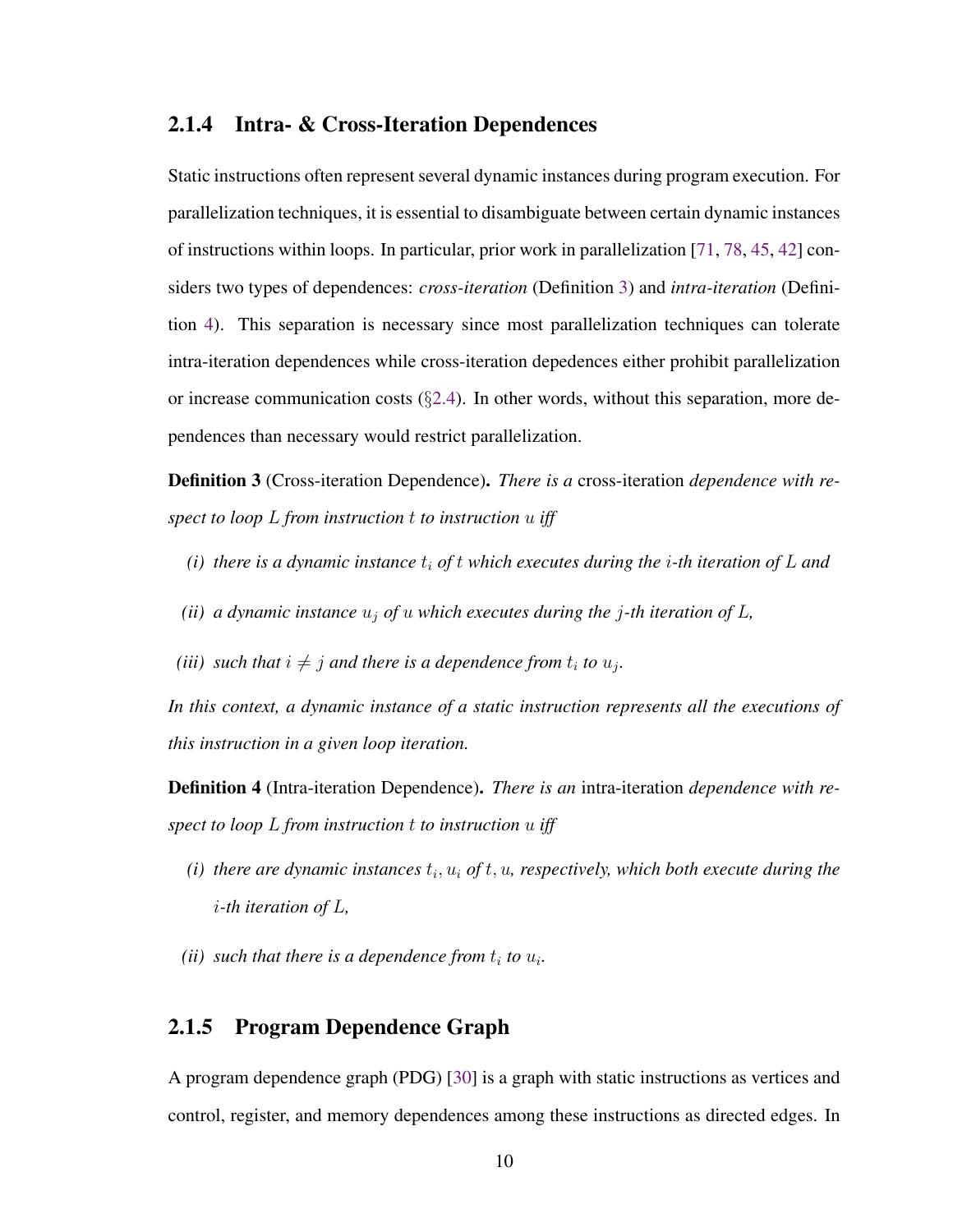this dissertation, each pair of instructions might be connected with more than one dependence edge. Intra-iteration and cross-iteration dependence edges  $(\S 2.1.4)$  $(\S 2.1.4)$  are separated, and different edges are created for each type of memory dependence (flow, anti, and output dependence).

A PDG is a convenient program representation for code transformations, and especially for thread-level parallelism. To be correct, transformations only need to respect all dependences depicted in the PDG since transforming an input PDG while respecting its dependences produces an isomorphic PDG, and Horwitz et al. [\[38\]](#page-114-1) prove that two programs are strongly equivalent if they have isomorphic PDGs.

### <span id="page-23-0"></span>2.2 Dependence Analysis

Dependence analysis allows compiler optimizations to transform code while respecting data and control flow relationships between instructions. Increased program analysis precision can dramatically improve the effectiveness of compiler optimizations, including those that perform instruction-level parallelization (ILP), thread-level parallelization (TLP), and vectorization.

This dissertation focuses on handling and mitigating memory dependences, which pose one of the biggest challenges for automatic parallelization systems. Therefore, in the context of this dissertation, dependence analysis will refer to the static analysis of memory dependences, and the terms dependence analysis, memory analysis, and memory dependence analysis will be used interchangeably.

The goal of dependence analysis algorithms is to disprove dependences among program operations. To that end, algorithms attempt to invalidate one of the conditions for the existence of a memory dependence (Definition [1\)](#page-20-1): disproving *aliasing*, disproving a *feasible path*, or proving a *killing operation* exists along all feasible paths. If they fail to disprove at least one condition, they conservatively report that those operations *may* depend.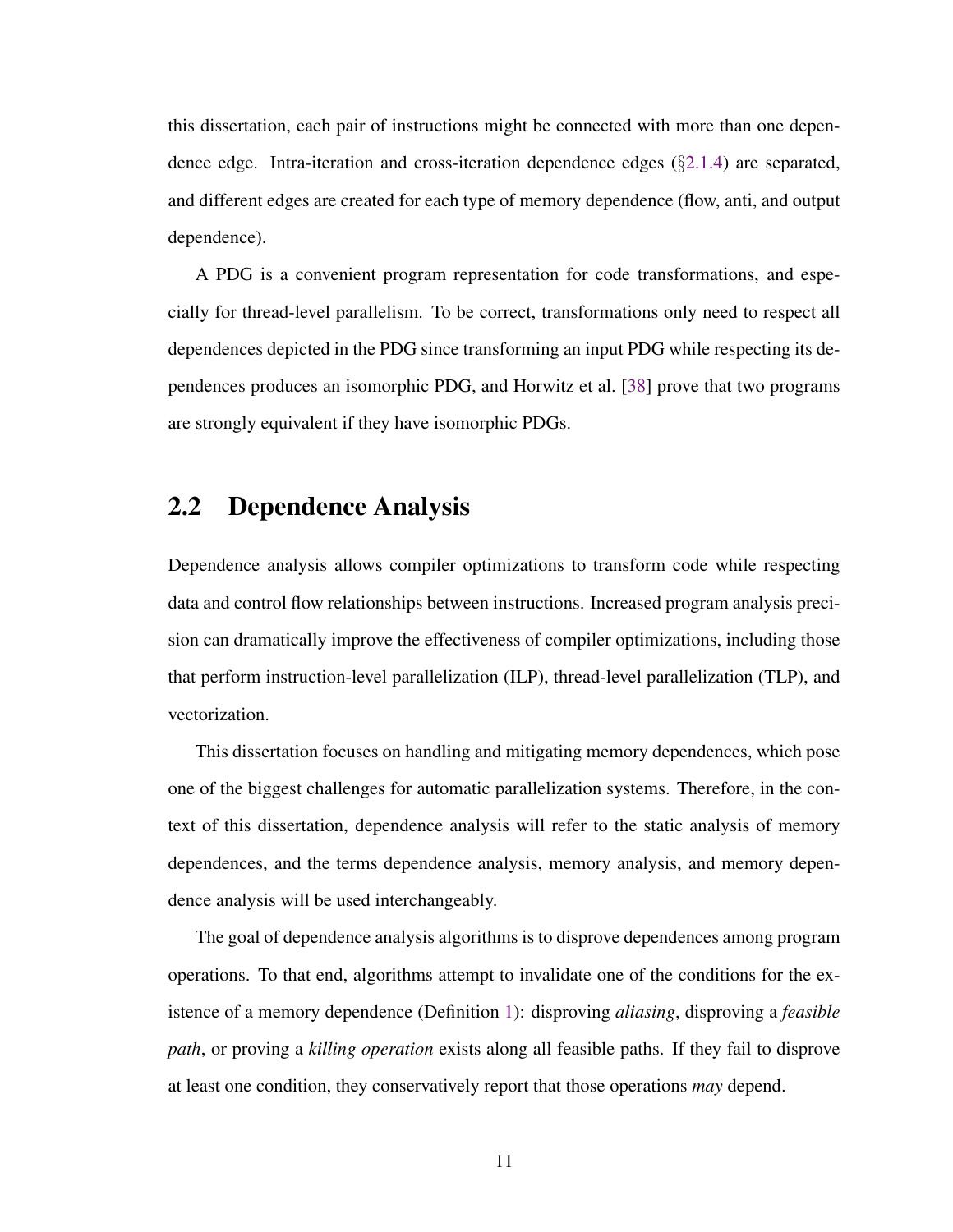Decades of research have been devoted to increasing the precision of memory analysis to address each of these conditions. Advancements include algorithms in points-to analysis [\[4,](#page-108-2) [9,](#page-109-2) [12,](#page-110-2) [55,](#page-117-1) [57,](#page-117-2) [88\]](#page-122-0), alias analysis [\[99,](#page-124-2) [60\]](#page-118-1), shape analysis [\[86,](#page-122-1) [34,](#page-113-2) [35\]](#page-114-2), and loop dependence analysis [\[8,](#page-109-3) [76\]](#page-120-3). Nevertheless, memory analysis is undecidable [\[52\]](#page-117-0) and remains insufficiently precise in practice, especially for languages like C/C++ [\[37\]](#page-114-0).

#### <span id="page-24-0"></span>2.3 Enabling Transformations

Parallelizing compilers apply enabling transformations to make the program more amenable to parallelization.

#### <span id="page-24-1"></span>2.3.1 Speculation

Speculation allows optimizations to overcome the limitations of static analysis. Speculation typically relies on profiling information to identify data and control flow relationships expected to rarely or never occur during program execution.<sup>[2](#page-24-2)</sup> Offline runs of the target program with representative inputs produce this profiling information. Relationships reported by static analysis but not observed during profiling may actually exist (analysis is not limiting) or not exist (analysis is imprecise). In either case, the benefits of speculation remain.

Speculative optimizations optimize for the common case by assuming that these speculative assertions are true while transforming the code. To preserve correctness, speculative optimizations add checks to activate recovery code when these assumptions prove untrue. Recovery involves rolling back to a previous valid program state and non-speculative reexecution. To be profitable, speculative optimizations must consider the benefits of optimizing for the common case against the expected frequency of misspeculation, the cost of misspeculation recovery, and the validation cost. The validation cost is the cost of check-

<span id="page-24-2"></span><sup>2</sup>This dissertation refers to predictions based on profiling information as *speculative assertions*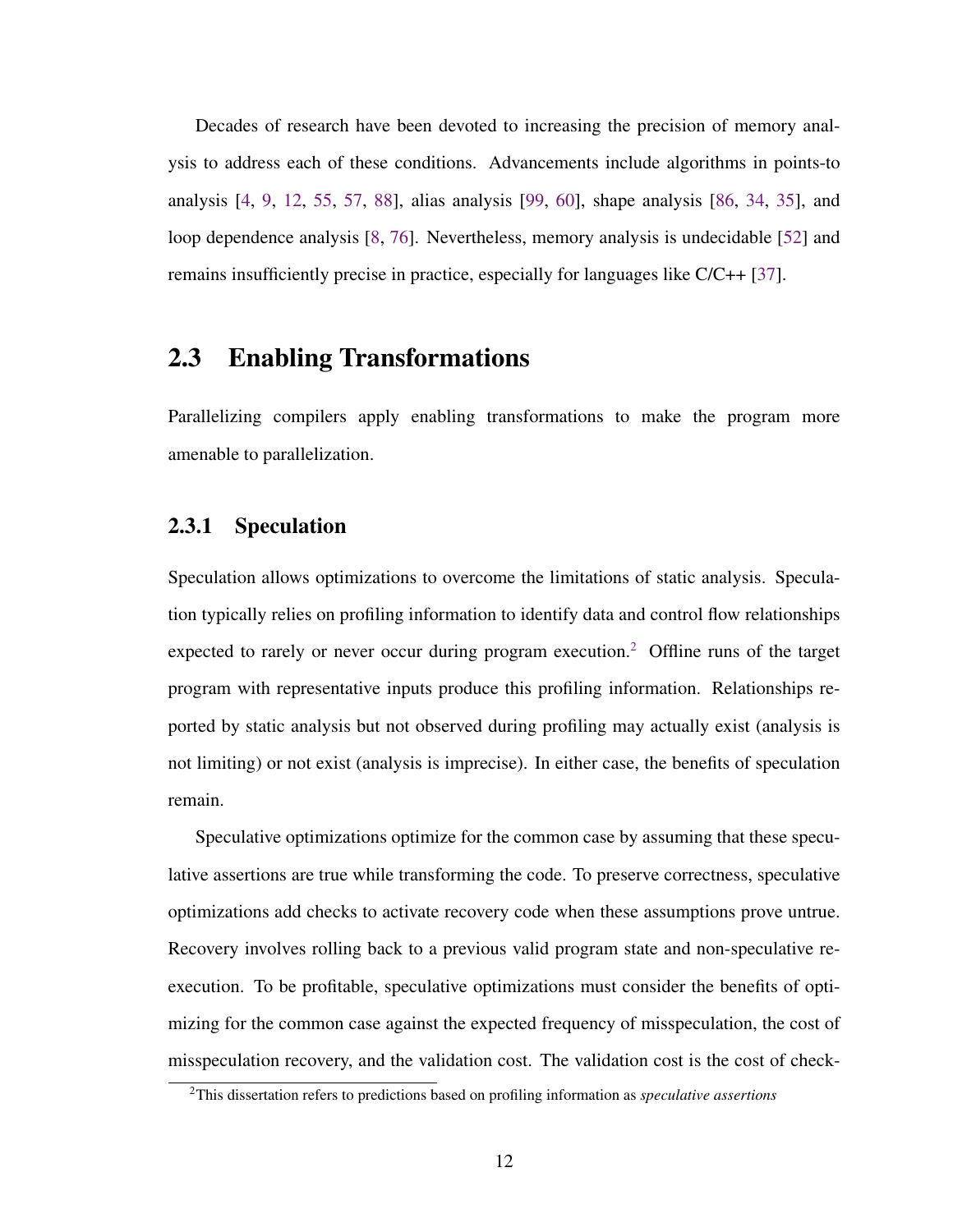ing for misspeculation, a cost that exists even when there is no misspeculation. More concretely, the use of a speculative optimization is profitable when:

$$
original_time > (1 - misspec_rate) \times (validation_time + optimized_time) + \n (misspec_rate) \times (invalid_time + recovery_time)
$$

The *optimized time* denotes the execution time of the optimized code without considering any speculation overhead. The *original time* denotes the execution time of the code without the application of the speculative optimization. The *invalid time* denotes the execution time till the detection of misspeculation and involves the work that gets undone with the rollback. Checkpointing (periodically saving a valid program state) during speculative execution increases the *validation time* but decreases the *invalid time* and the *recovery time*.

Aggressive use of speculation is most prominently observed in parallelization schemes, where high-performance gains can compensate for the overheads introduced by speculation [\[82,](#page-121-2) [44,](#page-115-0) [48,](#page-116-0) [94,](#page-123-2) [64\]](#page-118-0).

**Memory Speculation:** Memory speculation is the most commonly used and powerful speculation technique [\[82,](#page-121-2) [94,](#page-123-2) [64,](#page-118-0) [44,](#page-115-0) [48\]](#page-116-0). It asserts the absence of memory dependences non-observed during profiling using a loop-sensitive memory dependence profiler [\[18\]](#page-111-2). Yet, memory speculation is also the most expensive speculation technique. Excessive usage of memory speculation often negates its enabling effect [\[32,](#page-113-0) [16,](#page-110-1) [93\]](#page-123-1). To validate that a memory dependence between two operations is not manifested at runtime, the access pattern of these two memory operations needs to be monitored at runtime. A shadow memory is commonly used to keep track of accessed memory locations for all the speculative accesses [\[44,](#page-115-0) [69,](#page-119-1) [82\]](#page-121-2). This is expensive for software-only systems where monitoring of large read and write sets results in dramatic slowdowns [\[44,](#page-115-0) [77\]](#page-120-0).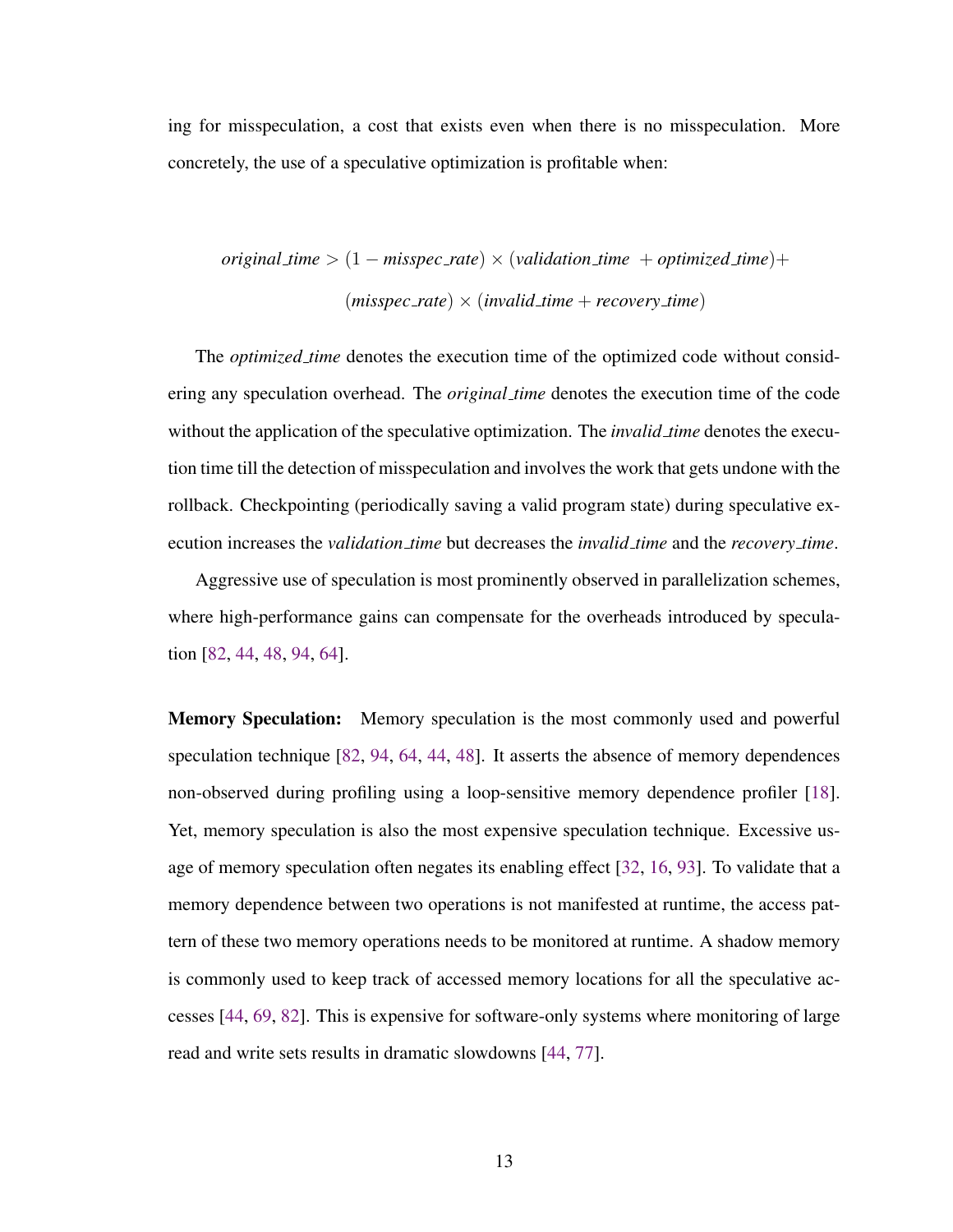```
r0 := addr
point_to_heap_check:
 r1 = r0 & MASK
 br r1 != EXPECTED,misspec
           (a) Inexpensive
                                     r0 := \text{addr}r1 := type
                                    mem_spec_check:
                                     r2 = r0 | SHADOW MASK
                                     r3 = M[r2]r4 = check meta(r3, r1)
                                     br r4 == FAIL, misspec
                                     r5 = update meta(r3, r1)
                                     M[r2] = r5(b) Expensive
```
Figure 2.1: Speculation validation code examples. Validation of inexpensive speculative assertions involves only a few bitwise/arithmetic/branch instructions, while the memory speculation check involves many more operations, including memory accesses.

To lower the validation cost, a diverse set of cheaper but less powerful speculation techniques have been proposed. Prior work includes speculative assertions that: certain control paths are never taken; certain load instructions always read the same value; certain memory objects live only within a single loop iteration [\[44,](#page-115-0) [48,](#page-116-0) [93\]](#page-123-1); pointers only reference a restricted family of objects [\[44\]](#page-115-0); certain types of data structures change infrequently [\[79\]](#page-121-3); or that certain memory objects are read-only [\[44\]](#page-115-0).

Figure [2.1b](#page-26-0) shows an assembly code snippet of a typical memory speculation validation code and compares it with an example of a cheap-to-validate speculation (points-to heap/family check in Figure [2.1a\)](#page-26-0). Validation of the rest of the aforementioned cheapto-validate speculative assertions is not more complicated than the simple check shown in Figure [2.1a.](#page-26-0) Note that if a parallelization transformation employs memory speculation for a cross-iteration dependence, memory speculation validation additionally involves the communication of memory footprints among parallel workers. In contrast, for most inexpensive speculation techniques, each parallel worker only needs to perform local checks with no communication overhead.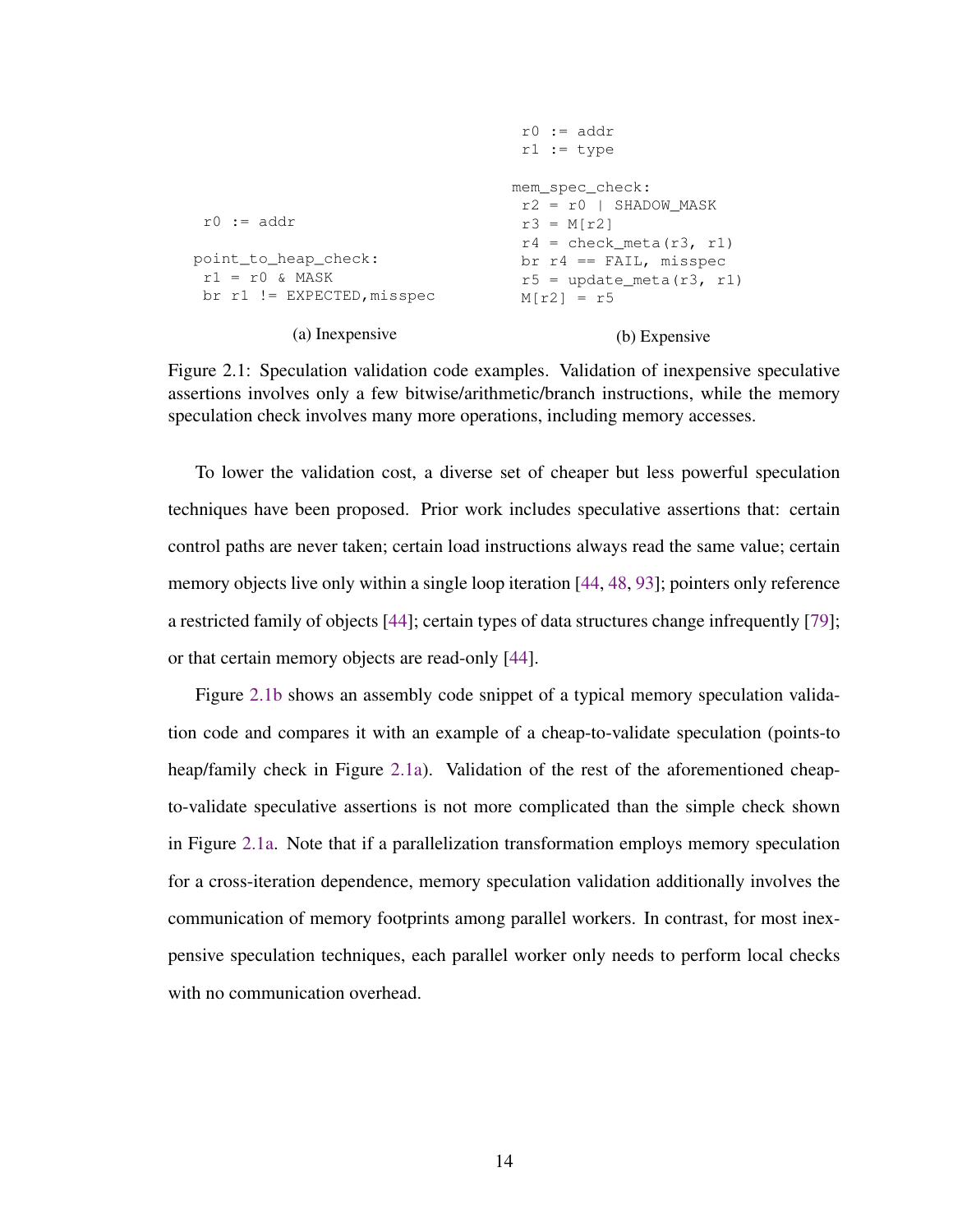#### <span id="page-27-0"></span>2.3.2 Privatization & Reduction

The reuse of data structures introduces artificial constraints to automatic parallelization. Privatization is an enabling transformation that creates private data copies for each parallel worker to remove contention caused by the reuse of data structures. The privatization criterion in the context of loop parallelization follows:

Definition 5 (Privatization Criterion [\[44\]](#page-115-0)). *We say a memory object* M *is privatizable in a loop* L *if* M *does not partake in cross-iteration flow dependences, namely there is no read of* M *in iteration* i *of* L *that should return a value written in an earlier iteration* j*.*

Reduction is another important parallelization-enabling transformation. Reduction expands storage locations to relax ordering constraints on associative and commutative operations. Contrary to privatization, there is a real flow dependence in reducible operations, but it is bypassed by expanding the shared storage location in multiple copies. Each parallel worker updates independently its own private copy during the execution of the loop. At the end of the loop invocation, all copies are merged together to form the final result. This dissertation's applicability criterion of reduction follows:

Definition 6 (Reduction Criterion [\[44\]](#page-115-0)). *We say a memory object* M *is reducible in a loop* L *if all writes to* M *within* L *are performed with a single associative and commutative operator, and no other operation within* L *reads an intermediate value of* M*.*

Speculative Variants Early work focused on satisfying the privatization and reduction criteria statically [\[96,](#page-123-3) [28\]](#page-113-3). To increase the applicability of these enablers, later work implemented speculative variants [\[82,](#page-121-2) [23\]](#page-112-1). However, these works are limited to arrays and scalar variables and cannot handle dynamically allocated data structures and pointers; hence they are largely inapplicable to most C/C++ programs. More recently, Privateer [\[44\]](#page-115-0) introduced more advanced and applicable speculative variants of privatization and reduction that are insensitive to memory layout by employing profile-guided speculative separation of mem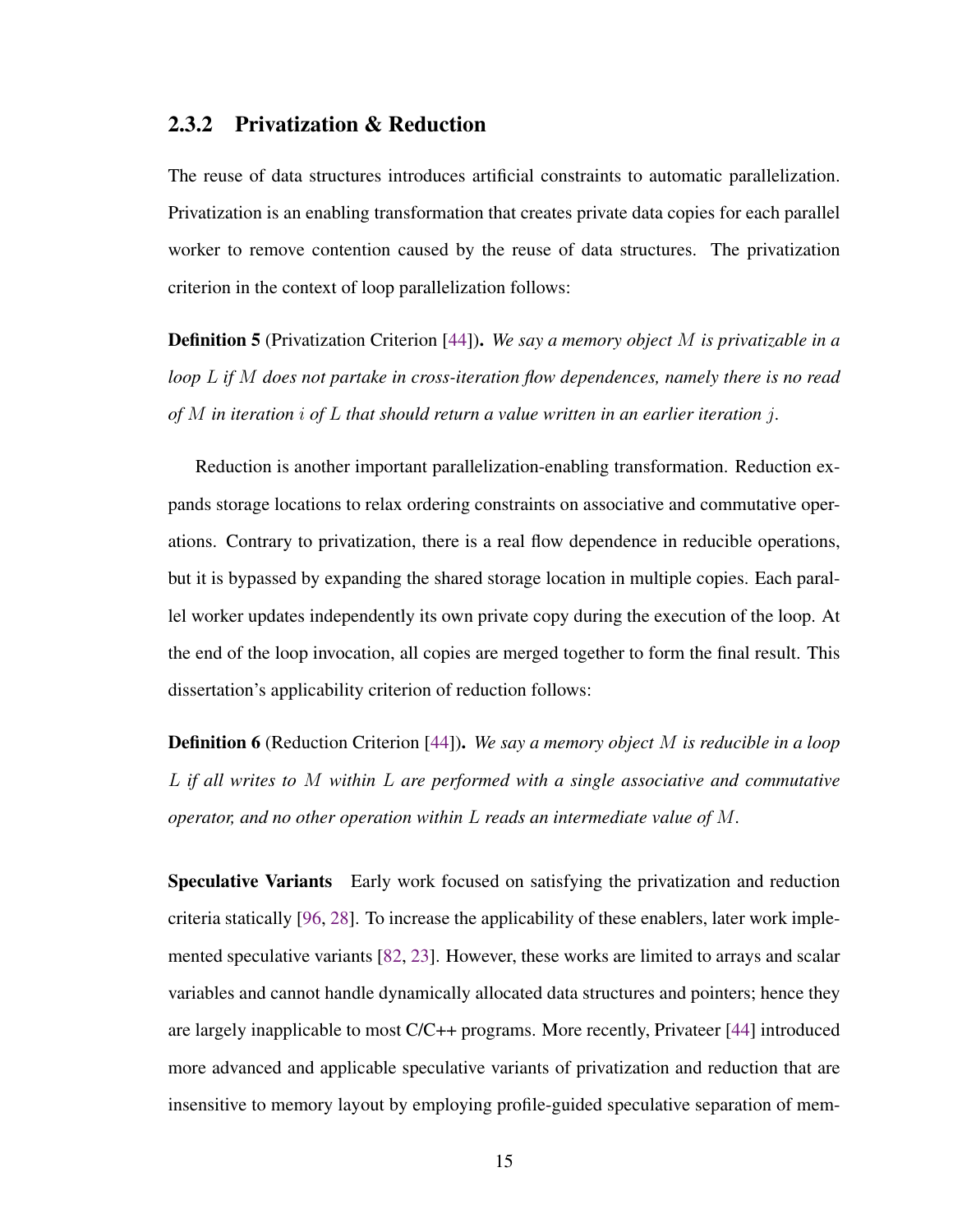ory objects. These variants are powerful enough to handle dynamic and recursive data structures, even in the presence of unrestricted pointers.

#### <span id="page-28-0"></span>2.4 Parallelization Transformations

After the application of enablers, the program is parallelized, if possible. Many parallelization transformations with varying degrees of applicability and effectiveness have been proposed in the literature. The most desirable and simple is DOALL [\[47\]](#page-116-2). Other techniques, like DOACROSS [\[21\]](#page-111-0) or PS-DSWP [\[78\]](#page-121-0), are less efficient but more applicable thanks to their ability to tolerate cross-iteration dependences. This dissertation focuses mainly on DOALL parallelization. However, some proposed techniques are agnostic to the parallelization scheme (§[5\)](#page-46-0), and the proposed infrastructure, apart from DOALL, also supports pipelined parallelization  $[78, 71]$  $[78, 71]$  $[78, 71]$  (§[6.2\)](#page-77-0). Thus, this background section also provides a brief discussion of other parallelization techniques.

#### <span id="page-28-1"></span>2.4.1 DOALL Parallelization

DOALL parallelization is applicable to a loop when each iteration of this loop is independent of the other iterations. In other words, it is applicable for loops that do not have any cross-iteration dependences. If this criterion is satisfied, the DOALL transformation can schedule each loop iteration in parallel. Since there is no need for communication among the parallel workers, DOALL is the most profitable parallelization technique. The critical path of the loop is just the execution latency of the longest single iteration. Since even one cross-iteration dependence renders DOALL inapplicable, multiple research works [\[82,](#page-121-2) [44,](#page-115-0) [48,](#page-116-0) [64\]](#page-118-0), including this dissertation, try to eliminate every single cross-iteration dependence by any means possible (e.g., sophisticated static analysis, new enabling transformations).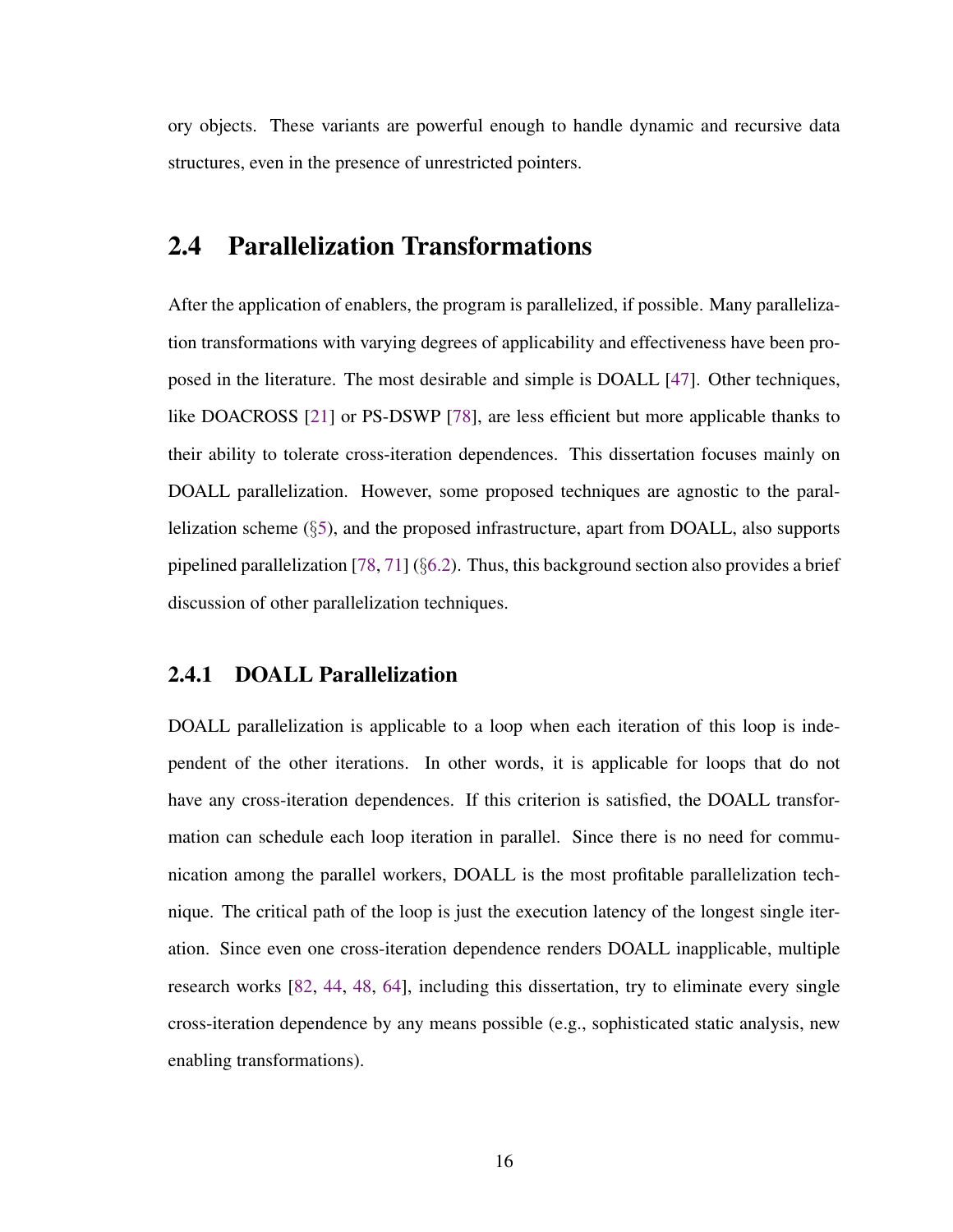#### <span id="page-29-0"></span>2.4.2 Tolerating Cross-Iteration Dependences

Loops in general-purpose programs sometimes have unremovable cross-iteration dependences that prevent the use of DOALL. Figure [2.2a](#page-30-0) shows a commonly found code pattern with a cross-iteration dependence. This code pattern involves traversing through a linked list and performing some work on every node of the linked list. Note that the critical path (i.e., longest dependence chain) for this loop comprises of all  $A_i$  and  $B_i$  instructions, where i represents the  $i_{th}$  loop iteration.

Historically, one way to parallelize such loops is to use DOACROSS, where each loop iteration is scheduled on a separate core, and cross-iteration dependences are forwarded between cores [\[47\]](#page-116-2). Figure [2.2b](#page-30-0) shows the DOACROSS parallelization for this loop, which takes an average of 5 cycles per loop iteration to execute. As can be seen from the figure, the cross-iteration dependence that is a part of the critical path  $(A_i \rightarrow B_i \rightarrow A_{i+1})$  must be communicated across cores. This results in a cyclic communication pattern that increases the length of the critical path by putting the latency of the inter-core communication onto the critical path. The critical path now consists of the latency of execution of all  $A_i$  and  $B_i$  instructions and the inter-core communication latency (set to 3 cycles in this example) required to communicate each  $B_i \rightarrow A_{i+1}$  dependence. If the inter-core communication latency were to be increased from 3 cycles to 4 cycles, execution of the loop would slow down from 5 to 6 cycles per iteration.

Campanoni et al. [\[15\]](#page-110-0) proposed HELIX to perform a finer-grained and more scalable parallelization than its DOACROSS predecessor. HELIX carefully overlaps inter-core communication with computation in an attempt to mitigate DOACROSS's sensitivity to inter-core communication latency. HELIX is especially successful at moving data forwarding off the critical path when proper hardware support is provided (HELIX-RC [\[13\]](#page-110-3)) or minor output distortions are acceptable (HELIX-UP [\[14\]](#page-110-4)).

To maximize loop performance, one needs to minimize the latency of the critical path of the loop. A minimal path can quickly free up parallel work in the noncritical sections of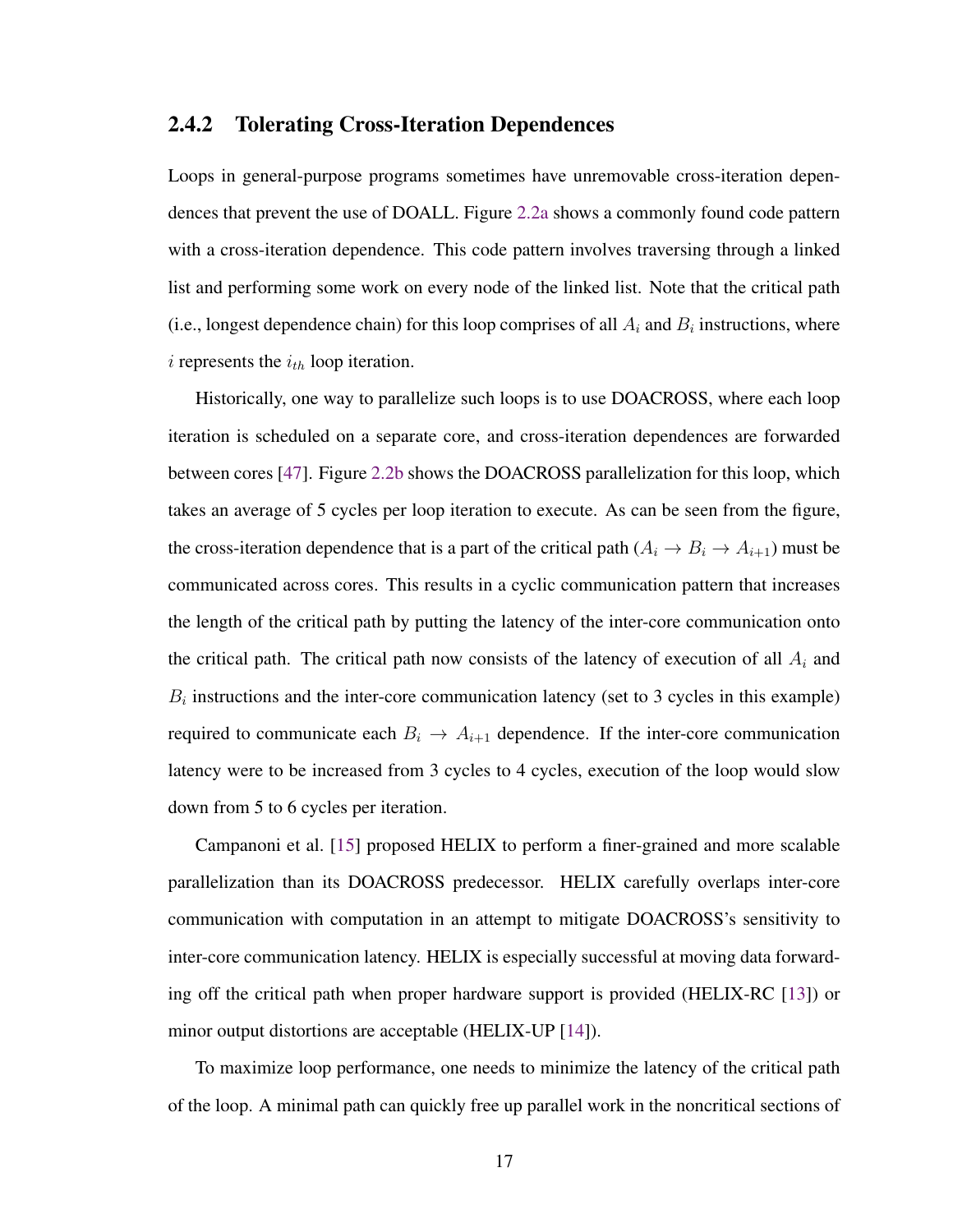<span id="page-30-0"></span>

from different iterations represent cross-iteration dependences. Colored boxes and thick edges highlight the critical path. Inter-core from different iterations represent cross-iteration dependences. Colored boxes and thick edges highlight the critical path. Inter-core Figure 2.2: Comparison of parallelization transformations that can tolerate cross-iteration dependences. Edges connecting instructions communication latency is set to 3 cycles. A similar figure appears in  $[31]$ . communication latency is set to 3 cycles. A similar figure appears in [\[31\]](#page-113-4).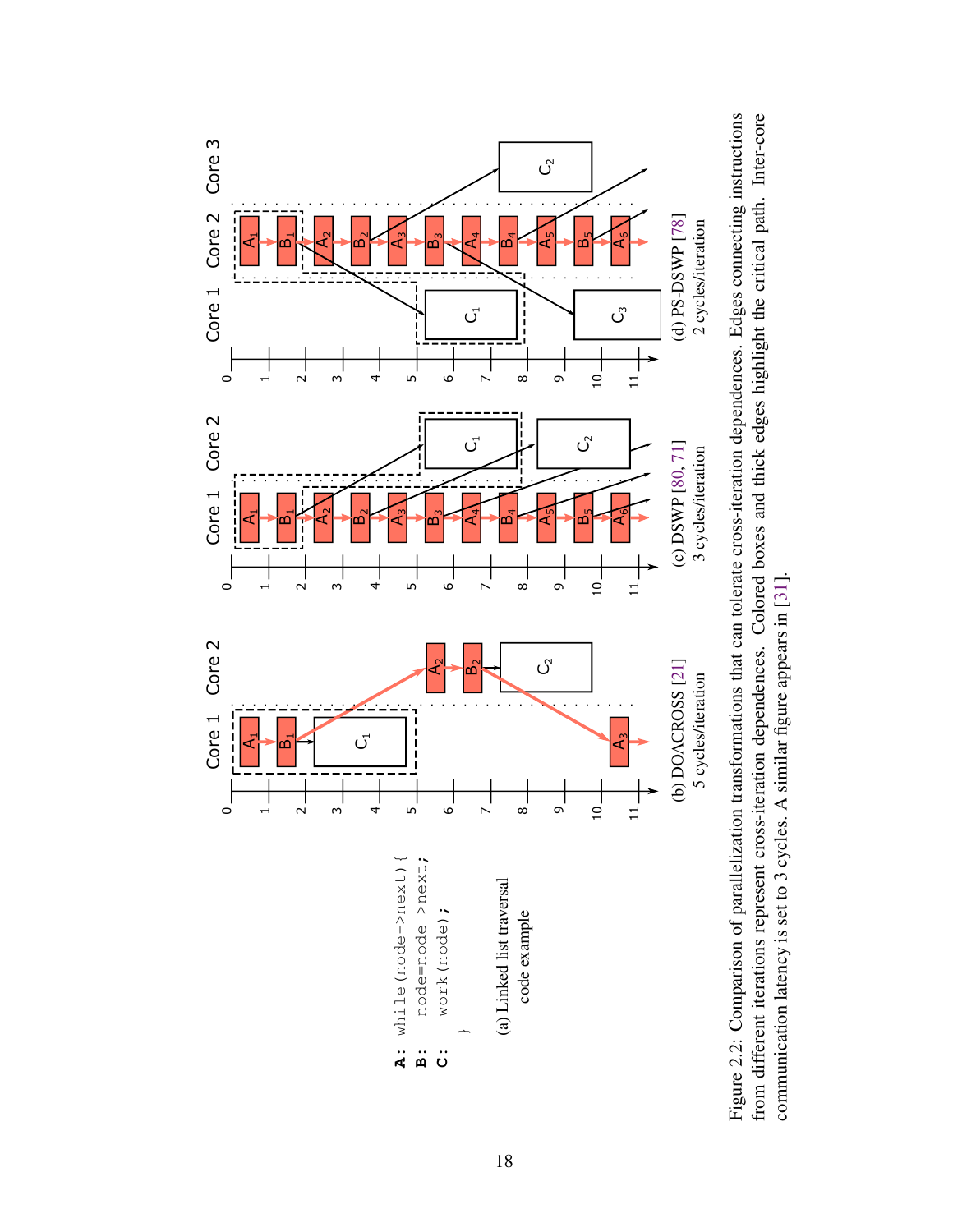the loop, thereby yielding better performance. Based on this insight, Decoupled Software Pipelining (DSWP) was proposed [\[80,](#page-121-4) [71\]](#page-119-2). Instead of scheduling the loop iteration as a single monolithic unit, DSWP divides the loop body into multiple pipeline stages and assigns each stage to a different core for execution. DSWP schedules the critical path of the loop on the same core. Some values corresponding to dependences between instructions must still be communicated between cores, but none of these dependences are on the loop's critical path. Figure [2.2c](#page-30-0) shows how DSWP parallelizes the loop. Unlike DOACROSS or HELIX, the scheduling of dependences on the critical path as core-local gives DSWP communication-latency tolerance. Thus, even if the latency of the inter-core communication were to increase, DSWP would still take on average 3 cycles per loop iteration. However, despite the latency tolerance, DSWP's scalability is restrained to the number of pipeline stages.

In response, Raman et al. [\[78\]](#page-121-0) developed Parallel Stage Decoupled Software Pipelining (PS-DSWP), an enhancement to DSWP. PS-DSWP showed that the noncritical instructions scheduled by DSWP on different cores may subsequently be parallelized in a myriad of ways, including DOALL [\[78\]](#page-121-0) and LOCALWRITE [\[40\]](#page-115-4). Figure [2.2d](#page-30-0) shows that the PS-DSWP transformation executes each loop iteration of this example in only 2 cycles once the pipeline is filled. This transformation detects that there are no cross-iteration dependences between the noncritical path instructions and thus schedules these instructions on different cores. Therefore, by isolating the critical path of a loop in the first stage and subsequently parallelizing the noncritical work sections, PS-DSWP unlocks scalable parallelism for loops previously thought to be inherently sequential [\[49,](#page-116-3) [78\]](#page-121-0).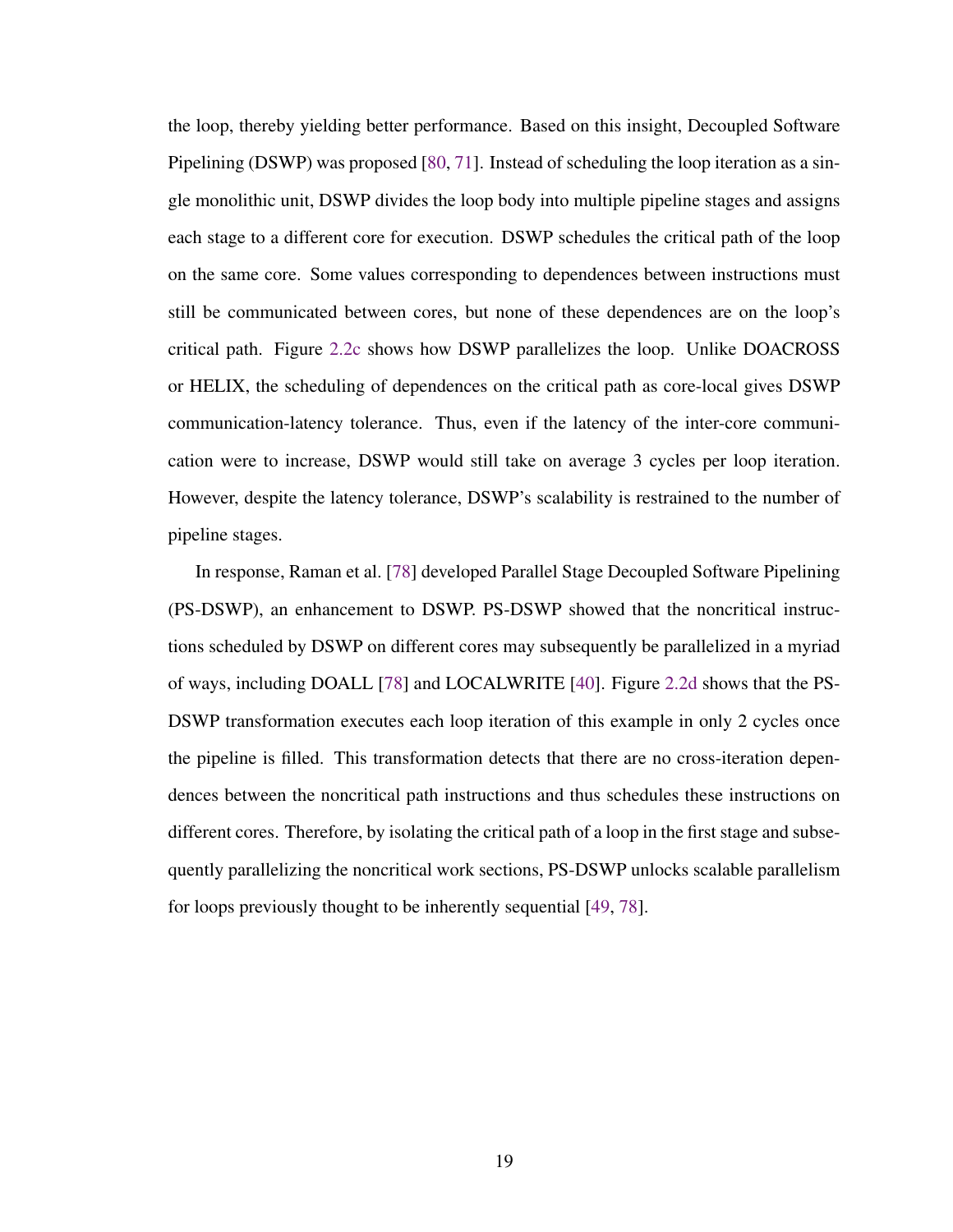## <span id="page-32-0"></span>Chapter 3

## **Motivation**

Since this dissertation focuses mainly on DOALL parallelism, this chapter first discusses the state-of-the-art for DOALL parallelization systems. It then presents the inefficiencies of the state-of-the-art to motivate this dissertation's work. Note that the presented inefficiencies are not unique to DOALL and actually plague any type of prior automatic parallelization system. Similarly, the presented techniques that address these inefficiencies are either agnostic to the parallelization scheme  $(\S$ [5\)](#page-46-0) or are extensible to schemes beyond DOALL (§[6.2\)](#page-77-0).

#### <span id="page-32-1"></span>3.1 State-of-the-Art for DOALL Parallelization

Software-based automatic DOALL parallelization systems have been studied for a long time. Early works in the 1990s, including Polaris [\[10\]](#page-109-0), SUIF [\[100\]](#page-124-1), PD [\[81\]](#page-121-5), and Hybrid Analysis [\[85\]](#page-122-2), use static or runtime analysis to parallelize programs and examine the applicability of enabling transformations such as privatization and reduction. However, the imprecision of static analysis and the difficulty of extracting low-cost runtime checks limit the applicability of these systems to scientific codes.

More recent works like STMlite [\[64\]](#page-118-0), Cluster Spec-DOALL [\[48\]](#page-116-0), Privateer [\[44\]](#page-115-0) use profile-guided speculation to overcome the limitations of static analysis and enable paral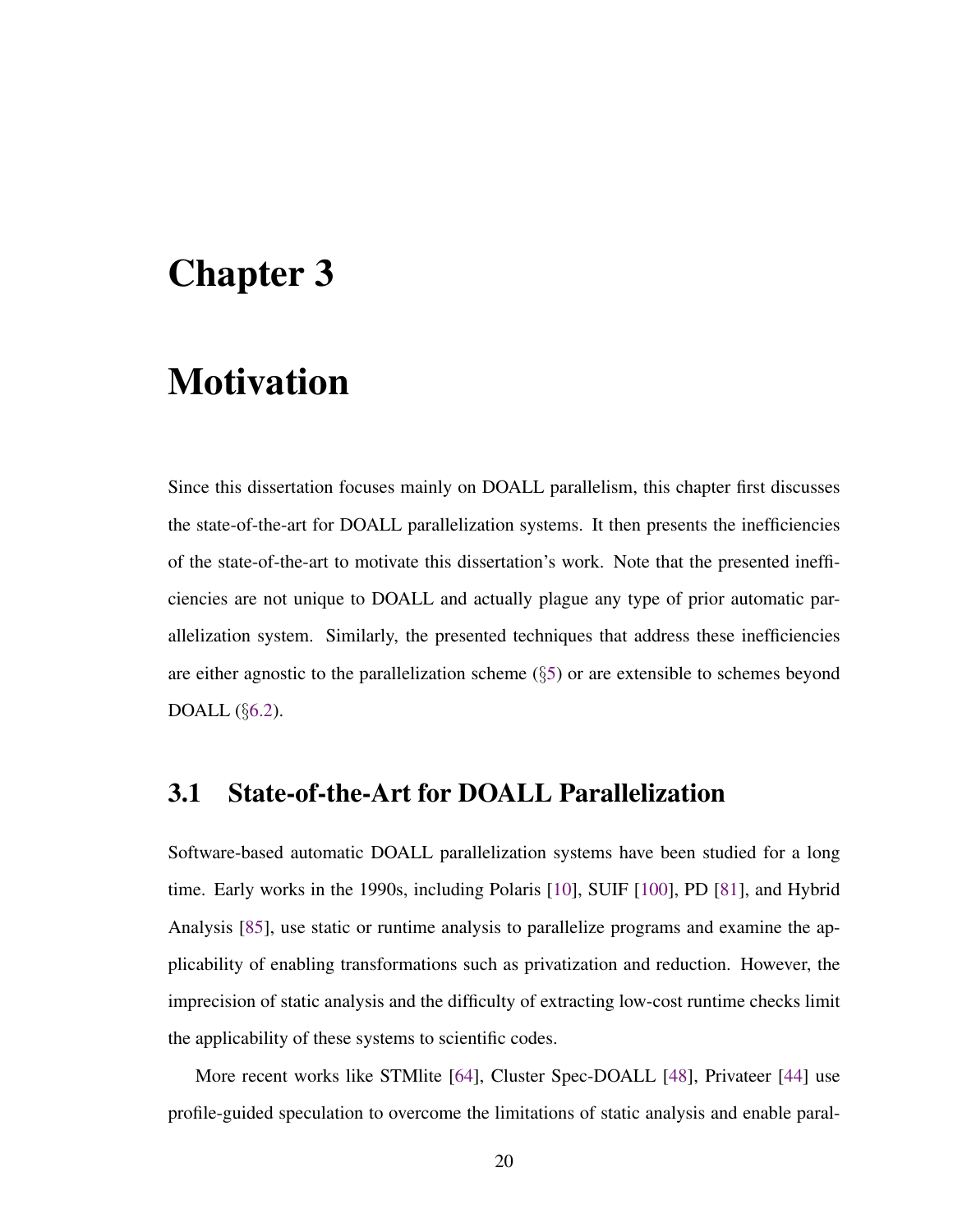lelization of loops with pointers, irregular memory accesses, and complex control flows. Among these works, Privateer [\[44\]](#page-115-0) supports speculative privatization and reduction even in the presence of unrestricted pointers by using speculative heap separation, and it has the greatest applicability of all prior automatic speculative-DOALL systems.

Despite increased applicability, evaluation results of automatic speculative-DOALL systems on real hardware are still underwhelming due to overheads that often negate the benefits of parallelization [\[16,](#page-110-1) [32\]](#page-113-0). This dissertation first identifies core inefficiencies of the state-of-the-art parallelizing compilers and subsequently describes how the proposed frameworks mitigate them.

#### <span id="page-33-0"></span>3.2 Overheads of State-of-the-Art

Privateer [\[44\]](#page-115-0) is the most applicable automatic DOALL parallelization system, and thus this dissertation focuses on the parallelization overheads of Privateer. By examining the evaluation of Privateer, this work identifies two core inefficiencies:

- (i) excessive use of memory speculation, which is the most common problem of prior speculative parallelization systems; and
- (ii) expensive privatization, which applies to most systems with privatization support, especially speculative ones.

In §[3.2.1](#page-34-0) and §[3.2.2,](#page-35-0) this dissertation discusses the impact of these two main overheads on Privateer along with a motivating example taken from the  $di$  jkstra benchmark (used in Privateer's evaluation) from MiBench [\[36\]](#page-114-3). The simplified code for the hot loop of this benchmark is shown in Figure [3.1.](#page-34-1) Section [4.4](#page-40-0) shows how the proposed approach in this dissertation avoids these overheads for this example.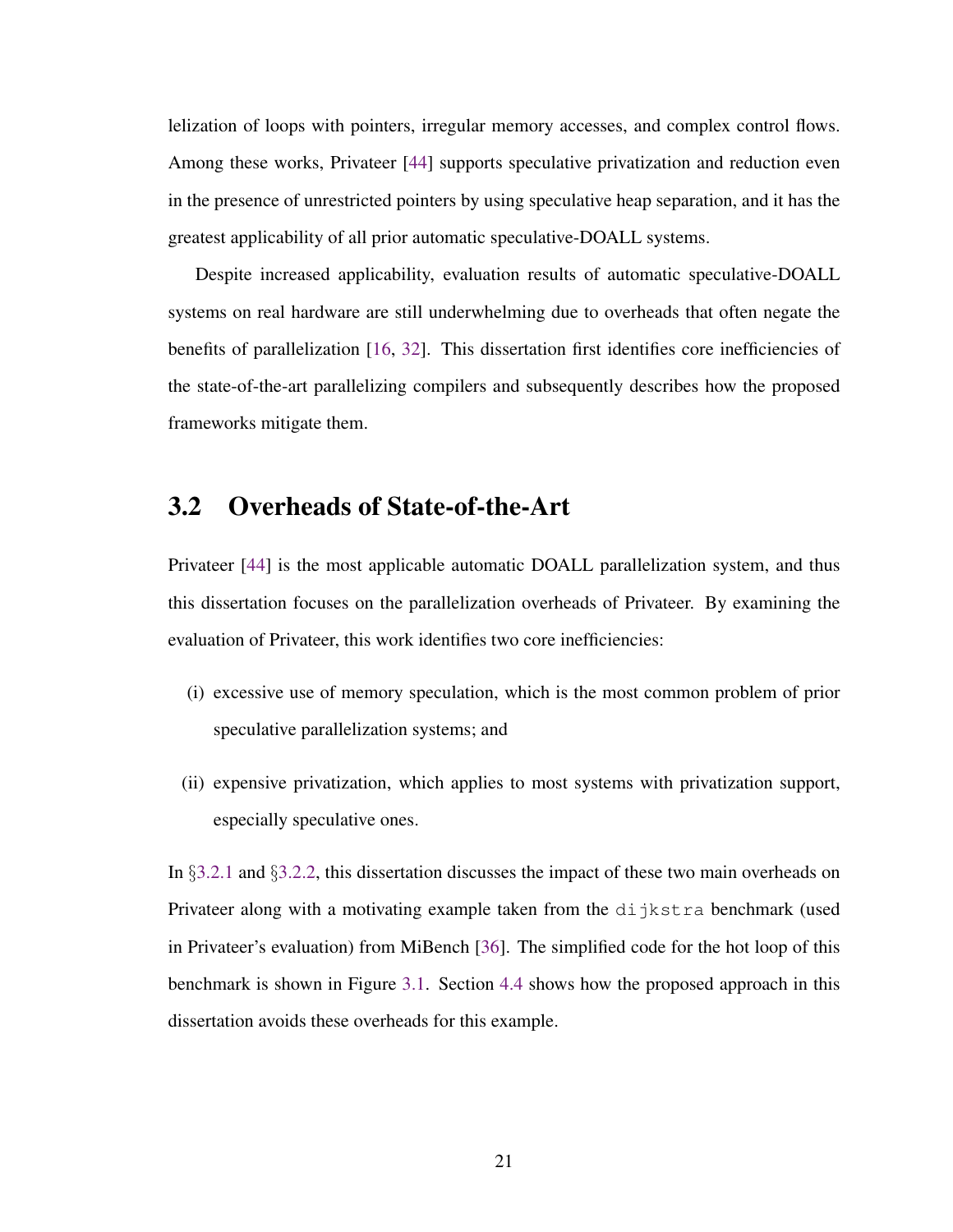```
1 int *pathcost; // dyn alloc 1-D N
2 int *adj; // dyn alloc 2-D NxN
3 int dist;
4 int nDist;
 5
6 void allocatePathCost() {
7 pathcost = (int*) malloc(N*sizeof(int));
8 }
 9
10 int dequeue() {
11 if (!nullQHead()) {
14 dist = ...
15 ...
16 }
19 }
20
21 void hot_loop(int N) {
26 for (src=0; src<N; src++) {
29 for (i=0; i<N; i++)
30 pathcost[i] = inf;
31
32 enqueue(src, 0);
33 while (!emptyQ()) {
34 int v = dequeue();
35 for (i=0; i<N; i++) {
39 nDist = adj[v][i] + dist;42 if (pathcost[i] > nDist) {
45 pathcost[i] = nDist;
46 enqueue(i, nDist);
47 }
\begin{array}{ccc} 48 & \hspace{15mm} & \end{array} \qquad \qquad \}49 }
53 }
55 }
```
Figure 3.1: Motivating example from  $di$  jkstra [\[36\]](#page-114-3)

#### <span id="page-34-0"></span>3.2.1 Excessive Use of Memory Speculation

Privateer's excessive use of memory speculation leads to large overheads for monitoring speculative memory accesses, with an average of 23.7 GB of reads and 18.4 GB of writes monitored per benchmark, as reported in the paper [\[44\]](#page-115-0). This problem is especially apparent for the  $di$  jkstra benchmark which has particularly high overheads (84.9GB of reads and 56.7GB of writes) that limit its speedup to  $4.8 \times$  on 24 cores. For example, Privateer resorts to memory speculation to resolve the cross-iteration flow dependence from line 14 to line 39 in order to privatize **dist**. Static analysis alone is unable to disprove this dependence, since the write to **dist** is inside a conditional block. Other prior speculative parallelization systems, similarly to Privateer, cannot avoid the use of memory speculation in this case.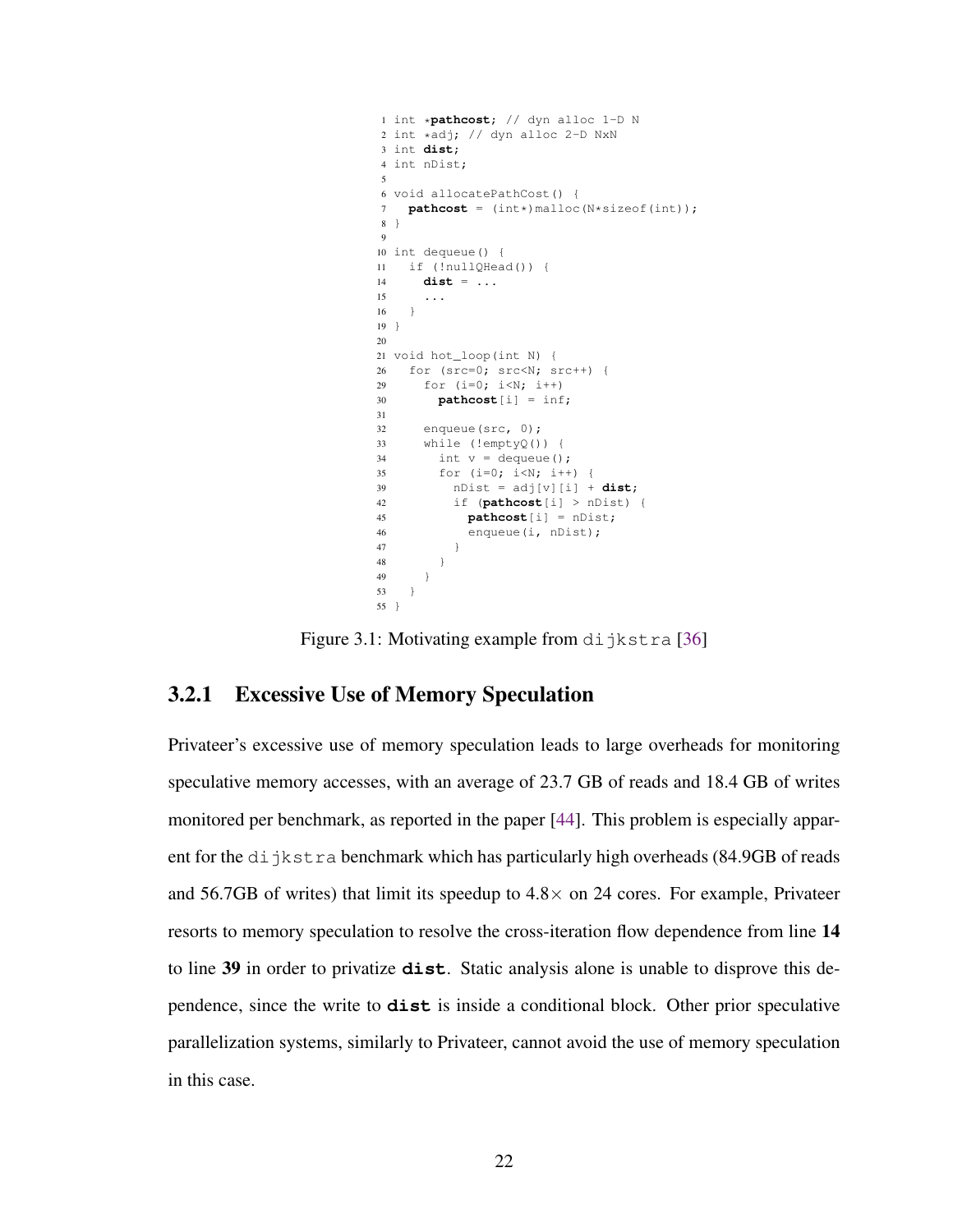As this dissertation demonstrates  $(\frac{6}{3})$ , prior work resorts to memory speculation due to: (i) lack of awareness within the compiler of the full effect of cheaper-to-validate speculative techniques; and/or (ii) lack of planning that would avoid unnecessary use of expensive speculation and prioritize cheaper alternatives. By enabling judicious use of speculation with the introduction of speculation-aware analysis and a planning phase, this work manages to remove the aforementioned dependence in this example without the use of expensive-tovalidate memory speculation, as shown in §[4.4.](#page-40-0)

#### <span id="page-35-0"></span>3.2.2 Expensive Privatization

Perhaps unexpectedly, parallelized programs may still have large overheads due to bookkeeping of writes to privatized objects, even without the use of memory speculation. For dijkstra, even assuming checks for speculative reads are removed, Privateer still needs to log 56.7 GB of writes to privatized objects, which constitutes around 20% of each parallel worker's time. In Figure [3.1,](#page-34-1) static analysis alone can disprove all cross-iteration flow dependences related to **pathcost** and safely privatize it. However, because **pathcost** is a live-out object (i.e., might be read after the loop invocation), Privateer still logs its writes to track in which iteration each byte of the object was last written.

Prior work, including Privateer, lacks the decision-making mechanisms to simultaneously consider multiple applicable enabling transformations, resorting to a few powerful, but expensive speculative enablers. This work introduces new efficient speculative privatization variants that are enabled by its planning phase. By selecting a more efficient privatization variant, this work avoids the unnecessary bookkeeping for the **pathcost** object in this example, as discussed in §[4.4.](#page-40-0)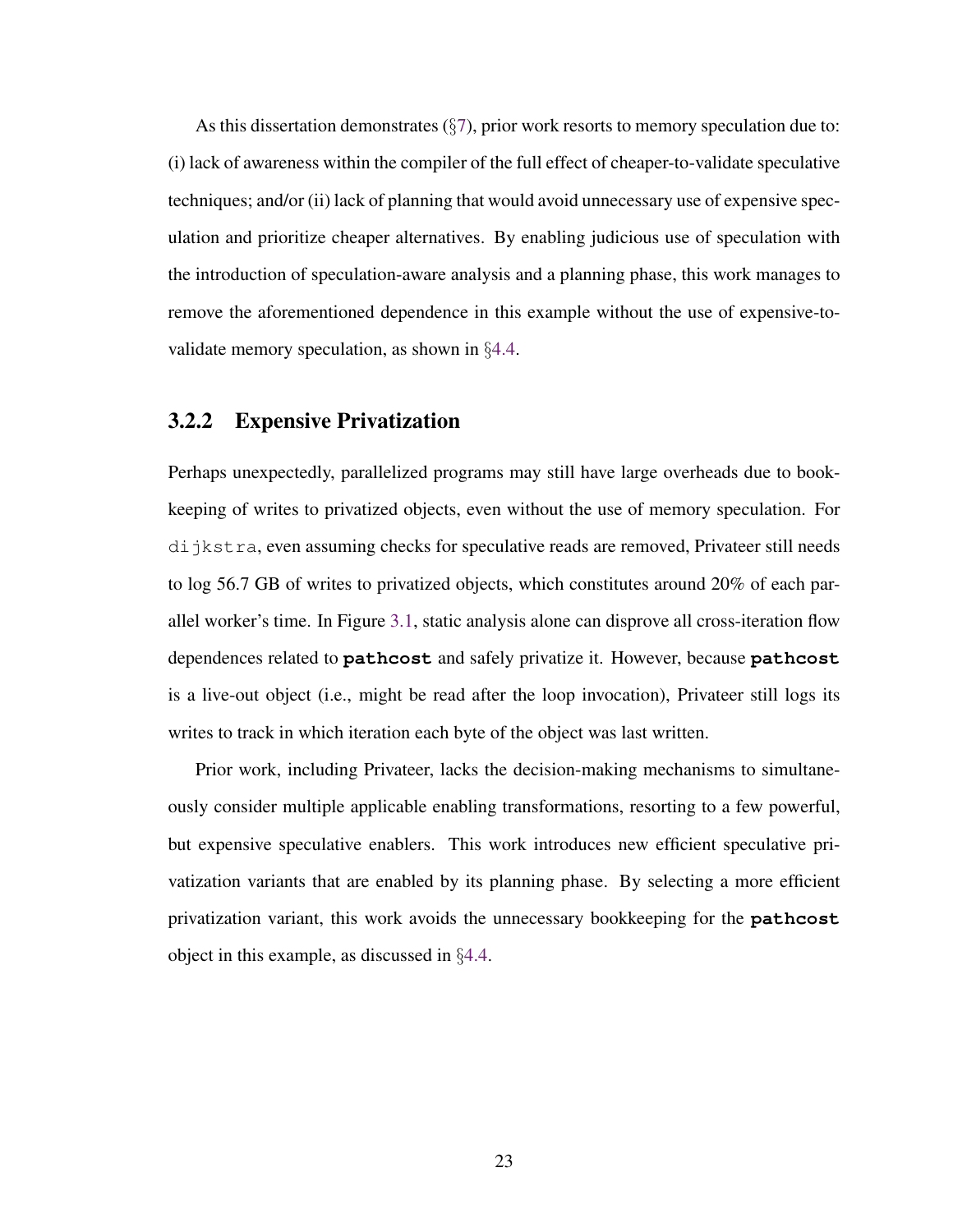## Chapter 4

# The Per*spec*tive Approach

For years, the biggest problem of automatic parallelization was limited applicability. Progress on that front was made, mainly with the introduction of speculation, rendering automatic parallelization more applicable. Given that success, this dissertation shifts the focus to profitability by making those approaches to applicability more profitable.

Current parallelizing compiler designs utilize memory analysis and speculative techniques independently and apply a fixed sequence of powerful but often high-overhead enabling transformations. These designs lead to overheads that often negate the benefits of parallelization. As one of its contributions, this dissertation identifies many such overheads as being unnecessary.

To overcome the inefficiencies of prior work, this dissertation introduces a parallelization framework, called Per*spec*tive, that integrates a novel speculation-aware dependence analysis framework (§[4.1\)](#page-37-0) and a planning phase involving careful selection of applied transformations (§[4.2\)](#page-37-1). Per*spec*tive's design enables the discovery of efficient parallelization opportunities not possible in prior parallelizing compilers, including new efficient speculative privatization transformations (§[4.3\)](#page-38-0).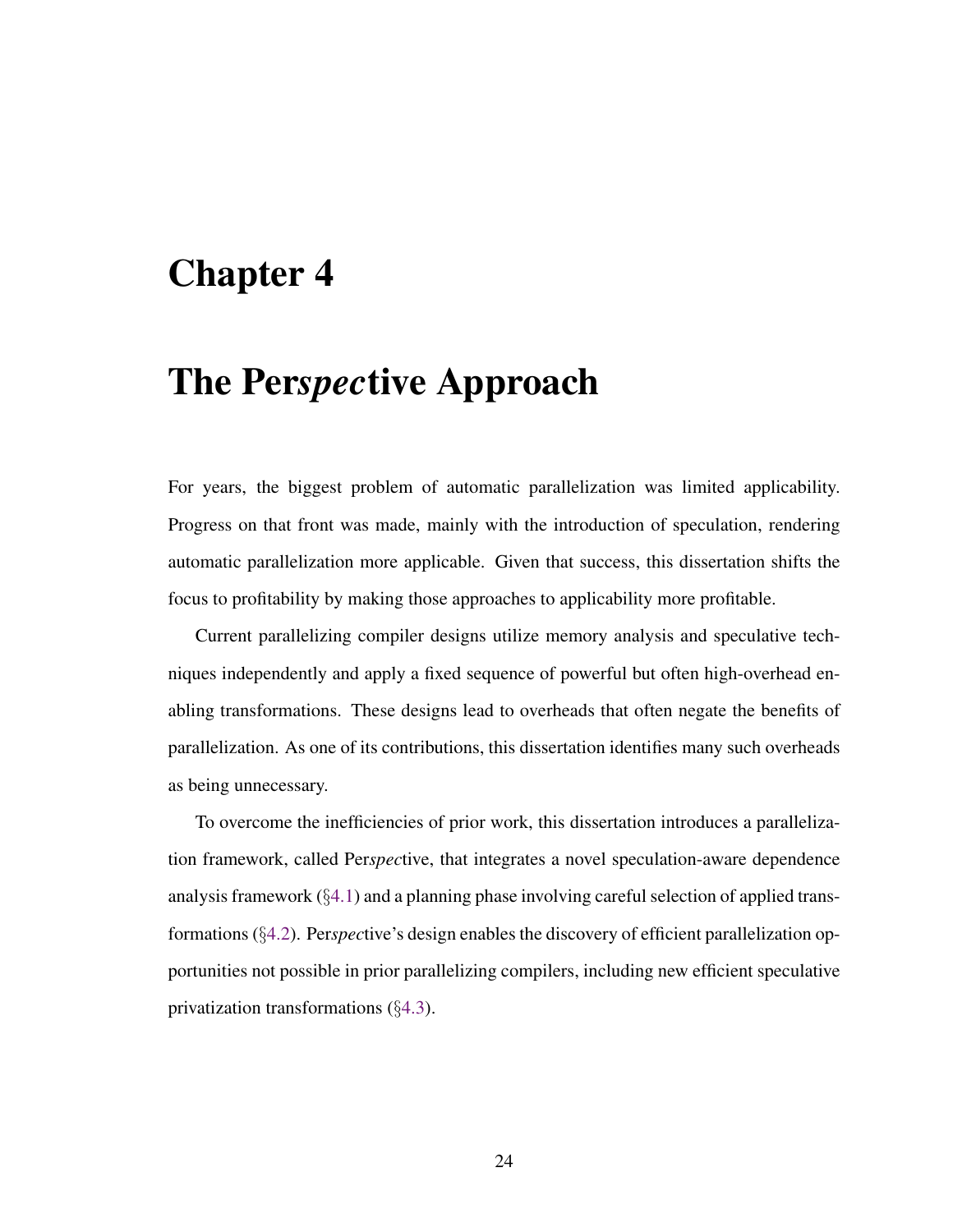## <span id="page-37-0"></span>4.1 Speculation-Aware Analysis

Prior techniques use memory analysis and speculative assertions independently. This is problematic since the unrecognized effect of speculative assertions can be significant. Instead, this work proposes a speculation-aware collaborative analysis framework (SCAF) that combines the strengths of static analysis and cheap-to-validate speculative assertions to reduce the need for expensive speculation. SCAF enables memory analysis to view cheap-to-validate speculative assertions as facts, ignoring the possibility of misspeculation. To enable the compiler to preserve correctness and judiciously speculate, SCAF reports for each analysis response the speculation assertions leveraged in the process. Thus, the compiler only needs to protect (with validation and recovery code) useful speculative assertions while fully leveraging each one of them. For the design and implementation details of the speculation-aware analysis framework refer to §[5.](#page-46-0)

## <span id="page-37-1"></span>4.2 Planning

Unlike prior speculative systems that apply a fixed sequence of parallelization-enabling transformations, Per*spec*tive proposes a more *sensible* approach: before applying any transformation, plan first.

Enabling transformations modify the code to remove parallelization inhibitors, which in the context of DOALL parallelization are cross-iteration dependences. All transformations are split into two parts to facilitate planning: the applicability guard that participates in the planning phase of the compilation, and the actual transformation that is applied, if selected, in the transformation phase. The applicability guard utilizes properties produced by the speculation-aware analysis framework to determine which parallelization inhibitors the corresponding transformation can handle. The interface between the speculation-aware analysis framework and enabling transformations is an annotated program dependence graph (PDG). The output of each applicability guard is collected in a transformation proposal.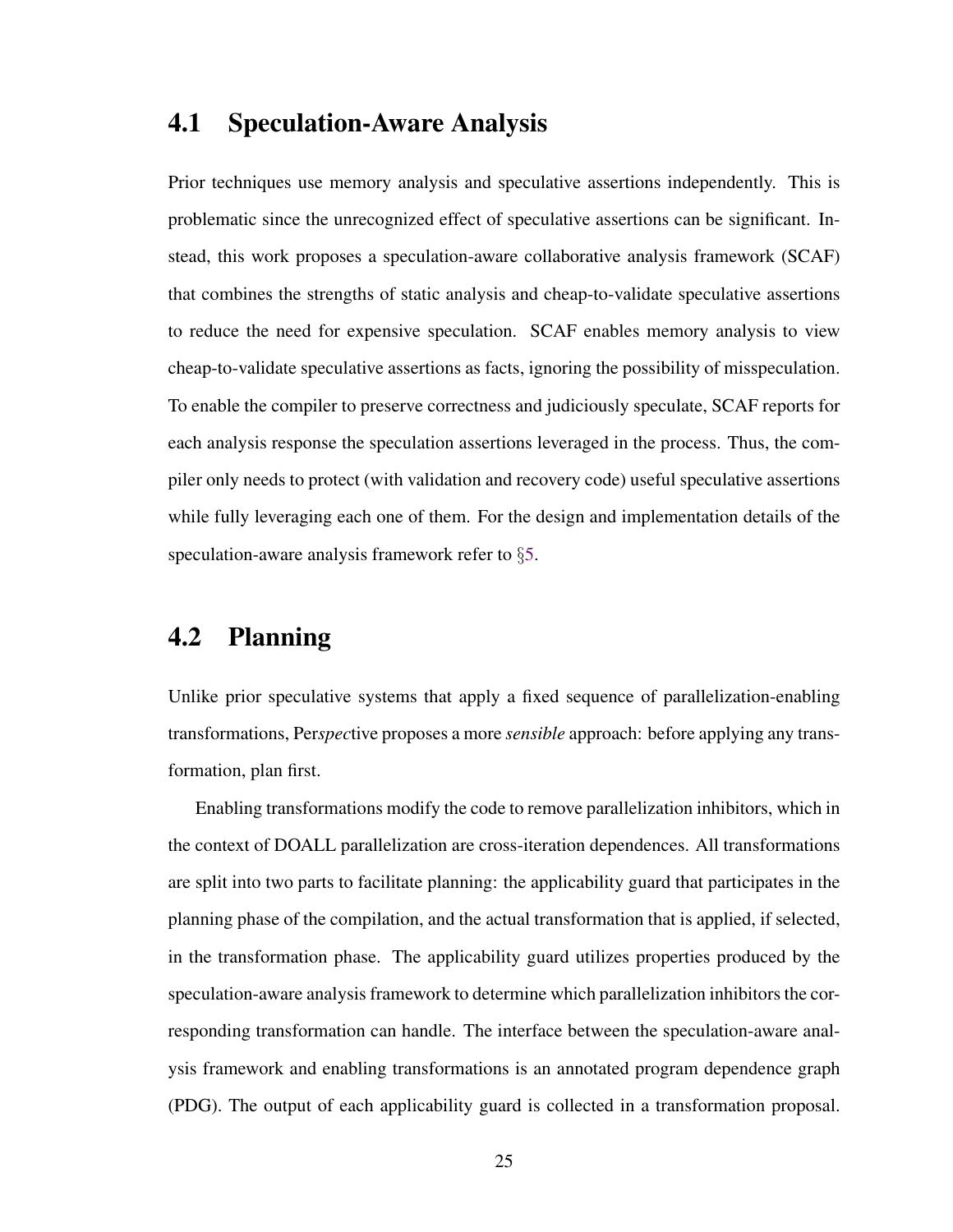Each proposal also includes the cost for the application of the transformation and a set of speculative assertions required for the transformation to be applicable. At the end of the planning phase, the *transformation selector* picks a minimal-cost set of transformation proposals necessary for DOALL parallelization. This planning approach generalizes beyond DOALL, as discussed in §[6.2.](#page-77-0)

Instead of targeting individual cross-iteration dependences, memory-related transformations offer to handle a set of memory objects, effectively addressing all associated cross-iteration dependences. This object-centric approach is motivated by the fact that memory-related enabling transformations often operate at the object level. For example, the privatization transformation creates private copies of memory objects.

## <span id="page-38-0"></span>4.3 New Enabling Transformations

Prior work on speculative parallelization focuses on the enabling effects of transformations without enough consideration of their costs. To maximize applicability, enabling transformations are often given a program dependence graph relaxed with the use of all the available speculative assertions. This approach not only creates ambiguity in terms of which speculative assertions are necessary but also prevents the usage of efficient variants of transformations. By exposing a combination of static analysis information and the effect of speculative assertions, Per*spec*tive enables more efficient enabling transformations. This is especially true for the case of speculative privatization, efficient variants of which are explored in this dissertation.

Prior software speculative systems with extended support for privatization [\[44,](#page-115-0) [48\]](#page-116-0) only infer the basic privatization property: a memory object does not have any cross-iteration data flows. This way, speculative privatization application involves costly instrumentation of all write accesses of privatized objects for logging or communication. At commit, the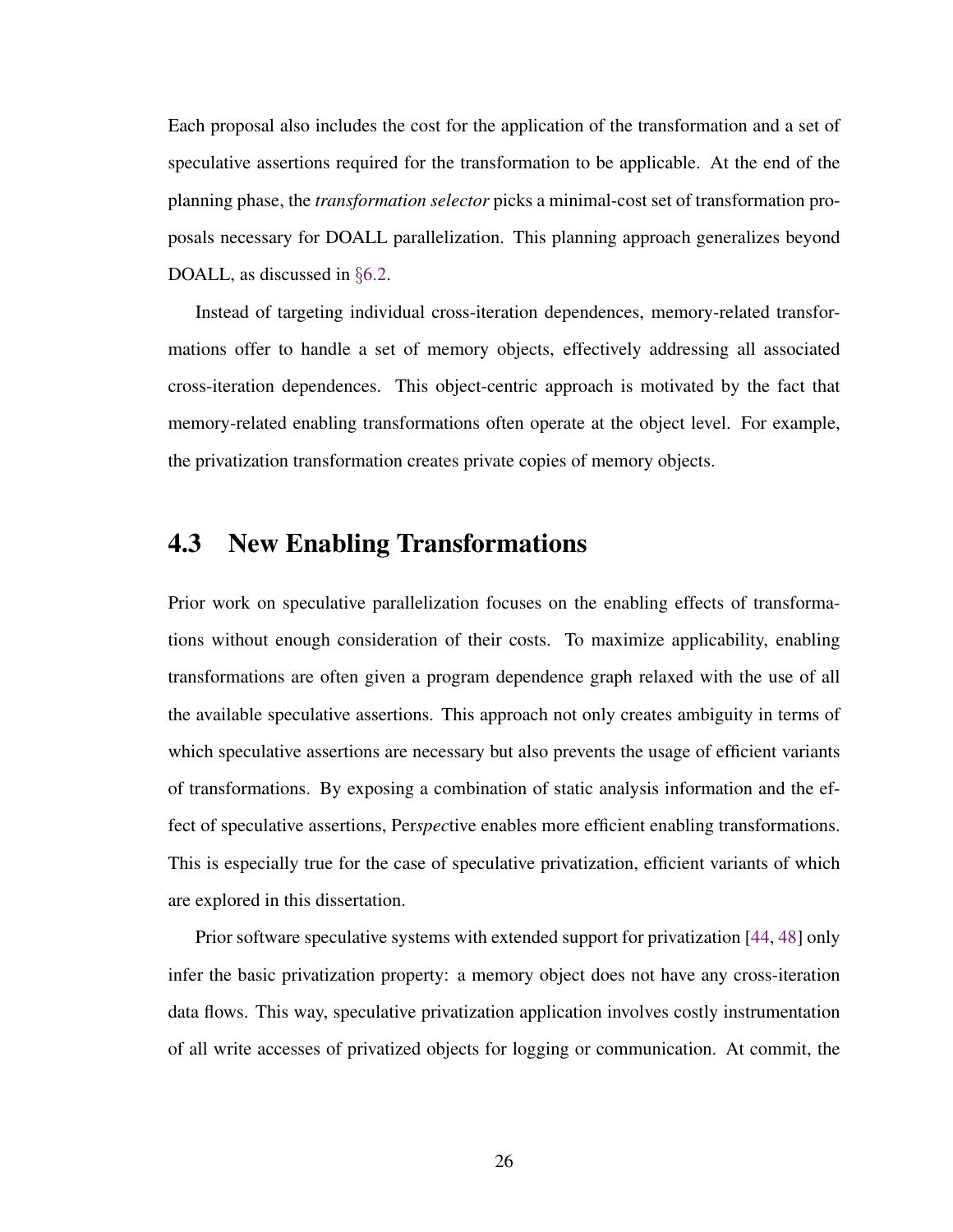private copies of each worker are merged according to metadata that specifies which worker last wrote each byte.

To avoid expensive monitoring of write sets during parallel execution and minimize copy-out costs, this dissertation proposes four efficient variants of the speculative privatization transformation. These variants require additional memory object properties apart from the basic privatization property to be applicable. With respect to a target loop, a private memory object can additionally be:

- (i) *independent*, if it does not source or sink any cross-iteration false dependences;
- (ii) *overwritten*, if it is written to the same memory locations at every loop iteration;
- (iii) *predictable*, if the live-out content of the private object is predictable; or,
- (iv) *local*, if it is allocated outside the loop but all its accesses are contained within the loop.

Inference of any of these four private properties allows the complete elimination of bookkeeping costs provided that the basic privatization property was satisfied without the use of memory flow speculation. The first two variants have been explored by Tu et al. [\[96\]](#page-123-0) but were limited to static-analysis-based detection of privatization. Unlike any prior work, Per*spec*tive extends the applicability of these two variants to programs with pointers, dynamic allocation, and type casts using speculative assertions.

Figure [4.1](#page-40-0) demonstrates cases where the proposed privatization variants are applicable. All the memory objects in this example satisfy the privatization criterion. However, all objects except for the privatized array satisfy one additional property that enables efficient privatization. Prior work cannot distinguish these different cases and thus would have to apply speculative privatization with expensive monitoring for all the arrays in this example.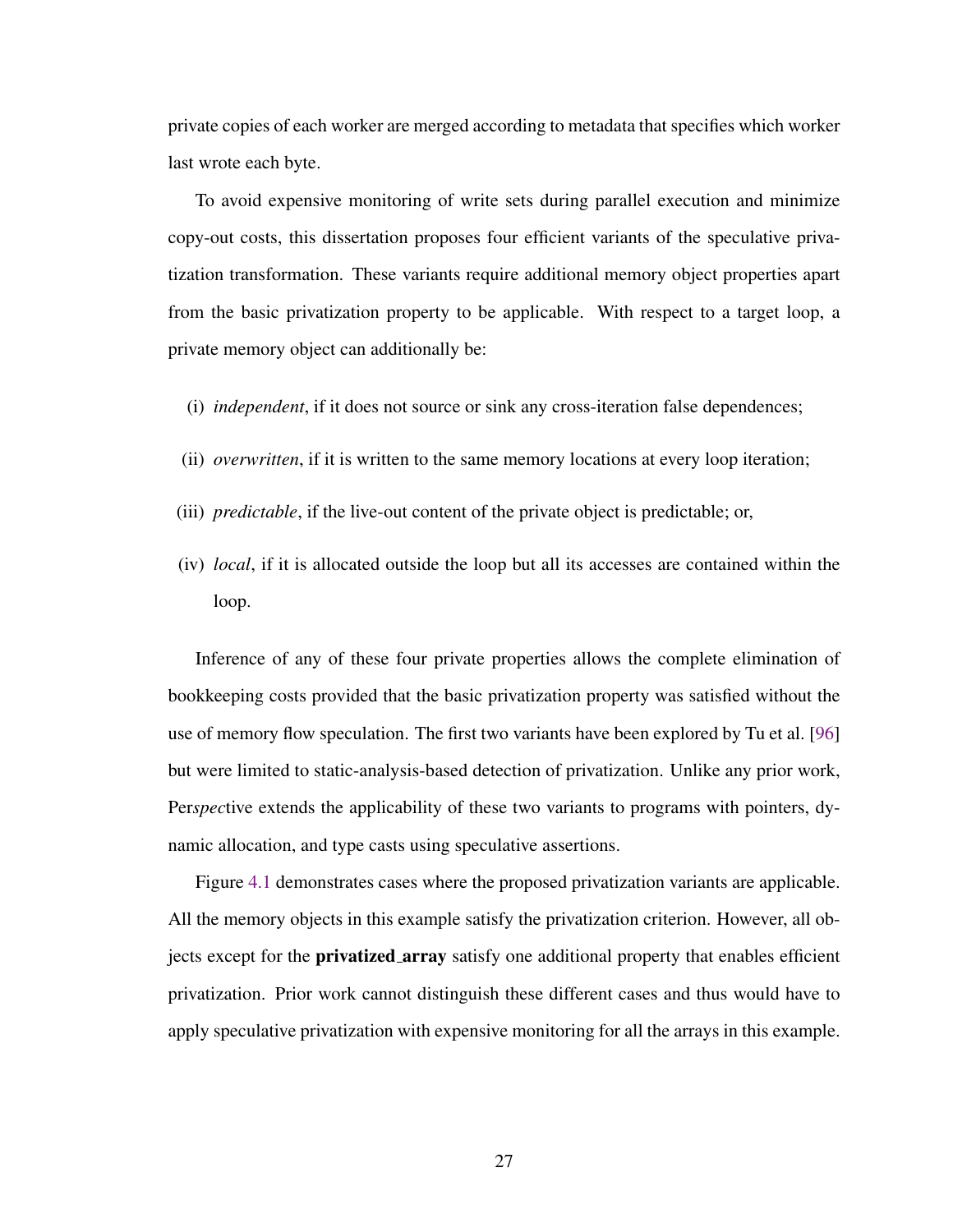```
1 int *independent_array; // dyn alloc 1xN
2 int overwritten_array[K];
3 int predictable_liveout_array[K] = {0};
4 int local_array[K];
5 int privatized_array[K];
6
7 // parallelized loop
8 for (i=0; i < N; i++) {
 9
10 independent_array[i] = ...
11
12 for (j=0; j<K; j++) {
13
14 if (!rare)
15 overwritten_array[j] = ...;
16
17 if (rare)
18 predictable_liveout_array[j] = ...;
19
20 if (non_biased_cond) {
21 local_array\begin{bmatrix} i \end{bmatrix} = \ldots;
22 privatized_array[j] = ...;
23 }
24
25 }
26 }
27
28 // no use for local_array
29 // outside the parallelized loop
30 ...
```
Figure 4.1: Example where all proposed speculative privatization variants are applicable. i) *independent*: the **independent array** can be shared among the workers (executing outerloop iterations) since there are no overlapping memory accesses. ii) *overwritten*: the overwritten array is speculatively fully-overwritten at every outer-loop iteration (speculated that the rare condition is never true); thus its liveout state is the last iteration's state of the array. iii) *predictable*: the predictable liveout array is predicted to include only zeroes at the end of the loop invocation (speculated that the rare condition is never true). iv) *local*: no use for the **local array** outside the parallelized loop; thus no need to compute its liveout state. v) *just privatizable*: the **privatized\_array** has unknown liveout state; thus its writes need to be monitored.

## <span id="page-40-1"></span>4.4 Example

This section describes how the new ideas introduced in this dissertation  $(\S 4.1, \S 4.2, \S 4.3)$  $(\S 4.1, \S 4.2, \S 4.3)$  $(\S 4.1, \S 4.2, \S 4.3)$  $(\S 4.1, \S 4.2, \S 4.3)$  $(\S 4.1, \S 4.2, \S 4.3)$  $(\S 4.1, \S 4.2, \S 4.3)$ enable efficient parallelization of the dijkstra benchmark from MiBench [\[36\]](#page-114-0). This section also highlights the limitations of prior work. Consider again the motivating example discussed in §[3.2](#page-33-0) and presented again in Figure [4.2.](#page-41-0) Figure [4.3](#page-42-0) compares the compilation flow of Per*spec*tive with that of Privateer [\[44\]](#page-115-0) for handling memory objects **pathcost** and **dist** from this code example.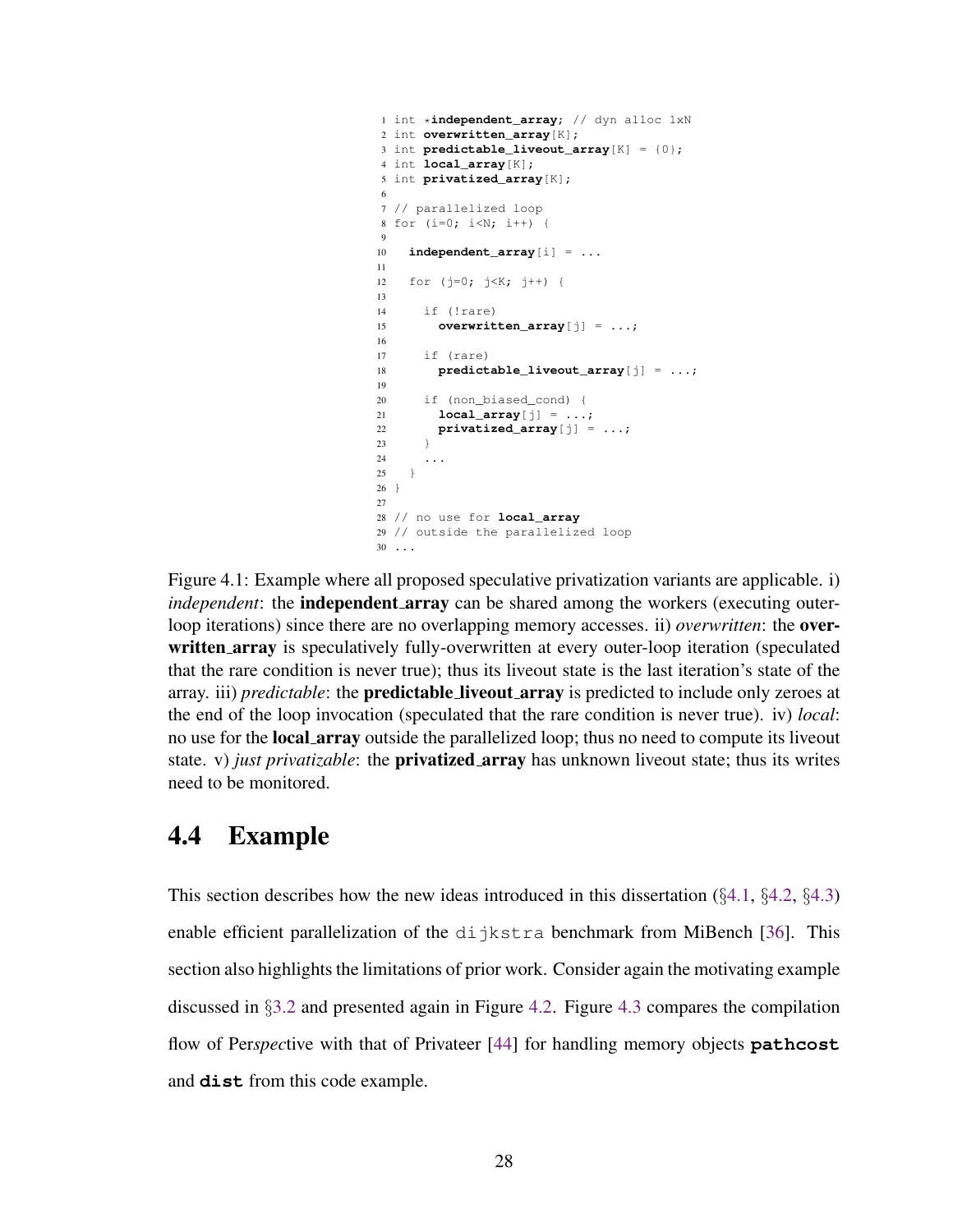```
1 int *pathcost; // dyn alloc 1-D N
2 int *adj; // dyn alloc 2-D NxN
3 int dist;
4 int nDist;
 5
6 void allocatePathCost() {
7 pathcost = (int*)malloc(N*sizeof(int));
8 }
 9
10 int dequeue() {
11 if (!nullQHead()) {
14 dist = ...
15 ...
16 }
19 }
20
21 void hot_loop(int N) {
26 for (src=0; src<N; src++) {
29 for (i=0; i<N; i++)
30 pathcost[i] = inf;
31
32 enqueue(src, 0);
33 while (!emptyQ()) {
34 int v = dequeue();
35 for (i=0; i<N; i++) {
39 nDist = adj[v][i] + dist;42 if (pathcost[i] > nDist) {
45 pathcost[i] = nDist;
46 enqueue(i, nDist);
47 }
\begin{tabular}{ccccc} 48 & & & & \end{tabular}49 }
53 }
55 }
```
Figure 4.2: Sequential version of the motivating example from dijkstra [\[36\]](#page-114-0). The line numbering is consistent with the parallelized versions of this example presented in Figure [4.4](#page-45-0) (missing line numbers account for inserted logging and checking operations in the parallelized code).

Per*spec*tive employs an exploration phase that yields a much more profitable plan than Privateer's scheme. At first, the speculation-aware collaborative analysis framework (SCAF) processes the sequential code and the profile information, and it is queried to produce a program dependence graph (PDG) annotated with properties and underlying speculative assertions, as shown in Figure [4.3b.](#page-42-0) Observe that memory flow speculation is not included in SCAF, since memory speculation just asserts the absence of dependences without being able to collaborate with other speculation or memory analysis modules within SCAF.

In this example (Figure [4.2\)](#page-41-0), the branch in line 11 is heavily biased; it is always taken in practice. Therefore, control speculation leveraging edge profiling information can assert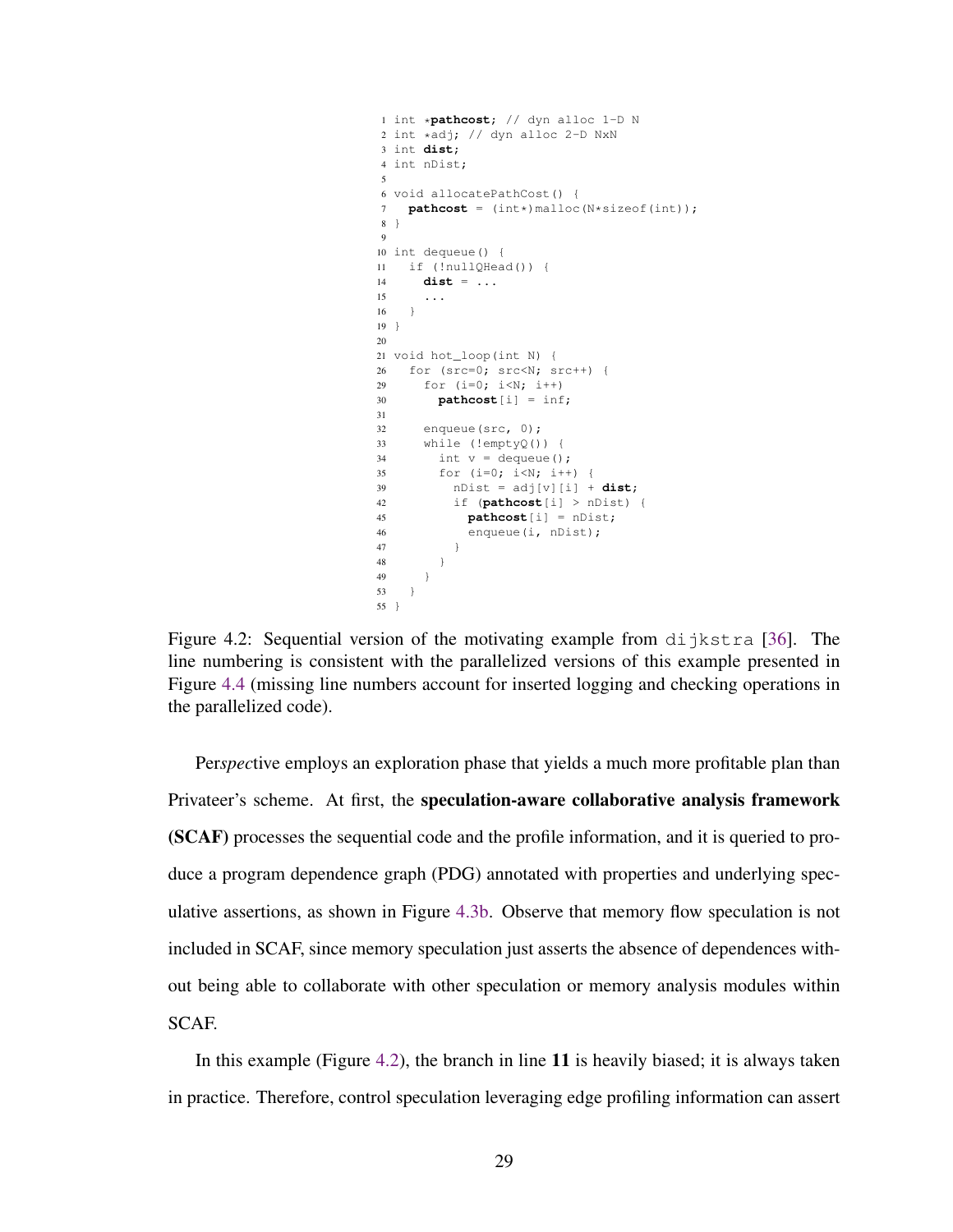<span id="page-42-0"></span>

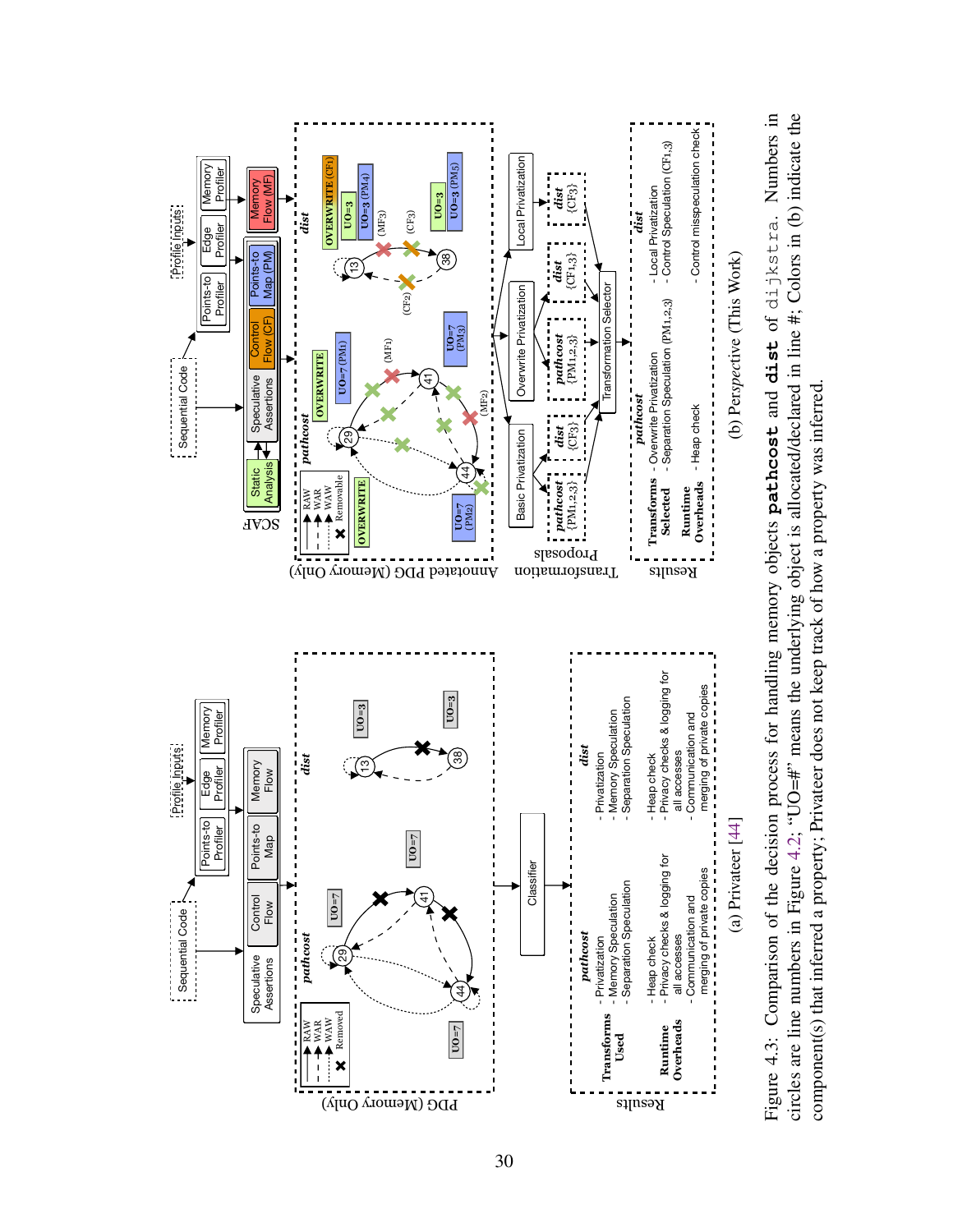that the branch is always taken and that the instruction in line 14 executes at every invocation of the *dequeue* function. Normally, memory analysis is unaware of this assertion and thus is unable to handle the cross-iteration data flow from line 14 to line 39. However, the proposed speculation-aware analysis framework allows memory analysis algorithms to view this assertion as a fact, ignore the branch and the possibility of misspeculation, and observe the read in line 39 as being dominated by the write in line 14. This way, a kill-flow analysis algorithm aware of this assertion can infer that there is no cross-iteration data flow between these two operations since the write to **dist** appears to always kill the flow from a previous iteration before it reaches the read operation in line 39. This combination of control speculation and static analysis removes a dependence that would require the use of expensive-to-validate memory speculation in any prior speculative parallelization system.

The speculation-aware analysis framework is not only queried to produce different options for removable edges but also to provide useful information for non-removable edges. Non-removable output dependence edges, in the example in Figure [4.3b,](#page-42-0) are annotated with the *overwrite* property that indicates that the destination operation always overwrites the footprint of the source operation.

Furthermore, the speculation-aware analysis framework is queried to annotate instructions that may access memory with underlying memory objects, namely the instruction's memory footprint ("UOs" in Figure [4.3b\)](#page-42-0). This information can be inferred either statically or via points-to profile information, and it is required by privatization transformations that need to map memory objects to memory operations for correct identification of privatizable objects.

In the next step, based on the annotated PDG, three different transformations offer to handle memory objects, including **overwrite privatization** and **local privatization**, introduced in §[4.3.](#page-38-0)

To enable DOALL parallelization, the transformation selector then selects the lowest cost option for each memory object. For example, the *local* privatization's offer is selected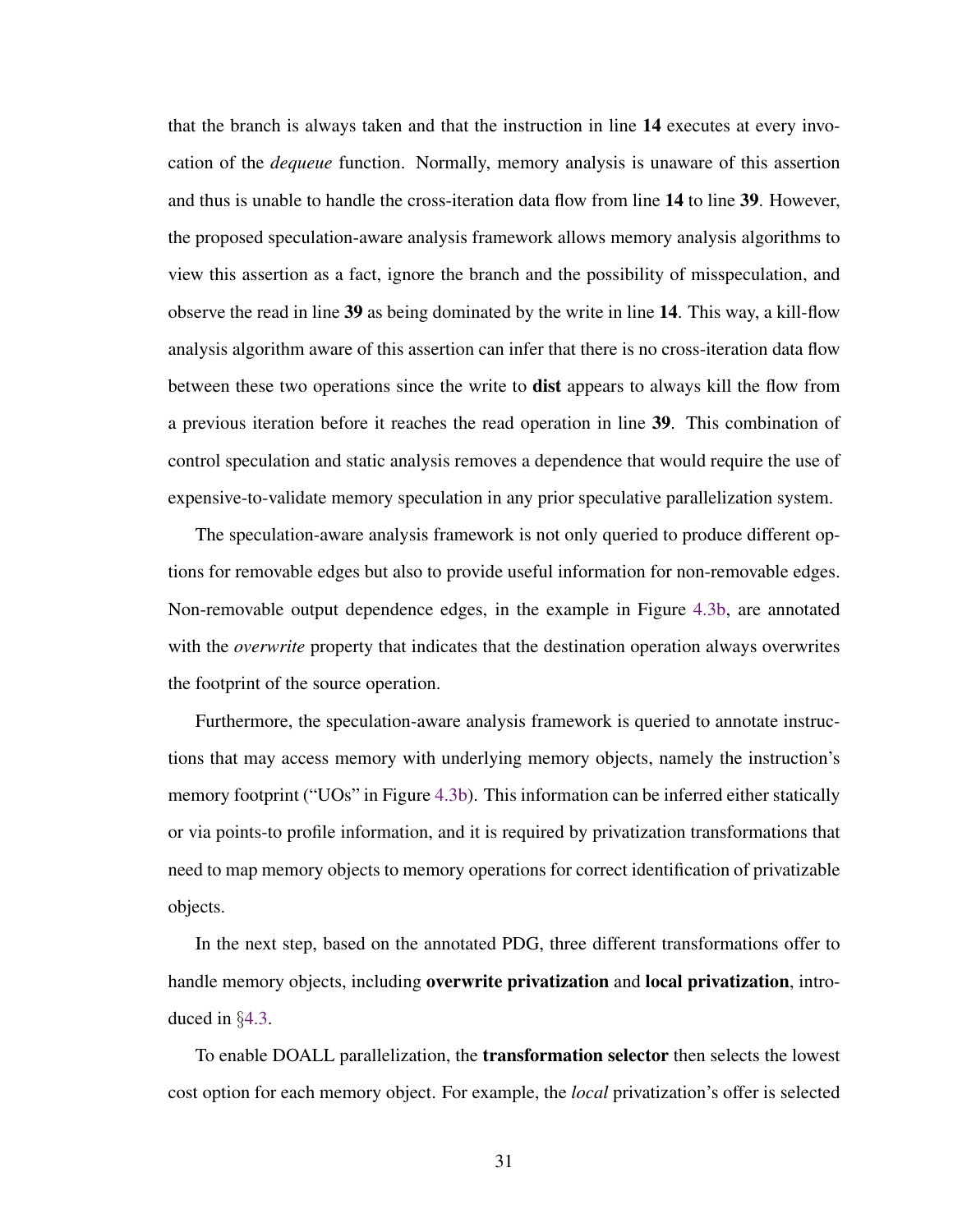for **dist** since it is the cheapest privatization transformation (no monitoring and no copyout costs), and its needed speculative assertion is the same as those of other options. The **nDist** object (not shown in this figure) is also handled by *local* privatization, while the **pathcost** array is handled by the *overwrite* privatization transformation.

On the other hand, Privateer, the prior automatic DOALL parallelization system with the highest applicability, cannot parallelize *dijkstra* as efficiently as Per*spec*tive (Figure [4.3a\)](#page-42-0). The problem is that Privateer relies on profile information to create a speculatively relaxed PDG, creating ambiguities on how each dependence was removed. Moreover, the produced PDG does not contain any information on the remaining edges. This overall lack of information impedes consideration of the efficient privatization variants described in this dissertation. Instead, Privateer's approach necessitates excessive memory speculation validation to conservatively preserve program correctness and expensive privatization of the objects with privacy checks and costly merging of private copies. The end result for Privateer's parallelization is high runtime overheads.

Figure [4.4](#page-45-0) compares the resulting parallelized versions (in a simplified form) by Per*spec*tive and Privateer. The code includes all the added checks, logging, and live-out handling overheads. The code changes are marked with the average added overhead compared to each worker's useful work. Based on this figure, it is clear that Per*spec*tive is able to parallelize dijkstra without Privateer's overheads, thanks to the use of the speculation-aware analysis framework, careful selection of applied transformations, and use of efficient privatization variants. In fact, Per*spec*tive exhibits 4.8× speedup over Privateer for the dijkstra benchmark (see  $\S 7.2.2$ ).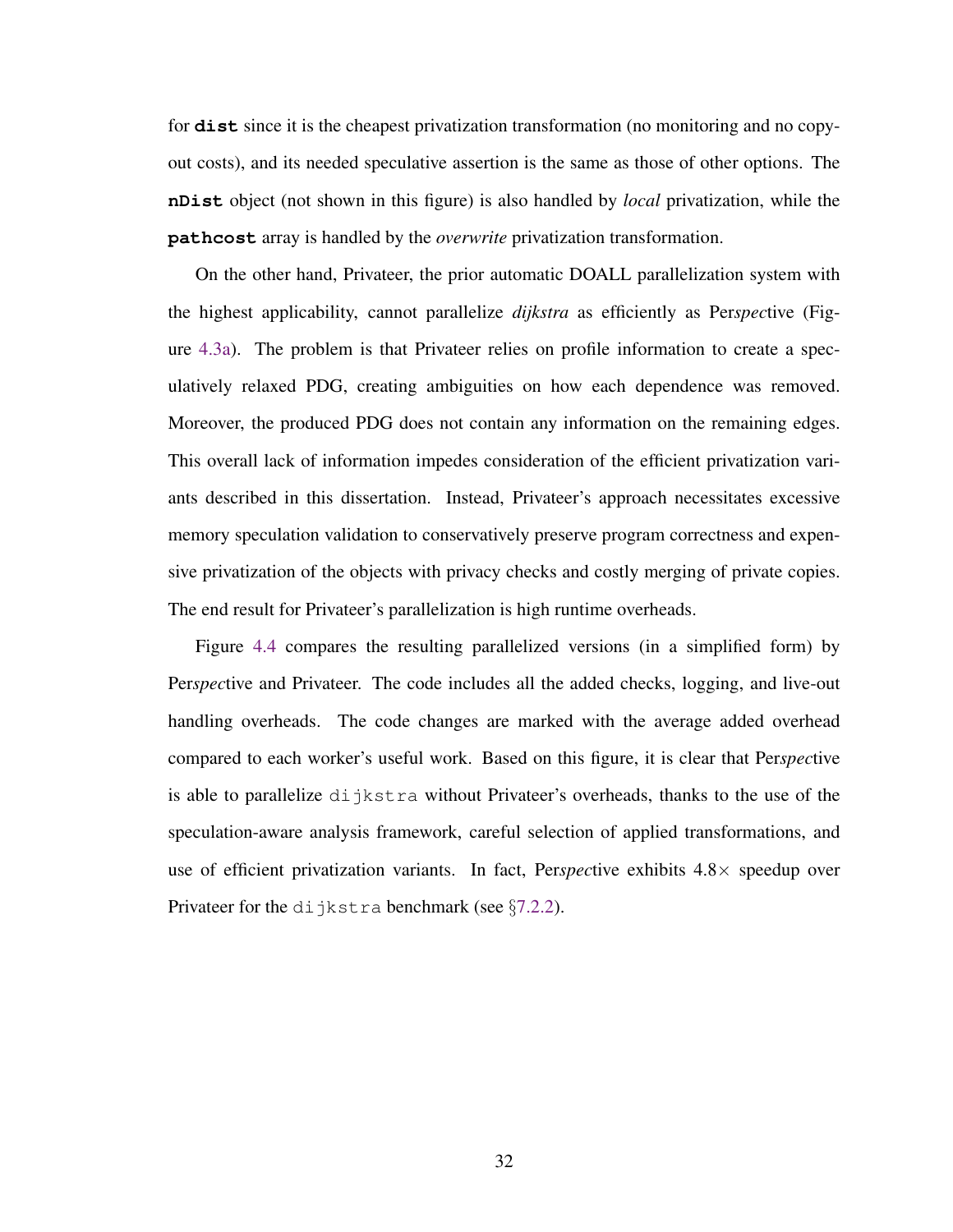<span id="page-45-0"></span>

| if (!nullQHead())<br>int dequeue() {<br>$\mathsf{D}$<br>$\equiv$   | $\parallel$<br>dist<br>$\overline{\omega}$<br>$\mathbf{r}$<br>$\overline{4}$                                                                                                               | $\vdots$ | ÷<br>$\frac{5}{2}$ | <b>OH</b><br>$1/0$ $8$ added<br>in dequeue ()");<br>misspec<br>misspec("Control<br>else<br>$\square$<br>$\cong$ $\square$ | $20\,$  | step)<br>N, int<br>void worker_loop(int start, int<br>$\overline{21}$ | Check<br>// Separation Local                                                            | <b>BO</b><br>added<br>< 0.0018<br>OVERWRITE_PRIVATE); //<br>check_heap (pathcost,                                                                                         | $srcC++=step)$<br>for (src=start; src <n;< th=""><th></th><th>for <math>(i=0; i &lt; N; i+n)</math></th><th><math>=</math> inf;<br/>pathcost[i]</th><th>enqueue (src, 0);</th><th>while (!emptyQ()) {</th><th>int <math>v =</math> dequeue();</th><th><math>(1=0; 1&lt; N; 1&lt; N+1)</math><br/>for</th><th></th><th></th><th>+ dist;<br/><math>= adj[v][i]</math><br/>mist</th><th></th><th><math display="inline">\pm</math></th><th><math>&gt;</math> nDist)<br/>if (pathcost[i]<br/>43<br/><math>\ddot{c}</math></th><th><math>\ddot{4}</math></th><th><math>= nDist;</math><br/>pathcost[i]<br/>45</th><th>enqueue (i, nDist);<br/><math display="inline">46</math></th><th><math display="inline">47</math></th><th></th><th></th><th>only last iteration's pathcost array<br/>\$\$\$5\$\$\$\$</th><th><math>\overline{z}</math><br/>needs to be communicated<br/>(isLastIter(src, start,<br/><math>\pm</math><br/><math>\frac{1}{2}</math></th><th><b>HO</b><br/>added<br/>step))<br/><math>1\frac{1}{6}</math><br/>communicate_pathcost(); //</th><th>(b) Perspective (This Work)</th></n;<>                                                                                                                                                                                                                                                                                                                                                                                                                                                                                                                                                                                                                                                                                                                                                                                                                                  |                                                                                                                                                                                       | for $(i=0; i < N; i+n)$ | $=$ inf;<br>pathcost[i] | enqueue (src, 0); | while (!emptyQ()) { | int $v =$ dequeue();                  | $(1=0; 1< N; 1< N+1)$<br>for |                                                                                                             |                                                                | + dist;<br>$= adj[v][i]$<br>mist |                                                   | $\pm$                                                                                                               | $>$ nDist)<br>if (pathcost[i]<br>43<br>$\ddot{c}$                  | $\ddot{4}$                                                                                                          | $= nDist;$<br>pathcost[i]<br>45 | enqueue (i, nDist);<br>$46$ | $47$     |               |                             | only last iteration's pathcost array<br>\$\$\$5\$\$\$\$                                               | $\overline{z}$<br>needs to be communicated<br>(isLastIter(src, start,<br>$\pm$<br>$\frac{1}{2}$ | <b>HO</b><br>added<br>step))<br>$1\frac{1}{6}$<br>communicate_pathcost(); //                   | (b) Perspective (This Work) |
|--------------------------------------------------------------------|--------------------------------------------------------------------------------------------------------------------------------------------------------------------------------------------|----------|--------------------|---------------------------------------------------------------------------------------------------------------------------|---------|-----------------------------------------------------------------------|-----------------------------------------------------------------------------------------|---------------------------------------------------------------------------------------------------------------------------------------------------------------------------|----------------------------------------------------------------------------------------------------------------------------------------------------------------------------------------------------------------------------------------------------------------------------------------------------------------------------------------------------------------------------------------------------------------------------------------------------------------------------------------------------------------------------------------------------------------------------------------------------------------------------------------------------------------------------------------------------------------------------------------------------------------------------------------------------------------------------------------------------------------------------------------------------------------------------------------------------------------------------------------------------------------------------------------------------------------------------------------------------------------------------------------------------------------------------------------------------------------------------------------------------------------------------------------------------------------------------------------------------------------------------------------------------------------------------------------------------------------------------------------------------------------------------------------------------------------------------------------------------------------------------------------------------------------------------------------------------------------------------------------------------------------------------------------------------------------------------------------------------------------------------------------------------------------------------------------|---------------------------------------------------------------------------------------------------------------------------------------------------------------------------------------|-------------------------|-------------------------|-------------------|---------------------|---------------------------------------|------------------------------|-------------------------------------------------------------------------------------------------------------|----------------------------------------------------------------|----------------------------------|---------------------------------------------------|---------------------------------------------------------------------------------------------------------------------|--------------------------------------------------------------------|---------------------------------------------------------------------------------------------------------------------|---------------------------------|-----------------------------|----------|---------------|-----------------------------|-------------------------------------------------------------------------------------------------------|-------------------------------------------------------------------------------------------------|------------------------------------------------------------------------------------------------|-----------------------------|
| if (!nullQHead())<br>int dequeue() {<br>$\overline{a}$<br>$\equiv$ | <b>BD</b><br>added<br>$\frac{1}{2}$<br>$\vee$<br>md)<br>// Privacy Local Check & Logging<br>private_write(&dist, sizeof(int)<br>$\parallel$<br>dist<br>$\overline{c}$<br>$\mathbf{r}$<br>그 | ی        | ≌                  | ∞                                                                                                                         | $\circ$ | start, int N, int step)<br>void worker_loop(int                       | <b>IQ</b><br>void *md = alloc(); // allocate metadat<br>// Separation Local Check<br>23 | <b>BO</b><br>$< 0.001$ % added<br>added OH<br>$0.001\$<br>$\vee$<br>check_heap (pathcost, PRIVATE) ;<br>check_heap(&dist, PRIVATE); /<br>$\overline{c}$<br>$\mathfrak{L}$ | for (src=start; src <n; src+="step)&lt;/td"><td><b>FO</b><br/>added<br/><math display="inline">&lt;~1\frac{8}{6}</math><br/>md) ; <math>\frac{1}{2}</math><br/><math>\ddot{\phantom{0}}</math><br/>private_write(pathcost, N*sizeof(int)<br/>// Privacy Local Check &amp; Logging<br/><b>ghagaaaa</b></td><td>for <math>(i=0; i&lt; N; i+1)</math></td><td><math>=</math> inf;<br/>pathcost[i]</td><td>enqueue (src, 0);</td><td>while (!emptyQ()) {</td><td>int <math>v =</math> dequeue();<br/><math>\mathcal{L}</math></td><td>for <math>(i=0; i&lt; N; i+1)</math></td><td>added OH<br/>11.4%<br/>md);<br/>// Privacy Local Checks &amp; Logging<br/>private_read(&amp;dist, sizeof(int),<br/>88588</td><td>, md) ; // 13.3% added OH<br/>private_write(&amp;nDist, sizeof(int)</td><td><math>nDist = adj[v][i] + dist;</math></td><td>// Privacy Local Check &amp; Logging<br/><math>\frac{1}{2}</math></td><td><b>HO</b><br/>added<br/><math>\frac{6}{6}</math><br/><math display="inline">11</math><br/><math>\tilde{z}</math><br/><math>(nt)</math>, md);<br/>sizeof<br/>private_read(&amp;pathcost[i],</td><td>// Privacy Local Check &amp; Loggin<br/>if (pathcost[i] &gt; nDist)<br/>743</td><td>added OH<br/><math>&lt; 1\frac{8}{9}</math><br/><math>\cot(\text{int})</math>, md);<br/>g<br/>512<br/>Ξ<br/>private_write(&amp;pathcost<br/><math>\ddot{a}</math></td><td><math>=</math> nDist;<br/>pathcost[i]<br/>48</td><td>enqueue (i, nDist);</td><td><math>\Delta</math></td><td><math>\frac{3}{4}</math></td><td>(checkpointDue ())<br/><math>\pm</math></td><td><b>BO</b><br/>added<br/><math>\frac{1}{2}</math><br/><math>\vee</math><br/><math>\geq</math><br/>checkPrivAcccessesConflicts(md);<br/>ន៑ ដ ដ</td><td></td><td>added OH<br/><math display="inline">&lt;~1\frac{\text{e}}{\text{e}}</math><br/>communicateLiveOutMemState(md);<br/><math>\mathcal{L}</math></td><td>44<br/>(a) Privateer [</td></n;> | <b>FO</b><br>added<br>$<~1\frac{8}{6}$<br>md) ; $\frac{1}{2}$<br>$\ddot{\phantom{0}}$<br>private_write(pathcost, N*sizeof(int)<br>// Privacy Local Check & Logging<br><b>ghagaaaa</b> | for $(i=0; i< N; i+1)$  | $=$ inf;<br>pathcost[i] | enqueue (src, 0); | while (!emptyQ()) { | int $v =$ dequeue();<br>$\mathcal{L}$ | for $(i=0; i< N; i+1)$       | added OH<br>11.4%<br>md);<br>// Privacy Local Checks & Logging<br>private_read(&dist, sizeof(int),<br>88588 | , md) ; // 13.3% added OH<br>private_write(&nDist, sizeof(int) | $nDist = adj[v][i] + dist;$      | // Privacy Local Check & Logging<br>$\frac{1}{2}$ | <b>HO</b><br>added<br>$\frac{6}{6}$<br>$11$<br>$\tilde{z}$<br>$(nt)$ , md);<br>sizeof<br>private_read(&pathcost[i], | // Privacy Local Check & Loggin<br>if (pathcost[i] > nDist)<br>743 | added OH<br>$< 1\frac{8}{9}$<br>$\cot(\text{int})$ , md);<br>g<br>512<br>Ξ<br>private_write(&pathcost<br>$\ddot{a}$ | $=$ nDist;<br>pathcost[i]<br>48 | enqueue (i, nDist);         | $\Delta$ | $\frac{3}{4}$ | (checkpointDue ())<br>$\pm$ | <b>BO</b><br>added<br>$\frac{1}{2}$<br>$\vee$<br>$\geq$<br>checkPrivAcccessesConflicts(md);<br>ន៑ ដ ដ |                                                                                                 | added OH<br>$<~1\frac{\text{e}}{\text{e}}$<br>communicateLiveOutMemState(md);<br>$\mathcal{L}$ | 44<br>(a) Privateer [       |

Figure 4.4: Comparison of parallelized code for dijkstra. Logging and checks during loop execution dominate the overheads, indicated in the code as "added OH". Figure 4.4: Comparison of parallelized code for dijkstra. Logging and checks during loop execution dominate the overheads,

indicated in the code as "added OH".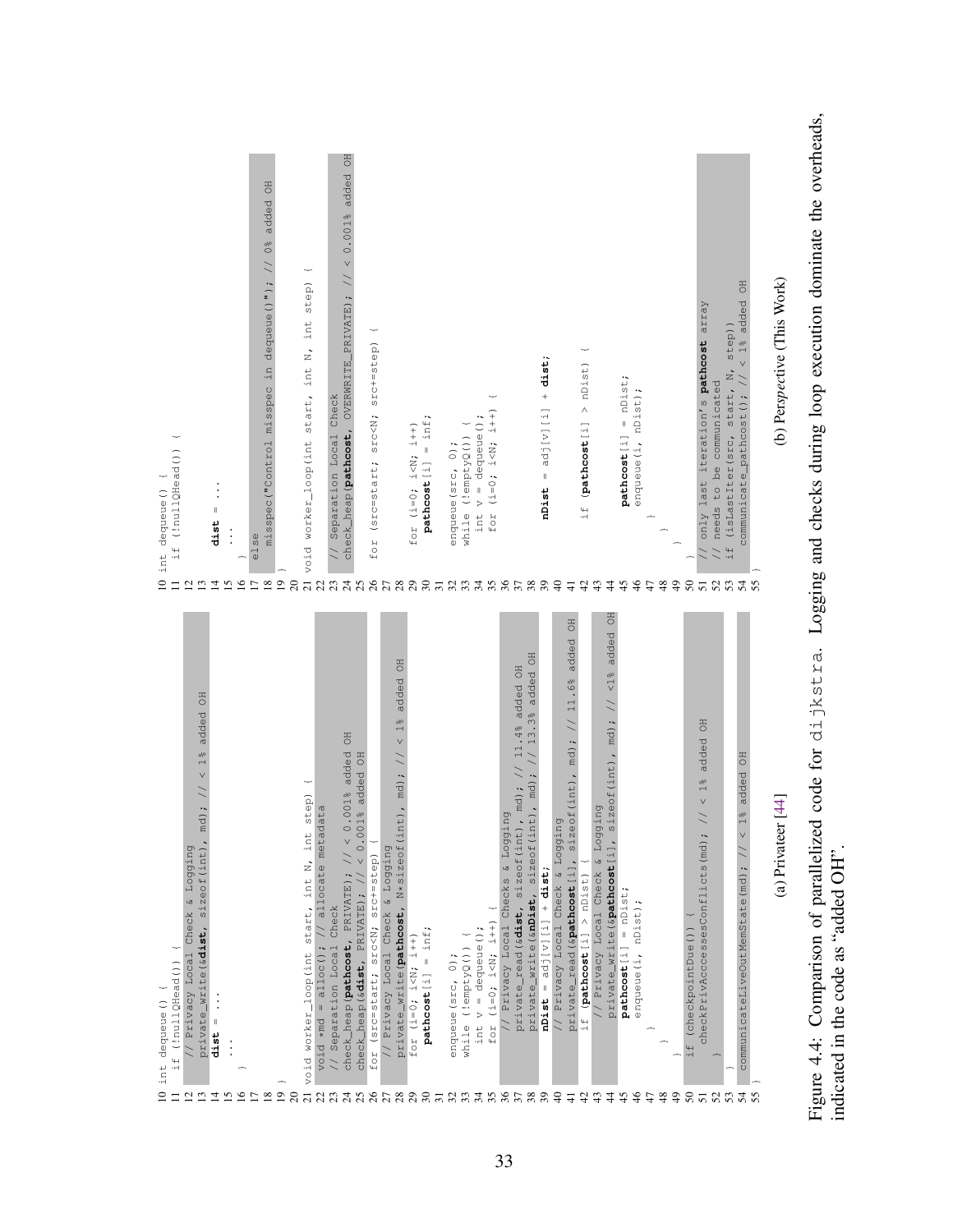# <span id="page-46-0"></span>Chapter 5

# Speculation-Aware Collaborative Analysis Framework

One of the primary contributions of this dissertation is SCAF, a dependence analysis framework that enables collaboration between memory analysis and speculative techniques without sacrificing modularity. This chapter first motivates the need for a collaborative, modular, and speculation-aware dependence analysis framework and then describes the design and implementation of SCAF.

## 5.1 Motivation

This section describes how prior work expresses the impact of *speculative assertions* to other transformations and analyses within the compiler, and then motivates the approach proposed in this dissertation.

One might attempt to express the effect of speculative assertions by transforming the code. For example, Neelakantam et al. [\[66\]](#page-119-0) propose converting biased branches to assertions to expose speculative control flow information to subsequent transformations. This approach does not generalize for all the types of speculative assertions, especially for those that assert the absence of certain data flow relationships. For example, the impact of sep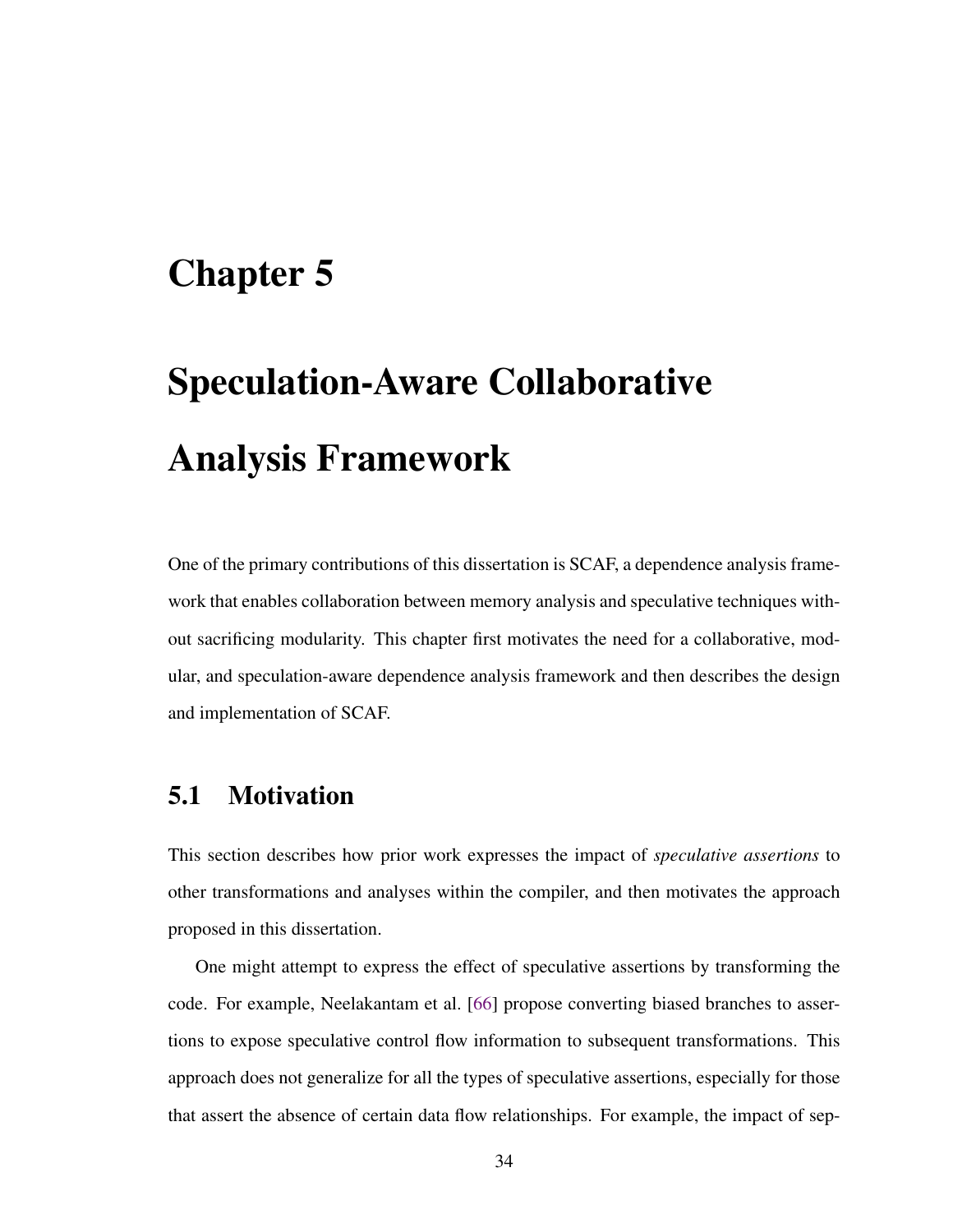aration speculation [\[44\]](#page-115-0) and memory speculation  $(\S2.3.1)$  $(\S2.3.1)$  cannot be expressed via a transformation. Further, applying speculative transformations without fully evaluating their enabling effect is problematic. Compilers should only apply speculative transformations that enable optimizations with performance gains exceeding the speculation overheads. Moreover, the application of a transformation may limit the applicability of some subsequent transformations (phase-order problem).

To avoid these pitfalls, the impact of speculative information needs to be visible during an analysis phase prior to transformation. This requires integrating speculation into memory analysis. Prior work has explored two different ways to perform this integration: via *composition by confluence* and *monolithically*.

Composition by Confluence: To integrate speculative information into an analysis phase, some consider the effect of speculative techniques on memory dependences in a sequence, independently of each other and of memory analysis [\[98,](#page-124-0) [103,](#page-125-0) [64,](#page-118-0) [48\]](#page-116-0). This dissertation characterizes this approach as *composition by confluence* since the result of this composition is the confluence of all individual techniques' results. This design is modular (consists of independently developed components) but does not support the synergistic co-existence of speculation and analysis. Therefore, it fails to fully leverage the impact of speculative information, as shown in the motivating example  $(\S 5.1.1)$  $(\S 5.1.1)$ .

Monolithic Integration: In this approach, memory analysis algorithms are extended with knowledge and interpretation of profile-based speculative information [\[29,](#page-113-0) [26\]](#page-112-0). This scheme increases the impact of speculative assertions. Yet, given the diverse set of existing memory analysis algorithms and speculative techniques, creating monolithic and complex implementations of different combinations does not scale in terms of engineering effort and hinders extensibility and maintainability.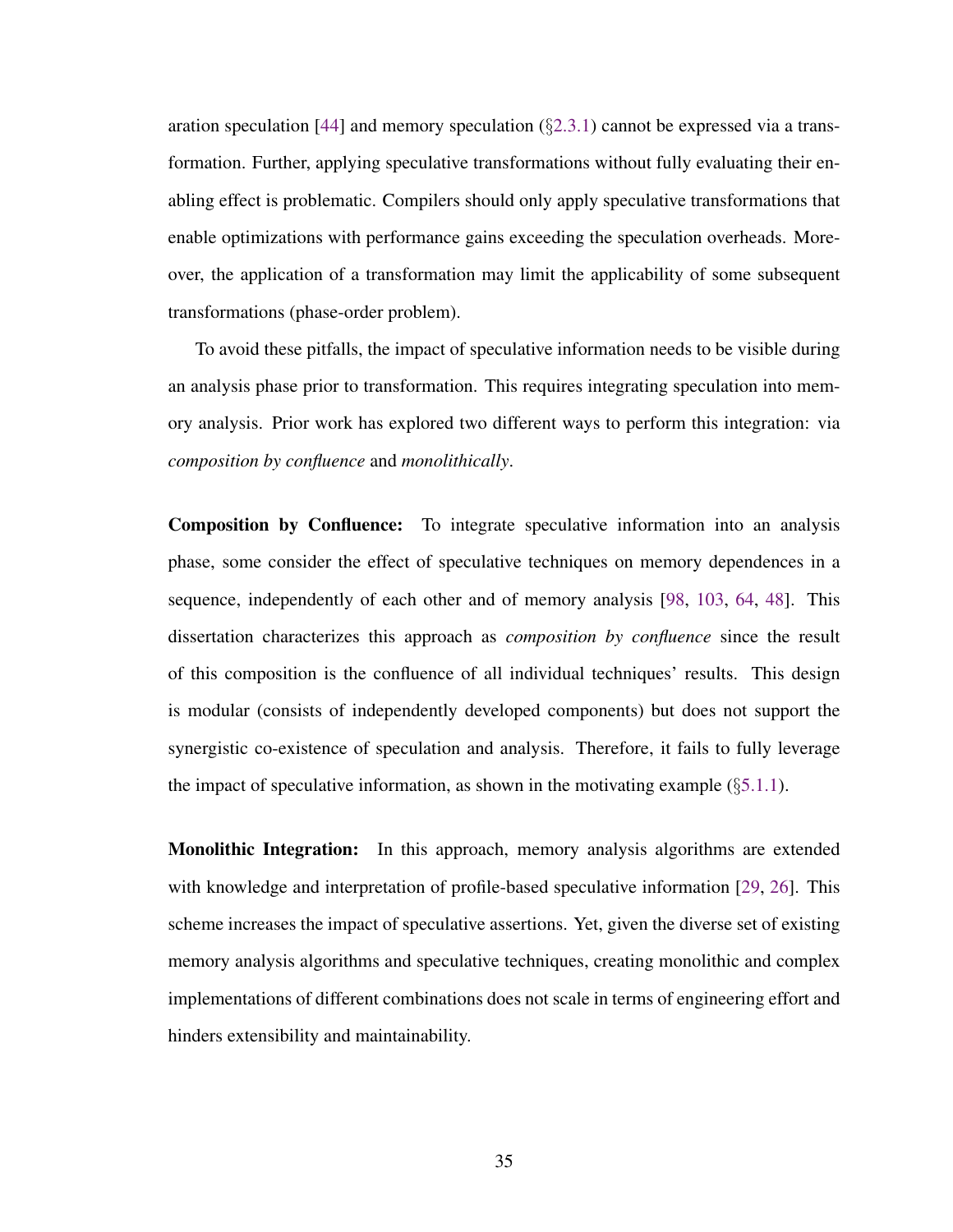|                              | Supported Forms of Collaboration | Memory Analysis            |                |  |  |
|------------------------------|----------------------------------|----------------------------|----------------|--|--|
| Approaches                   | Among                            | Between Memory Analysis    | Decoupled from |  |  |
|                              | Speculative Techniques           | and Speculative Techniques | Speculation    |  |  |
| Monolithic Integration       |                                  |                            |                |  |  |
| [29, 26]                     |                                  |                            |                |  |  |
| Composition by Confluence    |                                  |                            |                |  |  |
| [98, 103, 64, 48]            |                                  |                            |                |  |  |
| Composition by Collaboration |                                  |                            |                |  |  |
| (This Work)                  |                                  |                            |                |  |  |

<span id="page-48-1"></span>Table 5.1: Comparison of Proposals for Integration of Speculation into Analysis

Composition by Collaboration: Motivated by the deficiencies of prior work, this dissertation introduces a new approach of integrating speculation with memory analysis. The proposed approach exposes the full impact of speculative assertions by enabling collaboration of memory analysis and speculative techniques (*composition by collaboration*) without sacrificing modularity and prior to any transformation. In fact, this scheme allows memory analysis to leverage speculative information despite being developed independently.

Table [5.1](#page-48-1) summarizes the comparison of this work with existing proposals of the designs described earlier in this section.

#### <span id="page-48-0"></span>5.1.1 Example

<span id="page-48-2"></span>For the code example in Figure [5.1,](#page-48-2) a client wants to determine whether there is a crossiteration dependence from instruction  $i3$  to  $i2$ . By inspecting the code, one can observe a cross-iteration data flow from  $i3$  to  $i2$  when the branch is taken. However, since this path

```
1 loop L:
2 if (rare)
3 // no writes to a
4 ...
5 else
6 \, \textbf{i1}: \quad a = \, \ldots;7 \, \textbf{i2:} \, \text{b = } \, \text{foo} \, \text{(a)}8 ...
9 i3: a = ...;
```
Figure 5.1: Motivating Code Example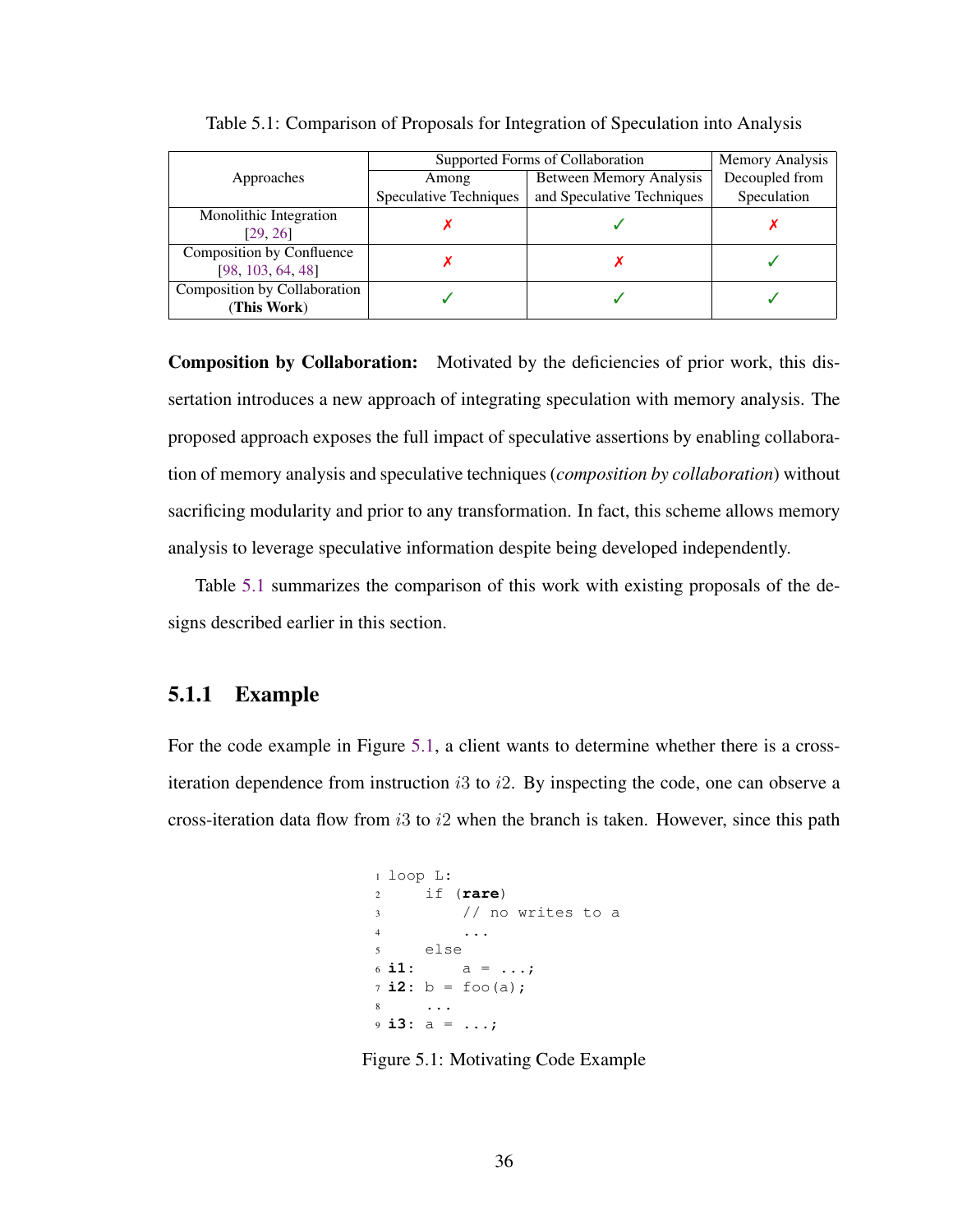is highly unlikely to execute, one could speculatively ignore it and infer that instruction  $i1$ kills the data flow from  $i3$  to  $i2$ .

A compiler using memory analysis cannot disprove the cross-iteration data flow from i3 to i2 since none of the conditions described in §[2.1.1](#page-20-0) (*alias*, *update*, *feasible-path*, *nokill*) can be statically disproven. Further, control speculation cannot assert the absence of this dependence in isolation since neither  $i2$  nor  $i3$  are speculatively dead. Therefore, *composition by confluence* is unable to remove this dependence.

To maximize the impact of the control flow assertion (branch is never taken), interaction among control speculation and memory analysis is necessary in this example.

The *monolithic integration* approach would extend the kill-flow analysis algorithm [\[43\]](#page-115-1) to interpret edge profiling information. This way, kill-flow can leverage the biased branch in the example, view i1 as executing on every iteration, infer that the condition *no-kill* from §[2.1.1](#page-20-0) is violated, and thus can assert the absence of the cross-iteration data flow from  $i3$ to  $i2$ .

Instead, this work is able to assert the absence of the cross-iteration data flow from i3 to i2 without any transformation and in a modular fashion, as shown in  $\S 5.2.5$ .

## 5.2 Design

SCAF can be seen as a speculation-aware extension of CAF [\[43\]](#page-115-1). CAF is limited to collaboration among memory analysis algorithms, depicted as memory analysis modules in Figure [5.2.](#page-50-0) SCAF introduces speculation into the analysis framework with the introduction of *speculation modules* (Figure [5.2b\)](#page-50-0). Speculation modules express the effect of speculative techniques by interpreting profiling information in terms of dependence analysis.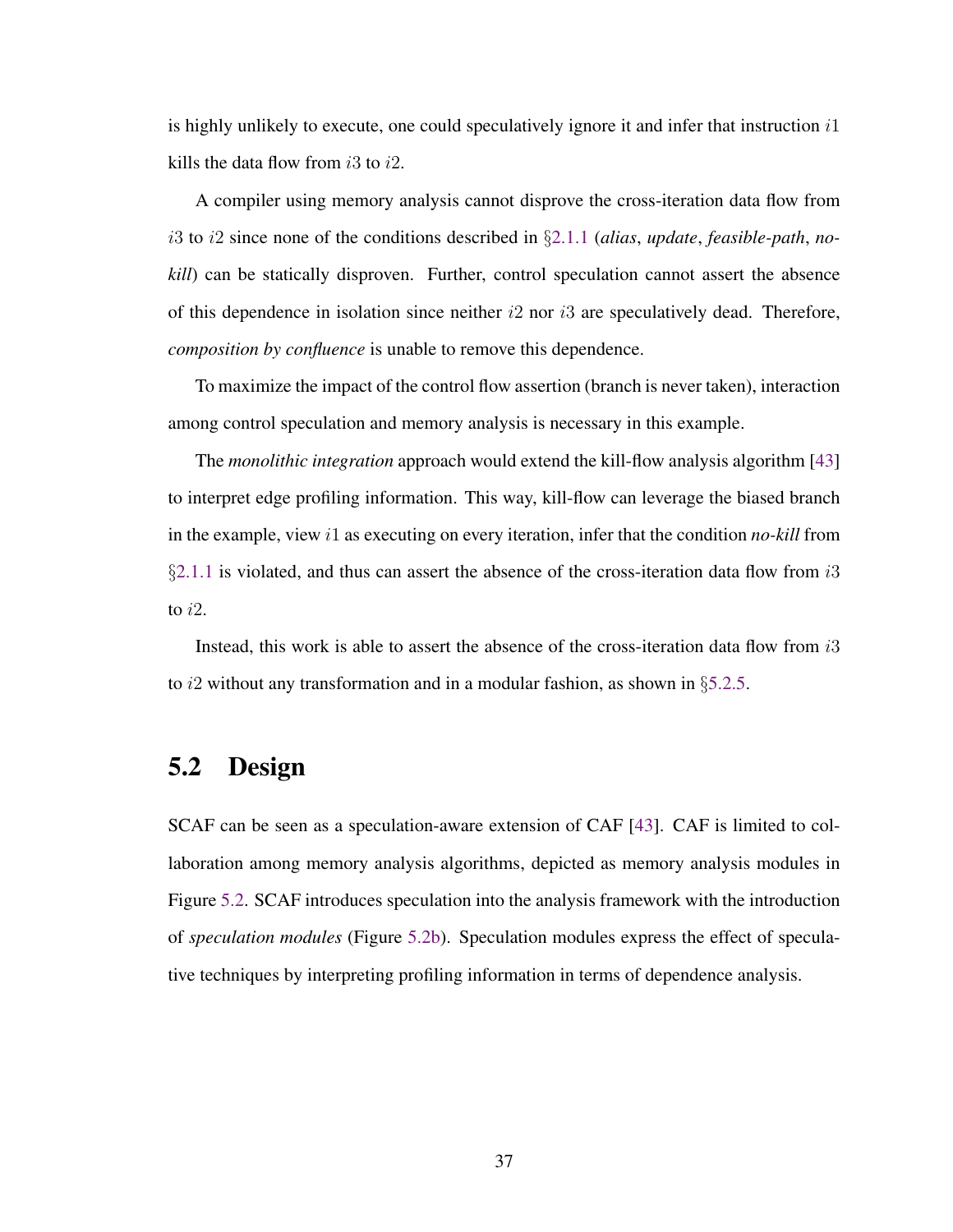<span id="page-50-0"></span>

Figure 5.2: Design of Collaborative Analysis Frameworks

#### 5.2.1 Collaboration

Collaboration among modules in SCAF occurs indirectly through a new coordinating component, called the *Orchestrator*. Modules may formulate *premise queries* from incoming queries to resolve propositions about which they cannot reason (same as in CAF [\[43\]](#page-115-1)). Modules that create premise queries are called *factored* modules, while the rest are called *base* modules. Premise queries are sent back to the *Orchestrator* to allow other modules to resolve them and effectively contribute to resolving the original queries. That way, modules are agnostic to who produces an incoming query or who assists them, and there is no need for direct communication among modules. In fact, memory analysis modules, despite being *speculation-unaware*, can collaborate with speculation modules. This decoupled design enables independent development of modules and easy extension of the framework.

#### <span id="page-50-1"></span>5.2.2 Query Language

The query language enables interactions between clients and analysis modules, and among the analysis modules. It defines how dependence analysis queries are expressed and serves as the modules' interface. Figure [5.3](#page-51-0) defines the syntax of the analysis queries (§[5.2.2.1,](#page-52-0)  $\S5.2.2.2$ ) and the query responses ( $\S5.2.2.3$ ).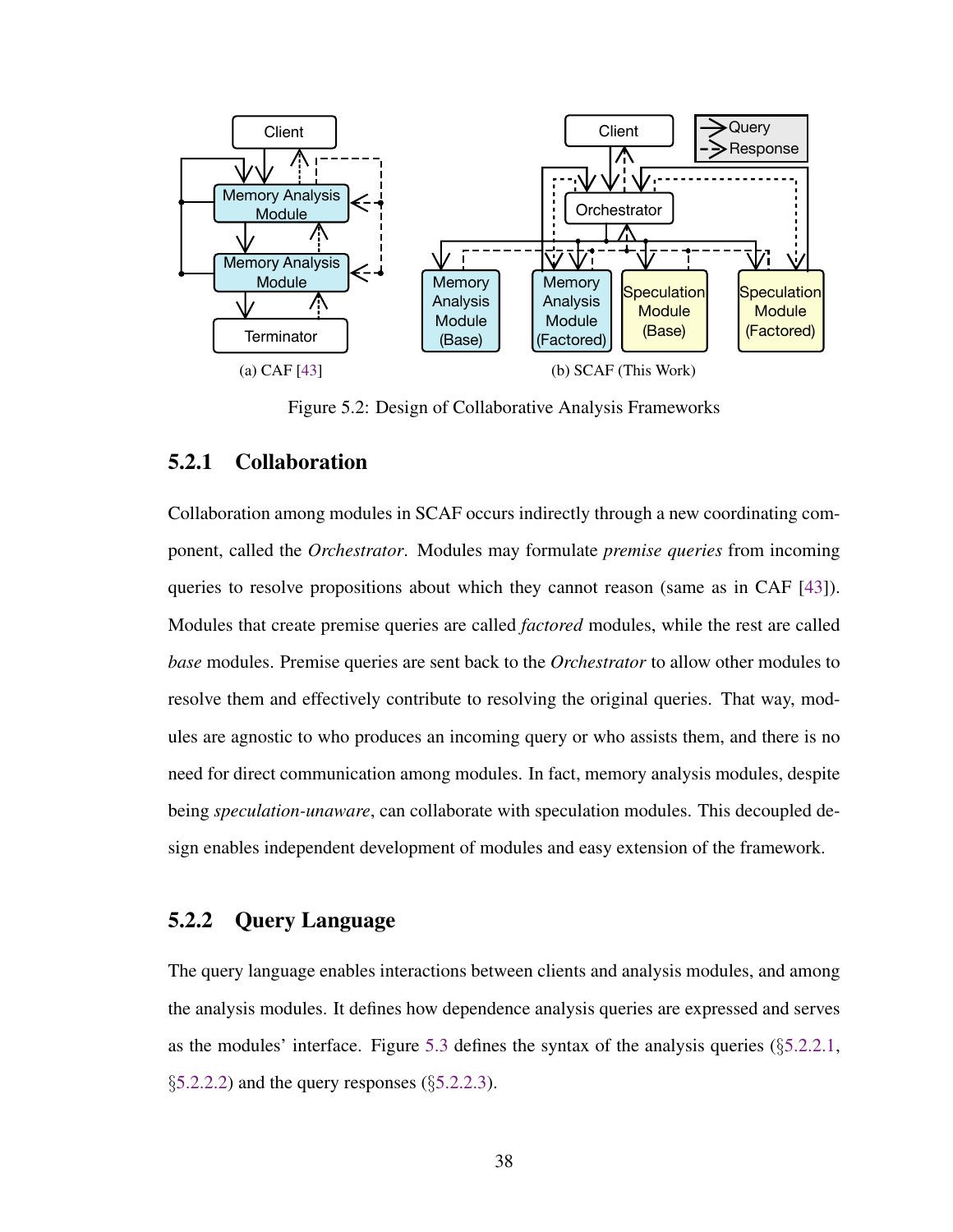<span id="page-51-0"></span>

| Query Syntax                                                                       |                                                                                                                                                                                                                                                         | Response Syntax                                           |                                                                                                                                                                                                                                                   |
|------------------------------------------------------------------------------------|---------------------------------------------------------------------------------------------------------------------------------------------------------------------------------------------------------------------------------------------------------|-----------------------------------------------------------|---------------------------------------------------------------------------------------------------------------------------------------------------------------------------------------------------------------------------------------------------|
| ModRef Query<br>Alias Query<br>Query                                               | $\textbf{model}(\dot{v}_1, \textit{tr}, \dot{v}_2, \textit{I}, \textit{cc}, \textit{dt}, \textit{pdf})$<br>cc, dt, pdt)<br>$q ::= q_a   q_m$<br>$h_a ::=$ alias( $m_1,$ tr, $m_2,$ l, cc, dr)<br>$\textbf{model}(i, t, m, l,$<br>$q_m ::=$<br>$q_a ::=$ | Query Response<br>Modref Result<br>Alias Result<br>Result | $\mathcal{R}_a ::=$ NoAlias   MustAlias   SubAlias   MayAlias<br>$\mathcal{R}_m ::= \textbf{NoModel}   \textbf{Ref}   \textbf{Mod}   \textbf{ModRef}$<br>$\mathcal{R} ::= \mathcal{R}_a \mid \mathcal{R}_m$<br>$r ::= (\mathcal{R}, \mathcal{S})$ |
| Memory Location $m ::= (p, s)$                                                     | After<br>Temporal Relation tr: = Before   Same                                                                                                                                                                                                          | <b>Assertion Option</b><br>Set of Options                 |                                                                                                                                                                                                                                                   |
| <b>Desired Result</b>                                                              | NoAlias   MustAlias<br>$dx :=$                                                                                                                                                                                                                          | Assertion                                                 | $A ::= (id, tp, ec, cp)$                                                                                                                                                                                                                          |
| <b>Other Notations</b><br>S : Access Size<br>: Instruction<br>p: Pointer<br>1:Loop | Calling Context<br>Dominator Tree<br>Module ID<br>pdt: Post-Dominator Tree<br>$id$ :<br>dt :<br>$\therefore$                                                                                                                                            |                                                           | tp: Transformation Points<br><b>Estimated Cost</b><br><b>Conflict Points</b><br>ec:<br>cp:                                                                                                                                                        |
|                                                                                    |                                                                                                                                                                                                                                                         |                                                           |                                                                                                                                                                                                                                                   |

Figure 5.3: Syntax for SCAF's query and query response. Colored text indicates new syntax extensions over the query language of non-speculative analysis frameworks (CAF [43], LLVM [60]). Before, After, and Same denote that the first operation executes/the Figure 5.3: Syntax for SCAF's query and query response. Colored text indicates new syntax extensions over the query language of non-speculative analysis frameworks (CAF [\[43\]](#page-115-1), LLVM [\[60\]](#page-118-1)). Before, After, and Same denote that the first operation executes/the first pointer is computed in a strictly-earlier/a strictly-later/the same iteration than/as the second. first pointer is computed in a strictly-earlier/a strictly-later/the same iteration than/as the second.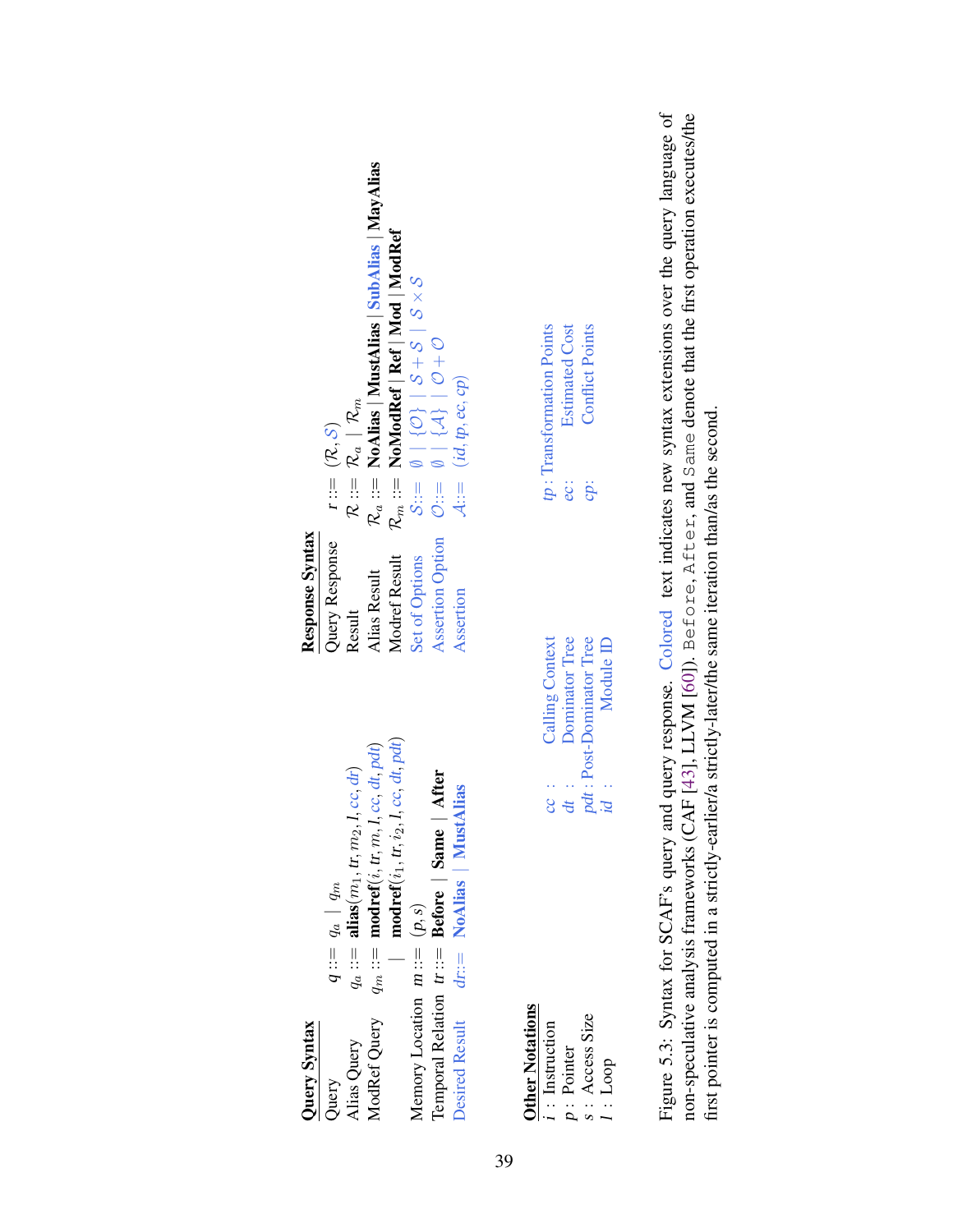#### <span id="page-52-0"></span>5.2.2.1 Query Types

As in LLVM's alias analysis infrastructure (LLVM 5.0 [\[60\]](#page-118-1)) and CAF [\[43\]](#page-115-1), SCAF supports two types of analysis queries: alias and modref queries. Alias queries determine whether two pointers may alias each other, while modref queries determine whether an instruction may read or write a memory location (defined by a pointer and a location size) or the memory footprint of another instruction.

#### <span id="page-52-1"></span>5.2.2.2 New Query Parameters

This dissertation introduces new query parameters, compared to CAF and LLVM, essential for collaboration in the presence of speculative analysis modules and for query latency reduction.

In a traditional memory analysis framework, there is only one valid control flow graph. However, the introduction of speculation modules, particularly modules that interpret branch-related profile information, enables new variants of the control flow. To allow modules to communicate control-flow knowledge, this dissertation introduces optional *control-flow* query parameters in the form of dominator and post-dominator trees. That way, control-flow sensitive modules of the ensemble can leverage this speculative information to resolve queries, unresolvable with the traditional static control-flow information. Even so, modules are agnostic to whether the control-flow information contained in the received query is speculative or not.

Modules that generate premise alias queries often benefit from only one specific alias result. However, CAF's (and LLVM's) interface does not differentiate a must-alias query from a query that is meant to check for no-alias. Therefore, this dissertation introduces another (optional) parameter that allows modules to specify exactly the alias result they need from premise alias queries to resolve the original query. This new parameter significantly reduces the query latency  $(\S7.1.3)$  $(\S7.1.3)$  since modules can bail-out early if they cannot return the required answer.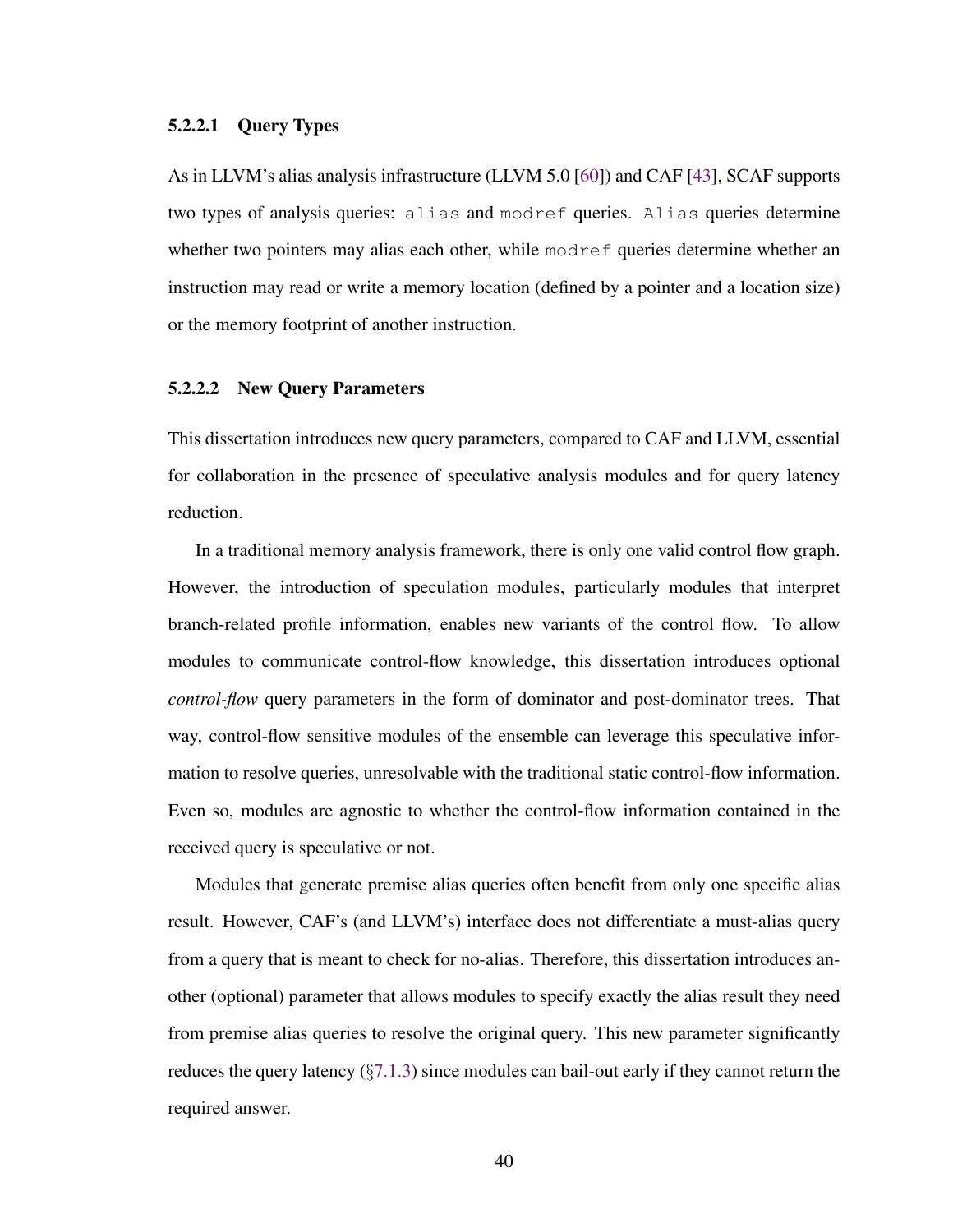Another introduced (optional) parameter provides *calling-context* information. This context helps disambiguate between different dynamic instances of the same static instruction. This parameter is essential for more fine-grained identification of memory objects since the same static instruction may create several memory objects. Speculation analysis modules that reason about memory objects benefit from this context.

Moreover, queries in SCAF, same as in CAF [\[43\]](#page-115-1), contain additional context information via the *loop* and *temporal relation* parameters. The loop parameter scopes the query to represent dynamic instances of operations during the loop's execution. The temporal relation parameter restricts the considered paths and allows distinguishability between intraiteration (Same) and cross-iteration (Before, After) dependences.

#### <span id="page-53-0"></span>5.2.2.3 (Speculative) Query Response

Memory analysis frameworks [\[60,](#page-118-1) [43\]](#page-115-1) do not need to provide any additional information apart from the query result (e.g., NoAlias). In SCAF, by contrast, answers might be predicated on speculative assertions that need to be validated at runtime if the client wishes to preserve the semantics of the original code. Thus, SCAF's query responses may contain speculative assertions information added by speculation modules that contributed to the resolution of the query. In fact, the query response may contain a set of different options, any of which can be selected by the client (*Response Syntax* in Figure [5.3\)](#page-51-0). Each of these options may contain multiple speculative assertions that all need to hold true for the analysis result to be sound. The algorithms presented in §[5.2.3](#page-54-0) demonstrate how the Orchestrator populates this set of options according to client-selected policies. Note that as opposed to clients, modules within SCAF do not need to be aware of the utilized speculative assertions for a given query.

Each speculative assertion includes (i) a module identifier that specifies which speculation module produced the assertion; (ii) program points that specify where to apply speculation (different for each module); (iii) an estimated cost for validation overhead; and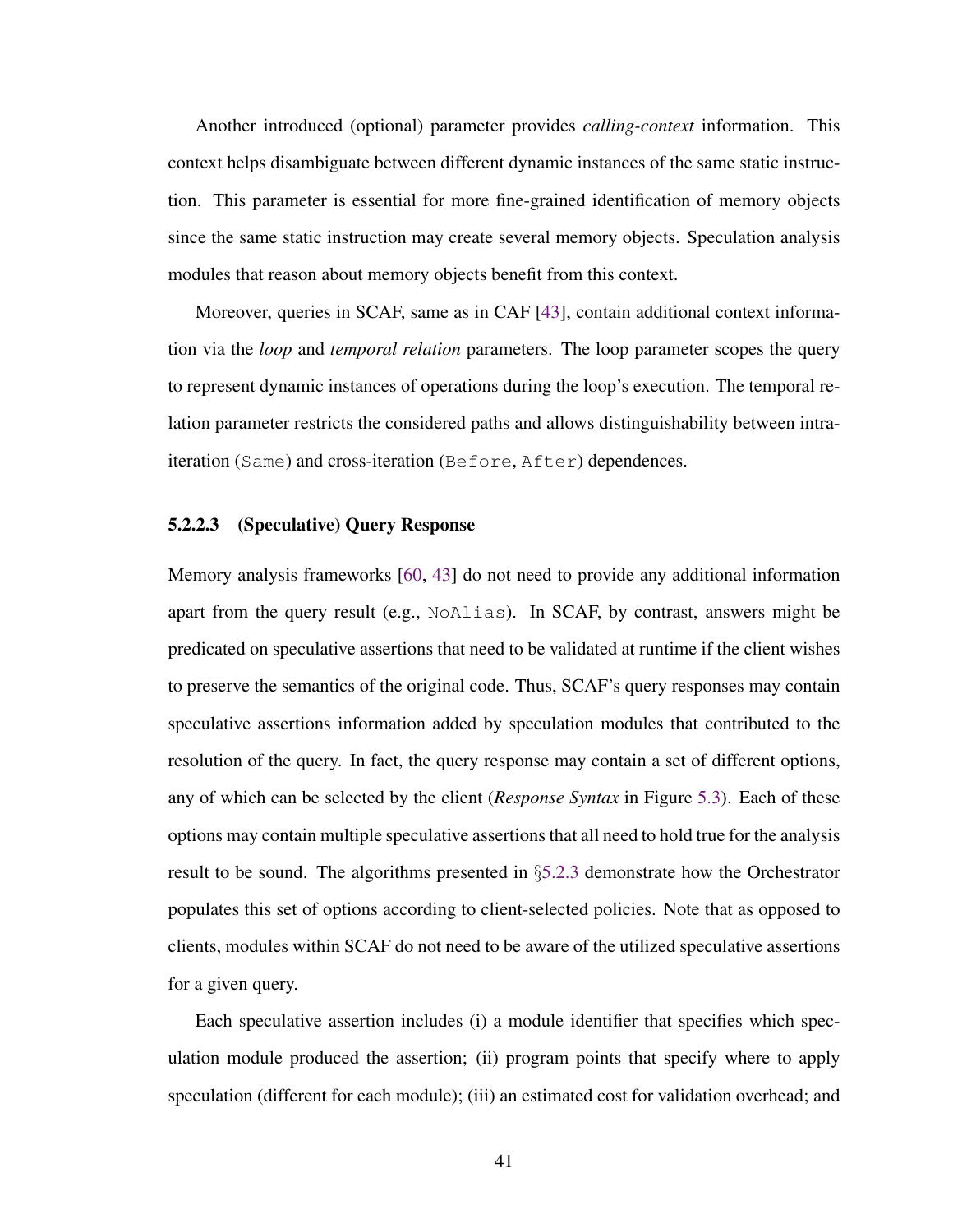<span id="page-54-1"></span>

Figure 5.4: Difference between MustAlias, NoAlias, PartialAlias, and SubAlias. Arrows represent the pointed memory addresses, and dashed lines denote access sizes. Only the most precise result is presented. Analysis may return MayAlias when it cannot infer any other relation.

(iv) potential conflict points introduced by the application of this assertion. Clients use this information to correctly enforce these assertions by applying the required validation code, avoid conflicting options, and consider the cost/benefit of responses. Details about how speculation modules populate this information are presented in a generic fashion in §[5.3.2.1](#page-63-0) and on a per-module basis in §[5.3.2.3](#page-66-0) and §[5.3.2.4.](#page-68-0)

Moreover, this dissertation introduces an additional alias query result: SubAlias. This result is returned when a memory location is fully contained within the other memory location of the alias query. SubAlias is different from LLVM's PartialAlias [\[60\]](#page-118-1), where two memory objects are known to be overlapping in some way, but one is not necessarily contained within the other. Figure [5.4](#page-54-1) (inspired by [\[61\]](#page-118-2)) illustrates the differences among alias results. In this Figure, the memory location referenced by pointer  $p4$  is fully contained within the memory location referenced by  $p1$  but only overlaps with the memory location referenced by p2. NoAlias is inferred when there is no overlap, while pointers p1 and p3 have a MustAlias relationship since they point to the same memory address.

#### <span id="page-54-0"></span>5.2.3 Orchestrator

The *Orchestrator* coordinates the interactions among modules and between modules and the client by forwarding queries to the modules and by processing query responses (Algo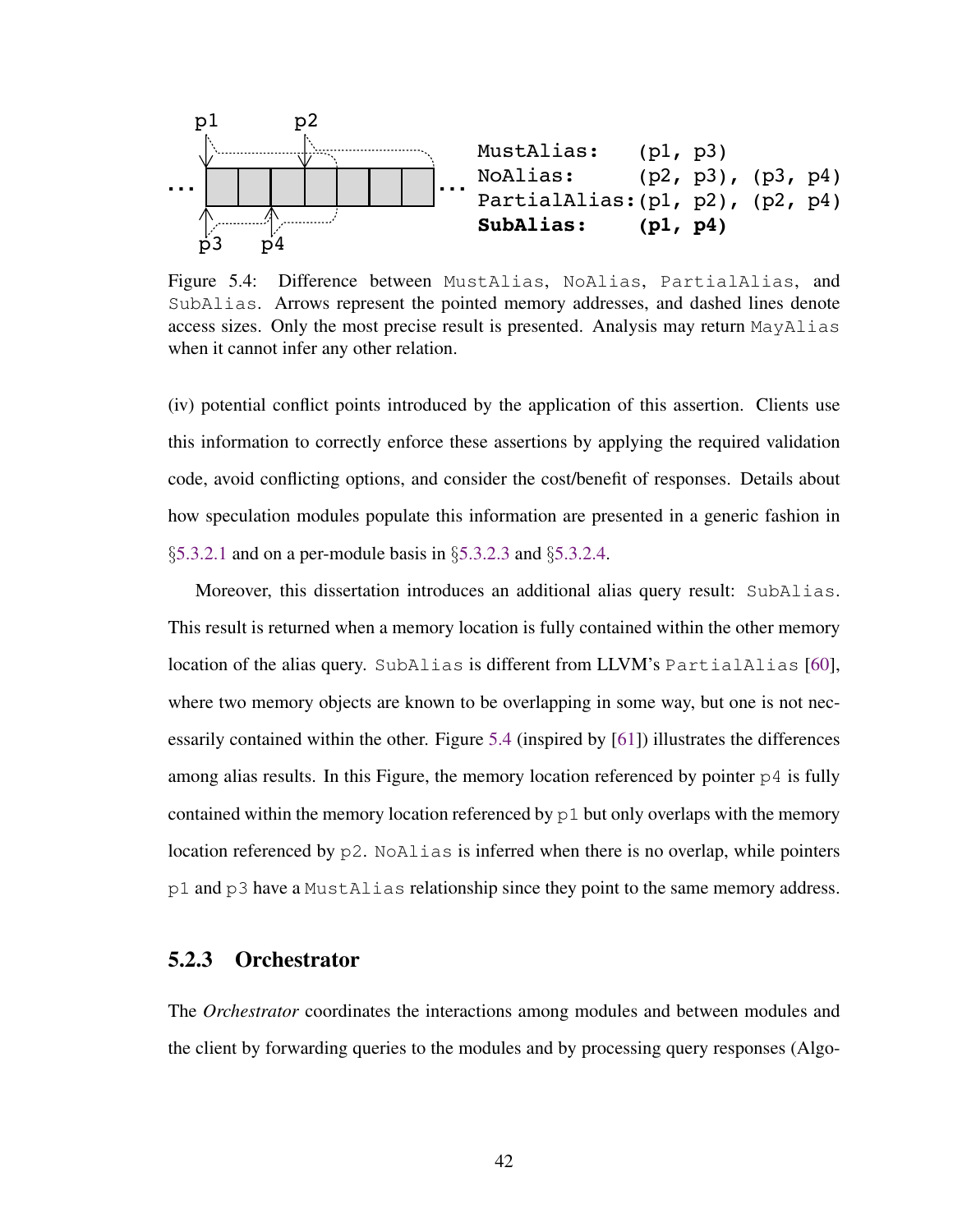rithm [1\)](#page-55-0). It allows modules to remain simple and decoupled, and it can be instantiated with different configurations to accommodate different clients' requirements.

#### Algorithm 1: *handle (query)*

```
Input: Query
Output: Query Response
(module\_list, bailout\_policy, join\_policy) \leftarrow getConfig();final res ← conservativeResponse(query);
for module in module list do
    res \leftarrow \text{eval}(module, query);final\_res \leftarrow \dot{\neg} \circ \text{in}(join\_policy, final\_res, res);if bailout(bailout policy, final res) then
      return final res;
return final res;
```
<span id="page-55-0"></span>Modules' implementations only need to respect the query interface, without considering interactions or conflicts with other modules. Clients can easily reconfigure the *Orchestrator* to adjust the received responses without any modification to the modules.

The need for configurability is caused by the presence of speculation modules in SCAF. In traditional memory analysis frameworks [\[43,](#page-115-1) [60\]](#page-118-1), the clients are typically indifferent to which module resolved the query; only the result is of interest. However, in SCAF, the same analysis outcome may come with different caveats depending on which modules participated in the resolution of the query. Each speculation module has different requirements in terms of validation for its speculative assertions.

The join policy determines what the *Orchestrator* records for each received response (Algorithm [2\)](#page-56-0). It can either collect all the possible ways a query can be resolved to enable clients to perform global reasoning, or just keep the locally optimal option. Need for global reasoning sources from the fact that a single speculative assertion might resolve with the same cost multiple client's queries as opposed to a cheaper assertion that resolves only one query. The latter is locally better for one particular query, but the former is globally better. Regarding the conflicting results case, it represents an analysis bug if the results are not speculative. If the results are predicated on speculative assertions, it is possible that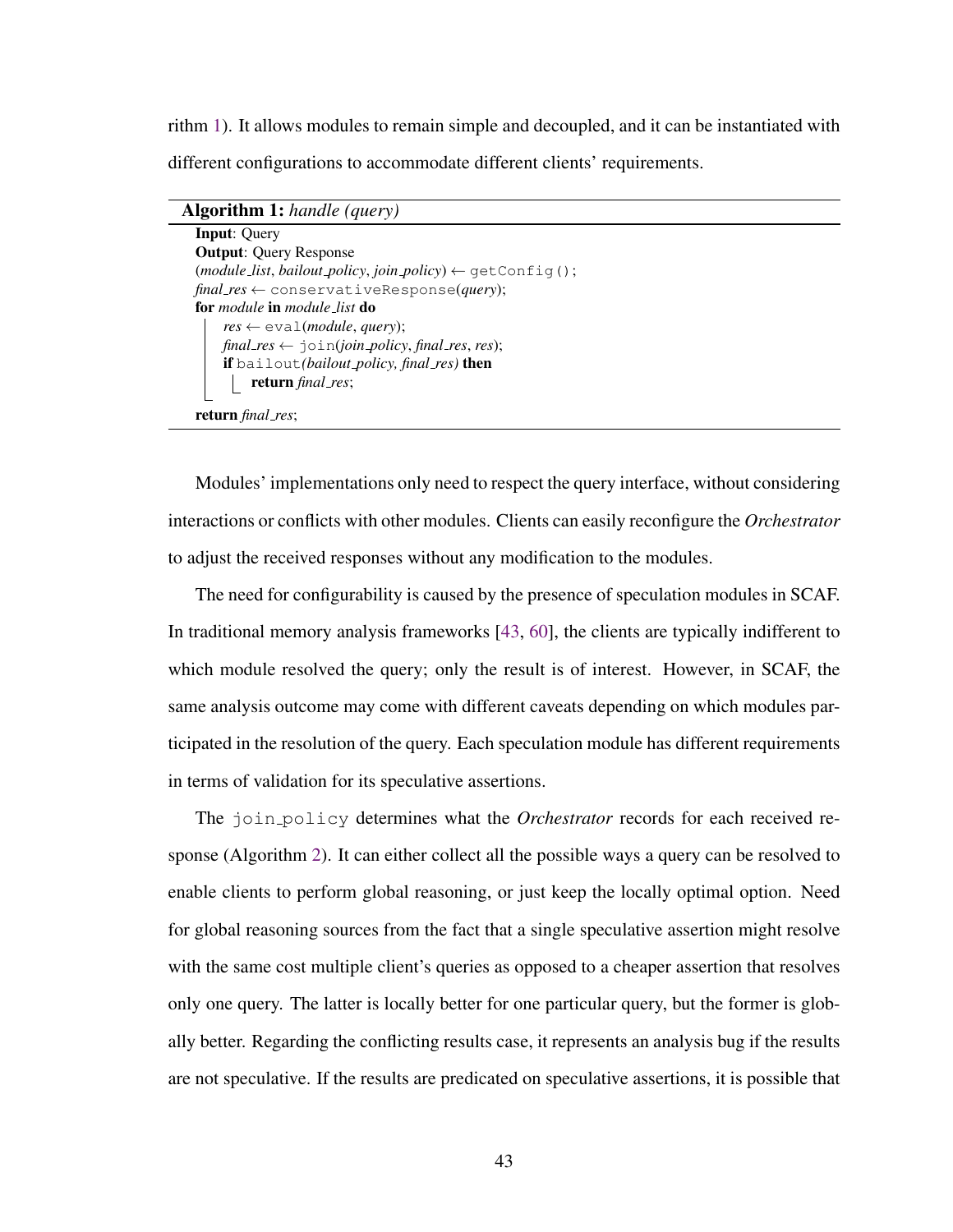Algorithm 2: *join (join policy, r1, r2)*

```
Input: Join Policy, Query Response 1, Query Response 2
Output: Combined Query Response
/* Define assertion-related semantics */Def \mathcal{O}_1 + \mathcal{O}_2 = \mathcal{O}_1 \cup \mathcal{O}_2;
Def S_1 + S_2 = S_1 \cup S_2;
Def S_1 \times S_2 = \{ \mathcal{O}_1 + \mathcal{O}_2 : \mathcal{O}_1 \in S_1, \mathcal{O}_2 \in S_2 \};
/* Define order of precision of results */
\textbf{Def} pr(NoAlias) == pr(MustAlias) >pr(SubAlias) >pr(MayAlias);
Defpr(Nonoder) > pr(Mod) == pr(Ref) > pr(ModRef);(\mathcal{R}_1, \mathcal{S}_1) \leftarrow r1;(\mathcal{R}_2, \mathcal{S}_2) \leftarrow r2;if pr(\mathcal{R}_1) > pr(\mathcal{R}_2) then return r1;
if pr(\mathcal{R}_1) < pr(\mathcal{R}_2) then return r2;
\forall x \text{ pr}(\mathcal{R}_1) = \text{pr}(\mathcal{R}_2) */
if \mathcal{R}_1 == \mathcal{R}_2 then
    switch join policy do
        case ALL return (R_1, S_1 + S_2);
        case CHEAPEST return (R_1, \text{ cheaper}(S_1, S_2));
        case Other Policies ...;
/* Special Case: Mod and Ref */else if (R_1 = M \circ d and R_2 = R \circ f or (R_1 = R \circ f and R_2 = M \circ d then
    if conflict(S_1, S_2) then
     return handleConflictingAssertions(r1, r2)
    else
     \Box return (NoModRef, S_1 \times S_2)
else
 return handleConflictingResults(r1, r2);
```
<span id="page-56-0"></span>for different profiling inputs, different results appear true. The difference in speculation confidence could determine which one should be preferred.

The bailout policy determines when to stop the search. A default base policy makes the *Orchestrator* immediately return when a definite answer (i.e., the most precise) is found with no attached assertions (i.e., cost-free). Apart from this policy, the *Orchestrator's* search may stop when all the options have been explored (exhaustive search), or when a timeout occurs (clients sensitive to compilation time), or when a definite answer is found regardless of cost, or based on some other heuristic.

For simplicity and lack of empirical evidence justifying exposure of all options and exhaustive search, this work's implementation opts for a greedy search that terminates when a definite result is found and presents only one option to the client.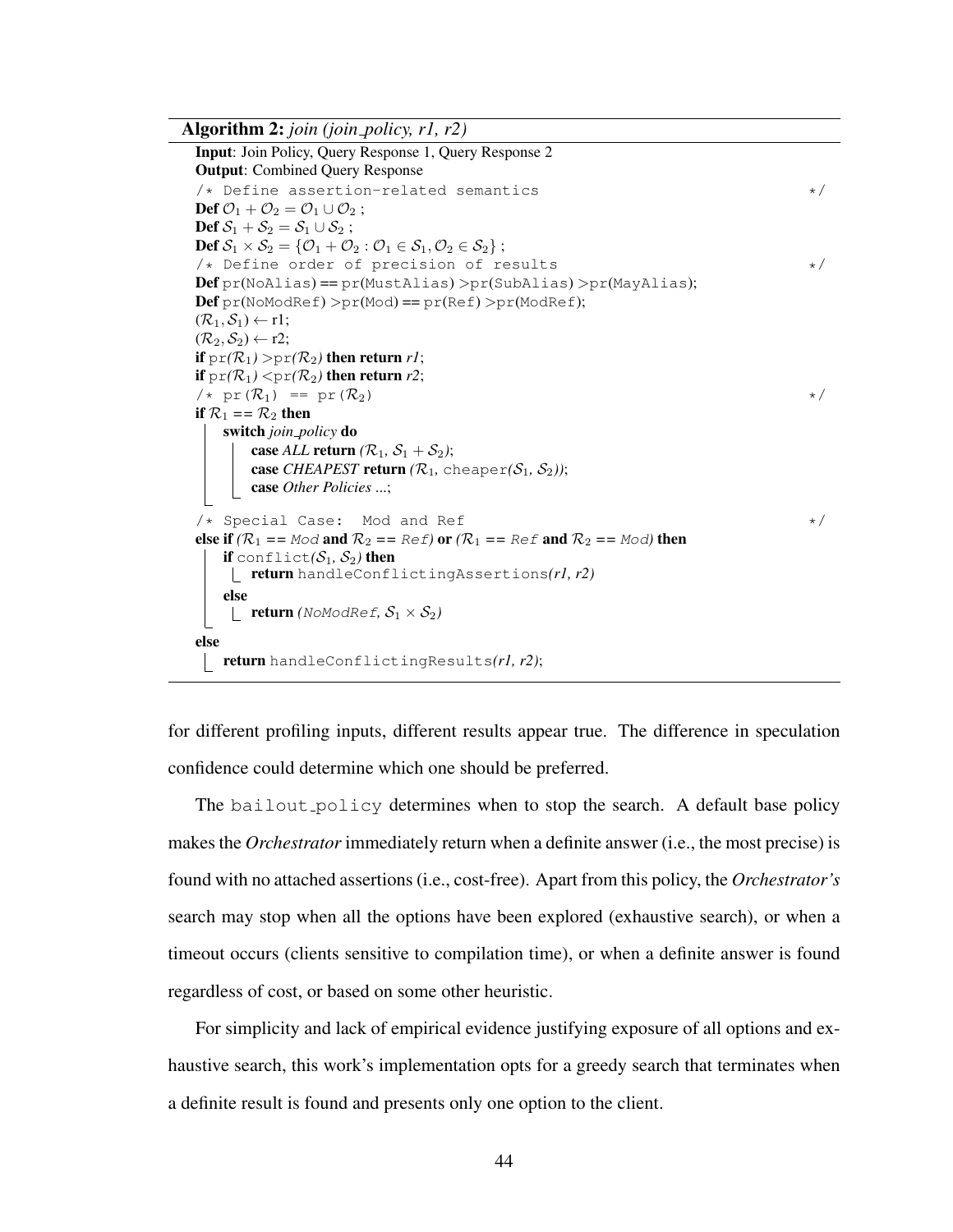The *Orchestrator* could also be configured to query any subset of the available modules. For example, a client who wants to avoid speculation can configure the *Orchestrator* to query only memory analysis modules. The ordering of modules is also important as it affects query latency and the effectiveness of greedy approaches. Typically, modules with the smaller average cost of speculative assertions are prioritized. Since memory analysis modules' answers are caveat-free (no validation), they are normally queried first. From among the memory analysis modules, the order could be determined by the query latency.

### 5.2.4 SCAF within a Compiler

SCAF suggests: SCAF does *not* perform any transformation. SCAF merely makes *suggestions*. Clients can choose to ignore SCAF's suggestions to avoid paying the cost of their accompanying speculative assertions. Different configurations of the *Orchestrator* adjust the content of these suggestions, but the final decision on what transformations to perform is still left to the client.

SCAF facilitates planning: SCAF avoids the defect of conventional compiler designs where the effect of speculative transformations is only visible after performing the actual transformation. Since SCAF reports the result of queries predicated on speculative assertions, the compiler can perform global reasoning and weigh the impact of applying speculative transformations prior to actually applying them. For example, a parallelization transformation client could query SCAF for all the dependences in a hot loop. Then, to select the set of necessary speculative assertions, this client can formulate an optimization problem considering the removal cost of dependences and the parallelization gains. In the case of multiple clients, a coordinating component could consider the cost/benefit of multiple optimizations simultaneously and prevent redundant speculation validation checks. Finally, rational clients would not apply validation checks for non-leveraged speculative assertions.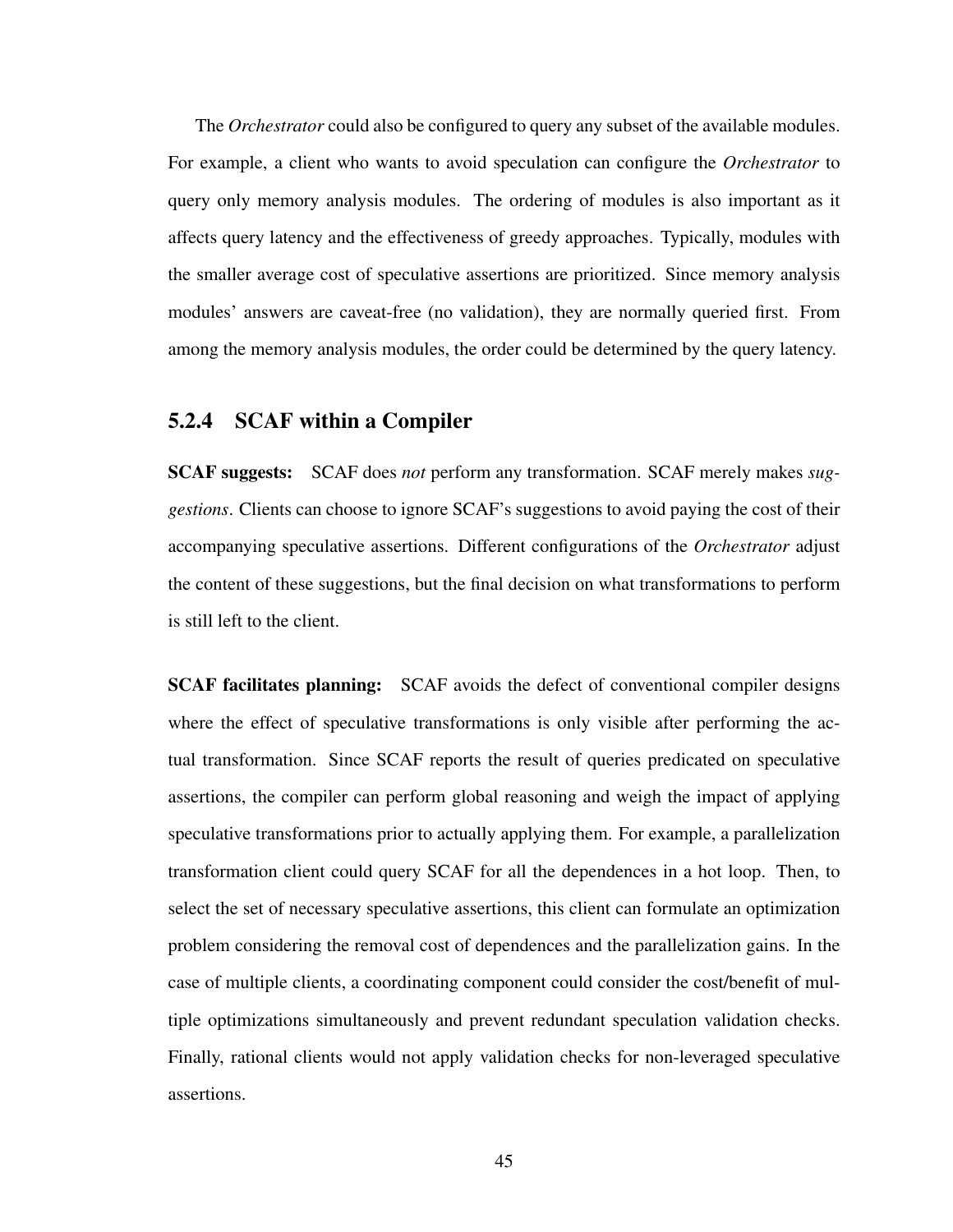#### <span id="page-58-0"></span>5.2.5 Example

This section illustrates concepts and design decisions described in the previous sections with the motivating example from section §[5.1.1.](#page-48-0) For this example (presented again in Figure [5.5a\)](#page-58-1), a client wants to determine whether there is a cross-iteration dependence from instruction is to i.e. Such a client could be a parallelization transformation that needs to remove all the cross-iteration dependences so that each iteration can execute independently and in parallel.

Edge profiling information allows control speculation to infer that the branch in this code example is never taken (rare condition). This dissertation proposes that memory analysis and other speculation modules should leverage the full effect of control speculation without performing code transformations. In particular, the speculative assertion that the branch is not taken should be understood by all modules in SCAF as a fact (view misspeculation as impossible) since recovery code, inserted by the client, preserves correctness in the case of misspeculation. The view of the real effect of control speculation is presented

```
loop L:
    if (rare)
         // no writes to a
         ...
    else
i1: a = ...;
i2: b = f \circ \circ (a);
    ...
i3: a = ...;(a) Original Code
                                          loop L:
                                             // rare path ignored
                                          i1: a = ...;
                                              // data flow from i3
                                              // killed by i1
                                          i2: b = f \circ (a);
                                              ...
                                          i3: a = ...;
                                                      (b) Speculative View
                   loop L:
                        if (rare)
                            misspec(branch_tag);
                            ...
                        else
                   i1: a = ...;
                   i2: b = f \circ \circ (a);
                        ...
                   i3: a = ...;(c) Control Speculation Applied
```
Figure 5.5: Motivating Code Example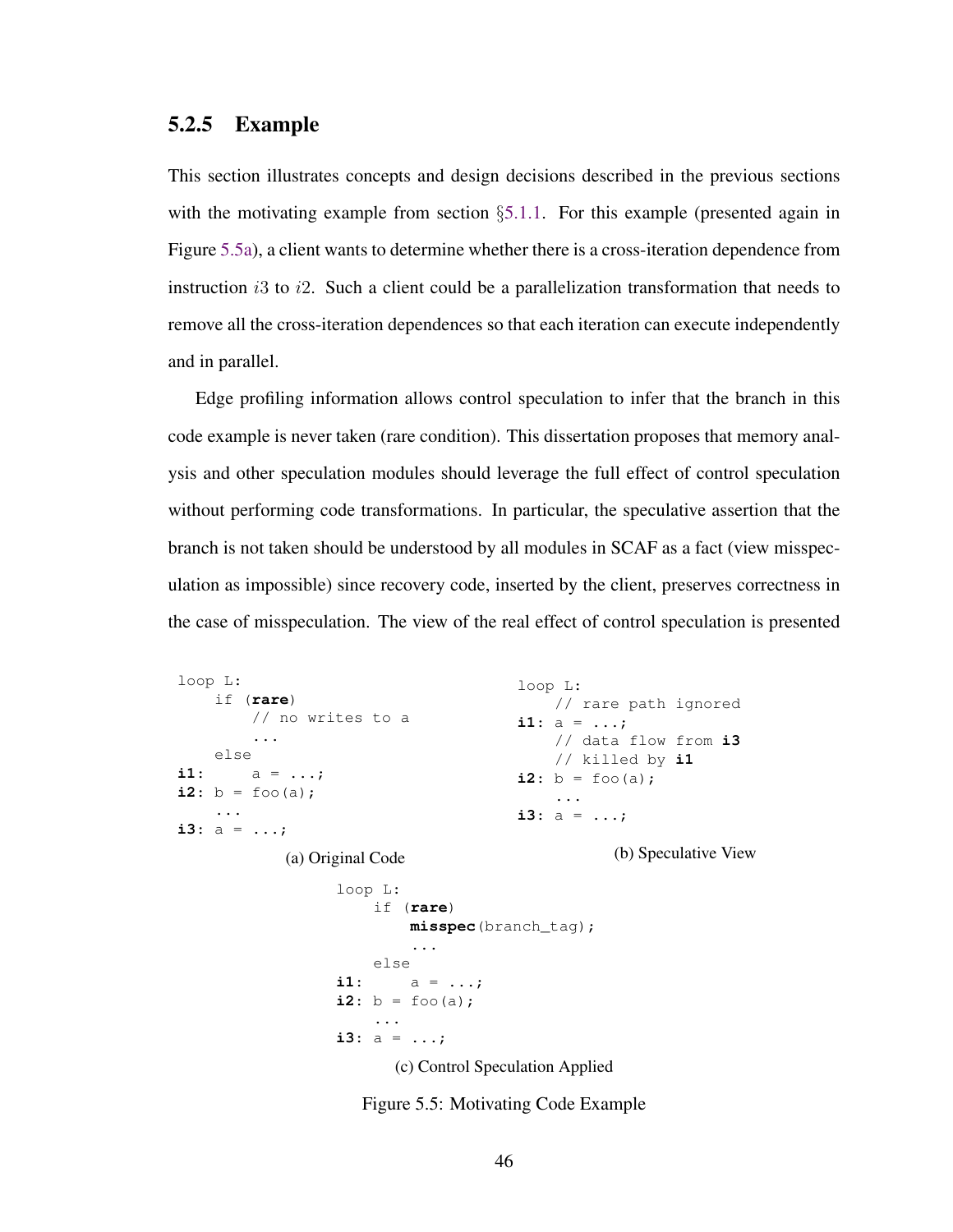in Figure [5.5b.](#page-58-1) The speculative view is not intended to show transformed code (SCAF does not change the code) but to explain how the code should be understood by other modules given speculative dominance information. This view of the code enables the kill-flow analysis algorithm to prove that i1 kills (overwrites) the cross-iteration data flow from i3 and thus disprove the dependence in question.

Figure [5.6](#page-60-0) shows how this code example is handled by SCAF step-by-step. For simplicity, this example only consists of two modules – a kill-flow memory analysis module and a control speculation module. SCAF enables control speculation to express a speculative control flow of the loop to other modules via a premise query. This premise query is received by the kill-flow module that can resolve the premise query as opposed to the initially received query. In the end, the client receives a NoModRef result predicated on the speculative assertion *A* that the branch is never taken. If the client chooses to leverage the NoModRef result and wants to preserve soundness, it would need to insert a function call at the beginning of the taken path to trigger misspeculation, as shown in Figure [5.5c.](#page-58-1) For a parallelization transformation client, recovery would involve rollback to the last checkpointed memory state and sequential execution of the original code (without speculation applied) up to the iteration that caused the misspeculation.

In this example, a collaboration between a speculation module and a memory analysis module results in a dependence removal. In general, collaboration in SCAF can also occur among speculation modules or be initiated by memory analysis modules.

Without collaboration, the removed dependence in this example would require memory speculation. Memory speculation just asserts the absence of non-observed during profiling dependences without any understanding of why they are not observed; there is no reasoning. Thus, its validation requires expensive monitoring of the involved operations and comparison of their access patterns. Instead, SCAF manages to inexpensively remove the dependence in question by understanding why this dependence did not manifest during profiling (i.e., not taken branch).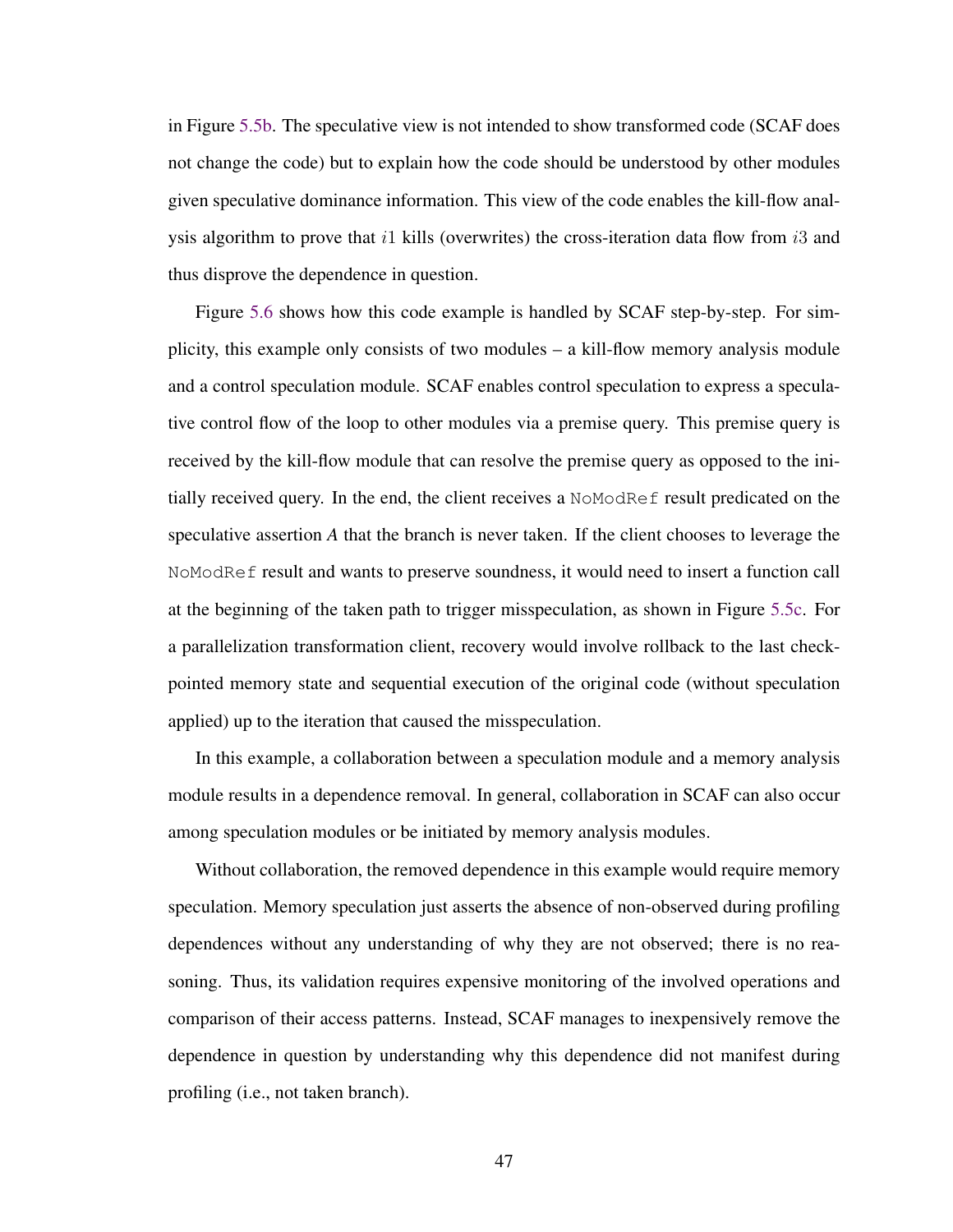<span id="page-60-0"></span>

Figure 5.6: A step-by-step example of SCAF in action. The client wants to determine if there is a cross-iteration data flow from i3 to i2 in the loop in Figure 5.5a. To that end, it creates a modref query that asks if instruction i3 may read or write the memory footprint of i2 in a later iteration, assuming some static control flow information (dt, pdt). The kill-flow and control speculation modules synergistically resolve this query, not addressable in isolation by either of these two modules. In Step 9, the kill-flow module perceives the code as in Figure 5.6: A step-by-step example of SCAF in action. The client wants to determine if there is a cross-iteration data flow from i3 to i2 in the loop in Figure [5.5a.](#page-58-1) To that end, it creates a modref query that asks if instruction i3 may read or write the memory footprint of i2 resolve this query, not addressable in isolation by either of these two modules. In Step 9, the kill-flow module perceives the code as in in a later iteration, assuming some static control flow information (*dt*, *pdt*). The kill-flow and control speculation modules synergistically the *Speculative View* in Figure [5.5b](#page-58-1) due to the speculative control flow information (*spec dt*, *spec pdt*). the Speculative View in Figure 5.5b due to the speculative control flow information (spec.dt, spec.pdt)

<u>ო</u>

**9**

Kill Flow Module (KF)

 $\alpha$ ) (ထ

**4**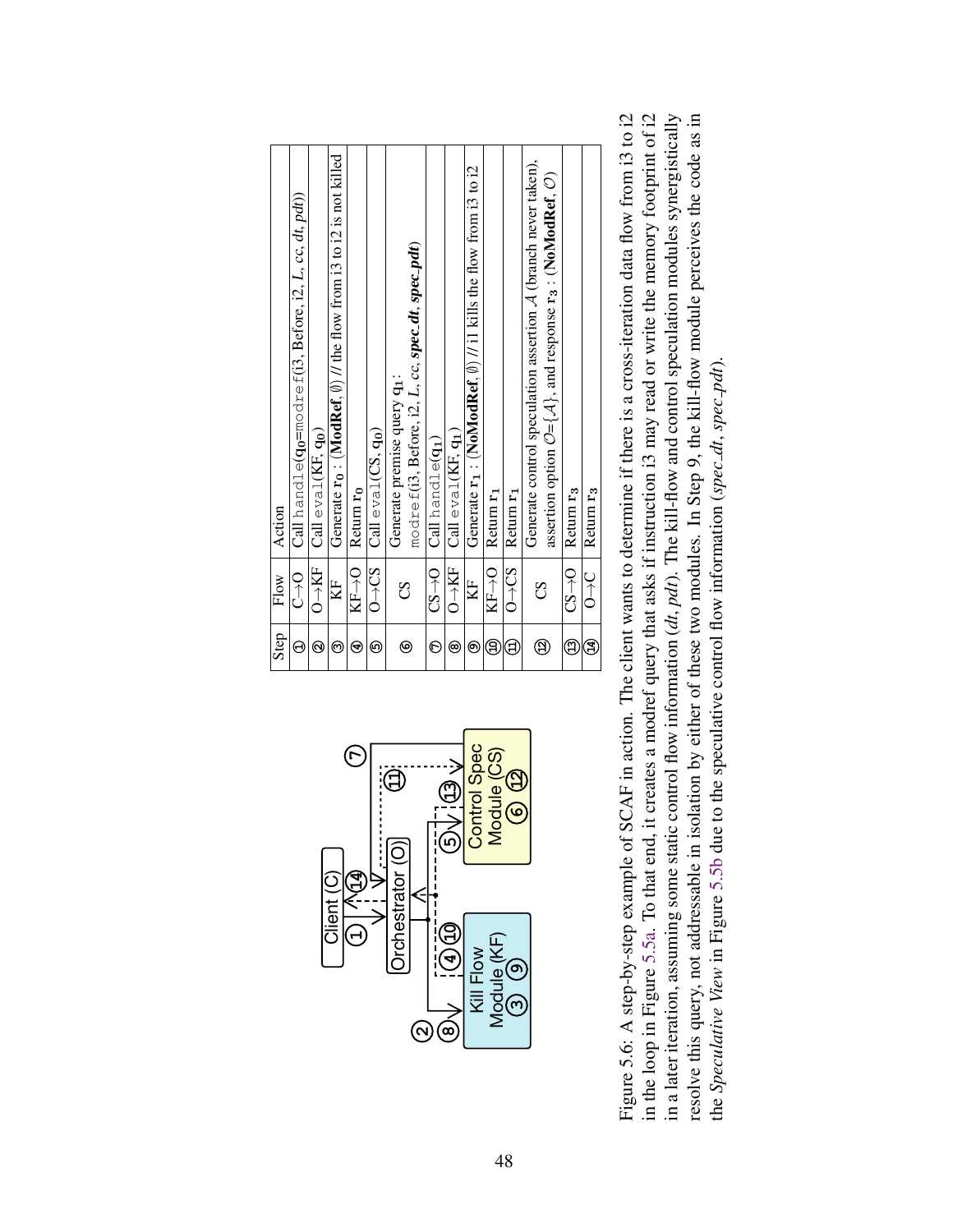## 5.3 Implementation

SCAF is implemented on the LLVM Compiler Infrastructure [\[53\]](#page-117-0) (version 5.0.2). This section describes the memory analysis ( $\S5.3.1$ ) and speculation ( $\S5.3.2$ ) modules included in SCAF's implementation.

#### <span id="page-61-0"></span>5.3.1 Memory Analysis Modules

SCAF includes the 17 analysis algorithms described in CAF [\[43,](#page-115-1) [42\]](#page-115-2). Each of these algorithms tries to disprove one of the conditions described in  $\S 2.1.1$ . Some of these analyses reason about features of the LLVM IR and the C standard library (*Auto-Restrict*, *Basic Loop*, Φ*-Maze*, *Semi-Local*). The *Kill-Flow* and the *Callsite Depth-Combinator* modules look for flow-killing operations to disprove the *no-kill* condition in §[2.1.1.](#page-20-0) Several memory analysis modules involve reachability algorithms, which reason about which object addresses can be stored in particular memory locations (*Global Malloc, Non-Captured Global, Non-Captured Source, Unique Access Paths*). Other algorithms disprove aliasing by reasoning about induction variables and the scalar evolution of pointers (*Array of Structures*, *SCEV*). The rest of the algorithms reason about shape analysis (*Sane Types, Non-Captured Fields, Acyclic, Disjoint Fields, Field Malloc*). Table [5.2](#page-62-0) briefly summarizes the memory analysis modules implemented in SCAF.

Several of these algorithms initiate collaboration by creating premise queries. In CAF, these premise queries can only be resolved by other memory analysis algorithms. In SCAF, both memory analysis and speculation modules attempt to resolve these queries, effectively increasing the impact of the partially resolved queries. Moreover, memory analysis modules can also resolve premise queries generated by speculation modules. An example of collaboration among memory analysis and speculation modules is presented in §[5.2.5.](#page-58-0)

Next, this section presents a critical improvement of this work to the Kill-Flow algorithm of CAF.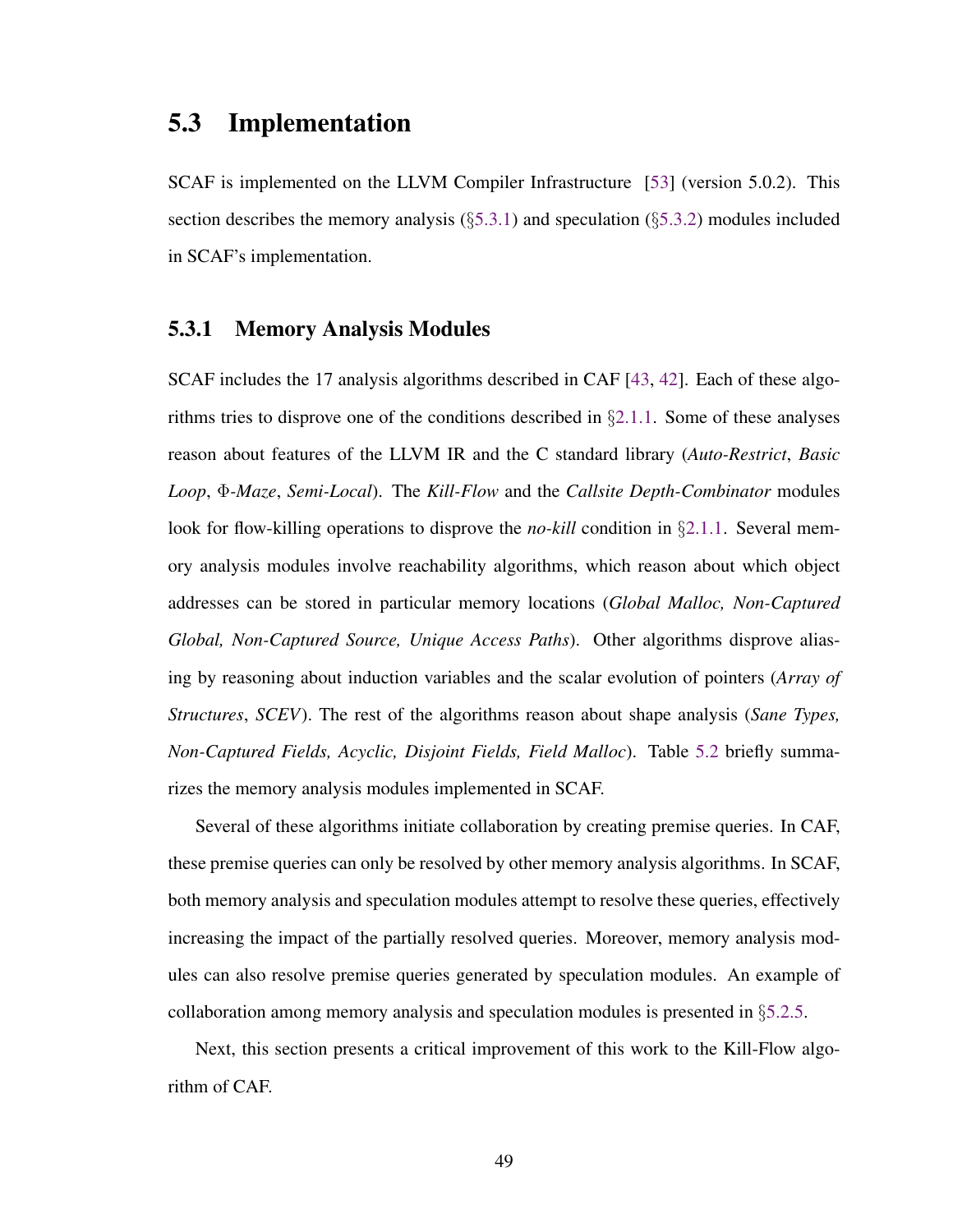<span id="page-62-0"></span>Table 5.2: Summary of memory analysis modules implemented in SCAF. It includes all the analysis algorithms described in CAF [\[43,](#page-115-1) [42\]](#page-115-2). An almost identical table is presented in [\[42\]](#page-115-2). For a more detailed description of these memory analysis algorithms, refer to Appendix A in [\[42\]](#page-115-2).

|                            |          |          | Sensitivity |          |              |          |
|----------------------------|----------|----------|-------------|----------|--------------|----------|
| <b>Memory Analysis</b>     | Memory   | Control  | Array/      | Calling- | Demand-      | Premise  |
| Module                     | -flow    | -flow    | field       | context  | driven?      | Queries  |
| Auto-restrict              | $\times$ | $\times$ | $\times$    | ✓        | Partially    |          |
| <b>Basic Loop</b>          | $\times$ | $\times$ | ✓           | $\times$ | Fully        | $\times$ |
| $\Phi$ -Maze               | $\times$ | $\times$ | $\times$    | $\times$ | <b>Fully</b> | $\times$ |
| Semi-Local                 | $\times$ | $\times$ | $\times$    | $\times$ | Partially    |          |
| Kill Flow                  |          | ✓        | $\times$    | $\times$ | Fully        |          |
| Callsite                   |          |          | $\times$    | ✓        | Fully        |          |
| Global Malloc              |          | $\times$ | $\times$    | $\times$ | Partially    | $\times$ |
| Non-Captured Global        | $\times$ | $\times$ | $\times$    | $\times$ | Fully        | $\times$ |
| <b>Non-Captured Source</b> | $\times$ | $\times$ | $\times$    | $\times$ | Fully        | $\times$ |
| <b>Unique Paths</b>        |          | $\times$ | ✓           | ✓        | Partially    |          |
| <b>Array of Structures</b> | $\times$ | $\times$ |             | $\times$ | Fully        |          |
| <b>SCEV</b>                | $\times$ | $\times$ | $\times$    | $\times$ | Fully        | $\times$ |
| Sane Types                 | ✓        | $\times$ | $\times$    | $\times$ | Partially    |          |
| Non-Captured Fields        |          | $\times$ | ✓           | $\times$ | Partially    |          |
| Acyclic                    | $\times$ | $\times$ | ✓           | $\times$ | Partially    | $\times$ |
| Disjoint Fields            | $\times$ | $\times$ | ✓           | $\times$ | Partially    | $\times$ |
| <b>Field Malloc</b>        | $\times$ | X        |             | $\times$ | Partially    |          |

Extended Kill-Flow Analysis Algorithm: Kill-Flow is a highly effective analysis algorithm that searches for killing operations along all feasible paths between two operations. If a killing operation is found, then these two operations cannot have a dependence. Since there may be infinitely many paths, its search involves a timeout and is restricted to blocks that post-dominate the source of the queried dependence and dominate the destination. This approximation prevents the detection of a common pattern (seen in  $052$ , alvinn, 179.art, dijkstra) that can be observed in the code in Figure [5.7.](#page-63-2) The write to **pathcost** in line 30 kills values flowing from the previous iteration to the read in line 42. However, there is no dominance relation, and thus it cannot be detected. This work extends the Kill-Flow algorithm of prior work [\[43\]](#page-115-1) to detect this pattern. Observe that the loop header of the inner loop in line 29 dominates the read in line 42. The extended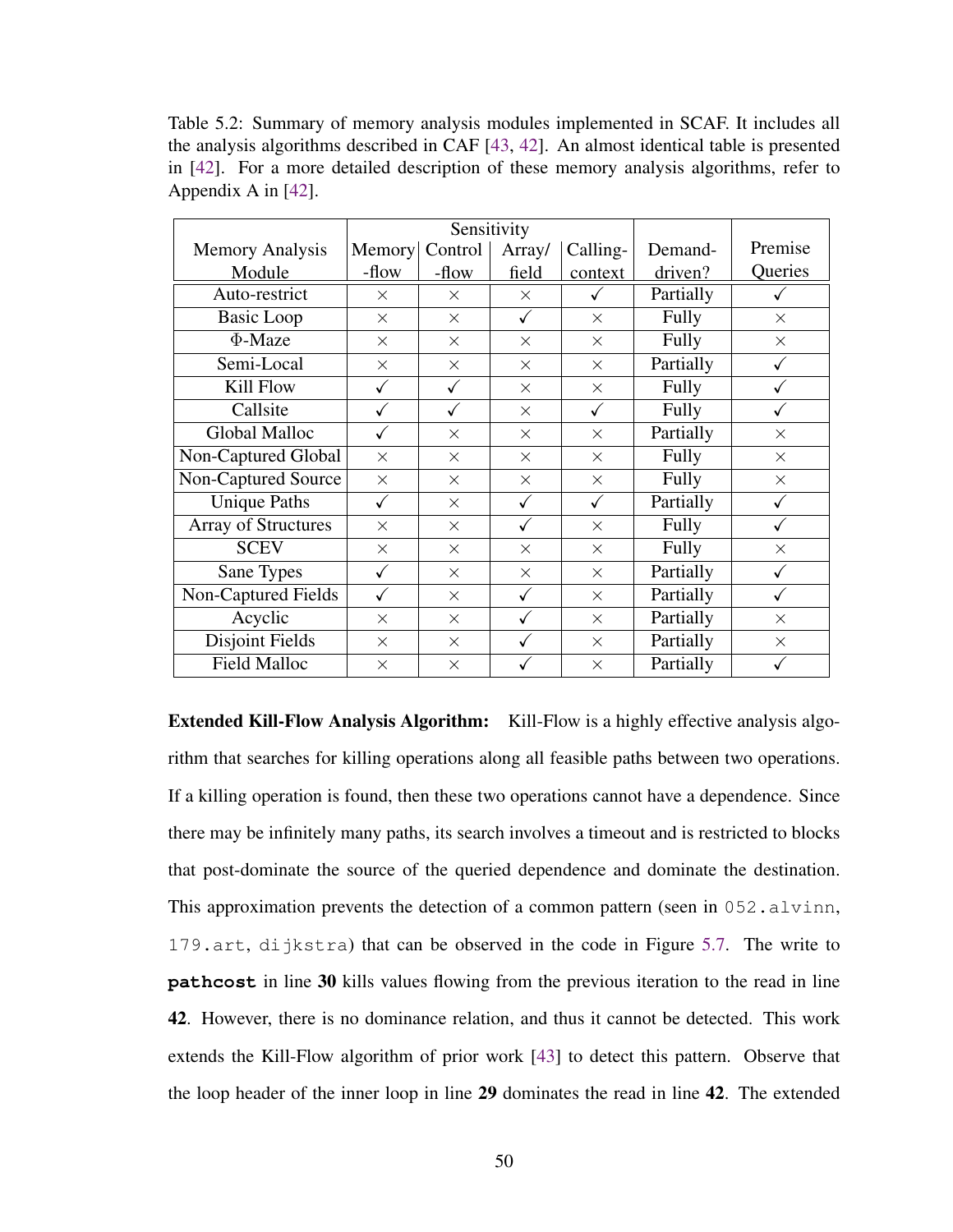```
21 void hot_loop(int N) {
26 for (src=0; src<N; src++) {
29 for (i=0; i<N; i++)
30 pathcost[i] = inf;
31
32 enqueue(src, 0);
33 while (!emptyQ()) {
34 int v = dequeue();
35 for (i=0; i<N; i++) {
39 nDist = adj[v][i] + dist;42 if (pathcost[i] > nDist) {
45 pathcost[i] = nDist;
46 enqueue(i, nDist);
47 }
\begin{array}{ccc} 48 & \hspace{15mm} & \end{array} \qquad \qquad \}49 }
53 }
55 }
```
Figure 5.7: Shortened version of the dijkstra example from §[4.4](#page-40-1)

Kill-Flow algorithm treats this inner loop as a single operation that overwrites a range of memory locations. This way, it can easily be proven that this range write overwrites at every outer-loop iteration the memory addresses read in line 42. Therefore, this extension allows SCAF's Kill-Flow module to disprove additional data flows compared to the proposed algorithm in CAF, further reducing the need for memory speculation.

#### <span id="page-63-1"></span>5.3.2 Speculation Modules

This section describes a design pattern for speculation modules (§[5.3.2.1\)](#page-63-0), enumerates the profilers that guide them (§[5.3.2.2\)](#page-66-1), and finally briefly describes the speculation modules implemented in SCAF (§[5.3.2.3,](#page-66-0) §[5.3.2.4\)](#page-68-0). For each speculation module, this section describes the effect of its speculative assertions on dependence analysis, the validation code for its assertions, and the possibility of conflicts with other speculation modules. Table [5.3](#page-67-0) briefly summarizes the speculation modules implemented in SCAF.

#### <span id="page-63-0"></span>5.3.2.1 Developing Speculation Modules

To overcome the inherent imprecision of memory analysis algorithms, traditional compiler designs involve speculative transformations. Memory speculation can address the imprecision of memory analysis by asserting the absence of dependences not manifested during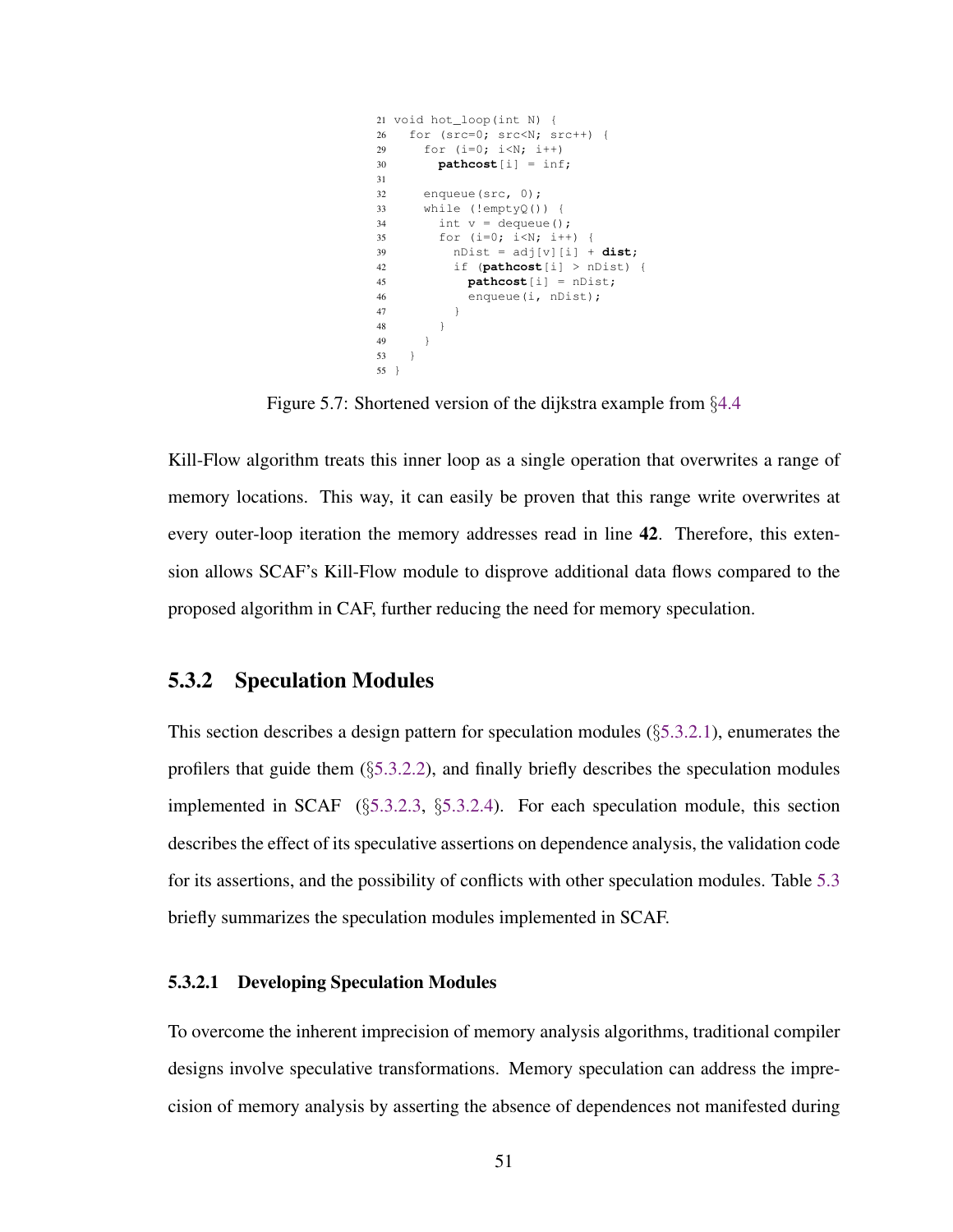profiling. However, memory speculation incurs a high validation cost [\[16,](#page-110-0) [32,](#page-113-1) [93\]](#page-123-1). To lower the validation cost, state-of-the-art compilers also implement less generic but cheaper-tovalidate speculative transformations compared to memory speculation [\[44,](#page-115-0) [48,](#page-116-0) [93\]](#page-123-1).

In this dissertation, such a speculative transformation is decomposed into an *analysis* and a *transformation* part. This decomposition exposes the effect of a speculative transformation prior to its application, enabling careful planning. The *analysis* part is a *speculation module* that interprets profile information in terms of dependence analysis, produces speculative assertions, and communicates with the same query language  $(\S$ [5.2.2\)](#page-50-1) as memory analysis modules. The *transformation* part includes validation code generation that ensures the correctness of the produced speculative assertions, recovery code generation in case of misspeculation, and runtime support. SCAF's clients apply this transformation part to safely leverage the module's speculative assertions without violating the program's semantics.

**Design of Speculative Assertions:** Each speculative assertion includes a module identifier, transformation program points, an estimated cost, and conflict points. The identifier is used by clients to identify the corresponding transformation code. The program points specify where to apply the transformation (e.g., a branch instruction for control speculation). The cost enables clients to optimize the selection of applied transformations based on their cost and benefit. Conflict points specify program operations that need to be modified and allow clients to detect ahead of time conflicting transformations (i.e., application of one prevents the application of another).

Estimated Cost Computation: The cost of speculation comes from validation and recovery, as discussed in §[2.3.1.](#page-24-0) This work models the validation cost but not the recovery cost. Estimation of the latter appears unnecessary given the speculative assertions used in SCAF. Validating speculative assertions' adds latency in the common case, not only in the case of misspeculation. Further, all speculative assertions in this work are high-confidence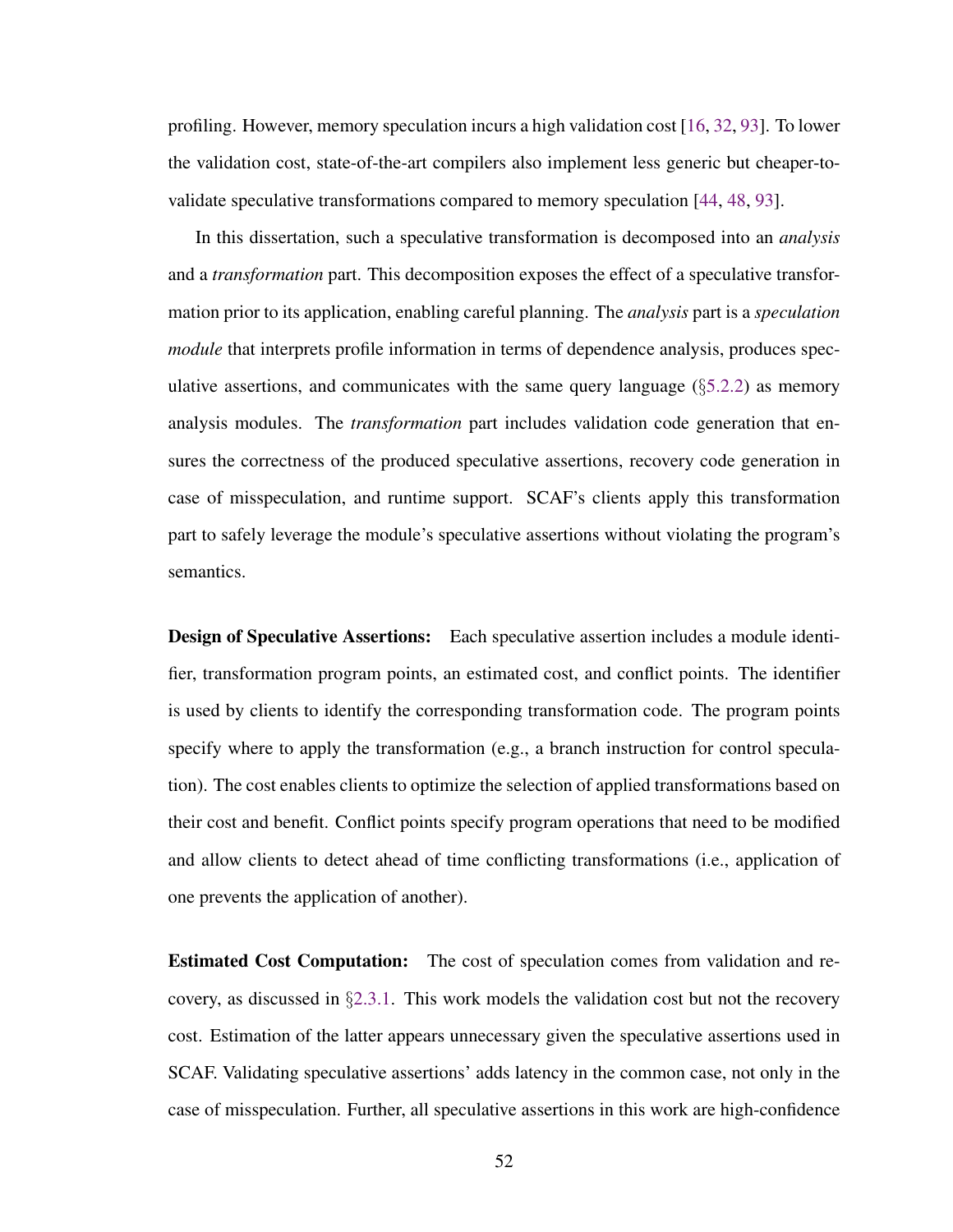(always hold true during profiling). Therefore, misspeculation is equivalently unlikely for all the assertions. The existence of less conservative speculation schemes with varying misspeculation rates would necessitate modeling this recovery cost. The total validation cost of a speculative assertion is computed by multiplying a latency estimate of one invocation of the validation code with the execution count (measured during profiling) of the guarded operation. For example, for the case of value prediction on a load operation, the validation code (check that the predicted value matches the loaded value) will execute as many times as the load operation (guarded instruction). The validation cost estimate for one invocation is the average execution time of the validation code observed during profiling runs across several benchmarks and inputs.

Directives to Minimize Conflicts: To minimize conflicts in terms of validation, it is preferable to insert validation code adjacent to speculated operations rather than replacing original program operations. By following this principle, most of the produced speculative assertions in this implementation do not introduce any conflict points. For the rest, orthogonality in terms of coverage prevents conflicts. In particular, modules that modify the allocation sites of memory objects could conflict with each other, but the set of memory objects that such modules handle are disjoint, preventing any conflicts.

**Modular Design:** Each speculation module and its validation code is decoupled and can be developed independently from other modules as long as the module interface described in §[5.2.2](#page-50-1) is respected. The development of these speculation modules and integration in SCAF is not more complex than the development of separate speculation transformations as customary in existing research compilers. The main new overhead is additional code to conform to the SCAF's interface. This code, though, is of insignificant complexity compared to the logic for determining the applicability of the transformation or the code for the application of the transformation.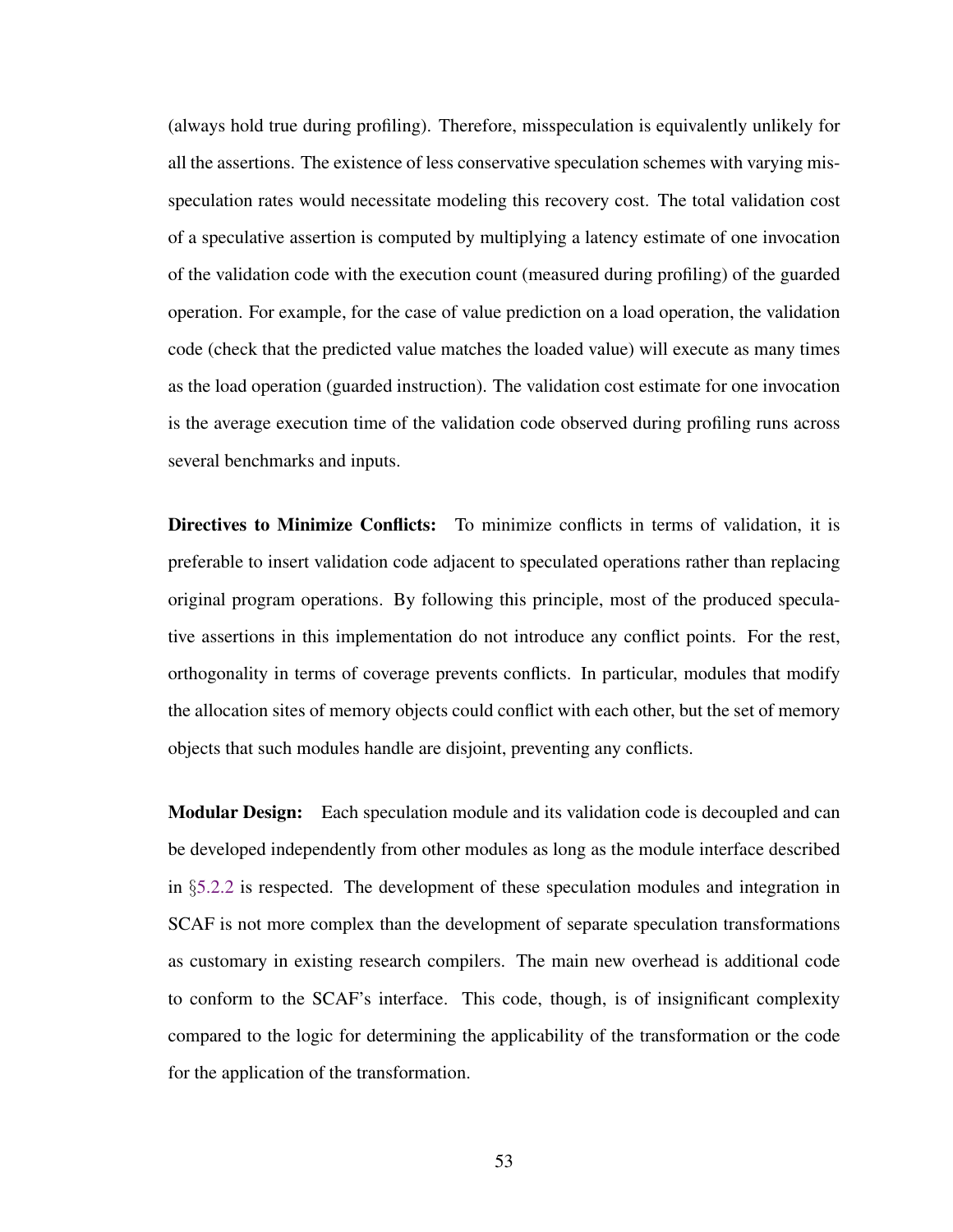**Design with Collaboration in Mind:** The proposed system does better than simply adding speculation modules into the ensemble. Speculation modules in SCAF are designed with collaboration in mind to maximize their impact. Traditionally, speculative techniques are self-contained, resolving dependences in isolation. In SCAF, speculation modules can still directly address dependence queries but can also generate premise queries, delegated by the *Orchestrator* to memory analysis modules or other speculation modules. This collaborative environment enables the decomposition of complex speculative techniques to multiple simple speculation modules (e.g., extraction of points-to  $(\S 5.3.2.3)$  $(\S 5.3.2.3)$ , read-only  $(\S 5.3.2.4)$  $(\S 5.3.2.4)$ , and short-lived  $(\S 5.3.2.4)$  modules from separation speculation [\[44\]](#page-115-0)) and participation of speculation modules in resolution of queries that go beyond their own reasoning (e.g., Figure [5.6\)](#page-60-0).

#### <span id="page-66-1"></span>5.3.2.2 Profilers

SCAF's speculation modules use information generated by a set of profilers: (i) an edge profiler that identifies biased branches [\[53\]](#page-117-0); (ii) a value-prediction profiler that detects predictable loads [\[33\]](#page-113-2); (iii) a pointer-to-object profiler that produces a points-to map, allowing detection of underlying objects for every memory access [\[44\]](#page-115-0); and, (iv) an object-lifetime profiler that detects short-lived memory objects, namely objects that exist only within a single loop iteration [\[44\]](#page-115-0).

#### <span id="page-66-0"></span>5.3.2.3 Base Speculation Modules

The following base speculation modules resolve client queries or premise queries of other modules using profiling information. Base modules do not generate premise queries.

**Pointer-Residue Speculation** attempts to disambiguate different fields within an object and may also recognize different regular strides across an array. Each pointer is characterized according to the observed during profiling values of its four least-significant bits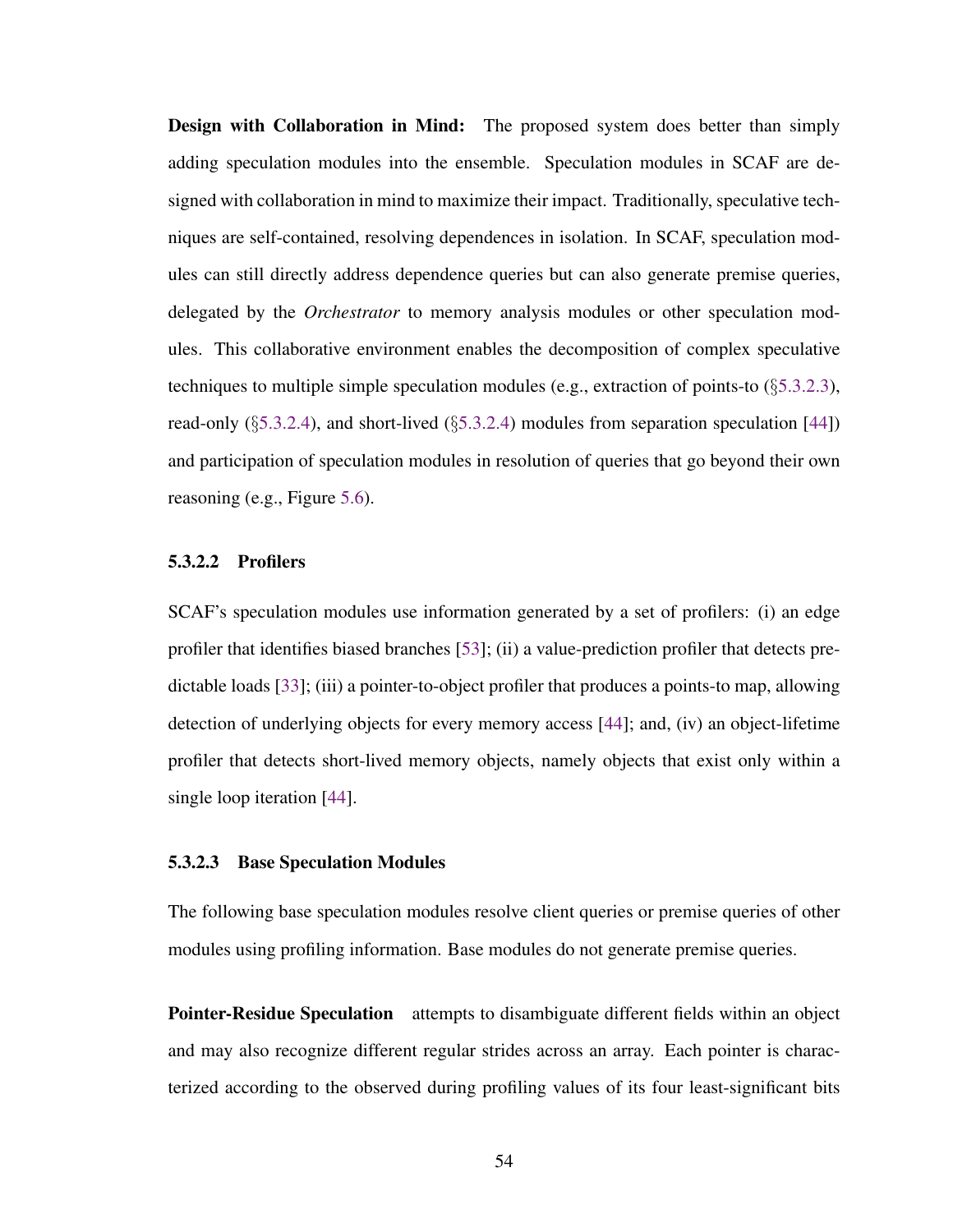<span id="page-67-0"></span>

| Speculation<br>Module          | Validation                                            | <b>Conflict Points</b>              | Demand-<br>driven? | Premise<br>Queries |
|--------------------------------|-------------------------------------------------------|-------------------------------------|--------------------|--------------------|
| Pointer-Residue<br>Speculation | Few Bitwise & Branch<br>Operations                    | None                                | Fully              | $\times$           |
| Points-to<br>Speculation       | N/A                                                   | N/A                                 | Fully              | $\times$           |
| Control<br>Speculation         | <b>Off-path Assertion</b><br>(practically zero cost)  | None                                | Partially          |                    |
| <b>Value Prediction</b>        | <b>Branch Operation</b>                               | None                                | Partially          |                    |
| Read-only                      | Few Bitwise & Branch<br>Operations                    | Modified<br><b>Allocation Sites</b> | Partially          |                    |
| Short-lived                    | Few Bitwise, Arithmetic &<br><b>Branch Operations</b> | Modified<br><b>Allocation Sites</b> | Partially          |                    |

Table 5.3: Summary of speculation modules implemented in SCAF.

(residue). This module asserts the absence of dependences between operations with disjoint residue sets (with respect to their access size). Validation of this speculative information is inexpensive, involves bitwise operations that ensure that dynamic pointer values have expected residues, and does not conflict with the validation of other modules' assertions (original code instructions are left unmodified). This speculative technique has been proposed by Johnson [\[42\]](#page-115-2).

**Points-to Speculation** identifies underlying objects (allocation sites) for every pointer using a points-to profiler. Using this speculative information, it answers *alias* queries, and it may return SubAlias (explained in §[5.2.2.3\)](#page-53-0). Validating points-to objects information is, in general, expensive and complicated. Thus, this module assigns a prohibitively high cost to points-to assertions that effectively prevents clients from using responses predicated on such assertions. Yet, answers of the points-to module can be leveraged by other speculation modules, such as the read-only and short-lived modules (§[5.3.2.4\)](#page-68-0), without paying this high cost. In particular, these modules' validation code separates select memory objects to a separate heap. Since distinguishing objects within a heap is not necessary for these modules, they only need to insert points-to heap checks instead of expensive points-to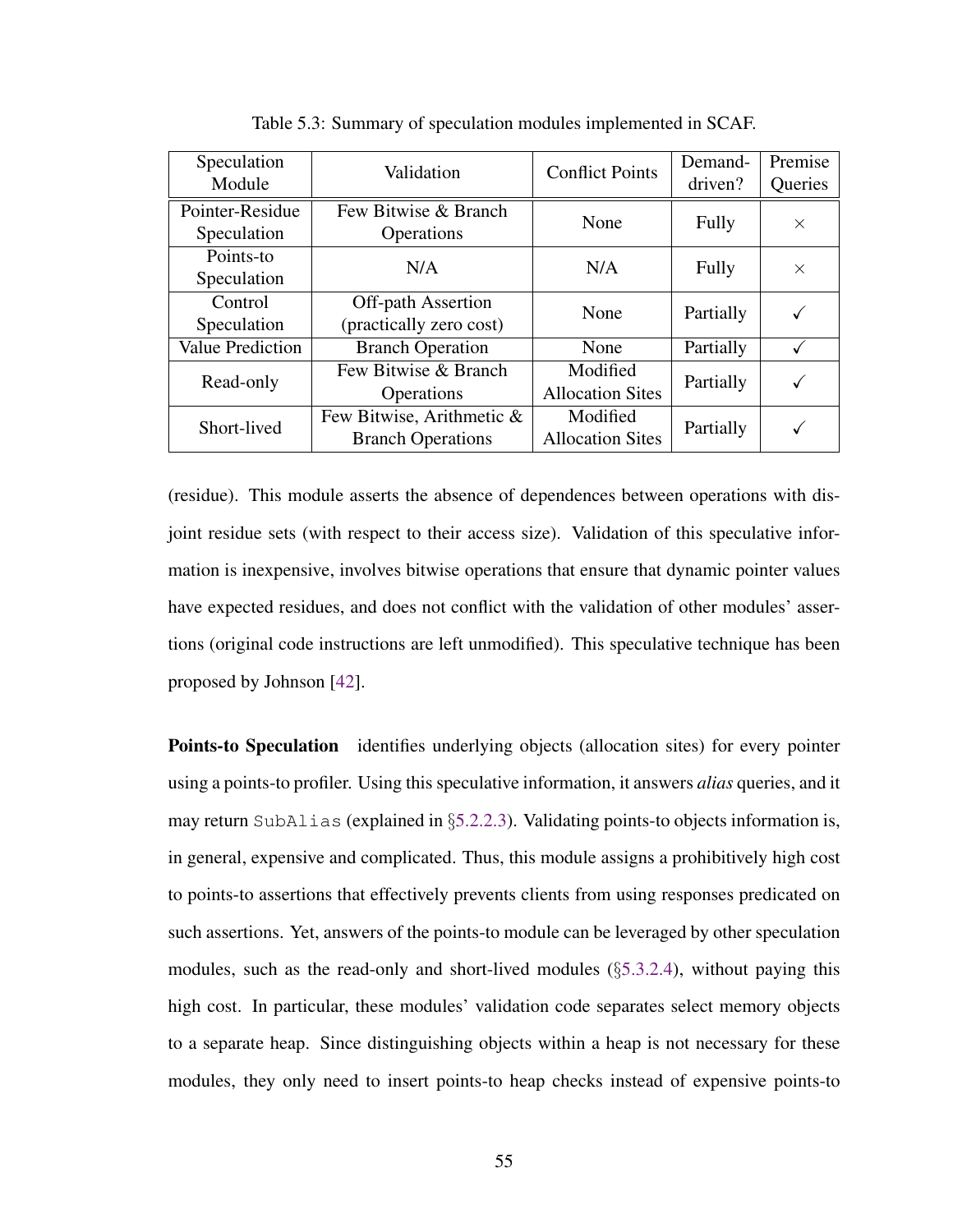object checks. In other words, these modules can safely ignore the expensive-to-validate points-to speculation assertion in the premise query response and replace it with their own assertions.

#### <span id="page-68-0"></span>5.3.2.4 Factored Speculation Modules

Same as factored memory analysis algorithms in CAF [\[43\]](#page-115-1), factored speculation modules initiate collaboration by generating premise queries that may be resolved by other speculation or memory analysis modules.

**Control Speculation** identifies speculatively dead<sup>[1](#page-68-1)</sup> basic blocks using edge profiling. It asserts that speculatively dead instructions cannot source or sink memory dependences. This speculative assertion enables the resolution of client queries and premise queries of other modules.

For example, the control speculation module can address premise queries generated by the reachability algorithms described in CAF [\[43\]](#page-115-1) (i.e., *Global Malloc, Non-Captured Global, Non-Captured Source, Unique Access Paths*). These reachability algorithms reason about which object addresses can be stored in particular memory locations. The control speculation module may resolve premise queries related to speculatively unreachable stores to these memory locations, thus facilitating the resolution of queries related to pointers loaded from these locations.

Additionally, the control speculation module initiates collaboration by generating premise queries that replace static control flow information of received queries with speculative control flow information (in the form of dominator and post-dominator trees). The premise query with the optimistic control flow information is more likely to be resolved by control-flow sensitive analysis modules compared to the original query. If the speculative control flow is proven to be useful by leading to the resolution of a query, the control

<span id="page-68-1"></span><sup>&</sup>lt;sup>1</sup>This work focuses on high-confidence speculation and thus only never executed during profiling basic blocks are considered.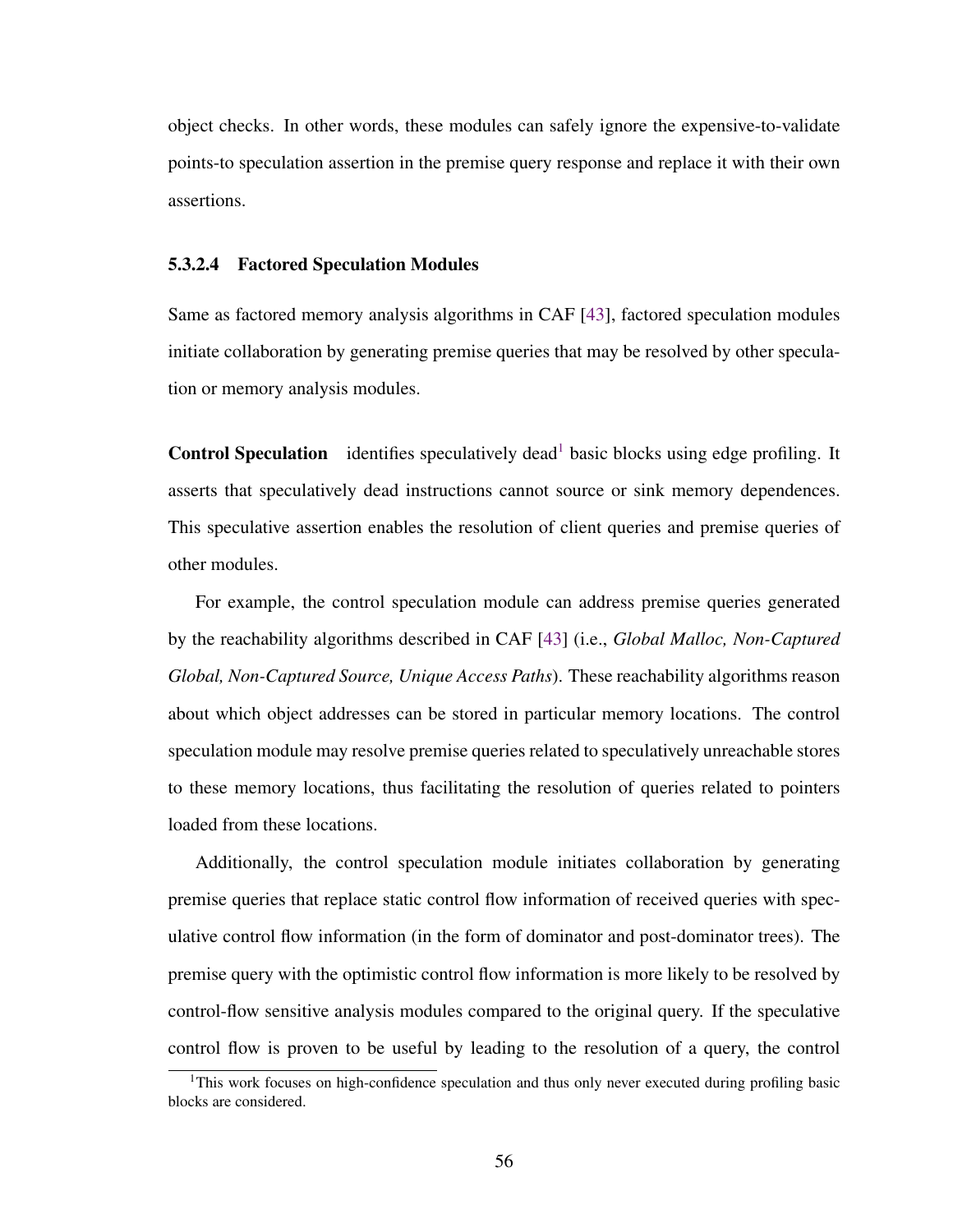speculation module appends the required speculative control-flow assertions to the query response.

Validation involves the insertion of a function call triggering recovery at the beginning of the speculatively dead path of biased branches. This validation does not modify original code instructions. Thus, it does not introduce conflicts with other speculative assertions, as opposed to other schemes (e.g., [\[66\]](#page-119-0)) that propose the replacement of biased branches with assertions. The validation cost of control speculation is practically zero since the biased branch is computed anyway. The only potential overhead is the cost of recovery in the unlikely case of misspeculation.

Value Prediction identifies predictable loads using profiling information. It resolves data dependences that sink into or source from these predictable loads. The value prediction module can also interpret predictable loads as kill operations to resolve additional queries leveraging the *no-kill* condition from §[2.1.1.](#page-20-0) If a predictable load post-dominates the source of a queried dependence and dominates the destination, the value prediction module generates premise queries to compare the memory footprint of the predictable load with the footprint of the dependent instructions. A MustAlias result for either of the two premise queries enables the value prediction module to assert a lack of dependence. Validation is inexpensive, involves a simple comparison of the loaded value with the predicted one, and it does not conflict with other assertions.

**Read-only** identifies memory objects that are never written to within a target loop based on profiling information [\[44\]](#page-115-0). This module generates premise queries to compare the memory locations of read-only objects with the memory locations involved in received queries. It asserts that read-only memory locations cannot be written to and asserts disjointedness of read-only objects from pointers to other objects. Johnson et al. [\[44\]](#page-115-0) have shown that validation of these assertions is inexpensive via separation of read-only memory objects to a separate heap and simple bitwise operations on computed pointers to check points-to heap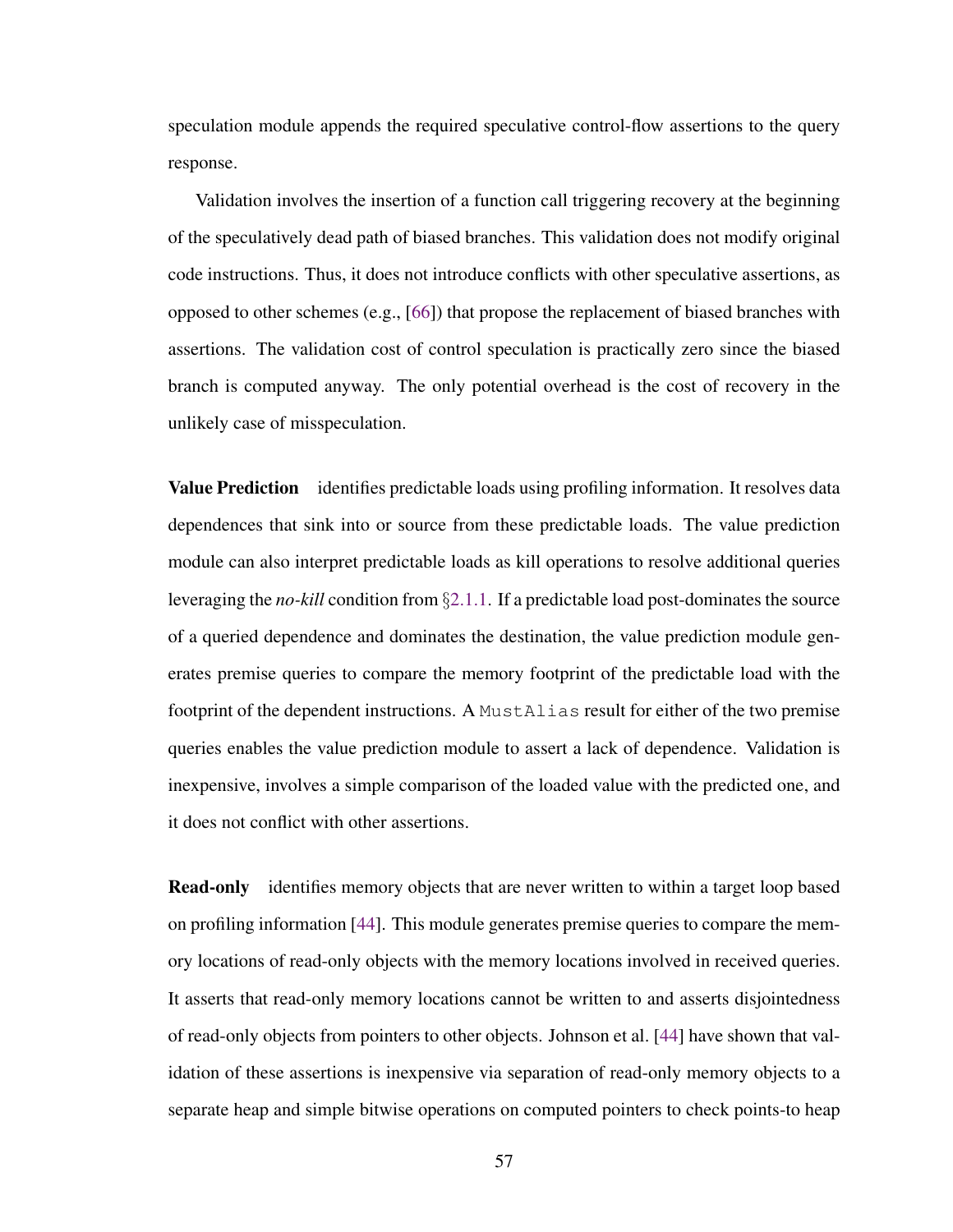assertions. Note that this work separates and decomposes the analysis part of separation speculation [\[44\]](#page-115-0) to simple modules that collaboratively infer at least the same properties as the monolithic design proposed in [\[44\]](#page-115-0). Further, this work avoids points-to heap checks if the premise query reports MustAlias with zero cost. Since read-only assertions require re-allocation of the involved memory objects to the read-only heap, they conflict with any other assertions that require modification of the allocation sites of the same memory objects.

Short-lived identifies memory objects that only exist within one iteration of the loop of interest using profiling information [\[44,](#page-115-0) [48,](#page-116-0) [93\]](#page-123-1). Similarly to the read-only module, it generates premise queries to compare the memory locations involved in the original query with the locations of short-lived objects. It asserts the absence of cross-iteration dependences on any access to short-lived objects and asserts disjointedness of these objects from pointers to other objects. Similarly to the read-only module's validation, validation of the short-lived module's assertions is inexpensive and introduces conflicts on the allocation sites of the involved short-lived objects. Note that the short-lived and the read-only objects are disjoint sets, and thus no conflict between their assertions is possible. In addition, the short-lived module's assertions additionally require a simple check at the end of every loop iteration that verifies that the count of allocated short-lived objects equals the count of freed ones.

#### 5.3.2.5 Recovery

Clients utilizing SCAF's query responses with speculative assertions need to insert the corresponding validation code (described in §[5.3.2.3,](#page-66-0) §[5.3.2.4\)](#page-68-0) to preserve the semantics of the original code. At runtime, if the validation checks fail, misspeculation occurs and recovery code should be activated. Therefore, clients that leverage speculative assertions should support recovery and separation of speculative and non-speculative state. There is a rich literature of recovery mechanisms for systems that speculate memory dependences. These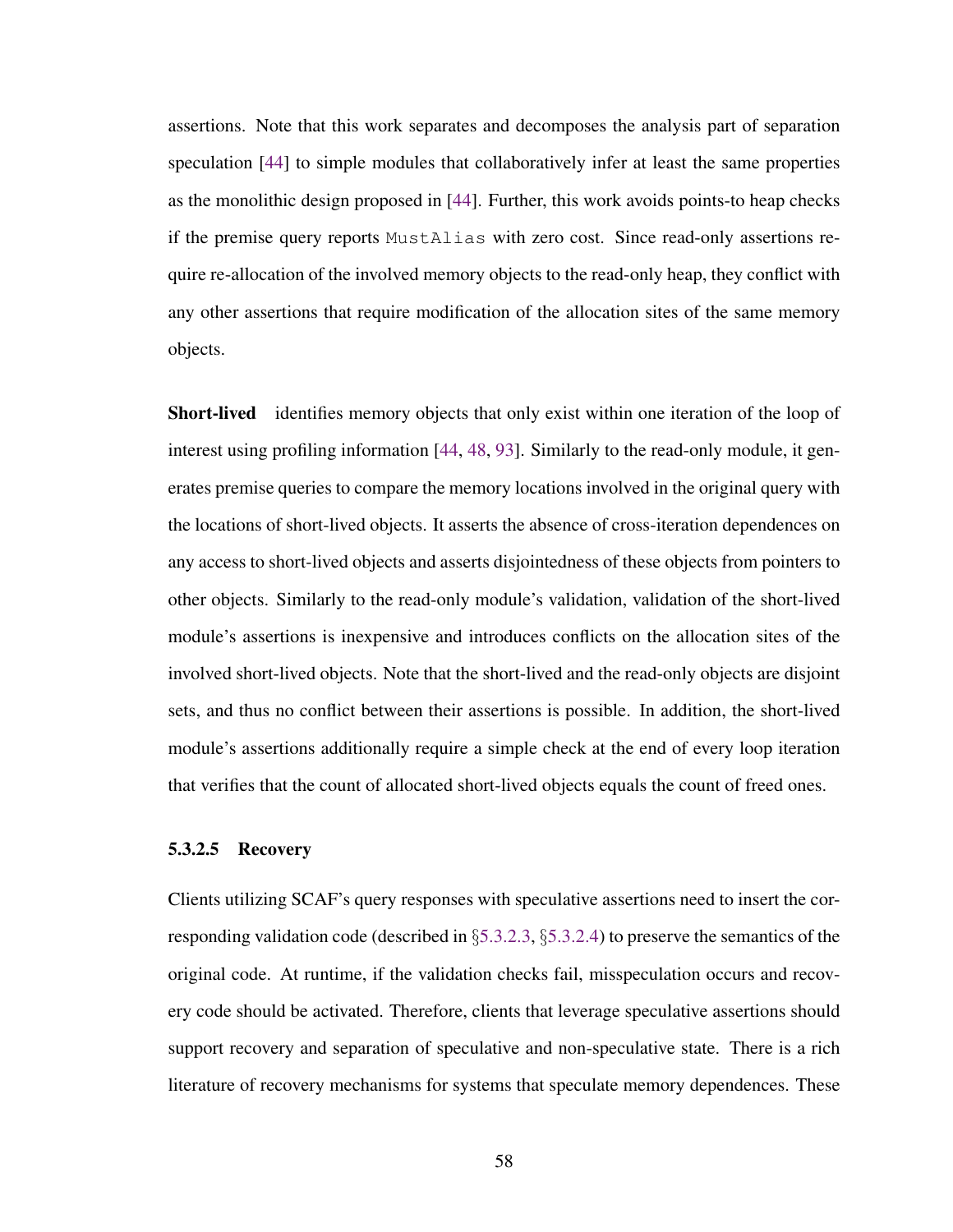mechanisms, that SCAF's clients can leverage, are summarized in two main categories: process-based [\[27,](#page-112-1) [46,](#page-116-1) [44,](#page-115-0) [77,](#page-120-0) [49\]](#page-116-2) and thread-based [\[64,](#page-118-0) [93,](#page-123-1) [92,](#page-123-2) [94,](#page-123-3) [39\]](#page-114-1) schemes. The implementation of the Per*spec*tive parallelizing compiler, which uses SCAF and is presented in §[6,](#page-72-0) employs process-based runtime support for misspeculation recovery (§[6.8\)](#page-81-0).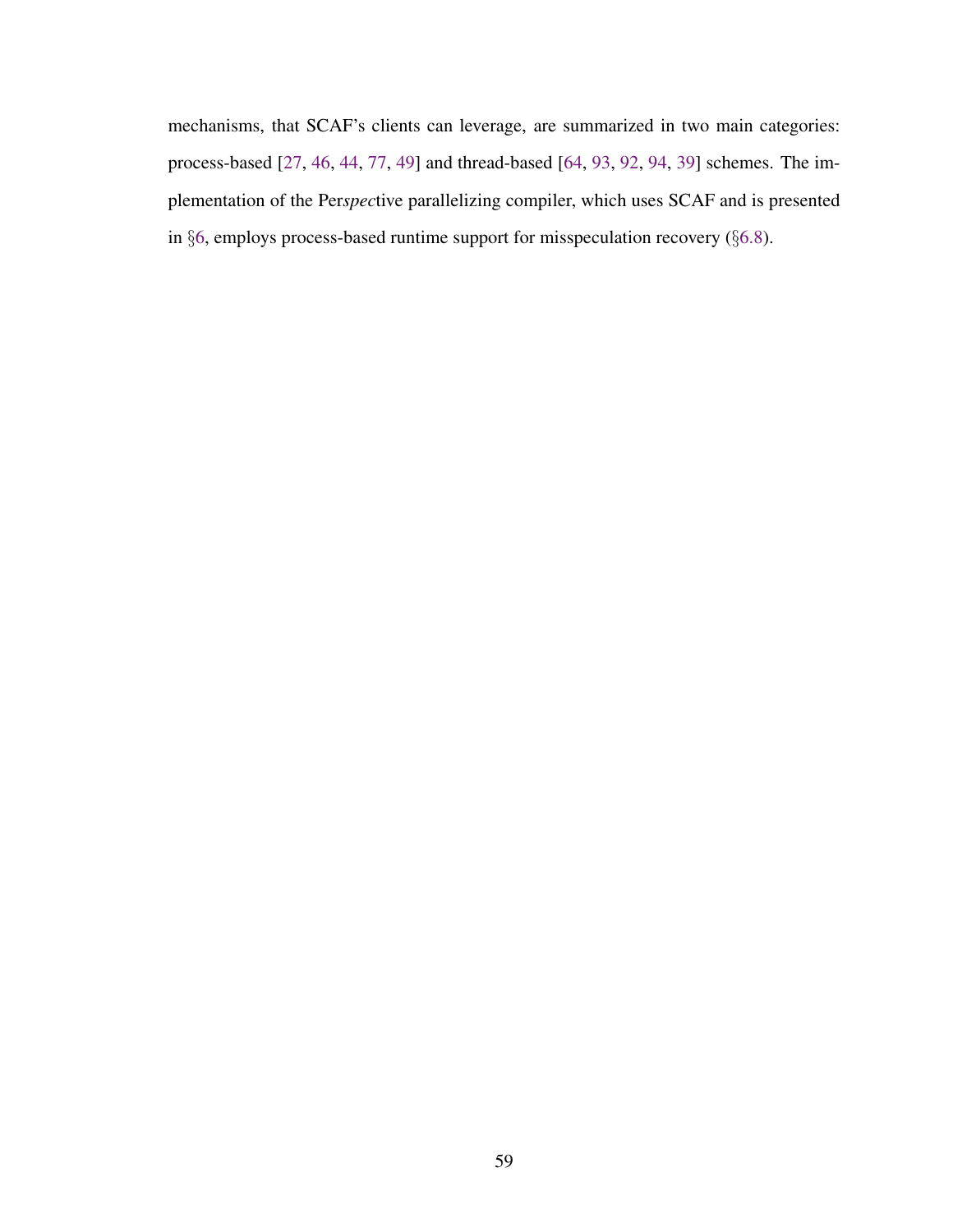# Chapter 6

# Parallelization Infrastructure Implementation

This chapter discusses implementation details for Per*spec*tive, a fully-automatic parallelization system that incorporates the ideas described in §[4.](#page-36-0) Figure [6.1](#page-73-0) depicts an overview of the Per*spec*tive framework, which includes a set of profilers, a parallelizing compiler, and a runtime system.

The compilation flow begins with a preprocessing step in which the code is canonicalized, and the profiling results are generated. In the planning phase, for each hot loop, the compiler queries the speculation-aware collaborative analysis framework (SCAF) to populate a program dependence graph (PDG) annotated with information utilized by the rest of the planning phase. Annotations include properties for the dependences and the dependent instructions. A memory speculation module provides additional annotations for dependences not manifested during profiling. The applicability guard of each enabling transformation examines the annotated PDG and creates transformation proposals that offer to remove parallelization-inhibiting cross-iteration dependences in the loop, along with their cost. Then, each applicable parallelization transformation produces a proposal that specifies the offered speedup along with the dependences that need to be removed for it to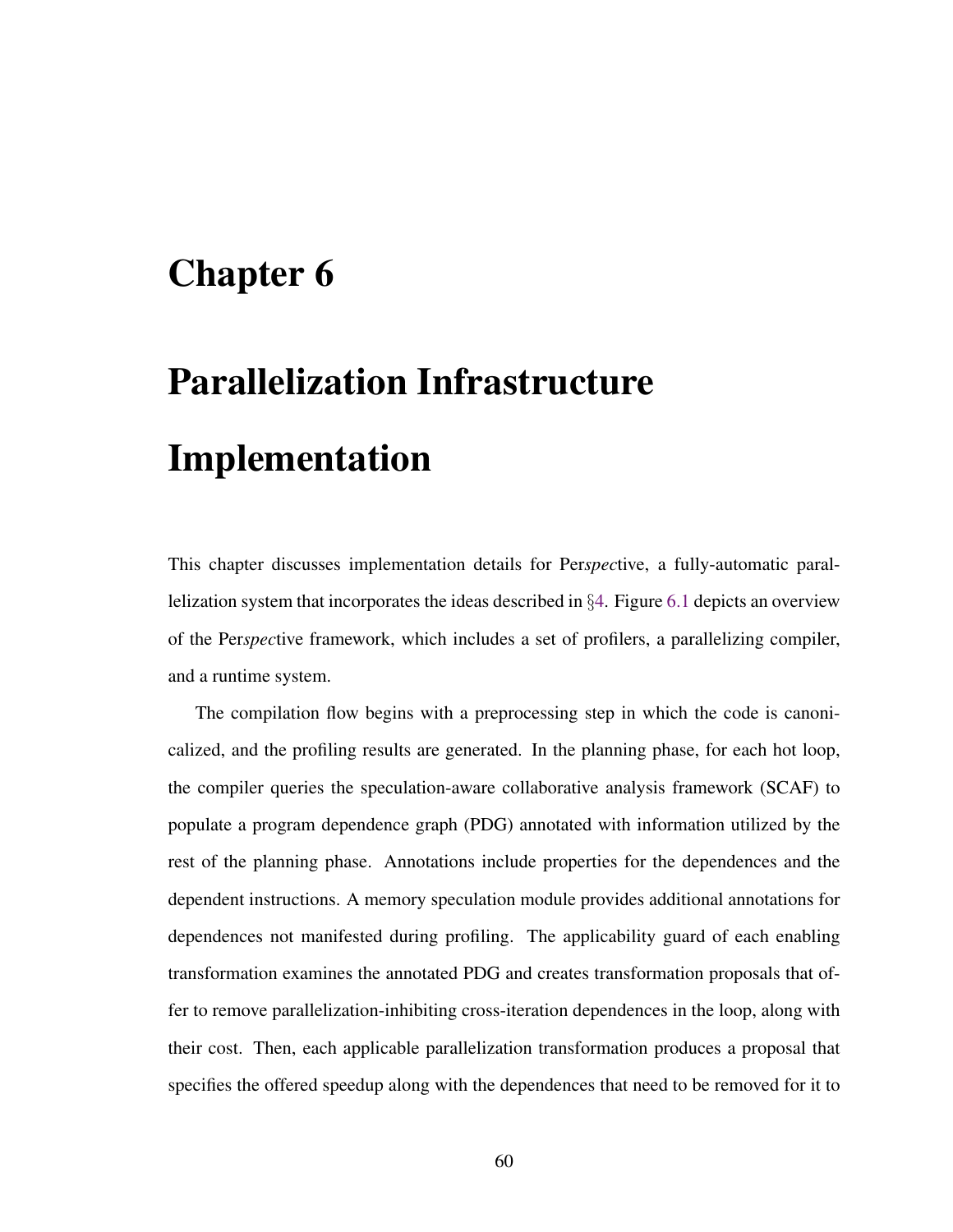<span id="page-73-0"></span>

Figure 6.1: Per*spec*tive Framework Overview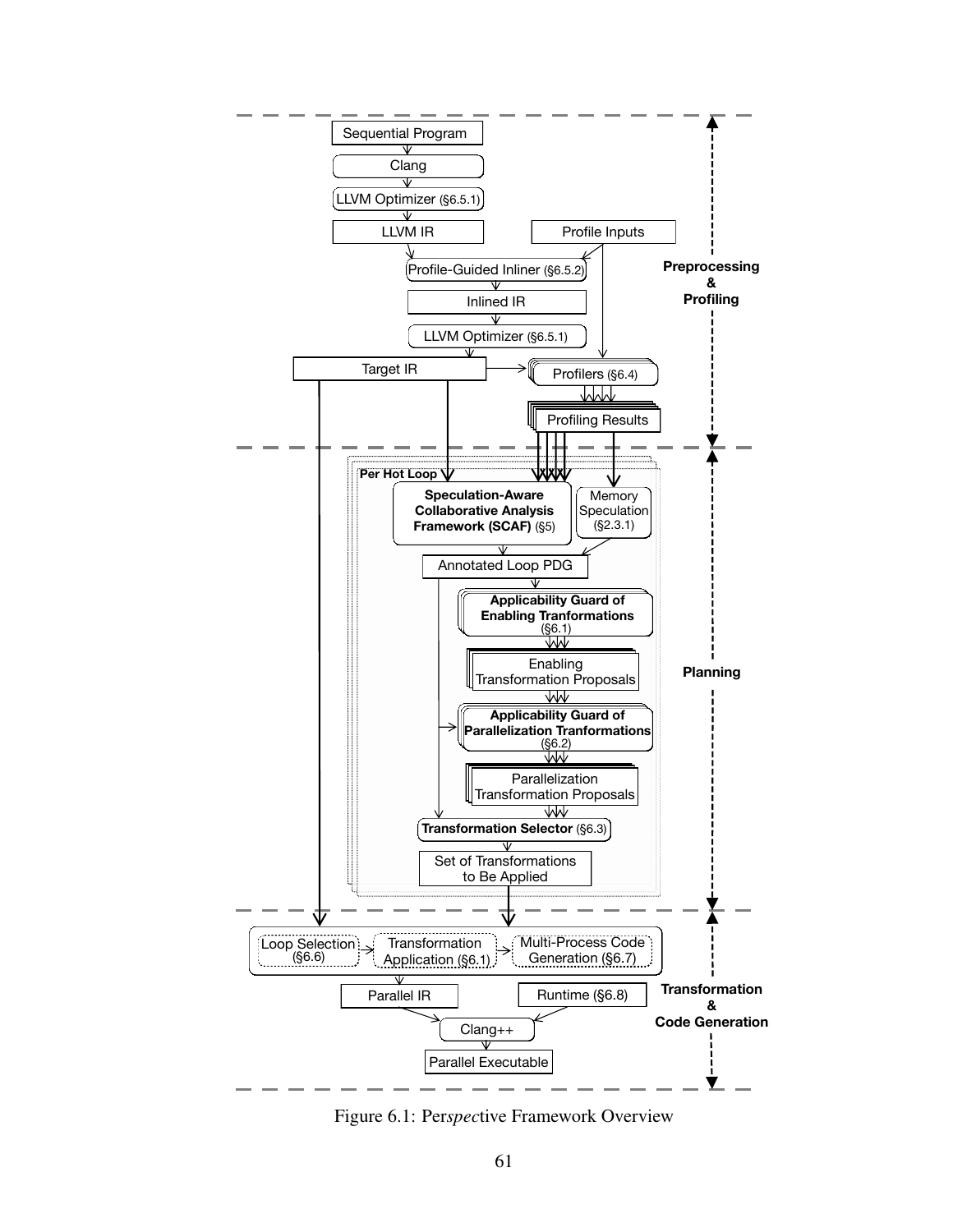be applicable. For DOALL parallelism, which is the focus of this dissertation, these are all the cross-iteration dependences. Next, the transformation selector picks for each parallelization proposal a minimal-cost set of enabling transformations that covers all target dependences, and then it selects the most profitable parallelization plan (if any). Finally, the compiler selects a set of compatible parallelizable loops with the maximum profitability, applies the transformations in their plans, and generates the parallel IR, which is then linked with the runtime and compiled to a parallel executable.

The rest of this chapter begins with the description of components (except for SCAF) in the planning phase, which includes the main contributions of this dissertation, and subsequently describes other parts of the framework. A detailed description of the design and the implementation of SCAF is provided in §[5.](#page-46-0)

### 6.1 Enabling Transformations

Enabling transformations address memory, register or/and control cross-iteration dependences, which inhibit the parallelization of the target loops.

#### <span id="page-74-0"></span>6.1.1 Memory Dependences

Applicability: A transformation's applicability guard uses the annotated PDG to find memory objects that satisfy a specific set of desired properties. For each found memory object, it records the needed speculative assertions. A transformation applicable for a memory object can handle all the cross-iteration memory dependences associated with this memory object.

**Transformation Proposal:** The output of each applicability guard is assembled in a transformation proposal that is sent to the transformation selector (§[6.3\)](#page-78-0). The proposal includes for each memory object an estimated handling cost based on the transformation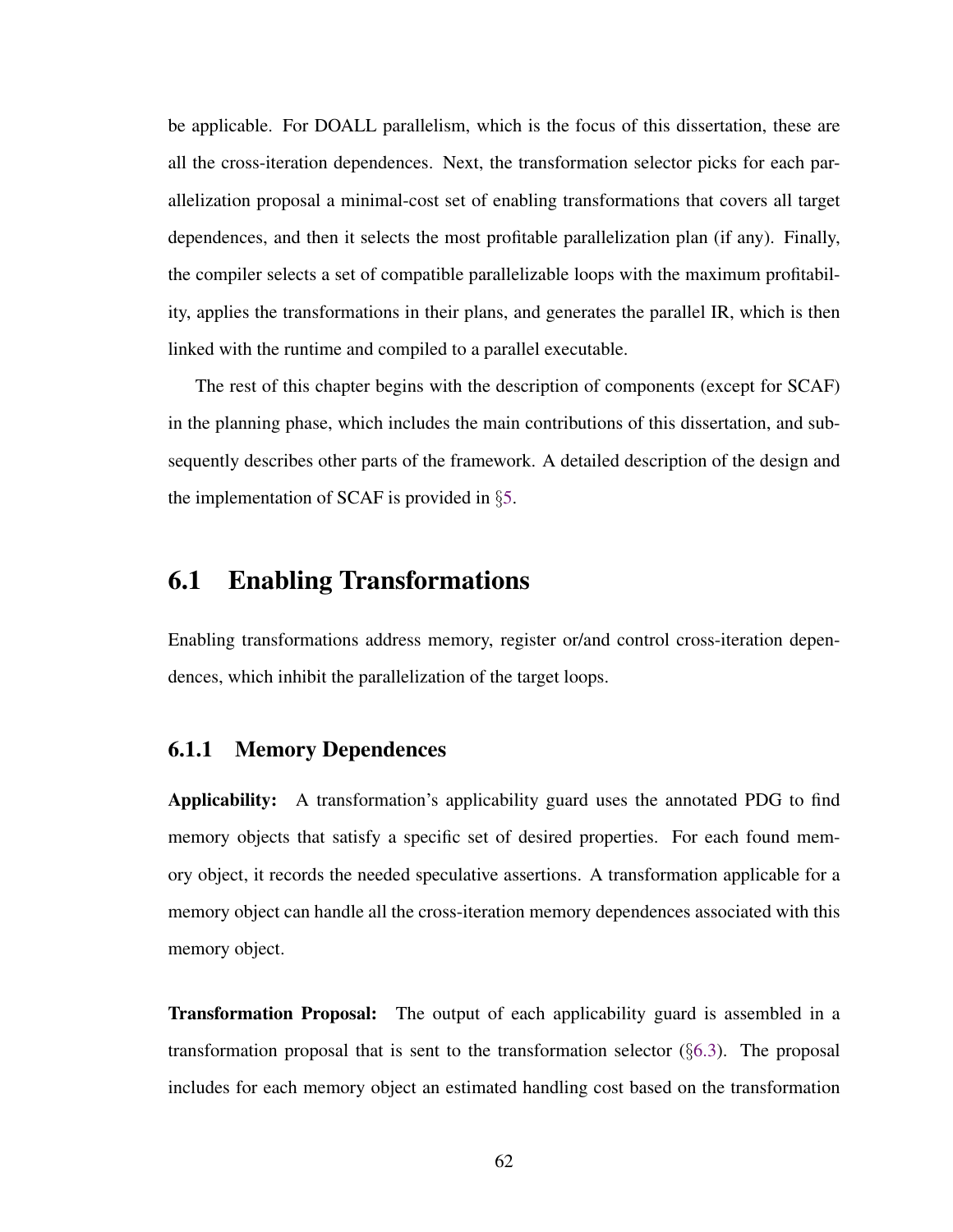itself and the validation cost of all used speculative assertions. For simplicity, each type of transformation and speculation validation operation is assigned a fixed cost that ensures a basic ordering among the options. For example, memory speculation has an extremely high cost (expensive validation), loaded value prediction has a much smaller cost, while control speculation has no cost. For the set of transformations and speculative assertions in this implementation and in the context of DOALL parallelization, this simplified cost model proved sufficient to detect minimal-cost plans for the evaluated benchmarks.

Transformation Application: Each transformation reallocates memory objects it is selected to handle to its own heap, disjoint from any others; transformations may also perform additional transformation-specific modifications.

Separating objects is essential for two reasons. First, each transformation may demand different memory mapping semantics and handles objects differently at commit. Second, mapping of memory accesses to objects often relies on profiling information, especially in languages with unrestricted pointers like C/C++. Ensuring that all objects' accesses are contained within a transformation's heap is sufficient to validate underlying object assertions. This idea of heap separation has been explored previously by Johnson et al. (Privateer [\[44\]](#page-115-0)).

Memory-related enabling transformations include:

- Privatization: Applicable for objects with no cross-iteration flow dependences (§[2.3.2\)](#page-27-0). Requires costly logging and merging at commit (§[4.3\)](#page-38-0).
- Reduction: Applicable for objects that only participate in reduction operations  $(\S2.3.2)$  $(\S2.3.2)$ . At commit, objects are merged according to their reduction operation.
- Short-lived: Applicable for objects that only exist within one iteration of the loop. Inserts check to ensure that all these objects are freed at the end of each iteration. Relies on the *short-lived* speculative assertions (§[5.3.2.4\)](#page-68-0).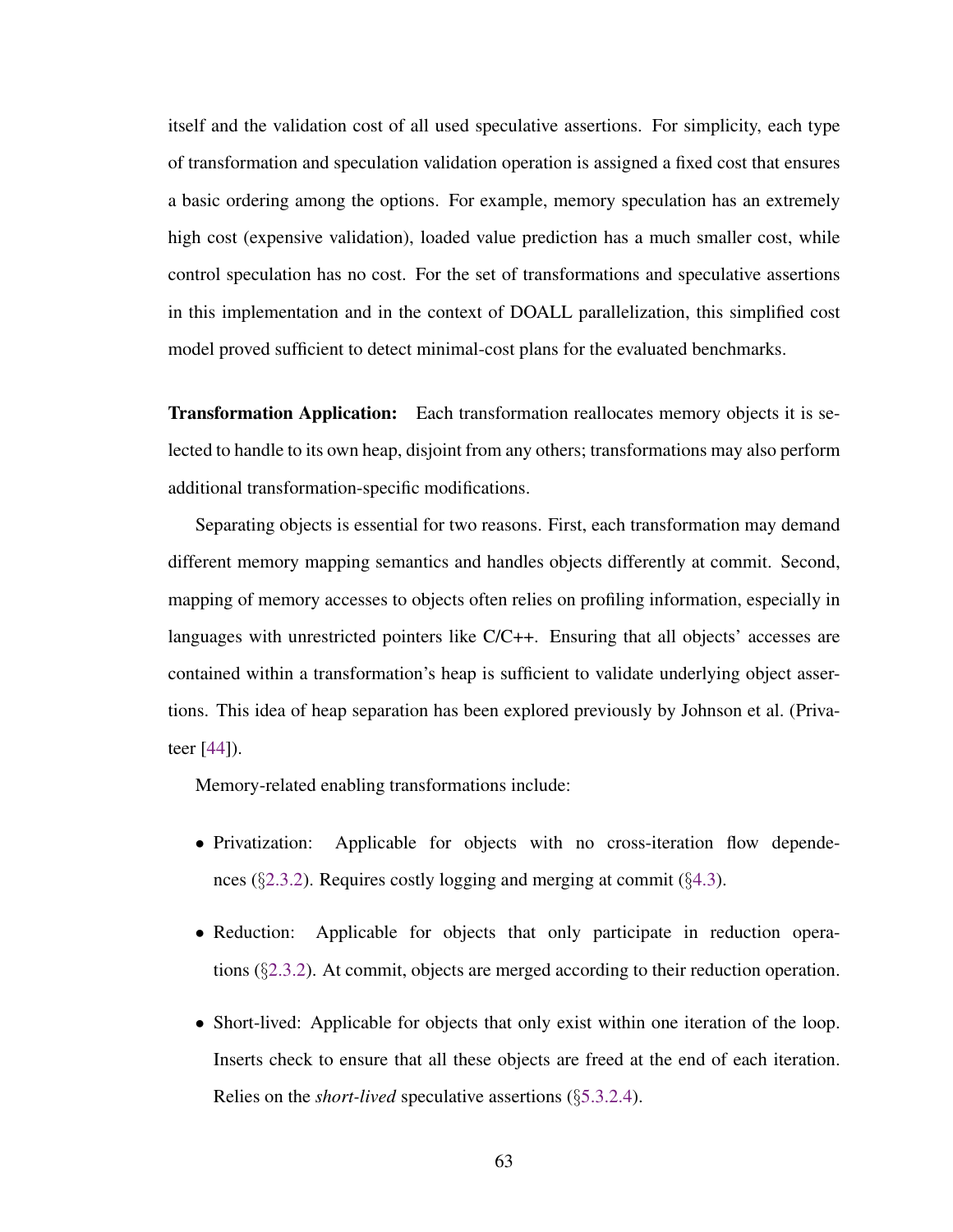- Read-only: Applicable for objects that are unmodified within the loop. Requires no transformation-specific checks. Relies on the *read-only* speculative assertions  $(S5.3.2.4)$  $(S5.3.2.4)$ .
- I/O deferral: Applicable for shared I/O objects (e.g., stdout). When applied, it replaces I/O library calls with custom calls. During runtime, it collects output operations and performs them in-order at commit.

Efficient Privatization Variants: This dissertation introduces four efficient variants of the privatization transformation. Their applicability criteria are described in  $\S 4.3$ .

- Independent: This transformation's heap is shared among all parallel workers since there are no overlapping memory accesses. No monitoring of write sets is needed. At commit, if the loop is speculatively parallelized, the heap is copied out to the non-speculative state.
- Overwrite Private: This transformation's heap has CoW (copy-on-write) mapping. At the end of the parallel invocation, the last executed iteration state is copied-out, and no monitoring is needed.
- Predictable Private: This transformation's heap has CoW mapping. The live-out state is predictable, so no monitoring or merging of parallel worker state is needed.
- Local Private: This transformation's heap has CoW mapping, and there is no need for copy-out or monitoring.

#### 6.1.2 Register & Control Dependences

Cross-iteration register dependences are handled with reduction, replication, control speculation, or value prediction. Replication replicates side-effect-free computation across parallel workers to overcome cross-iteration dependences and avoid inter-thread communication. Cross-iteration control dependences are handled either with replication or control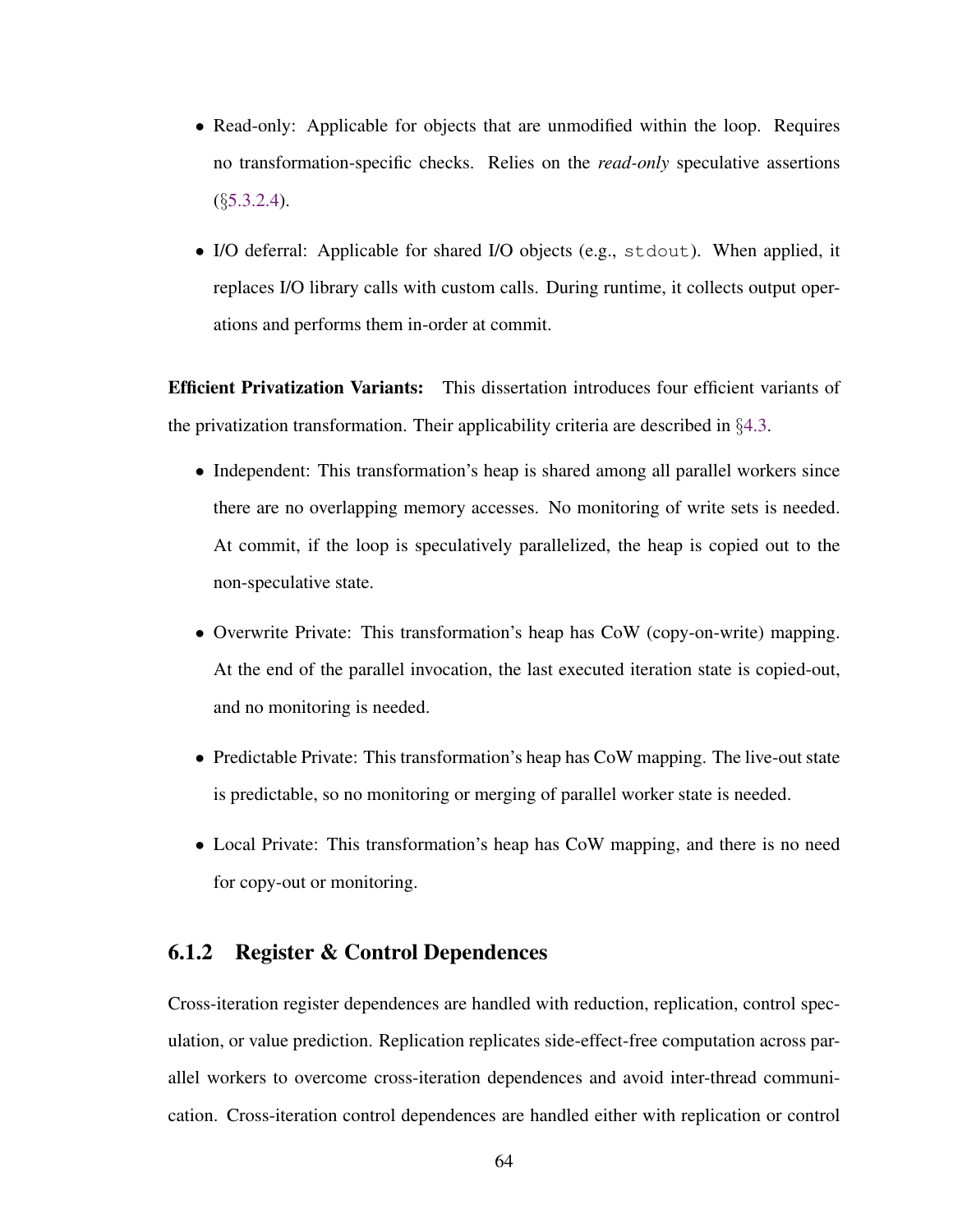speculation. The use of replication allows handling of uncounted loops, namely loops with unknown trip count when the loop is invoked. In terms of transformation cost, all transformations have constant costs except for replication. Replication's cost depends on how many instructions need to be replicated. Non-speculative enablers (reduction and replication) are preferred, in most cases, over speculative ones, and reduction is preferred over replication.

# <span id="page-77-2"></span>6.2 Parallelization Transformations

Parallelization transformations partition the code into work units that can execute in parallel. Multiple parallelization schemes have been proposed with varying degrees of effectiveness and applicability (§[2.4\)](#page-28-0). This dissertation focuses on the DOALL transformation, which is the most commonly used parallelization scheme. Yet, the planning phase of Per*spec*tive was built to generalize beyond DOALL. Although not evaluated in this dissertation,<sup>[1](#page-77-0)</sup> the infrastructure<sup>[2](#page-77-1)</sup> supports another parallelization transformation, the PS-DSWP [\[78\]](#page-121-0) transformation described in §[2.4.2.](#page-29-0)

Similarly to the enabling transformations, parallelization transformations are split into two parts: an applicability guard that produces parallelization proposals in the planning phase of the compiler, and the actual transformation that is applied (if selected) in the code generation phase of the compiler. The latter part is briefly discussed in §[6.7.](#page-81-0)

The applicability guard of each parallelization transformation takes as inputs the annotated loop PDG and the proposals of the enabling transformations. These inputs combined essentially provide a simplified view of the dependence graph of the target loop, namely a loop PDG that only includes the non-removable dependences of the loop. Based on these inputs, the applicability guard determines whether the parallelization pattern in question

<span id="page-77-1"></span><span id="page-77-0"></span> $1$ DOALL parallelization was selected instead of PS-DSWP for all the evaluated benchmarks.

<sup>&</sup>lt;sup>2</sup>The Perspective Parallelization Framework is available at: [https://github.com/](https://github.com/PrincetonUniversity/cpf) [PrincetonUniversity/cpf](https://github.com/PrincetonUniversity/cpf).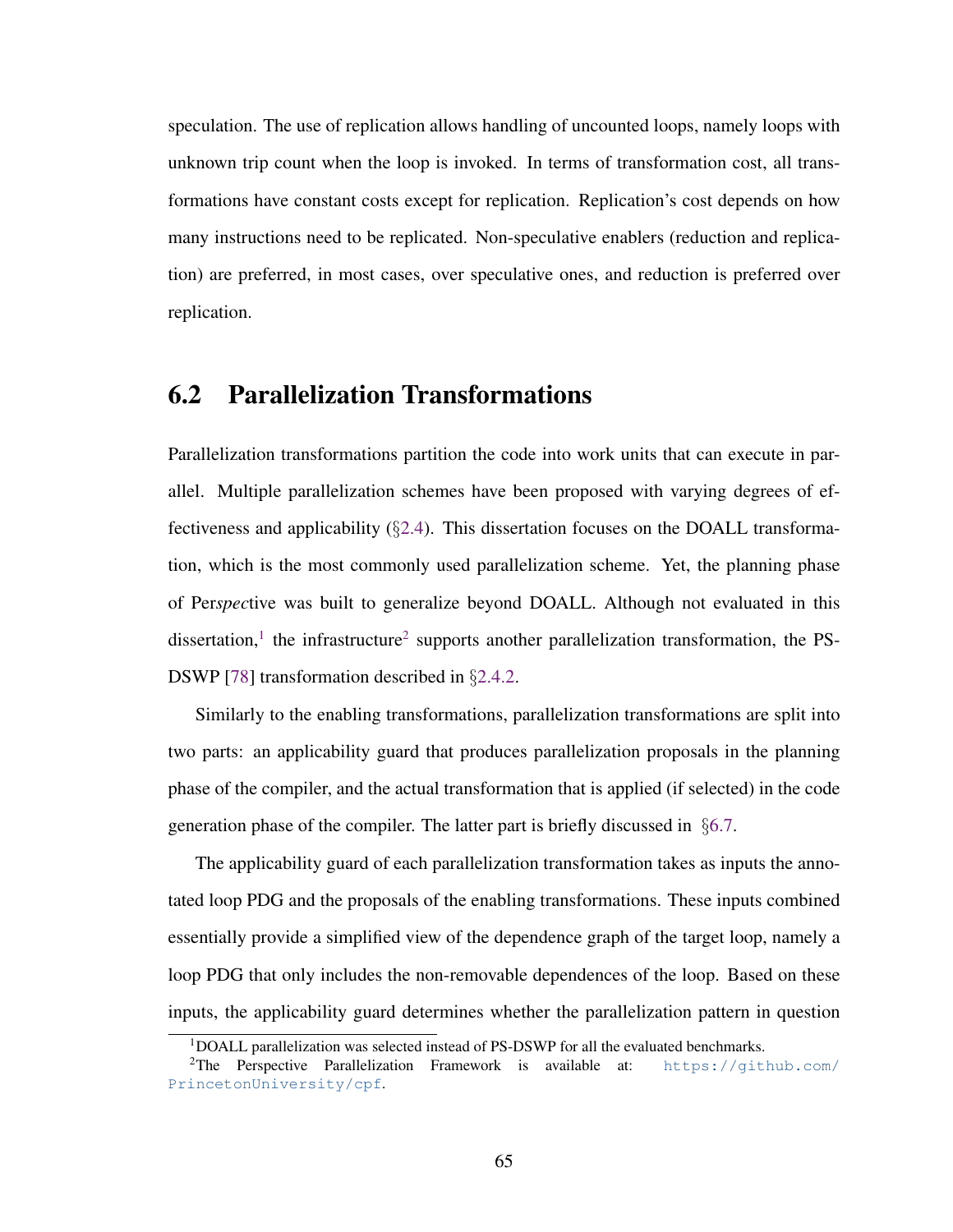is applicable for the target loop. If it is applicable, the guard produces a parallelization proposal.

The parallelization proposal includes an estimated loop speedup that the parallelization scheme can offer for the target loop. For example, DOALL parallelization, if applicable, can offer close-to-linear speedups. PS-DSWP's offered speedups mainly depend on the portion of the loop that is parallelizable. This speedup estimate does not incorporate the cost of applying any necessary enabling transformations. To avoid the application of unnecessary enabling transformations, the guard additionally includes in the proposal all the dependences that need to be removed for the transformation to be applicable (i.e., limiting dependences). For DOALL, these are all the cross-iteration dependences in the loop. PS-DSWP, after producing a pipeline based on the simplified PDG, reports as limiting dependences all the cross-iteration dependences in the parallel stages of the pipeline and all the dependences from later pipeline stages to earlier stages. Finally, the proposal also includes all the enabling transformation proposals that address at least one of these limiting dependences. The selection of the enabling transformations that will cover all the limiting dependences is left to the *transformation selector*.

# <span id="page-78-0"></span>6.3 Transformation Selector

The selector's goal is to pick the most efficient parallelization proposal. This selection is a two-step process. First, for each parallelization transformation proposal, the selector picks the cheapest set of enabling transformations that enables the proposed parallelization transformation. In the current implementation, it greedily selects the cheapest enabling transformation proposal for each limiting dependence reported in the parallelization transformation proposal. The second step of the selection involves picking the cheapest parallelization proposal taking into account both the reported speedup and the cost of the selected enabling transformations. In practice, the selector's implementation in Per*spec*tive always selects,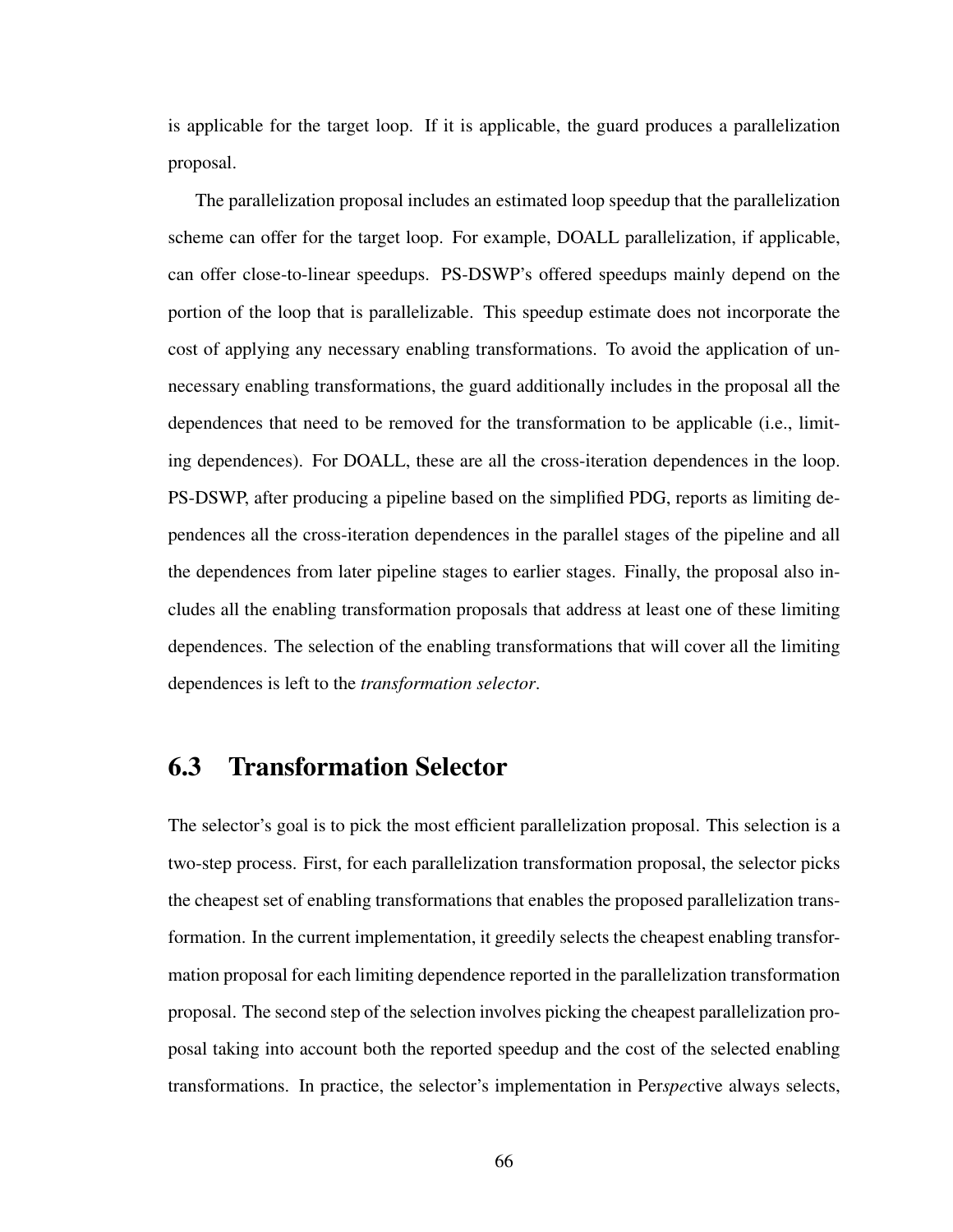if available, the DOALL parallelization plan. Though one could always increase the complexity of this selection process, no empirical evidence justifies such extra complexity. Note that if no speculative assertions are used, the selector produces a non-speculative plan, forgoing the need for any speculation overhead. Naturally, if no parallelization proposal is provided, the selector reports that the loop is not parallelizable.

# 6.4 Profiling

Per*spec*tive employs all the profilers used by SCAF (§[5.3.2.2\)](#page-66-0), namely an edge profiler [\[53\]](#page-117-0), a value-prediction profiler [\[33\]](#page-113-0), a pointer-to-object profiler [\[44\]](#page-115-0), and an object-lifetime profiler [\[44\]](#page-115-0). Additionally, Per*spec*tive uses a memory dependence profiler [\[18\]](#page-111-0) (reports memory dependences observed during profiling) to fuel the memory speculation module.

# 6.5 Preprocessing

The compilation process begins with a preprocessing step that generates the targeted-forparallelization intermediate representation (IR) of the program. The build system uses Clang [\[53\]](#page-117-0) to generate LLVM IR from the sequential  $C/C++$  programs, followed by LLVM IR optimizations. It then performs a pass of selective profile-guided inlining and finally another round of LLVM IR optimizations to produce the target LLVM IR that is used as the starting point for the rest of the compilation.

#### 6.5.1 LLVM Optimizations

Transformations in this preprocessing step are crucial for the applicability and profitability of parallelization. Parallelizing compilers usually compile the source code with the *-O3* flag to get the initial IR and then perform a few additional passes. However, traditional compiler transformations are meant for optimized sequential execution. Some of these op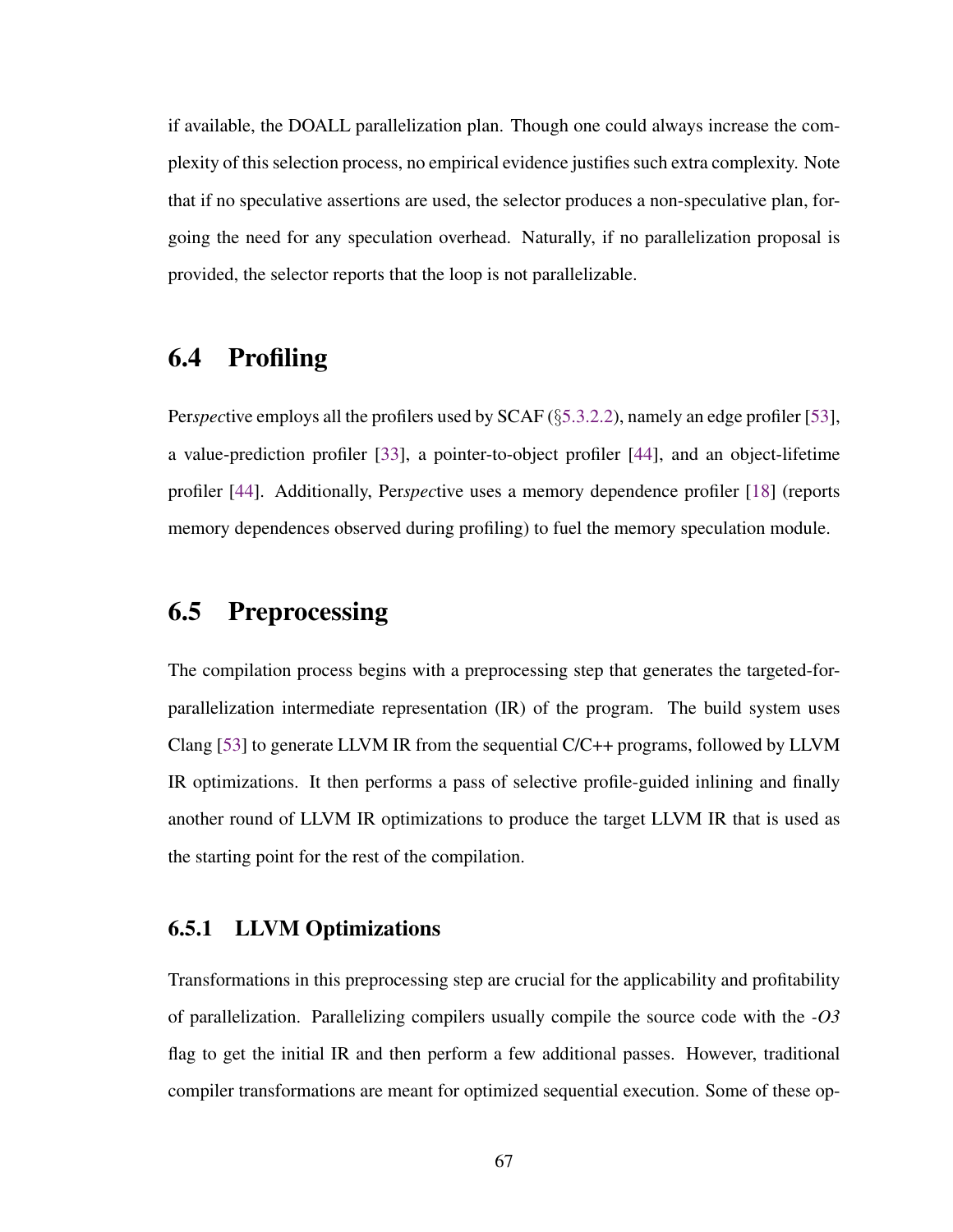timizations could unnecessarily complicate the code and preclude parallelization efforts. Any performance improvements from these optimizations are negligible compared to the benefits of successful parallelization. For example, LLVM tries to sink common instructions from two different execution paths. This reduces the code size, but when applied to memory operations, it complicates the inference of the underlying objects. To avoid such problems, Per*spec*tive's preprocessing step only applies a small selective set of LLVM IR enabling transformations that simplify and canonicalize the IR.

#### 6.5.2 Profile-Guided Selective Inlining

Dependences involving callsites often prevent parallelization or lead to extensive use of expensive-to-validate memory flow speculation. Inlining can mitigate this problem, but the heuristics used to determine whether to inline or not in industrial compilers are tailored for sequential code optimization and are mostly irrelevant to effective parallelization.

Per*spec*tive uses profile information to detect hot loops and speculatively dead callsites. Only callsites that are within these hot loops and that cannot be speculated away with control speculation are inlined. Of these callsites, Per*spec*tive also avoids inlining ones that do not sink or source cross-iteration dependences, that inhibit parallelization.

### 6.6 Loop Selection

An execution time profiler – similar to gprof [\[90\]](#page-122-0) but focused on loops – finds hot loops that execute for at least 10% of the total program execution. Out of the profitably parallelizable loops, certain loops are not selected for parallelization. The excluded loops are either simultaneously active with another more profitable loop (no support for nested parallelism), or their memory object heap assignments conflict with the assignments of a more profitable loop (each memory object can be allocated to only one heap in the current implementation).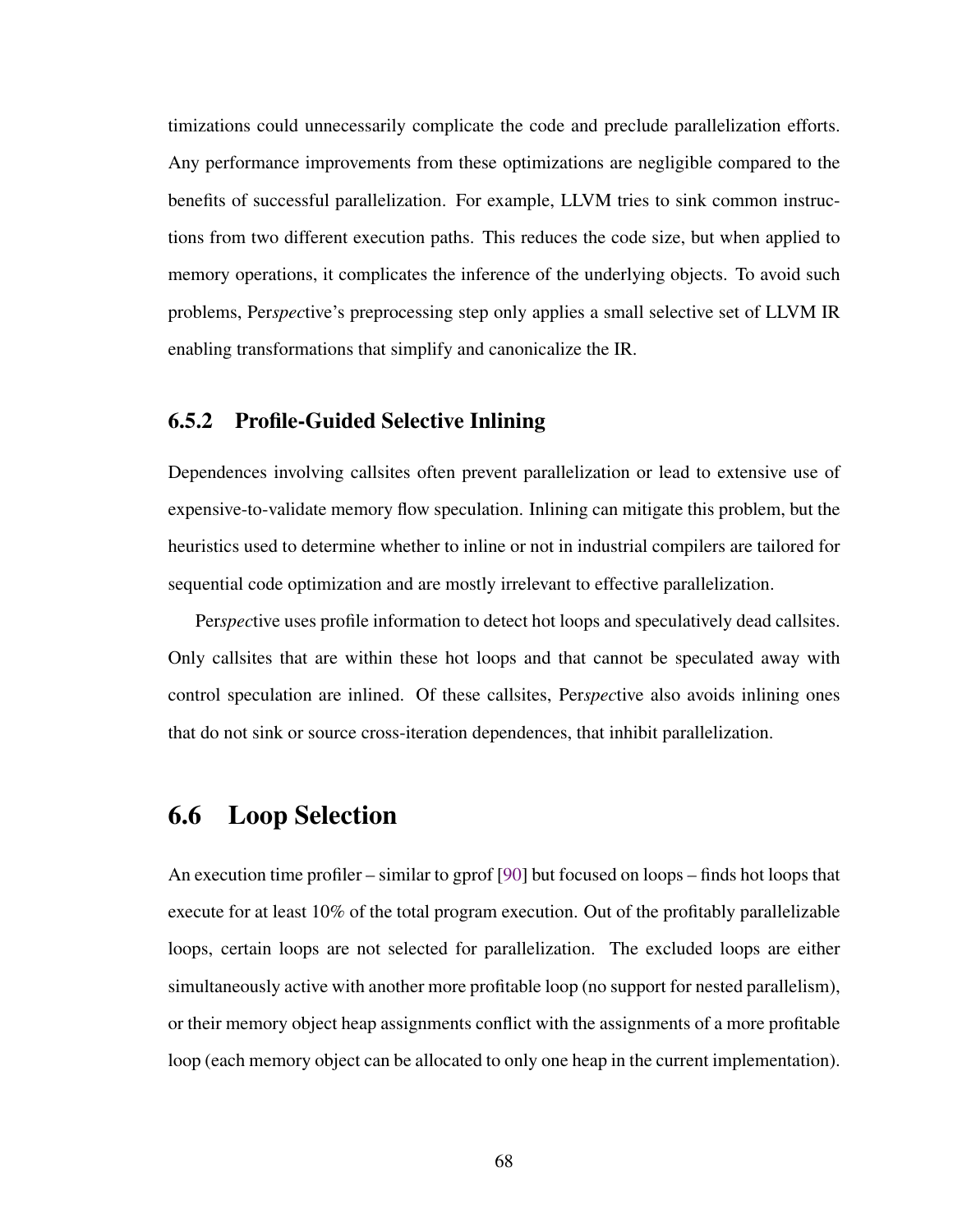### <span id="page-81-0"></span>6.7 Multi-Process Code Generation

Per*spec*tive's code generation (MPCG) is based on the multi-threaded code generation algorithm proposed by Ottoni et al. [\[71,](#page-119-0) [72\]](#page-120-0). MPCG generates efficient parallel code for both DOALL and PS-DSWP plans. In particular, MPCG takes as input for each target loop a parallelization plan (i.e., partitioning of the loop body into separate work units) and produces for each partition code that involves its corresponding instructions and additional communication instructions to preserve the original code's control and data flow. MPCG also generates code that invokes the runtime just before the loop invocation to set up the parallel workers and initiate the parallel execution.

# 6.8 Runtime

Per*spec*tive includes an efficient runtime for both speculatively and non-speculatively parallelized programs.

Process-based Approach: Per*spec*tive's runtime system uses a process-based parallelization scheme, as opposed to a thread-based one for multiple reasons. First, it allows the use of the copy-on-write (CoW) semantics of processes to communicate with low overhead live-in values from the main process to the workers. When speculation is used, it also offers an implicit separation between the speculative states of the workers and the committed state that the main process maintains. The benefits of process-based parallelization have also been discussed by prior work [\[27,](#page-112-0) [77,](#page-120-1) [44\]](#page-115-0). To enable cheap heap assignment validation, each worker's virtual memory address space is segmented into disjoint sections, corresponding to each transform's heap, same as in Privateer [\[44\]](#page-115-0). To avoid the overhead of process spawning for parallelized inner loops with multiple loop invocations (e.g., 052.alvinn), each worker is spawned only once at program startup, and each worker's virtual memory is remapped at the start of every invocation.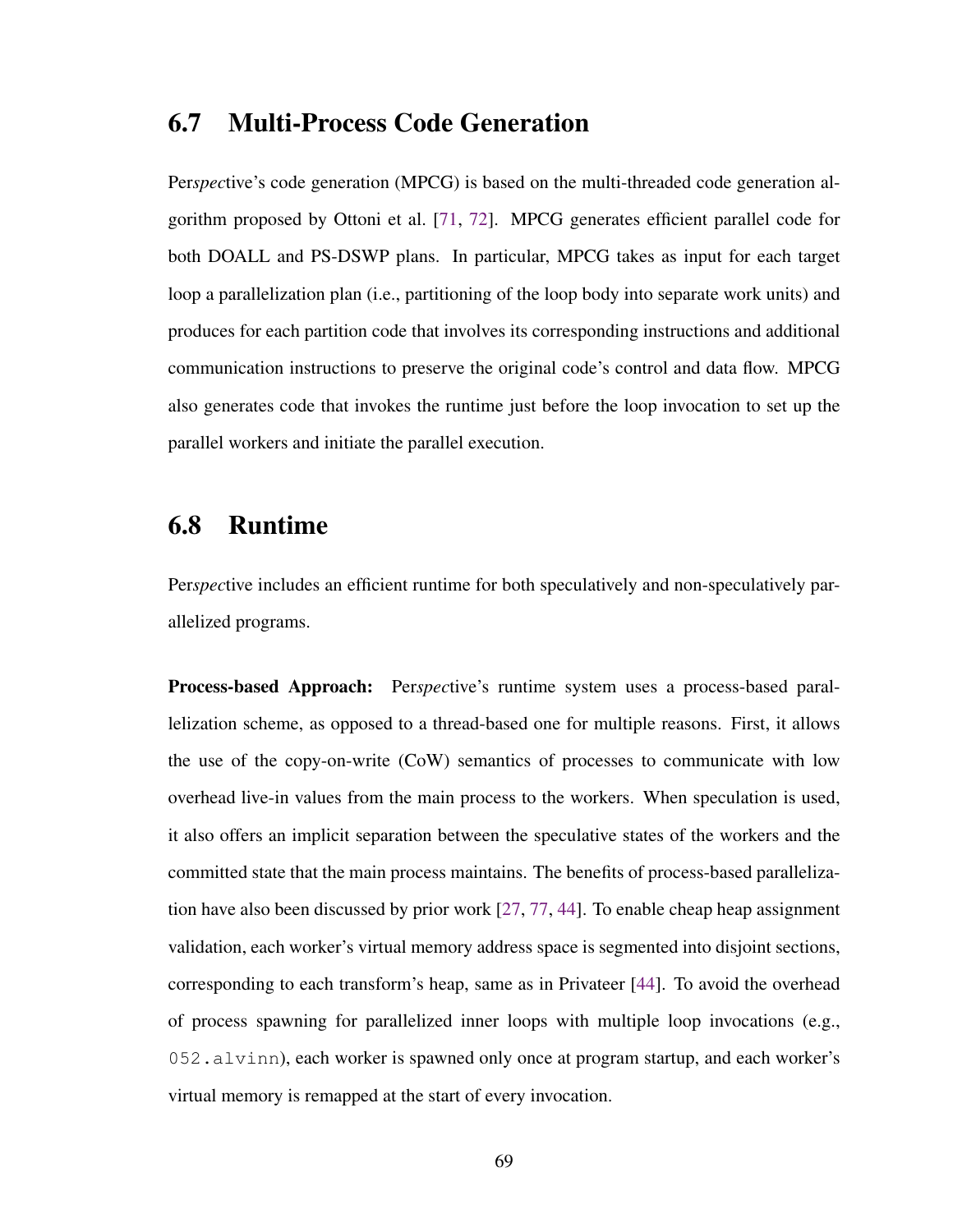Use of Shared Memory: The runtime system utilizes POSIX named shared memory to share data among workers and the main process. For non-speculative parallelization plans, the *independent* privatization's heap  $(\S6.1.1)$  $(\S6.1.1)$  uses mmap() with shared permissions to avoid the overhead of merging worker states and copying out live-out values.

Checkpoints and Validation: Checkpoints are used to validate speculative memory accesses across workers and to save the current program state if no misspeculation is detected. Instead of using a separate validator thread [\[39,](#page-114-0) [77\]](#page-120-1), Per*spec*tive employs a decentralized validation system, as in Privateer. When a worker reaches an iteration marked with a checkpoint operation, it acquires a lock to a shared checkpoint object, maps the checkpoint object to its virtual memory space to detect disallowed overlap with other workers, and then adds its own memory state to the object. If all workers complete the same checkpoint without misspeculation, the checkpoint object is committed to the non-speculative state maintained by the main process.

Recovery: The use of speculation necessitates recovery code in case misspeculation occurs. When misspeculation is detected by a worker, either during an iteration or at checkpoint time, other workers continue up to and commit the last valid checkpoint, then wait for recovery to finish. The main process will execute the loop sequentially up to and including the misspeculated iteration, using the last committed checkpoint as the starting state, and then restart the parallel workers.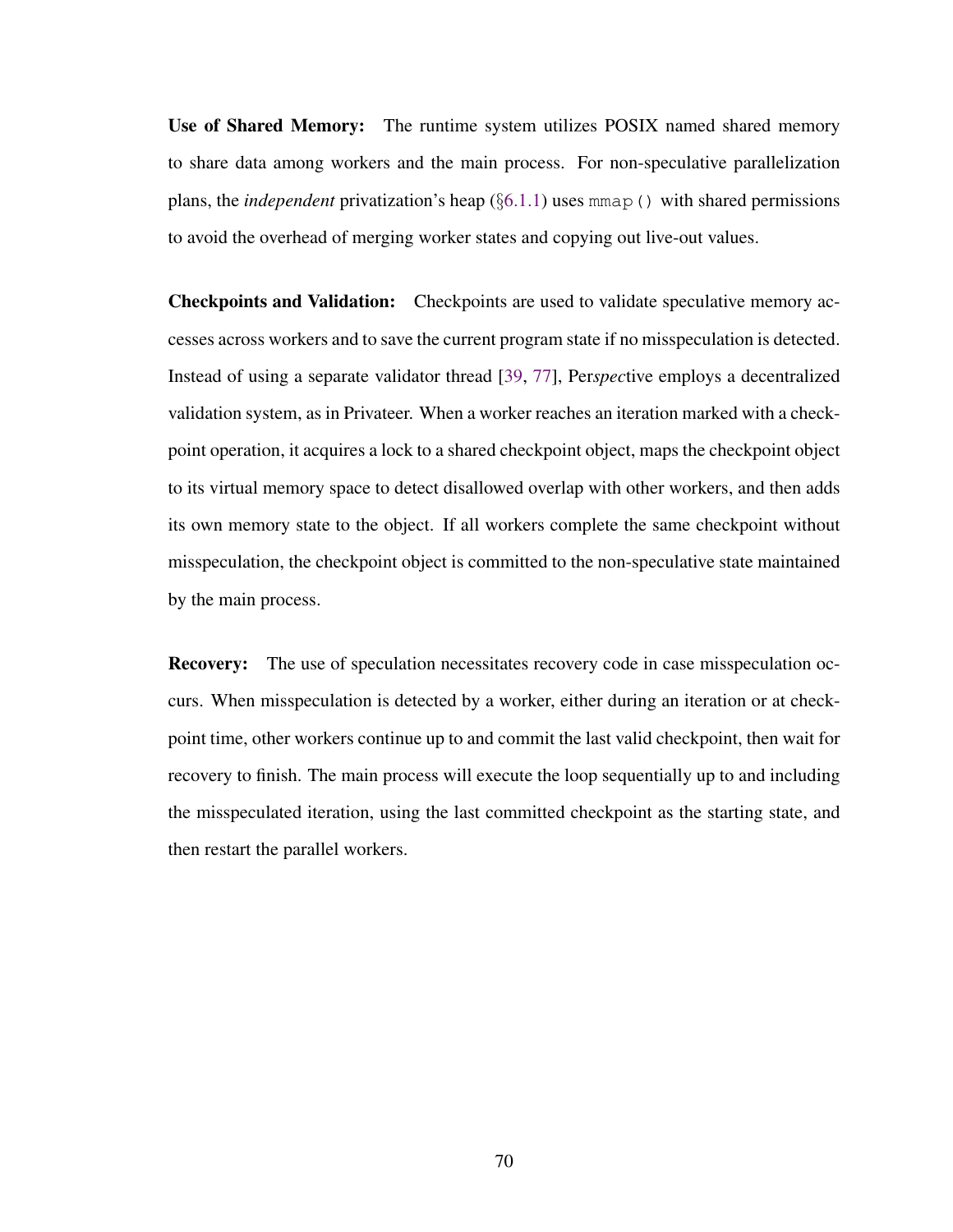# Chapter 7

# Evaluation

This chapter presents an experimental evaluation of the proposed compiler frameworks. Section [7.1](#page-83-0) empirically evaluates the claim that SCAF significantly reduces the need for expensive-to-validate memory speculation compared to the best prior speculation-aware dependence analysis technique. Additionally, it investigates the source of this improvement and evaluates SCAF's query latency. Section [7.2](#page-91-0) empirically evaluates the claim that Per*spec*tive maintains the applicability of prior automatic DOALL-parallelization systems while improving their efficiency. Further, it analyzes the performance effect of each contribution of this dissertation and explores the impact of misspeculation.

SCAF and Per*spec*tive are evaluated on a commodity shared-memory machine with two 14-core Intel Xeon CPU E5-2697 v3 processors (28 cores total) running at 2.60GHz (turbo-boost disabled) with 768GB of memory. The operating system is 64-bit Ubuntu 16.04.5 LTS with GCC 5.5. The evaluated compiler frameworks are implemented on the LLVM Compiler Infrastructure (version 5.0.2) [\[53\]](#page-117-0).

#### <span id="page-83-0"></span>7.1 Speculation-Aware Collaborative Analysis Framework

Benchmark Selection: SCAF is evaluated against 16 C/C++ benchmarks from the SPEC suites (SPEC CPU 92/95/2000/2006/2017) [\[87\]](#page-122-1). Fortran SPEC benchmarks are excluded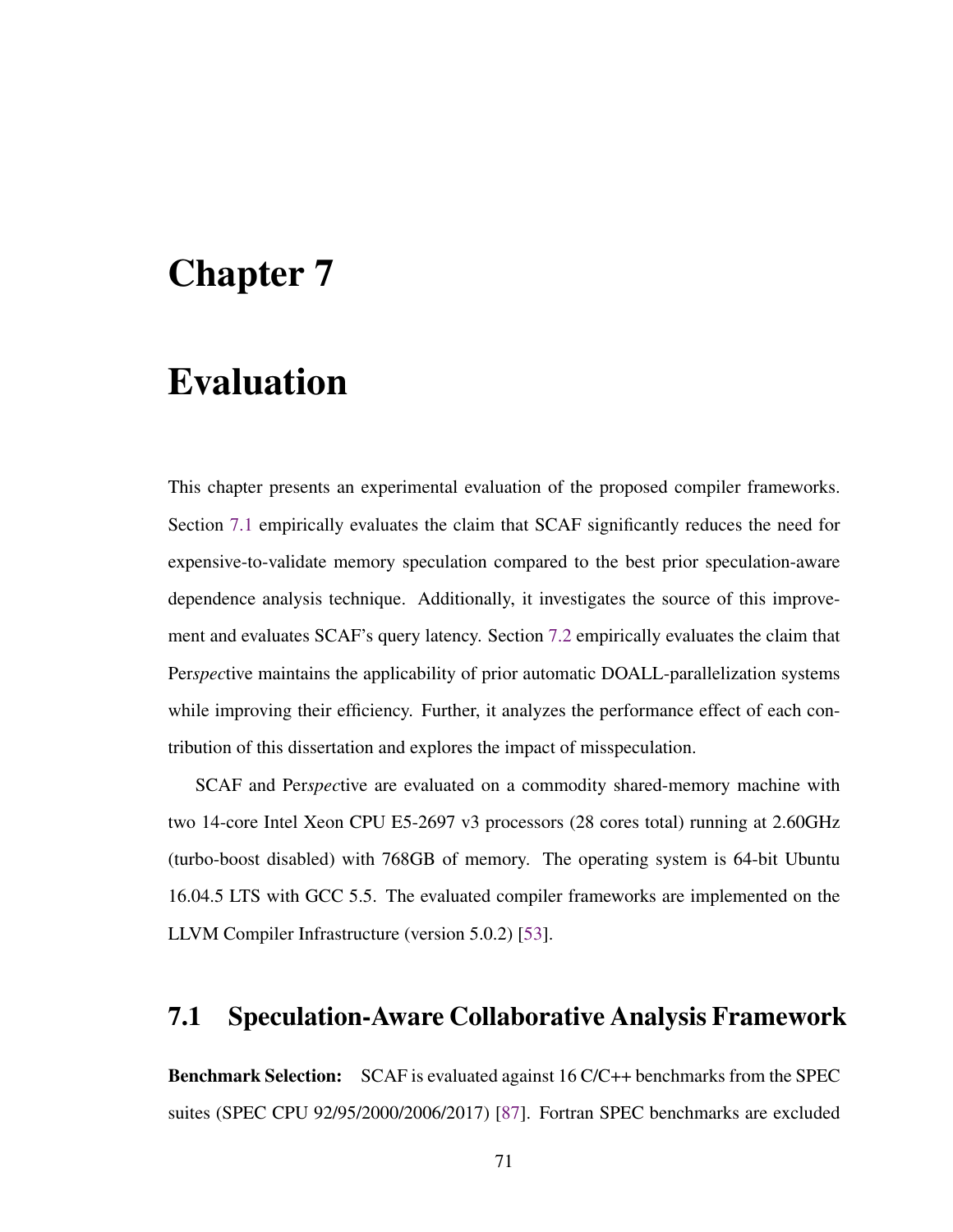due to lack of Fortran front-end support (Flang [\[59\]](#page-118-0) not supported in LLVM 5.0). Other C/C++ SPEC benchmarks are excluded due to the limitations of the profilers' implementation. All profilers  $(\S$ [5.3.2.2\)](#page-66-0) except for the edge profiler (LLVM version) are implemented in-house, lacking industrial-level robustness in implementation. Benchmarks for which at least one profiler failed to produce results were rejected since only a subset of the speculation modules would be applicable. Problems include unanticipated code patterns that break code instrumentation, runtime errors of instrumented executables, and prohibitively large profile data.

Hot Loops: SCAF is evaluated on the hot loops of the evaluated benchmarks. These are the loops that comprise at least 10% of total program execution time and iterate at least 50 times on average per invocation. SCAF is evaluated on hot loops because improvements in memory dependence analysis for hot loops are expected to be more beneficial to clients than other parts of the benchmarks.

Profiling Data: Profiling information is gathered using the *train* inputs from the SPEC benchmark suites.

Client: SCAF is evaluated with a Program Dependence Graph (PDG) client [\[30\]](#page-113-1). For each hot loop, the PDG client performs an intra-iteration and a cross-iteration dependence query for each pair of memory operations (each dependence is valued equally). Quantifying the impact of SCAF at the optimizing client level is done in  $\S7.2.3$  $\S7.2.3$  in the context of a paralleling compiler.

Metric: Same as in prior work [\[43\]](#page-115-1), analysis precision is measured with the  $\textdegree$ NoDep metric. This metric denotes the percent of dependence queries for which the evaluated analysis framework reports no flow, anti, or output dependence. The coverage in terms of dependence removal is a direct measure of SCAF's impact, as opposed to the perfor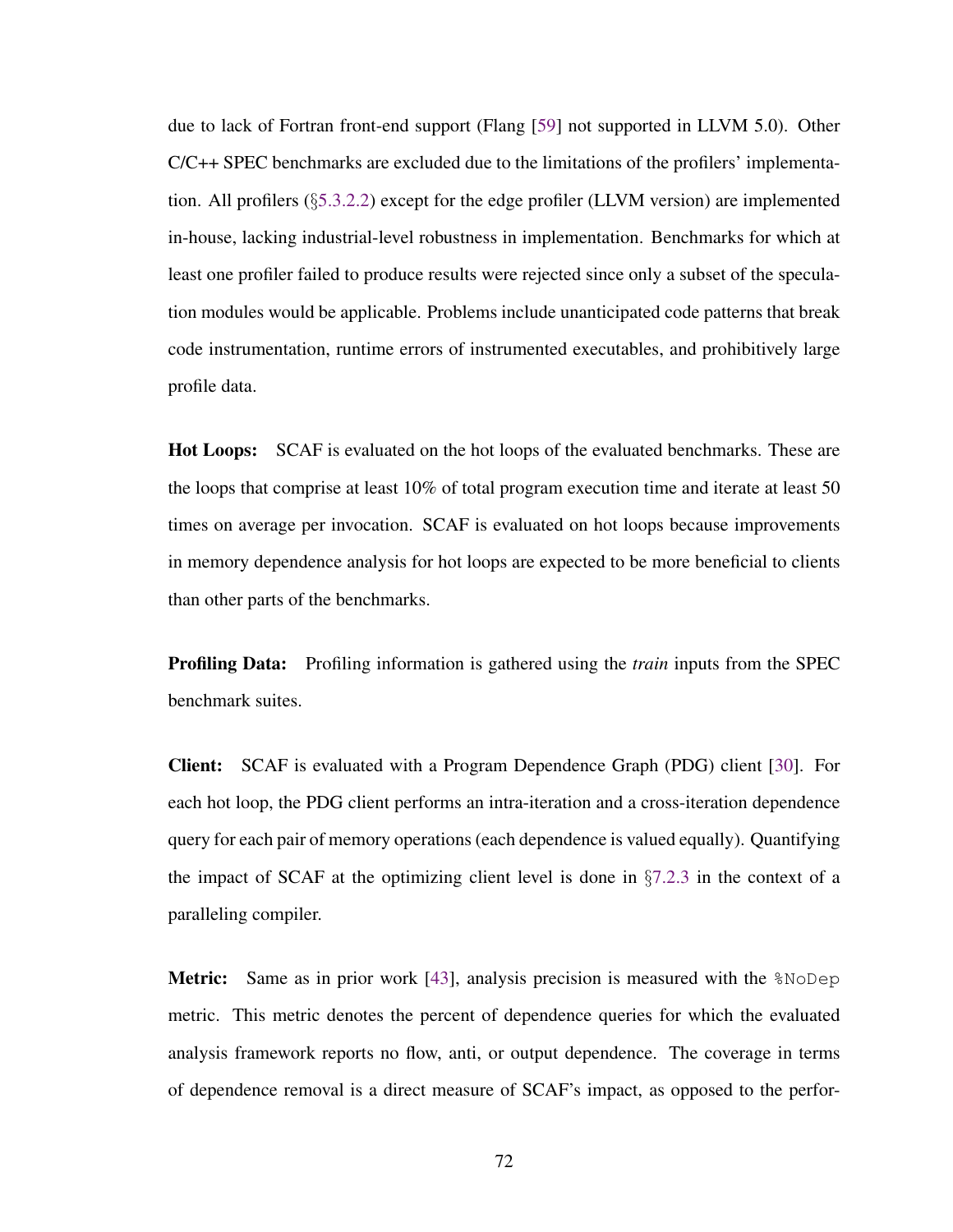mance response that is tied to the specifics of the evaluated optimizing client and thus an indirect measure. Moreover, the selected metric is indicative of a performance impact for an optimizing client, since performance is highly correlated with the cost of memory dependence removal in hot loops for certain types of clients, such as parallelization techniques [\[32,](#page-113-2) [64,](#page-118-1) [93\]](#page-123-0). This is further corroborated by the performance results presented in §[7.2.3.](#page-95-0)

**Best Prior Approach:** The positive effect of collaboration among speculation modules and between memory analysis and speculation modules is evaluated by comparing SCAF against the best prior approach that integrates speculation into dependence analysis: *composition by confluence* (§[5.1\)](#page-46-1). This approach resembles prior proposals [\[103,](#page-125-0) [48,](#page-116-0) [64,](#page-118-1) [98\]](#page-124-0) that utilize speculative techniques independently, each handling memory dependences on its own without interactions with other speculation or memory analysis modules. In *composition by confluence*, each dependence query is passed to each module in isolation, and the confluence of individual results is returned. To isolate this dissertation's contributions from those of prior work (CAF [\[43\]](#page-115-1) supports collaboration among memory analysis modules), all the memory analysis modules are treated as one component within which collaboration is permitted. This component will be referred to as CAF in the remainder of this evaluation section. Both composition by *collaboration* (SCAF) and by *confluence* use the same memory analysis and speculation modules. Same as SCAF, *composition by confluence* does not use memory speculation and only reports cheap-to-validate assertions (responses that include points-to speculation assertions are discarded).

**Memory Speculation:** Memory speculation is the most commonly used and applicable speculation technique [\[82,](#page-121-1) [94,](#page-123-1) [64,](#page-118-1) [44,](#page-115-0) [48\]](#page-116-0). However, memory speculation is also the most expensive-to-validate speculation technique. SCAF aims to reduce the gap between the dependence coverage of memory speculation and inexpensive speculation techniques to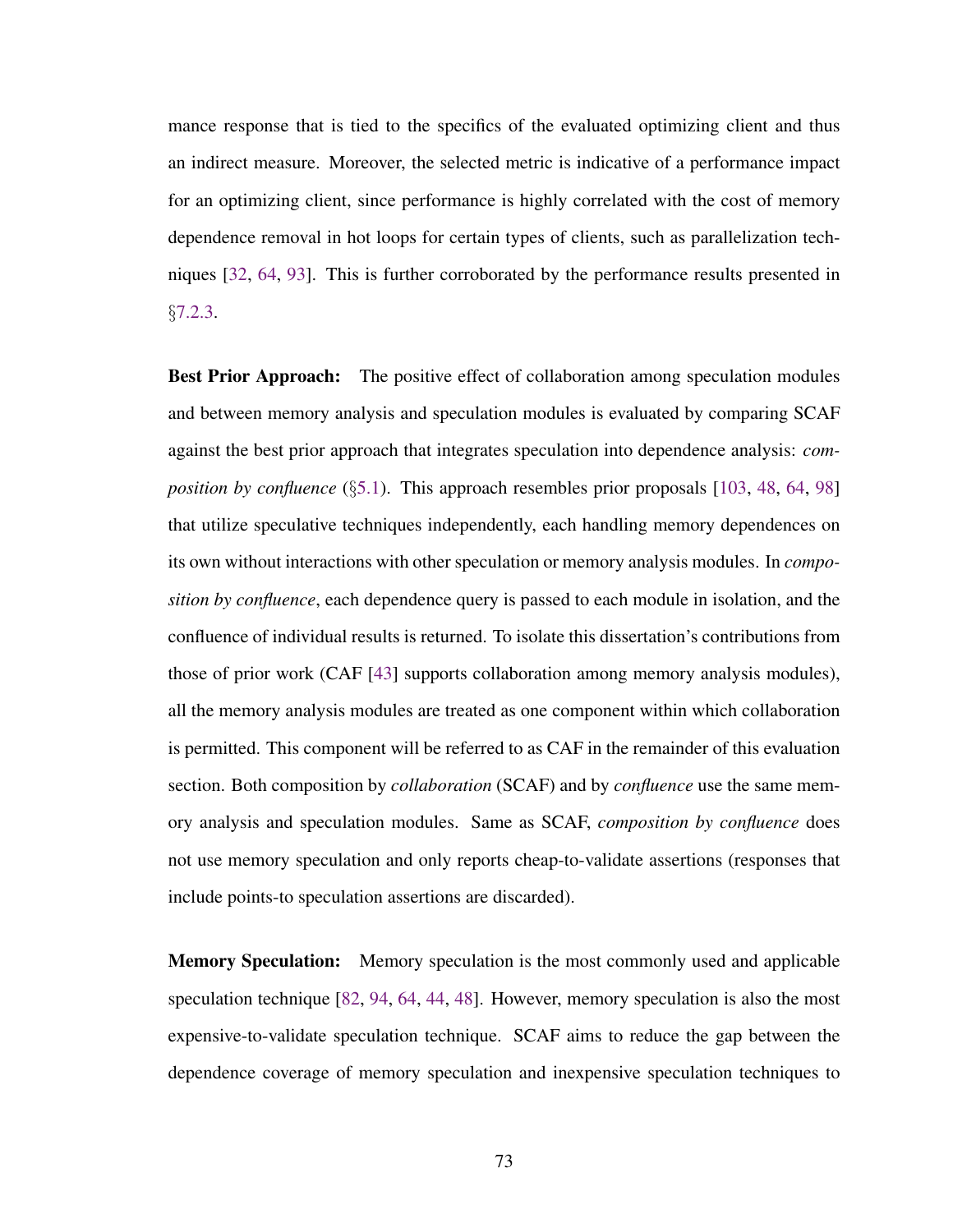enable more profitable speculative optimizations. For a detailed description of memory speculation refer to §[2.3.1.](#page-25-0)

#### <span id="page-86-0"></span>7.1.1 Benefit of Collaboration

Figure [7.1](#page-87-0) compares SCAF, *composition by confluence*, memory speculation, and CAF [\[43\]](#page-115-1) using the %NoDep metric for the PDG client. Since resolving a memory dependence within a frequently executed loop has typically a larger impact for optimizing clients to that within a less frequently executed loop, %NoDep is recorded at a loop granularity and weighted by the loop's profiled execution time. In particular, for each benchmark, the reported result, referred to as dependence coverage, is a weighted average of the %NoDep of its loops.

SCAF increases, on average, the dependence coverage by 68.35% (56.27% for geomean) compared to *composition by confluence*. Note that SCAF outperforms *composition by confluence* for all the evaluated benchmarks; in some cases, the improvement is too small to observe in the graph. Given that both SCAF and *composition by confluence* use the same inexpensive-to-validate speculative assertions, the coverage improvement highlights how SCAF maximizes the impact of these speculative assertions by exposing them to all the modules in the framework.

By maximizing the impact of inexpensive speculative assertions, SCAF effectively reduces the need for expensive-to-validate memory speculation for dependence removal. In fact, Figure [7.1](#page-87-0) shows a dramatic reduction of the memory speculation bar (58.41% geomean). This reduction means that SCAF removes with cheap-to-validate speculation dependences for which prior work would require memory speculation. Moreover, memory speculation asserts the absence of individual dependences, while a cheap assertion, such as control speculation assertion, may resolve (either in isolation or collaboratively) multiple dependences. In other words, to achieve the same dependence coverage as prior work, SCAF uses not only cheaper assertions but also fewer. Therefore, these results strongly indicate that SCAF decreases validation costs compared to the best prior approach.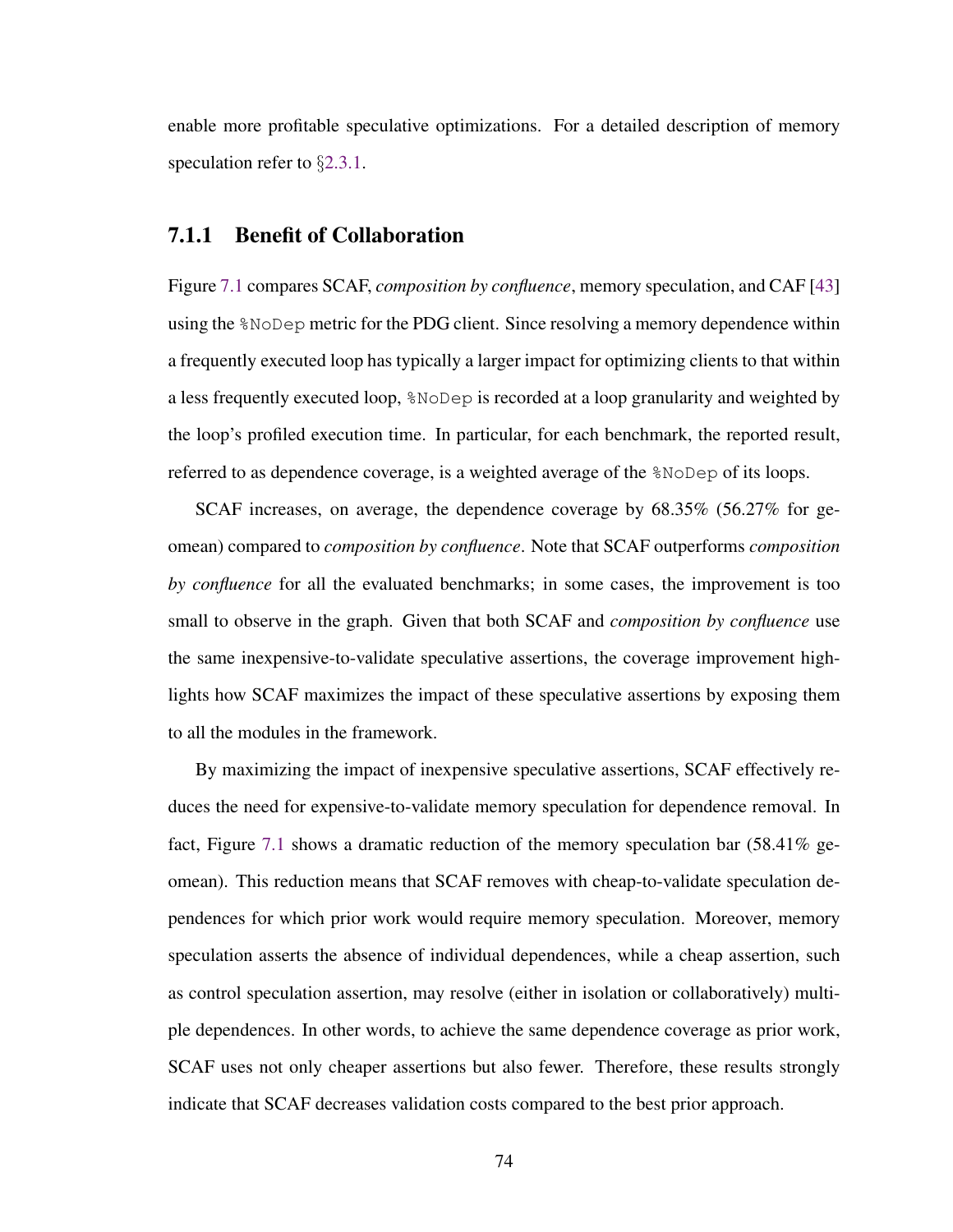<span id="page-87-0"></span>

Figure 7.1: Dependence coverage by different schemes. CAF denotes dependences disproven by memory analysis (CAF [43]). Confluence and SCAF show additional dependences removed using inexpensive speculation without and with collaboration, respectively. Memory speculation asserts the absence of the remaining dependences that do not manifest during profiling. Observed deps are depen-Figure 7.1: Dependence coverage by different schemes. *CAF* denotes dependences disproven by memory analysis (CAF [\[43\]](#page-115-1)). *Con-*<br>*fluence* and *SCAF* show additional dependences removed using inexpensive speculation without dences that manifest during profiling.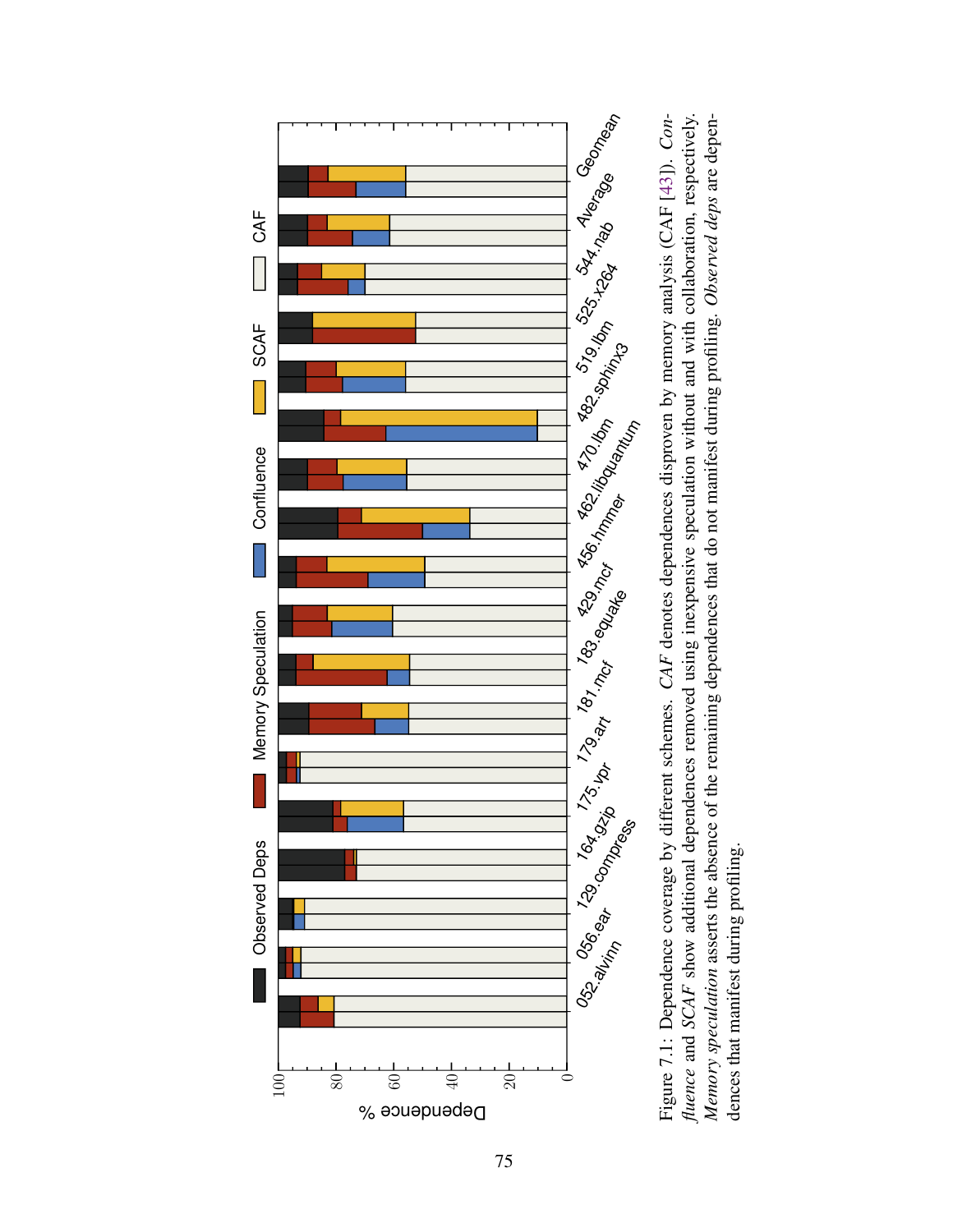<span id="page-88-0"></span>

Figure 7.2: *Composition by Collaboration* (SCAF) compared with *Composition by Confluence*. Each point is a hot loop. Collaboration performs better on loops above the diagonal.

Figure [7.2](#page-88-0) compares SCAF with *composition by confluence* in terms of the %NoDep metric of the PDG client for each of the hot loops within the evaluated SPEC benchmarks. SCAF outperforms *composition by confluence* for 37 out of 56 hot loops from the evaluated SPEC benchmarks. For these loops, collaboration enables the removal of dependences non-addressable by any module in isolation. For the rest of the loops, both schemes have the same precision. Lack of benefit by SCAF on the latter loops is mostly due to high coverage of non-observed dependences by *composition by confluence*, leaving few (if any) opportunities for increasing the impact of cheap speculation. These loops are mainly found in 056.ear, 129.compress, 164.gzip, and 179.art benchmarks.

#### 7.1.2 Contributions of Modules to Collaboration

This section evaluates which modules within SCAF participate in collaborations across the 16 evaluated benchmarks, contributing to the improvements in the %NoDep metric of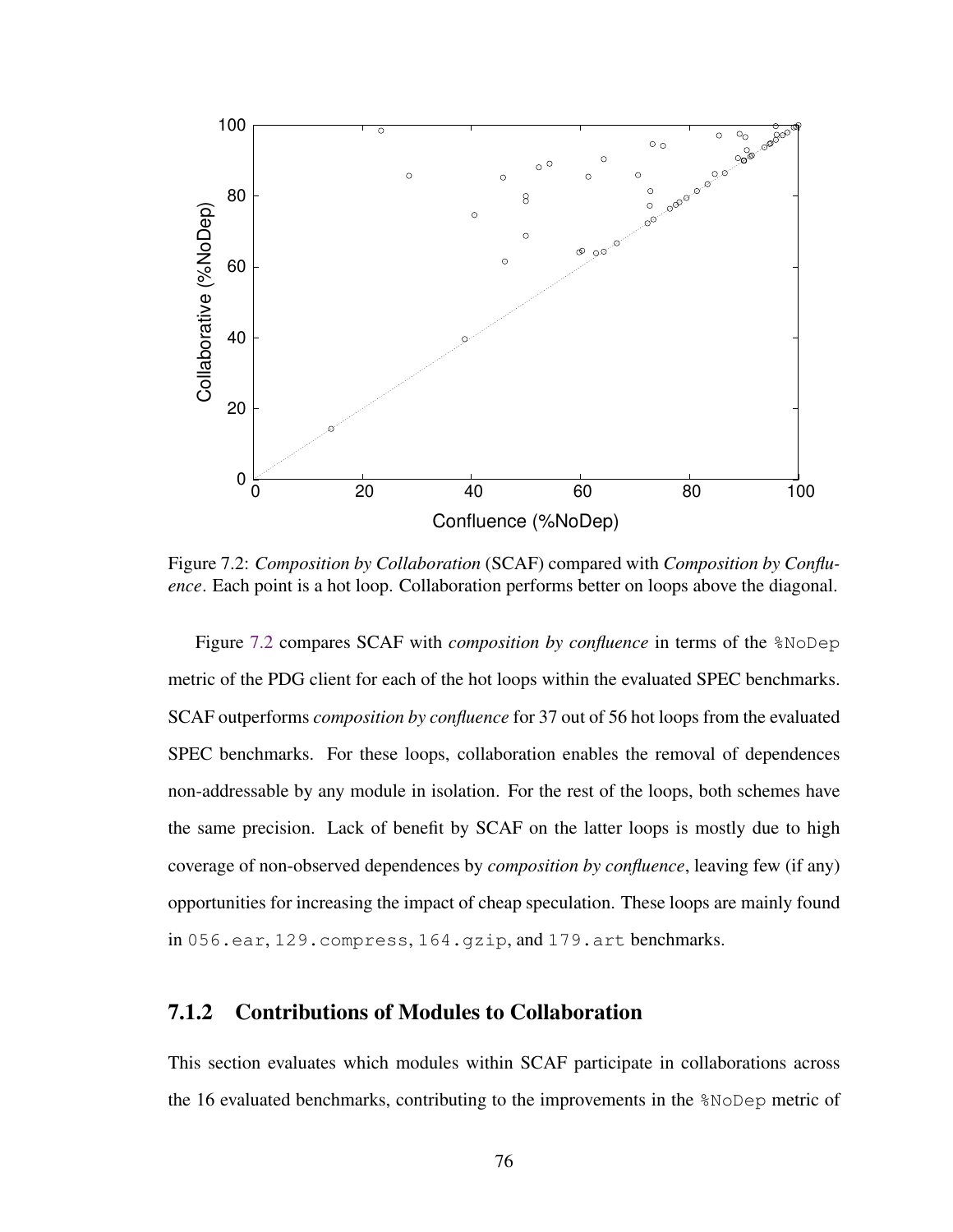<span id="page-89-0"></span>Table 7.1: Collaboration coverage of modules in SCAF across the 16 evaluated benchmarks on the benchmark, loop, and improved query (i.e., query benefited by collaboration) levels. The percentage of a module denotes the coverage of beneficial collaboration involving the module for the population of a certain level (e.g., the 93.75% coverage of CAF on the benchmark level means that CAF is used in collaboration with other modules for 93.75% of benchmarks for removal of dependences unresolvable with *composition by confluence*).

|                                  |                                    | Collaboration Coverage $(\%)$ |       |                    |  |  |  |  |
|----------------------------------|------------------------------------|-------------------------------|-------|--------------------|--|--|--|--|
|                                  | <b>Analysis Modules</b>            | <b>Benchmark</b>              | Loop  | Improved           |  |  |  |  |
|                                  |                                    | Level                         | Level | <b>Query Level</b> |  |  |  |  |
|                                  | Memory Analysis (CAF)              | 93.75                         | 42.86 | 40.02              |  |  |  |  |
|                                  | Read-only                          | 87.50                         | 53.57 | 71.52              |  |  |  |  |
| Modules<br>Spec.                 | <b>Value Prediction</b>            | 12.50                         | 3.57  | 0.11               |  |  |  |  |
|                                  | Pointer-Residue                    | 6.25                          | 1.79  | 0.00               |  |  |  |  |
|                                  | <b>Control Speculation</b>         | 75.00                         | 30.36 | 18.57              |  |  |  |  |
|                                  | Points-to                          | 87.50                         | 53.57 | 81.32              |  |  |  |  |
|                                  | Short-lived                        | 6.25                          | 1.79  | 9.80               |  |  |  |  |
| <b>Among Speculation Modules</b> |                                    | 87.50                         | 53.57 | 81.32              |  |  |  |  |
|                                  | <b>Between CAF and Speculation</b> | 93.75                         | 42.86 | 40.02              |  |  |  |  |
|                                  | All                                | 100.00                        | 66.07 | 100.00             |  |  |  |  |

the PDG client (discussed in  $\S7.1.1$ ). Collaboration exhibits when two or more modules achieve higher precision than the confluence of their individual results.

Table [7.1](#page-89-0) presents each module's contribution to collaboration. All the memory analysis modules are treated as one single component (CAF), since the focus is on the interactions of memory analysis as a whole with speculation modules.

These results *strongly* corroborate the hypothesis that collaboration between memory analysis and speculation modules is beneficial. Memory analysis modules collaborate with at least one speculation module for 15 out of 16 evaluated benchmarks, for 42.86% of the evaluated hot loops, and for 40.02% of benefited from collaboration queries.

Notice also that the control speculation module participates in numerous fruitful collaborations, indicating the usefulness of providing speculative control flow information to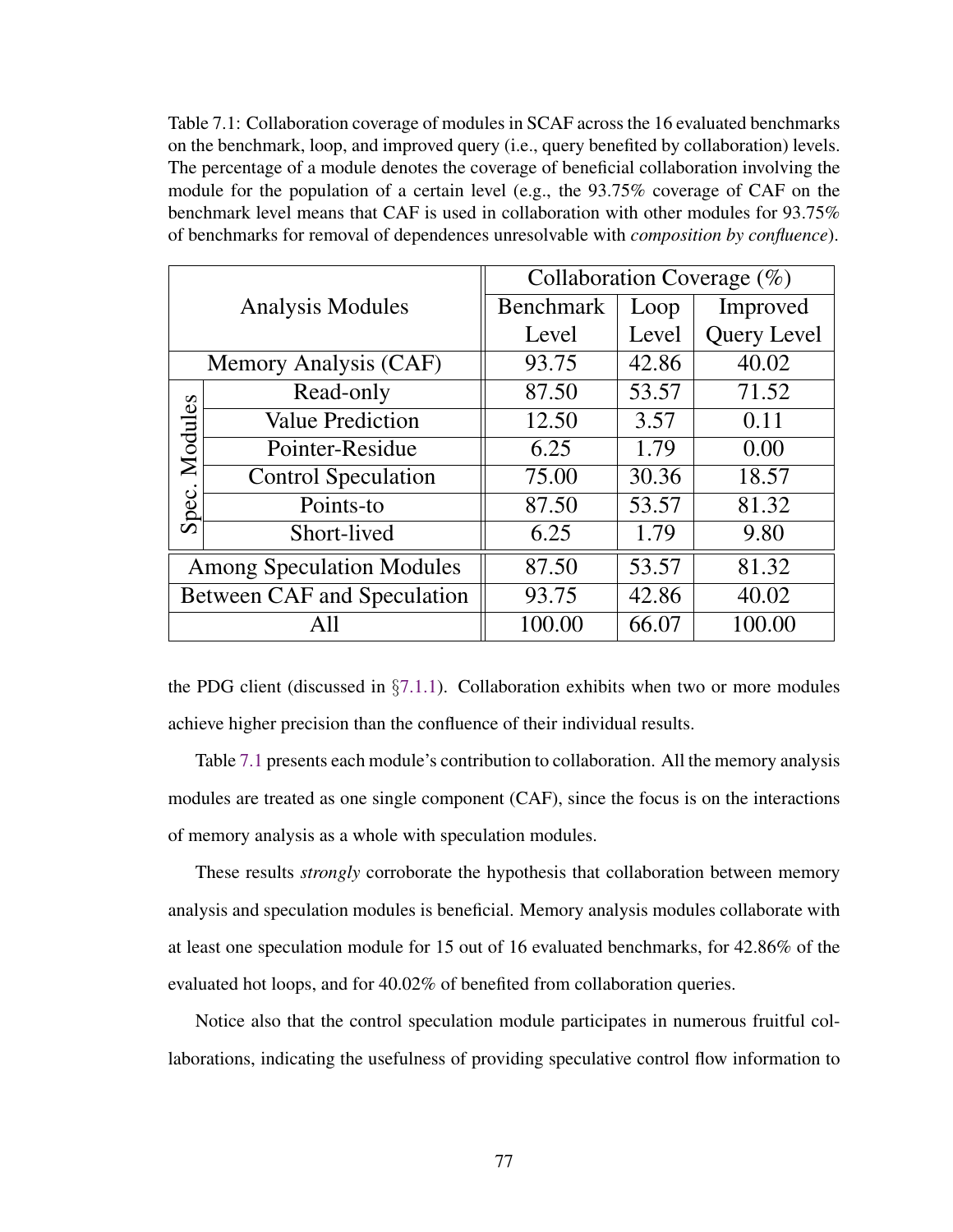other modules. The rest of speculation modules also profitably collaborate in varying degrees.

Furthermore, these results show that more than two components contribute to resolving certain queries because the sum of the percentages of all the analysis modules for queries benefited by collaboration is bigger than 200%.

<span id="page-90-0"></span>

#### 7.1.3 Query Latency

Figure 7.3: CDF of query latency for CAF [\[43\]](#page-115-1), SCAF without the *Desired Result* parameter, and SCAF. The vertical colored dashed lines represent the geomean of each. The geomeans of SCAF and CAF are overlapping.

Figure [7.3](#page-90-0) presents the cumulative distribution function (CDF) of the query latency for CAF [\[43\]](#page-115-1), SCAF without *Desired Result* parameter (see §[5.2.2.2](#page-52-0) and Figure [5.3\)](#page-51-0), and SCAF. All the queries performed by the PDG client are considered, and time is measured in processor cycles. SCAF's query latency is reduced by 27.50% (geomean) with the introduction of the *Desired Result* parameter. Compared with CAF, SCAF, despite using more analysis modules (i.e., addition of speculation modules), increases the geomean query latency by only 1.61%. Finally, 95% of queries are serviced by SCAF within 2.6ms.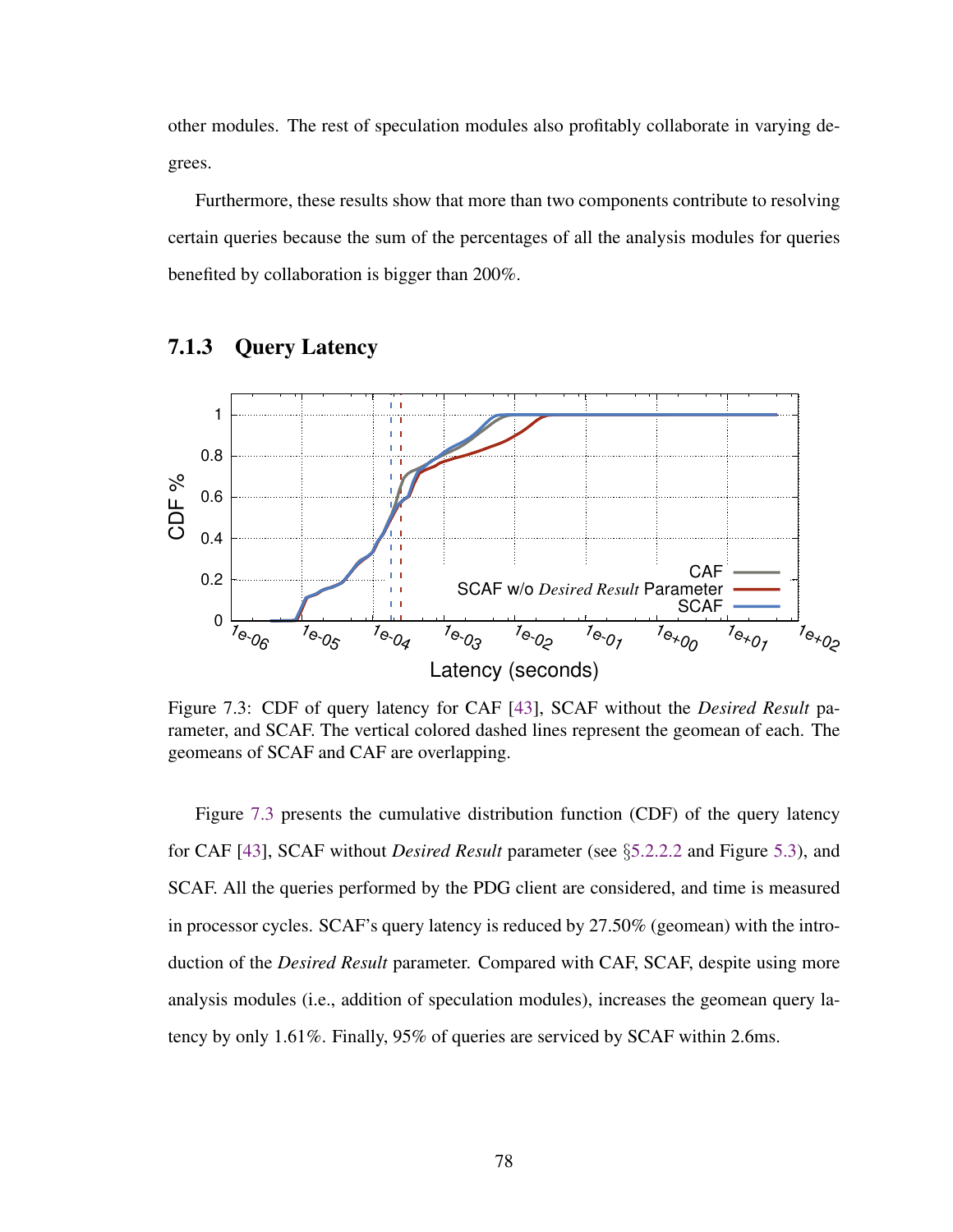### <span id="page-91-0"></span>7.2 Per*spec*tive Parallelization Framework

Per*spec*tive aims to boost the efficiency of automatic DOALL parallelization while maintaining the applicability of prior work. To validate this claim and enable credible and direct comparison with prior work, Per*spec*tive is evaluated against benchmarks that have been parallelized in prior work. In particular, Per*spec*tive is evaluated against 12 C and C++ benchmarks (Table [7.2\)](#page-92-0), covering all the parallelizable (exhibiting speedup) benchmarks from two state-of-the-art automatic speculative-DOALL parallelization papers (Privateer [\[44\]](#page-115-0), Cluster Spec-DOALL [\[48\]](#page-116-0)) as well as an additional benchmark (179.art) from HELIX [\[15\]](#page-110-0), a non-speculative automatic parallelization system.

The benchmarks from Polybench and the dijkstra benchmark from MiBench are modified to dynamically allocate previously statically allocated arrays and accept command line defined array sizes in the same way as prior work [\[44,](#page-115-0) [48\]](#page-116-0). Benchmarks are profiled using small inputs, while all the experiments presented in this section are conducted using different, large evaluation inputs. The evaluation inputs are chosen to be large enough for the sequential version to run for at least 10 minutes to observe accurate parallel execution times on 28 cores. For most of the evaluated benchmarks, the input arguments specify the problem size (e.g., size of a matrix) without any input data files. For the rest of the benchmarks, input data files included with the distribution of these benchmarks were used. Reported speedups are an average of 5 runs to minimize, although very small, the effect of variance in execution time between runs.

#### 7.2.1 Scalability of Per*spec*tive

Figure [7.4](#page-93-0) presents fully automatic whole program speedups across a various number of cores (up to 28 cores) for the 12 evaluated C/C++ benchmarks on a 28-core shared-memory commodity machine. These speedups are relative to the sequential performance of the original code, compiled with clang++ -O3. Per*spec*tive achieves scalable performance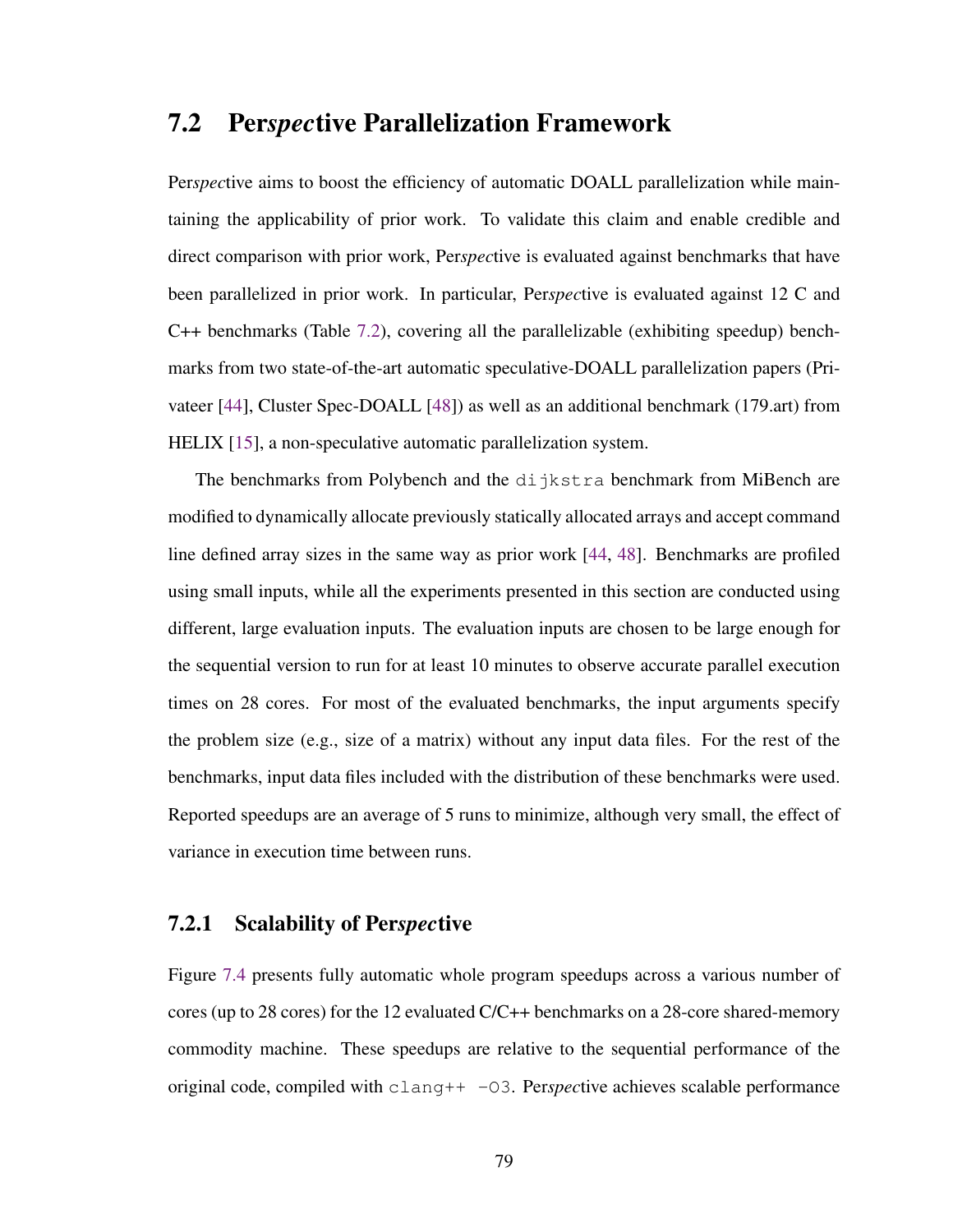<span id="page-92-0"></span>

|                                                     | Perspective                          | 43.2KB                   | 10.2MB             | 1.68GB             | $\mathbb{B}$                  | $\mathbb{B}$              | 192MB                     | 192MB                     | $\mathbf{B}$              | $\mathbb{B}$              | 336B             | 165KB                    | 3.61KB         |
|-----------------------------------------------------|--------------------------------------|--------------------------|--------------------|--------------------|-------------------------------|---------------------------|---------------------------|---------------------------|---------------------------|---------------------------|------------------|--------------------------|----------------|
| Monitored Write Set Size (D)                        | $\Im$                                | 43.2KB                   | 4.08GB             | 1.68GB             | Ê                             | $\mathbb{B}$              | 192MB                     | 192MB                     | g                         | $\mathbb{B}$              | 336B             | 165KB                    | 663MB          |
|                                                     | $\overline{\phantom{0}}$             | 581GB                    | 59.9GB             | 958GB              | 1GB                           | 2.25GB                    | 192MB                     | 192MB                     | 10.1GB                    | 256MB                     | 37.3GB           | 165KB                    | 649GB          |
|                                                     | Privateer                            | 581 GB                   | 107GB              | 958GB              | E                             | 1.5TB                     | 192MB                     | 192GB                     | 2.54TB                    | 256MB                     | 37.3GB           | 165KB                    | 649 GB         |
|                                                     | Perspective                          | 39.1KB                   | g                  | B                  | $\overline{a}$                | $\mathbb{B}$              | $\overline{a}$            | $\mathbb{B}$              | $\overline{a}$            | $\overline{a}$            | $\mathbb{B}$     | $\mathbb{B}$             | $\mathbf{B}$   |
|                                                     | $\mathcal{E}$                        | 39.1KB                   | $\mathbb{B}$       | 64.8GB             | $\mathbf{e}$                  | $\overline{a}$            | $\mathbb{B}$              | $\overline{a}$            | $\mathbb{B}$              | $\mathbb{B}$              | $\mathbb{B}$     | $\mathbb{B}$             | 648GB          |
| Monitored Read Set Size (D)                         | ⋝                                    | 9.21MB                   | g                  | 64.8GB             | g                             | $\mathbb{B}$              | $\mathbb{B}$              | $\mathbf{e}$              | $\mathbb{B}$              | $\mathbb{B}$              | $\mathbb{B}$     | g                        | 648GB          |
|                                                     | Privateer                            | 1.87TB                   | 153GB              | $1.6$ TB           | ITB                           | 3TB                       | $\mathbb{B}$              | $\mathfrak{B}$            | $2.53$ TB                 | 128MB                     | $\circledcirc$   | 703KB                    | 973GB          |
| New Enablers'<br>Object Cov <sup>(C)</sup>          |                                      |                          |                    |                    |                               |                           |                           |                           |                           |                           |                  |                          | œ              |
| Dependence Cov <sup>(B)</sup><br>SCAF's Crosss-Iter | WAW                                  | 45                       |                    | ∞                  | N/A                           | NA<br>Z                   |                           |                           | $\stackrel{\triangle}{N}$ | N/A                       |                  |                          | $\frac{8}{16}$ |
|                                                     | RAW                                  |                          |                    |                    | $\frac{\triangle}{\triangle}$ | $\stackrel{\triangle}{N}$ | $\stackrel{\triangle}{N}$ | $\stackrel{\triangle}{N}$ | $\stackrel{\triangle}{N}$ | $\stackrel{\triangle}{N}$ |                  |                          |                |
| % of Execution Time                                 | (Theoretical Speedup) <sup>(A)</sup> | $100.0\%$ $(28.0\times)$ | $97.5\%$ (16.7 ×)  | 99.1% (22.5×)      | $100.0\%$ $(28.0\times)$      | $100.0\%$ $(28.0\times)$  | $99.7\% (25.9×)$          | $99.9\% (27.3×)$          | $99.6\% (25.3×)$          | $100.0\%$ $(28.0\times)$  | $99.7\% (25.9×)$ | $100.0\%$ $(28.0\times)$ | 99.7% (25.9×)  |
| Suite                                               |                                      | Trimaran                 | SPEC <sub>FP</sub> | SPEC <sub>FP</sub> | PolyBench                     | PolyBench                 | PolyBench                 | PolyBench                 | PolyBench                 | PolyBench                 | PARSEC           | PARSEC                   | MiBench        |
| Benchmark                                           |                                      | enc-md5                  | 052.alvinn         | $179.$ art         | 2mm                           | 5mm                       | correlation               | covariance                | doitgen                   | gemm                      | blackscholes     | swaptions                | dijkstra       |

| Table 7.2: Benchmark Details: (A) % of program execution time spent inside parallelized loop(s). The theoretical speedup is calculated<br>using Amdahl's Law for 28 workers. (B) # of cross-iteration dependences that would require memory speculation without speculation<br>awareness in memory analysis. "N/A" indicates all dependences are handled by static analysis. (C) # of objects covered by the proposed<br>speculative privatization transformations. (D) Monitored read and write set sizes for speculation validation and privatization by Privateer<br>and variants of Perspective; v1 represents Perspective without proposed enablers and SCAF (planning only); v2 represents Perspective |
|--------------------------------------------------------------------------------------------------------------------------------------------------------------------------------------------------------------------------------------------------------------------------------------------------------------------------------------------------------------------------------------------------------------------------------------------------------------------------------------------------------------------------------------------------------------------------------------------------------------------------------------------------------------------------------------------------------------|
| vithout SCAF.                                                                                                                                                                                                                                                                                                                                                                                                                                                                                                                                                                                                                                                                                                |
|                                                                                                                                                                                                                                                                                                                                                                                                                                                                                                                                                                                                                                                                                                              |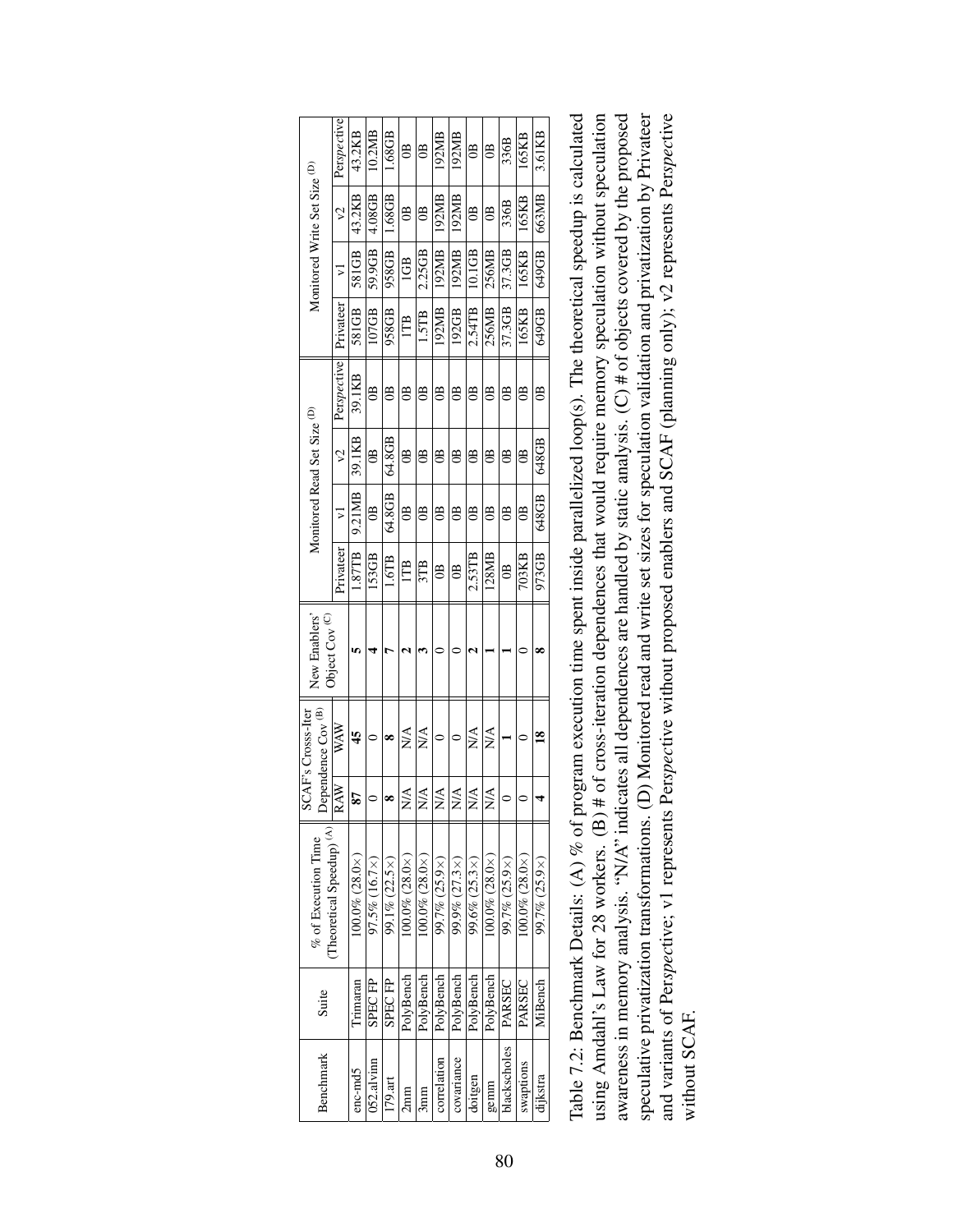<span id="page-93-0"></span>

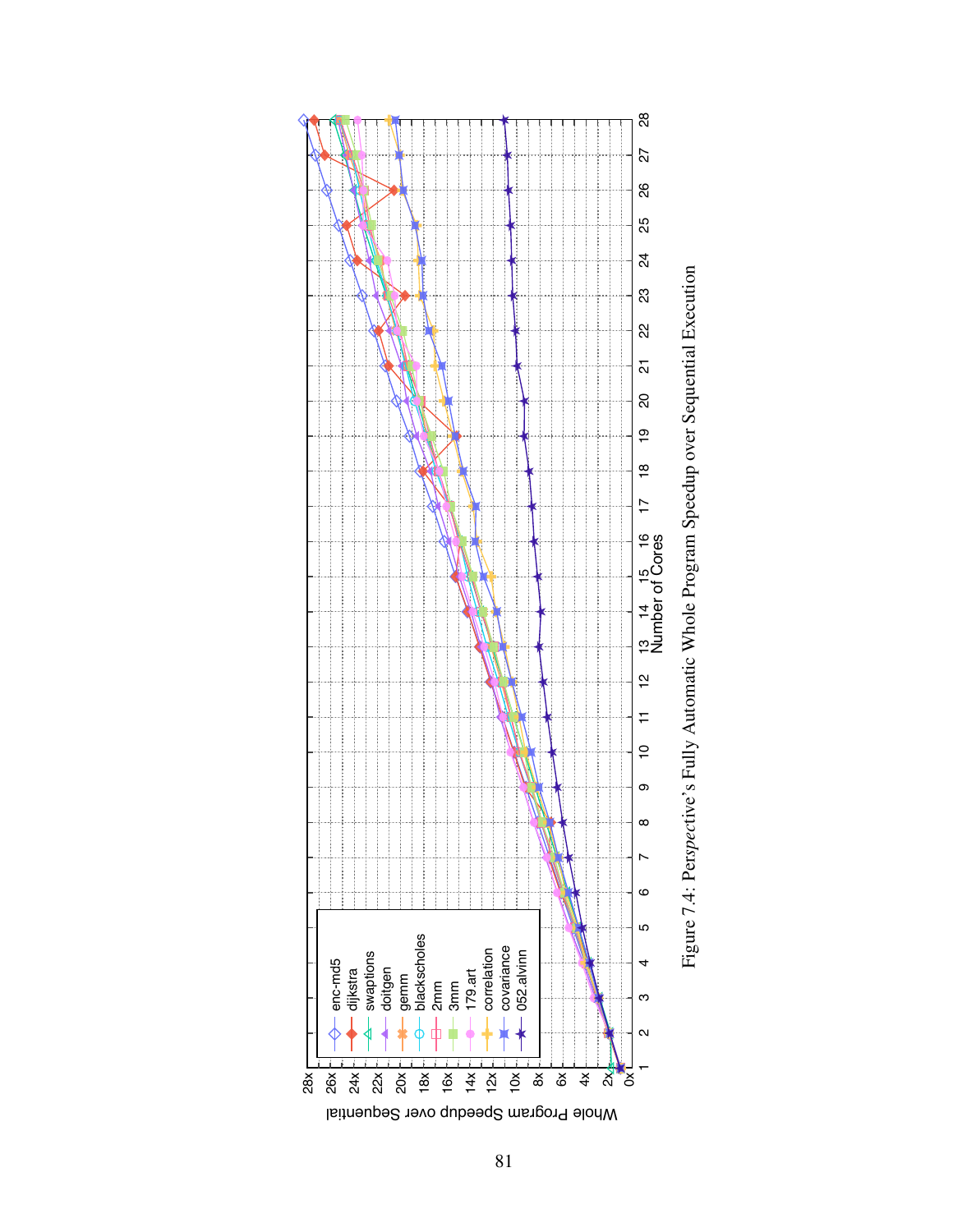on all the benchmarks thanks to the elimination of unnecessary overheads with the careful selection of applied transformations, the use of the speculation-aware collaborative analysis framework (SCAF), and the introduction of new enabling transformations.

For most of the benchmarks parallelized with Per*spec*tive, checkpointing does not add any significant  $(>1%)$  overhead; the exceptions are 052.alvinn, correlation, and covariance, which exhibit lower-than-expected speedups. For 052.alvinn, checkpointing constitutes a considerable portion of the run time (∼20%) since loop iterations are short, and thus the useful work performed between checkpoints is small. For covariance and correlation, the use of the basic privatization transformation entails that the checkpoints merge large private sets with an introduced overhead of ∼10% for each. Complex cross-iteration output dependences prevented the usage of more efficient privatization variants.

For several benchmarks, speedups exceed their theoretical limits, which is attributed to two factors: (1) The compiler replaces all calls to malloc() inside a parallelized loop with a custom heap allocator, same as in Privateer. This custom implementation does not track segments of memory that have been freed for later use in the way most C/C++ runtime libraries do, and as such, the overhead for dynamic (de)allocation is considerably reduced, as seen in  $di$  jkstra. (2) Using multiple cores increases the effective cache size, which may reduce access times to memory [\[41\]](#page-115-2). This effect can be seen in the performance of 179.art, enc-md5, and doitgen.

#### 7.2.2 Comparison with State-of-the-Art

Per*spec*tive is compared with Privateer [\[44\]](#page-115-0), the most applicable prior automatic speculative-DOALL system. The authors of the Privateer paper provided the evaluated implementation of Privateer. This version was only modified to adhere to the more recent LLVM version used for Per*spec*tive. The observed speedups and runtime overheads of this implementation are similar to the results of the original paper.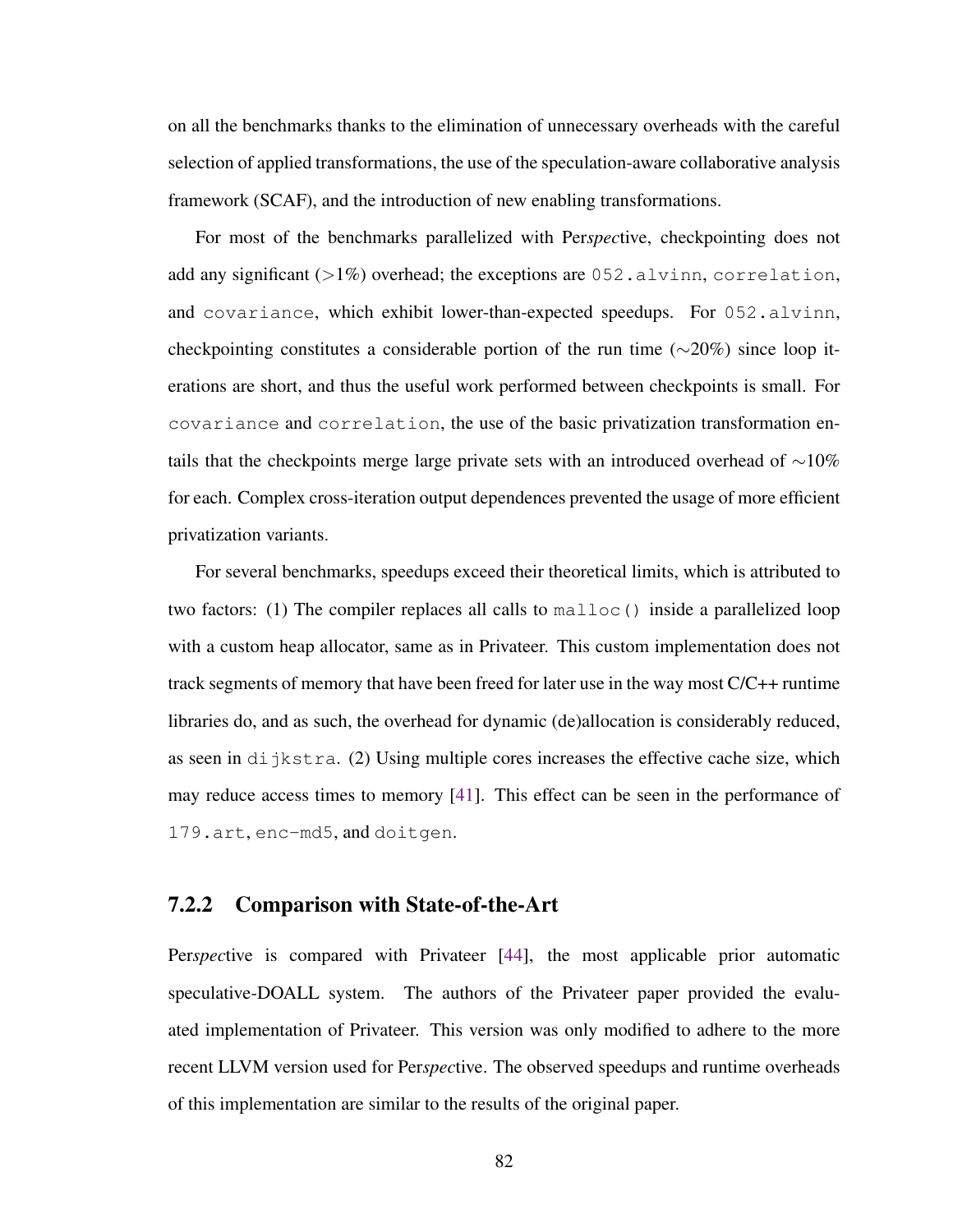Despite being a state-of-the-art parallelization framework, Privateer misses opportunities to reduce speculative checks and avoid monitoring of writes, as discussed in §[3.2.](#page-33-0) This is apparent in columns (D) of Table [7.2,](#page-92-0) where parallelization of most benchmarks with Privateer requires monitoring of read and write sets orders of magnitude larger than those of Per*spec*tive. The first bar of Figure [7.5](#page-96-0) corresponds to the achieved speedups by Privateer, and it demonstrates the performance impact of monitoring large read and write sets. These overheads are especially high for benchmarks with many reads and writes to privatized object(s) such as 3mm, doitgen, 179.art, and dijkstra. Overall, Per*spec*tive (last bar in Figure [7.5\)](#page-96-0) doubles Privateer's geomean speedup by minimizing unnecessary memory access monitoring and checks.

#### <span id="page-95-0"></span>7.2.3 Performance Analysis of Per*spec*tive

To quantify the impact of the three main contributions of this work (SCAF, planning, new enablers), two variants of Per*spec*tive with some components disabled were created. The first variant (*Planning Only / v1*) includes everything in Per*spec*tive except for SCAF and the new enabling transformations (i.e., efficient privatization variants in §[6.1.1\)](#page-74-0). Without SCAF, static analysis and speculation are utilized in isolation; a dependence cannot be resolved by a combination of static analysis and one or more speculative assertions. The second variant (*Planning & Proposed Enablers / v2*) is the same as *v1* but with the addition of efficient privatization variants (i.e., Per*spec*tive without SCAF). Figure [7.5](#page-96-0) compares the performance of Per*spec*tive and Privateer with the two variants of Per*spec*tive.

The *Planning Only* variant of Per*spec*tive (*v1*) carefully selects the cheapest set of parallelization enabling transformations that need to be applied, as opposed to Privateer that aggressively applies speculative transformations. The introduction of this planning is the only distinguishing factor between Privateer and this variant; Privateer utilizes the same enablers and static analysis as this variant. Even so, this Per*spec*tive variant yields almost 46% geomean speedup over Privateer. The benefit of planning is particularly high for bench-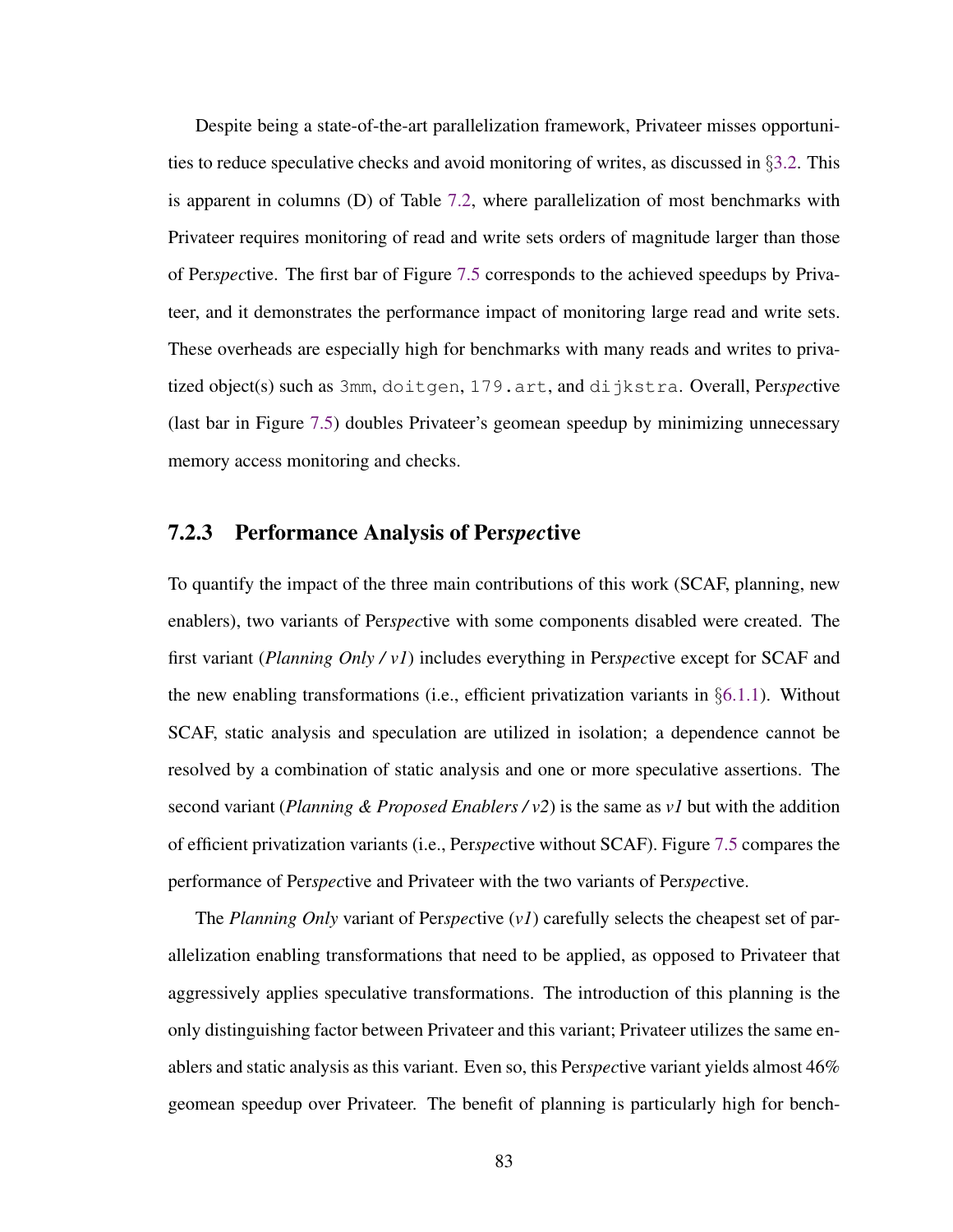<span id="page-96-0"></span>

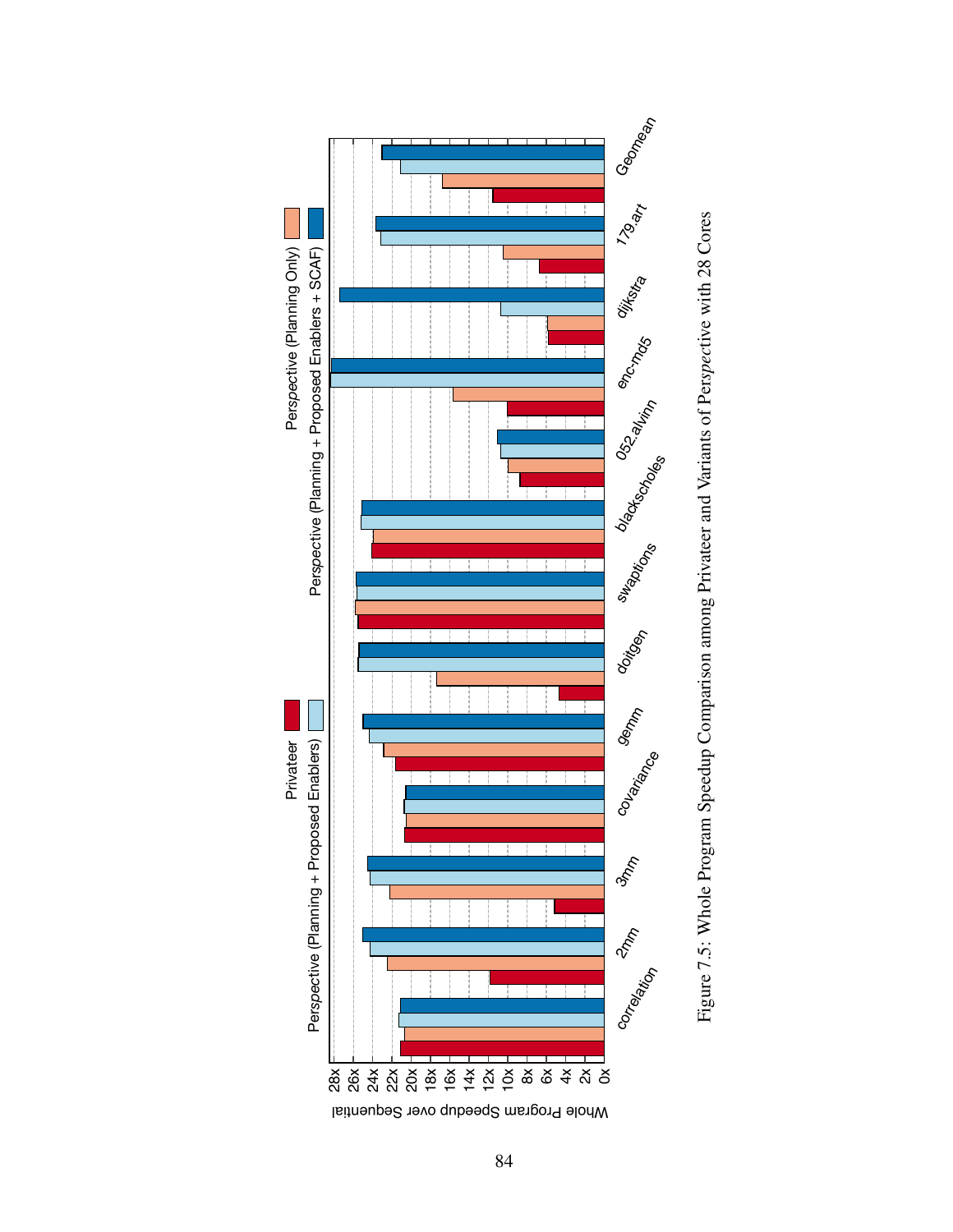marks with increased read set monitoring, including 2mm, 3mm, doitgen, enc-md5, and 179.art (Figure [7.5\)](#page-96-0). These performance improvements are mostly thanks to the avoidance of unnecessary checks on reads of non-speculatively privatized objects. Notice in columns (D) of Table [7.2](#page-92-0) that for doitgen and 3mm, the monitored read set size is reduced from 2.53TB and 3TB, respectively, to zero. The absence of instrumentation for certain reads additionally enables a peephole optimization that hoists monitoring of writes to the same location outside of the loop, further decreasing the overhead.

The introduction of new efficient privatization transformations  $(\S 4.3)$  $(\S 4.3)$  in the *v2* variant improves the geomean performance over the *v1* variant by 26%, thanks to the avoidance of unnecessary bookkeeping. These new enablers are utilized in most of the evaluated benchmarks, as shown in column (C) of Table [7.2.](#page-92-0) The performance impact for each benchmark depends on the amount of avoided monitoring, depicted in columns (D). For example, the 179.art and dijkstra benchmarks significantly benefit with the application of the *overwrite* privatization due to the dramatic reduction of the monitored writes. For the enc-md5 benchmark, the use of *predictable* privatization contributes to the dramatic reduction of the monitored write set and the increased speedup, while the use of the *independent* privatization for the 2mm and 3mm benchmarks has a smaller performance impact. Note that just the introduction of these new enablers without the planning would not be effective. The planning phase is essential for exposing all the fine-grained information that makes these new transformations applicable and for allowing them to be selected over more expensive transformations.

The full version of Per*spec*tive additionally includes the speculation-aware collaborative analysis framework (SCAF, §[5\)](#page-46-0). With SCAF, static analysis by leveraging cheap-tovalidate speculative assertions can remove additional dependences, thought by prior work to require expensive speculation, such as memory speculation. Its effect is seen most prominently in dijkstra  $(2.6 \times$  speedup over  $v2$ ), where the use of control speculation in conjunction with static analysis enables efficient (without monitoring) privatization of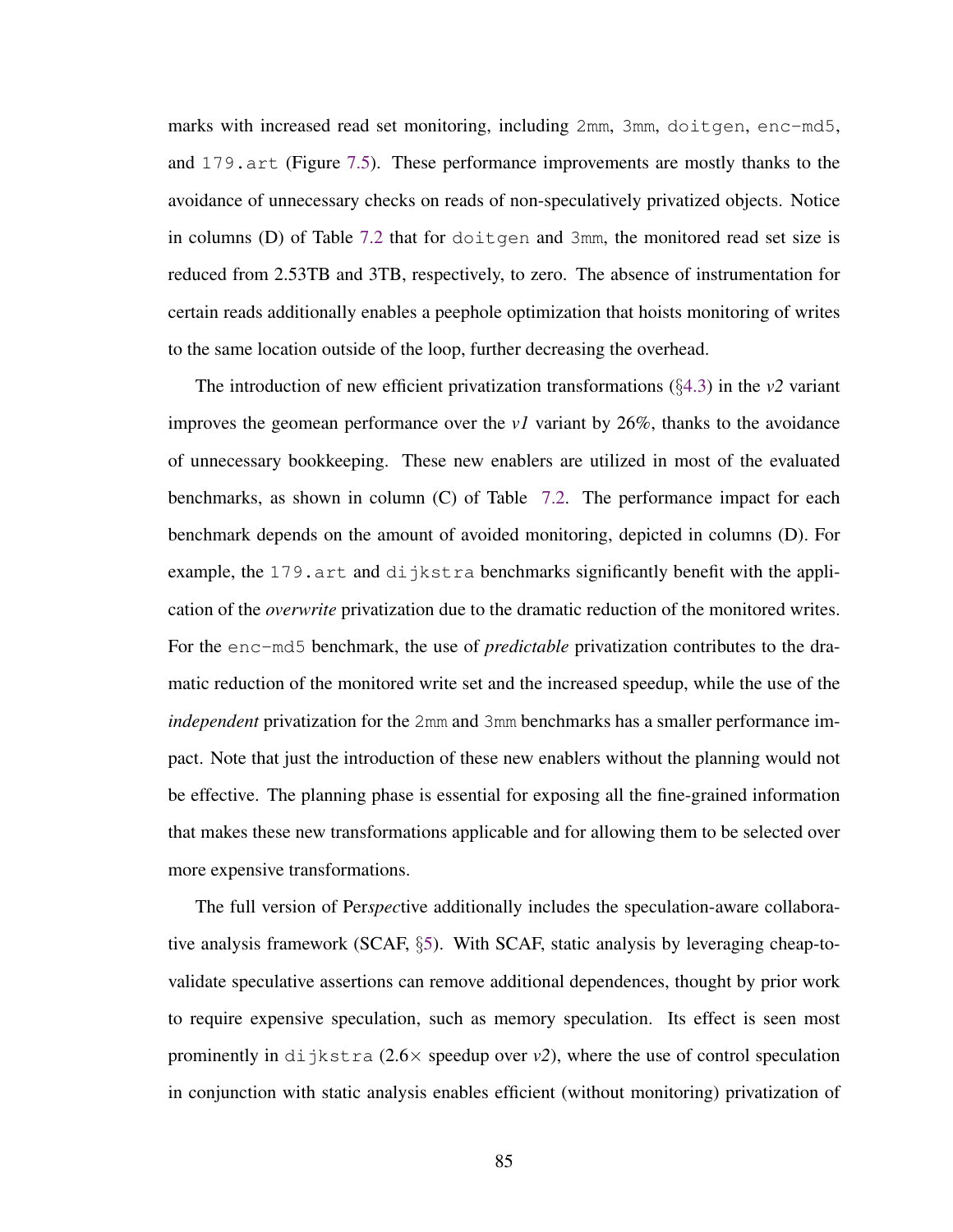additional memory objects, including the global variable **dist** (discussed in §[4.4\)](#page-40-0). The introduction of SCAF also removes additional dependences from 179.art, enc-md5, and blackscholes, as shown in columns (B) of Table [7.2.](#page-92-0) For the latter two, these removed dependences do not reduce the monitored memory accesses (columns (D)), and thus do not have any performance impact. For 179, art, the monitored read set is nullified with the addition of SCAF, but the performance impact is small.

<span id="page-98-1"></span>

#### 7.2.4 Misspeculation Evaluation

Figure 7.6: Impact of Misspeculation

Per*spec*tive uses only high-confidence speculation to minimize the chance of misspeculation. In particular, it only speculates properties that hold true without exception on the training inputs. $<sup>1</sup>$  $<sup>1</sup>$  $<sup>1</sup>$ </sup>

This conservative approach led to a complete lack of misspeculation on the evaluation inputs for the eight speculatively parallelized benchmarks (2mm, 3mm, doitgen, and

<span id="page-98-0"></span><sup>&</sup>lt;sup>1</sup>The compiler is unaware of the evaluation inputs that are used for performance evaluation.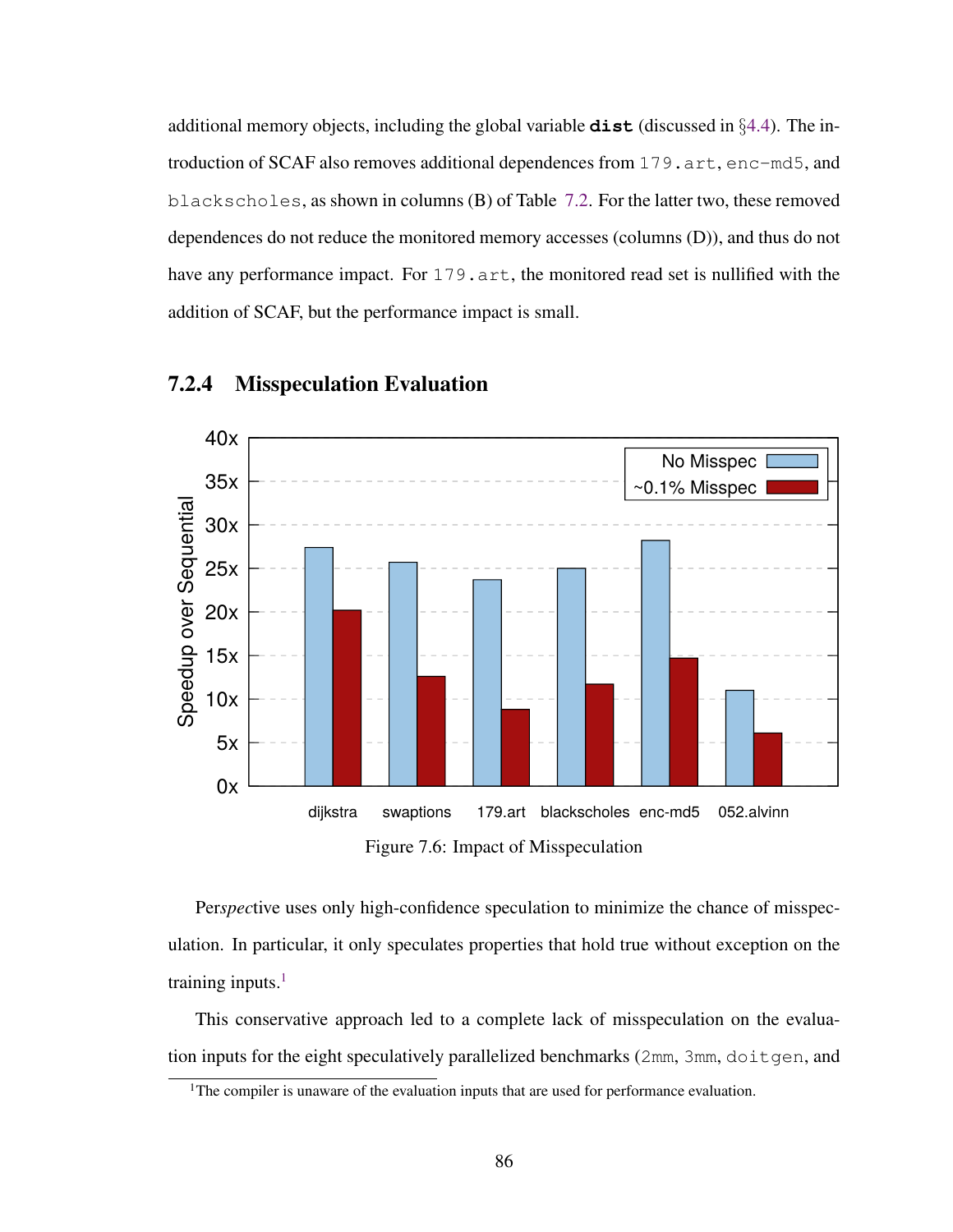gemm were non-speculatively parallelized). Six of them could misspeculate for some (unusual) input. The remaining two (covariance, correlation) do not misspeculate across all possible inputs, since speculation is only used for heap separation checks that cannot fail (from manual inspection of the code). Even so, speculation is still necessary given the inability of static analysis to infer the underlying objects of certain memory accesses in these two C programs. Regardless of the accuracy of the used static analysis, such cases of non-misspeculating speculation cannot be completely eliminated due to the undecidability of static analysis [\[52\]](#page-117-1).

Since none of the benchmarks exhibit misspeculation on the given inputs, misspeculation is artificially injected at the end of every 1000 iterations to observe the performance degradation with a misspeculation rate of  $0.1\%$ . The inputs for 179. art were not large enough to allow for at least 1000 iterations. Therefore, a weighted average of nonmisspeculating and misspeculating runs is performed to achieve an average corresponding to the desired rate.

Figure [7.6](#page-98-1) shows how misspeculation affects the performance of the six benchmarks that could misspeculate for some input. These results demonstrate that misspeculation severely affects performance, and thus they support the decision to use only highconfidence speculation in Per*spec*tive.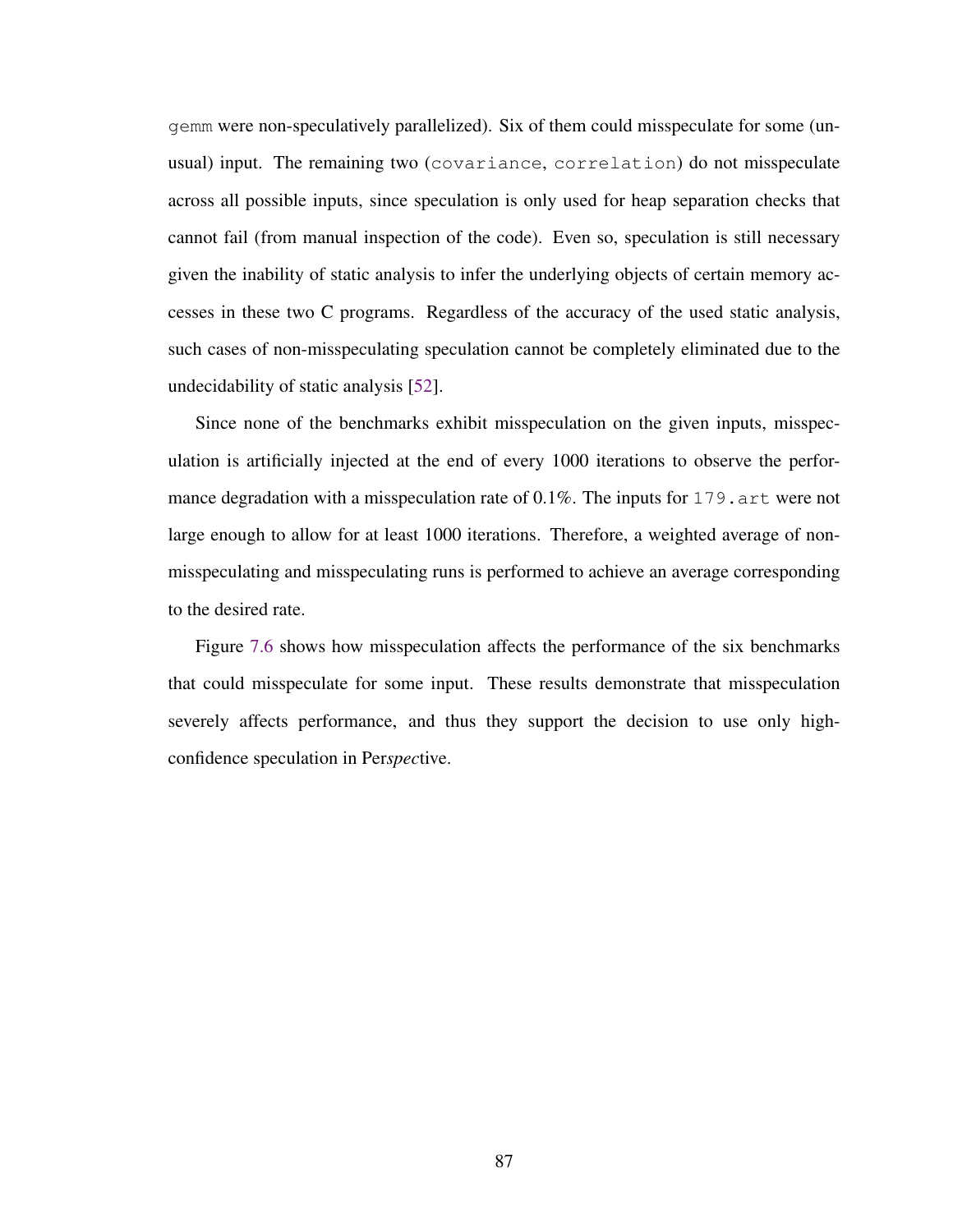# Chapter 8

# Related Work

### 8.1 Speculation-Aware Analysis

Johnson [\[42\]](#page-115-3) proposes a design integrating speculation in a collaborative analysis framework (CAF [\[43\]](#page-115-1)); however, there has been no published work implementing this design. Additionally, merely adding existing speculative techniques into an analysis ensemble is not sufficient to enable collaboration. Speculative techniques need to be re-designed with collaboration in mind. Traditionally, each speculative technique is self-contained. Instead, speculation modules in SCAF extend their impact by initiating collaboration and requesting assistance from other modules. SCAF also decomposes complex and monolithic speculative techniques in [\[42\]](#page-115-3) to simple analysis modules. Moreover, the query language used in CAF is insufficient to fully leverage speculative information, most prominently control flow information. SCAF's query language supports the communication of both data and control flow information among modules. Finally, Johnson's proposal is tied to a particular client [\[45\]](#page-115-4), while SCAF is client-agnostic. SCAF specifies the required speculative assertions along with each query answer, allowing its clients to decide on how to act upon this information.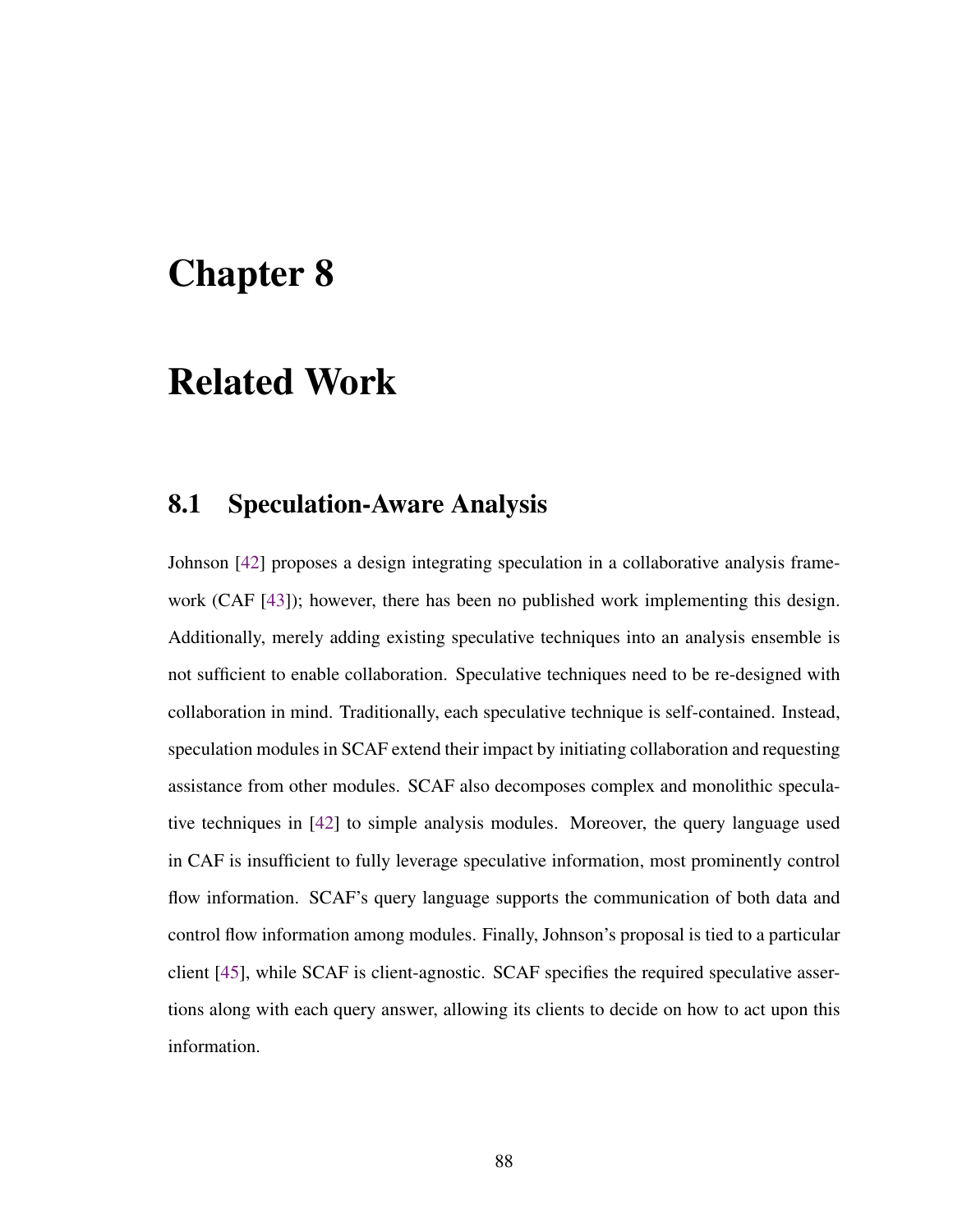Other works [\[29,](#page-113-3) [26\]](#page-112-1) also explored integrating speculative information into static analysis, but in a monolithic fashion. Static analysis algorithms in these prior works are tightly coupled with specific speculative information. By contrast, SCAF is a modular and thus easily extensible framework in which a broad set of memory analysis and speculation modules synergistically resolve queries while being fully decoupled.

Neelakantam et al. [\[66\]](#page-119-1) propose converting biased branches to assertions to allow subsequent transformations to leverage speculative control flow information. Instead, SCAF leverages speculative control flow information during analysis and planning, prior to transformation.

In terms of static analysis, prior works [\[51,](#page-116-1) [20,](#page-111-1) [67,](#page-119-2) [11,](#page-109-0) [12,](#page-110-1) [56,](#page-117-2) [43\]](#page-115-1) explore collaboration among analysis algorithms. However, these works do not leverage speculation and are thus restrained by the inherent imprecision of memory analysis.

To overcome the imprecision of memory analysis, hybrid analysis [\[85\]](#page-122-2) and sensitivity analysis [\[84\]](#page-122-3) explore the combination of static and run-time analysis. Static analysis is used to extract run-time checks, which determine if the parallelized code is safe to execute. However, unlike profile-driven approaches, run-time analysis offers limited coverage and small improvement over memory analysis. SCAF, instead, uses profiling to exploit commonly executed patterns and avoid arbitrarily complex run-time checks.

Several speculative automatic parallelization works [\[48,](#page-116-0) [98\]](#page-124-0) employ a *composition by confluence* approach where they first produce a conservative PDG using memory analysis and successively refine it using a series of speculative techniques. This approach does not allow interactions among speculative techniques and memory analysis algorithms. SCAF allows parallelization clients to identify more parallelizable regions due to higher precision achieved via collaboration.

Other works combine profile-driven approaches with memory analysis for clients beyond the scope of parallelization. Lin et al. [\[58\]](#page-117-3) propose a speculative single static assignment (SSA) form that incorporates memory and control speculation. However, memory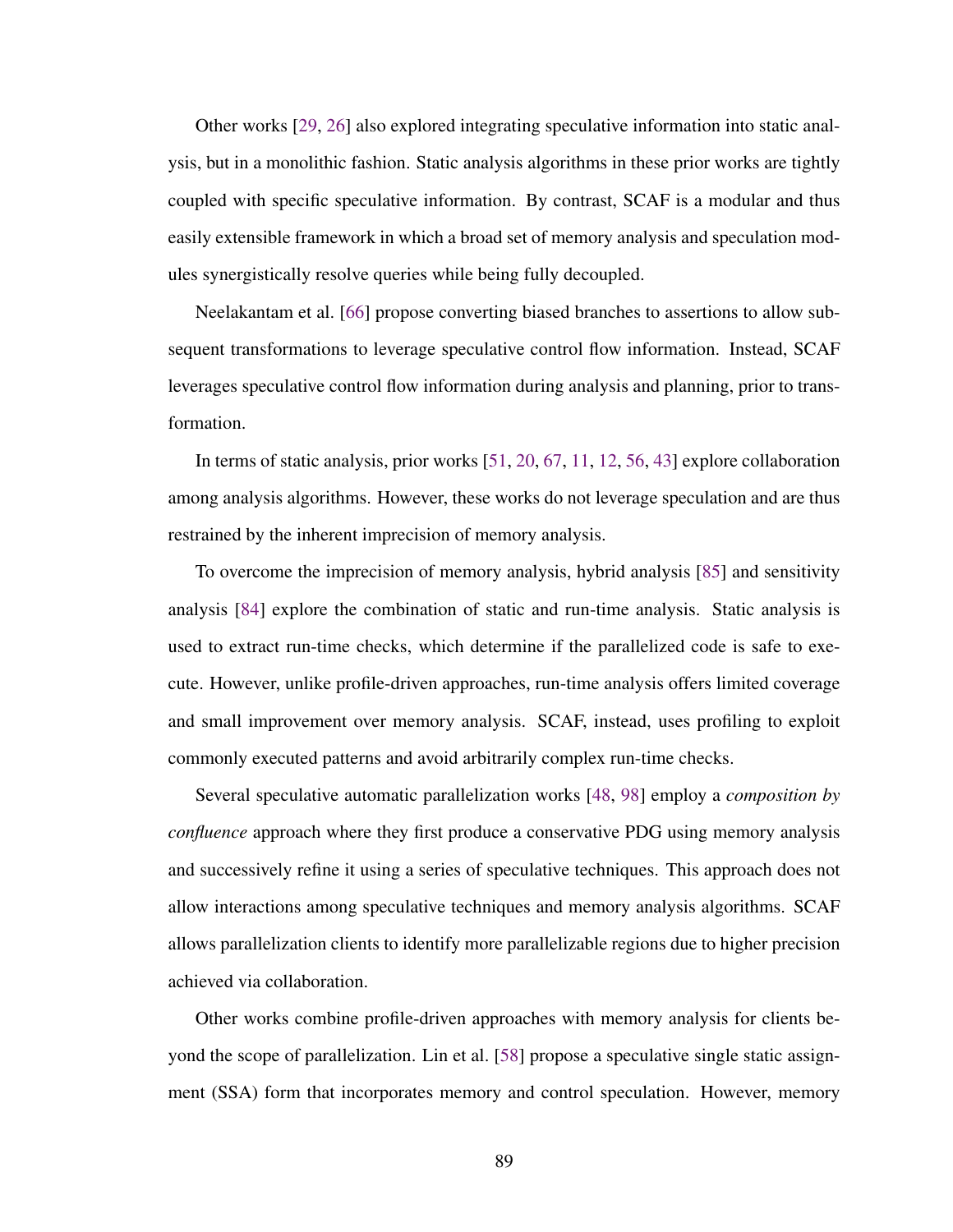analysis does not leverage speculative information, and only low-level optimizations are targeted. Manilov et al. [\[62\]](#page-118-2) use memory analysis enhanced with profiling information to recognize iterators of loops. However, the authors rely on profile-guided data flow information that would be expensive to validate. SCAF reduces validation overheads for clients by utilizing various types of cheap-to-validate speculation techniques and achieves high precision by enabling the collaboration of analysis modules.

# 8.2 Parallelizing Compilers

Early non-speculative DOALL parallelizing compilers (Polaris [\[10\]](#page-109-1), SUIF [\[3,](#page-108-0) [100\]](#page-124-1)) are limited by the imprecision of static analysis. LRPD [\[83\]](#page-121-2) and R-LRPD [\[23\]](#page-112-2) overcome the limitations of static analysis by leveraging speculation. Yet, these works are limited to array-based applications and cannot handle pointers and dynamic data structures.

More recent works (STMlite [\[64\]](#page-118-1), CorD [\[93\]](#page-123-0), Cluster Spec-DOALL [\[48\]](#page-116-0), Privateer [\[44\]](#page-115-0)) extend the applicability of automatic DOALL parallelization to general-purpose programs with profile-guided speculation. Per*spec*tive mitigates core inefficiencies of these prior works while maintaining their increased applicability.

Beyond DOALL, prior work has explored alternative parallelization paradigms (HE-LIX [\[15\]](#page-110-0), DOACROSS [\[21\]](#page-111-2), DSWP [\[71\]](#page-119-0), PS-DSWP [\[78\]](#page-121-0)) that tolerate more dependences than DOALL parallelization by allowing communication among workers. Per*spec*tive mainly targets DOALL parallelism, but it also involves extensions for PS-DSWP. In general, this dissertation's contributions are for the most part agnostic to the used parallelization scheme and thus should be profitable to a variety of parallelization paradigms. Evaluation of the impact of this work for parallelization schemes beyond DOALL is left for future work.

Other works [\[50,](#page-116-2) [74,](#page-120-2) [25,](#page-112-3) [75,](#page-120-3) [68\]](#page-119-3) propose systems that require developers to cast programs in specialized code patterns or insert annotations to better express their intent. In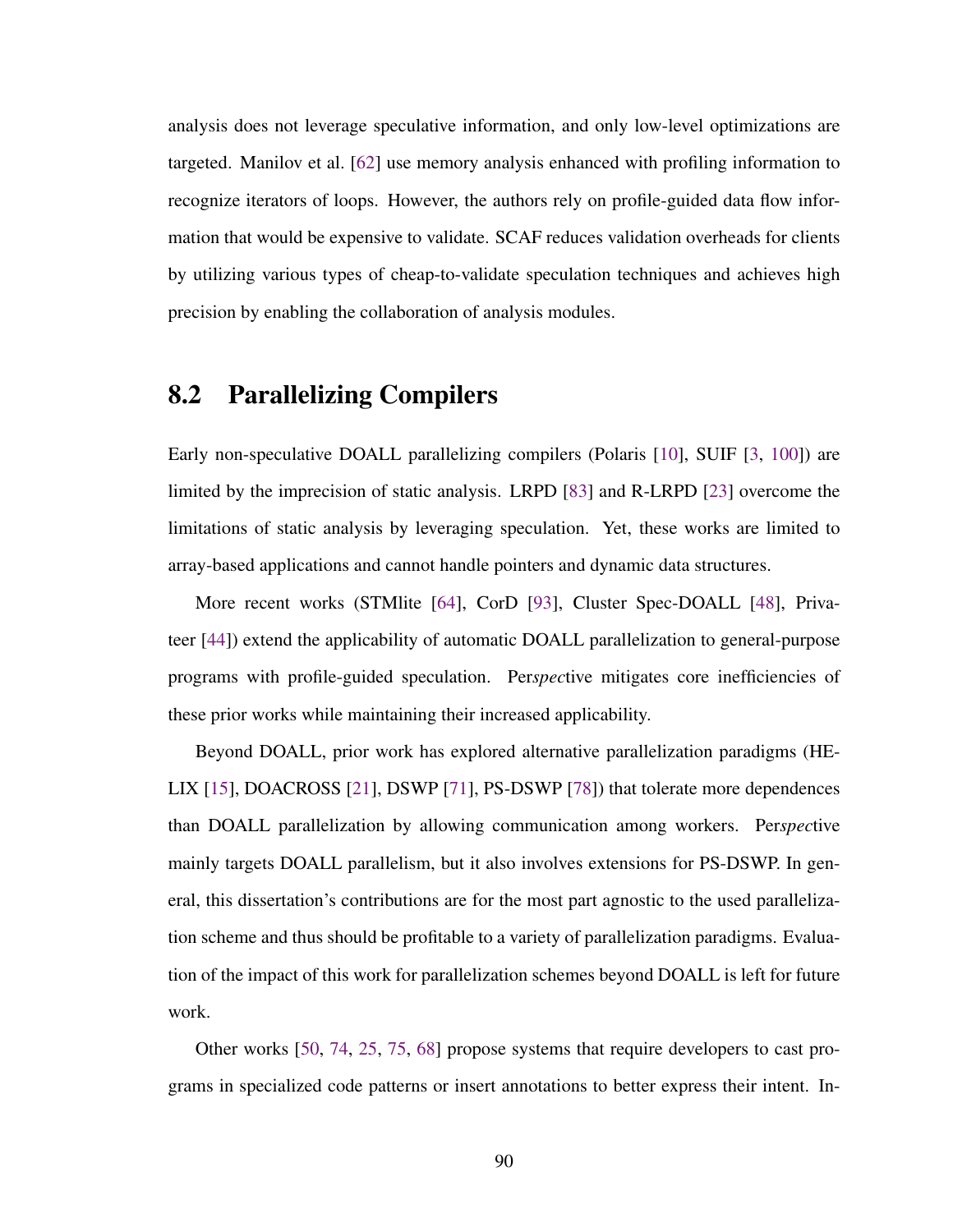stead, Per*spec*tive fully automatically parallelizes general-purpose applications without the need for annotations or specialized abstractions.

Another line of work [\[14,](#page-110-2) [97,](#page-124-2) [65,](#page-118-3) [95\]](#page-123-2) extracts parallelism by ignoring data dependences without preserving soundness via misspeculation detection and recovery. These approaches extract parallelism either by sacrificing the program's output quality [\[14,](#page-110-2) [97,](#page-124-2) [65\]](#page-118-3) or by relying on the user's approval [\[95\]](#page-123-2). Instead, Per*spec*tive extracts parallelism without violating the sequential program semantics.

# 8.3 Planning

The interaction of optimizing transformations can be quite complex. One transformation may enable, disable, or drastically change the behavior of subsequent transformations in unpredictable ways. Although many compilers ignore this problem by following a fixed order of phases that seems to work well in practice (e.g., -O3 in clang or gcc), no fixed order of phases can be optimal [\[1,](#page-108-1) [19,](#page-111-3) [89,](#page-122-4) [101\]](#page-124-3). This is referred to as the *phase-order* problem [\[19\]](#page-111-3). Prior works have used human reasoning [\[101\]](#page-124-3), machine learning [\[1,](#page-108-1) [7,](#page-109-2) [63\]](#page-118-4), search heuristics [\[2\]](#page-108-2), and novel intermediate representations [\[89\]](#page-122-4) to explore the transformations' interactions and mitigate the phase-order problem. All of these approaches target ILP and yield small improvements.

The approach proposed in this dissertation bypasses the phase-order problem owing to two key insights. First, applicable parallelization transformations yield gains at a much higher order of magnitude than other compiler optimizations. Second, the issues limiting the applicability of these parallelization transformations and the effect of explored parallelization-enabling transformations are predictable and easily expressible on a PDG. Guided by these two insights, this work focuses on enabling parallelization transformations, simplifying the task of optimal selection of applied transformations.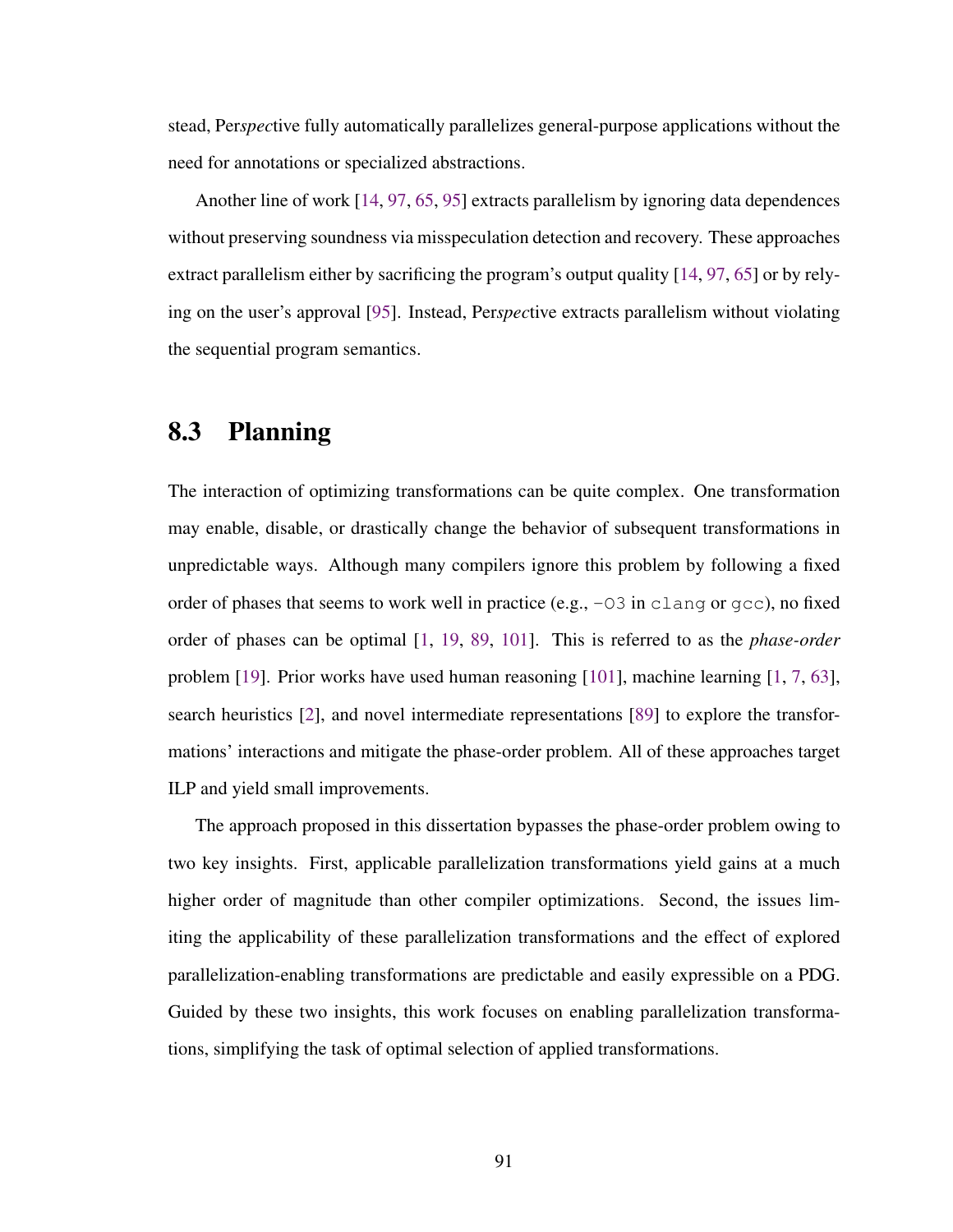# Chapter 9

# Conclusion and Future Directions

### 9.1 Conclusion

By identifying and mitigating core inefficiencies of prior speculative automatic parallelization systems, this dissertation represents an important advance in fulfilling the promise of automatic parallelization.

This dissertation presents SCAF, a modular and collaborative dependence analysis framework that computes the full impact of speculation on memory dependence analysis. In SCAF, speculation modules and memory analysis modules with independent implementations work together to resolve memory dependence queries. SCAF enables judicious use of speculation to address memory dependences that would otherwise limit optimizations or lead to expensive-to-validate memory speculation. Relative to the best prior speculation-aware dependence analysis technique, SCAF dramatically reduces the need for expensive-to-validate memory speculation in the hot loops of all 16 evaluated C/C++ SPEC benchmarks.

This dissertation also presents Per*spec*tive, a parallelization framework that avoids overheads of prior work by combining SCAF with new efficient variants of speculative privatization and a new parallelizing-compiler design that enables careful planning. Per*spec*tive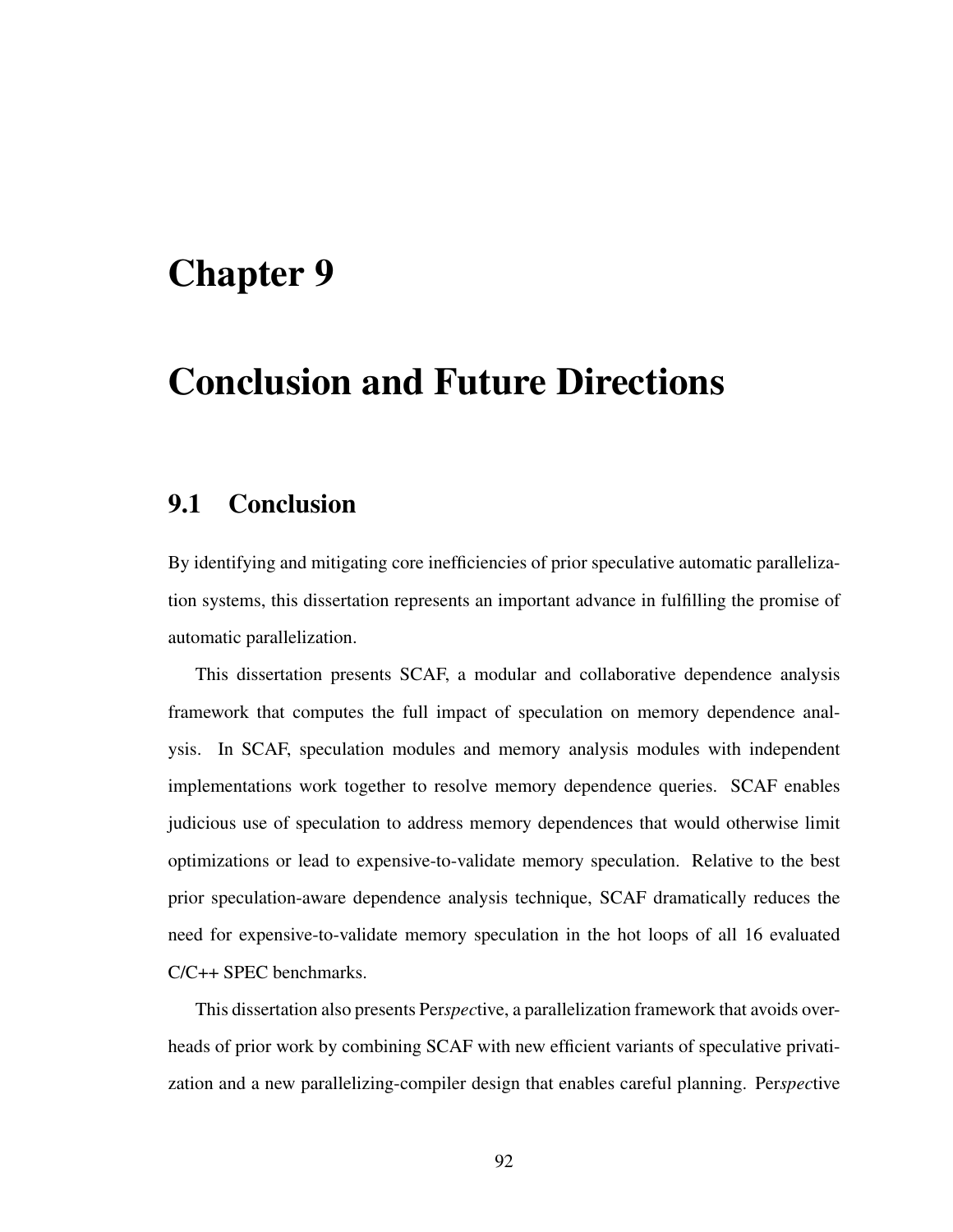fully-automatically yields a geomean whole-program speedup of  $23.0\times$  over sequential execution for 12 C/C++ benchmarks on a 28-core shared-memory commodity machine, doubling the performance of the state-of-the-art.

The source code of the compiler infrastructure built for this dissertation is publicly available.<sup>[1](#page-105-0)</sup> Further, this dissertation is accompanied by publicly available artifacts that can be used to reproduce its evaluation results and corroborate its claims.<sup>[2](#page-105-1)</sup>

### 9.2 Future Directions

#### 9.2.1 Impact for Pipelined Parallelism

This dissertation evaluates its contributions in the context of DOALL parallelization. Evaluation for pipelined parallelism  $(\S2.4.2)$  $(\S2.4.2)$  is left for future work. The infrastructure already supports PS-DSWP parallelization  $(\S6.2)$  $(\S6.2)$ . However, there is a lack of support for validation of certain speculative assertions for a PS-DSWP parallelization plan. The challenge is that PS-DSWP splits each loop iteration to different workers, contrary to DOALL parallelization where each loop iteration is executed entirely by a single worker. This necessitates adjustments in terms of speculation validation. For example, validating that a memory object is short-lived (i.e., exists only within one loop iteration) requires checking that the object is allocated and de-allocated within each iteration. This check is trivial and workerlocal for DOALL, but for PS-DSWP this validation is non-trivial since an object might be allocated by one worker and freed by another worker. Fully leveraging this dissertation's contributions in the context of pipelined parallelism will considerably increase the applicability of the proposed compiler technology.

<span id="page-105-0"></span><sup>1</sup>SCAF is available at: <https://github.com/PrincetonUniversity/SCAF>. The Per*spec*tive Parallelization Framework is available at: <https://github.com/PrincetonUniversity/cpf>.

<span id="page-105-1"></span><sup>&</sup>lt;sup>2</sup>The artifact for SCAF is available at: <https://doi.org/10.5281/zenodo.3751586>. The artifact for the Per*spec*tive Parallelization Framework is available at: [https://doi.org/10.5281/](https://doi.org/10.5281/zenodo.3606885) [zenodo.3606885](https://doi.org/10.5281/zenodo.3606885). These artifacts have been awarded all top ACM reproducibility badges by the artifact evaluation committee of the PLDI '20 and ASPLOS '20 conferences, respectively.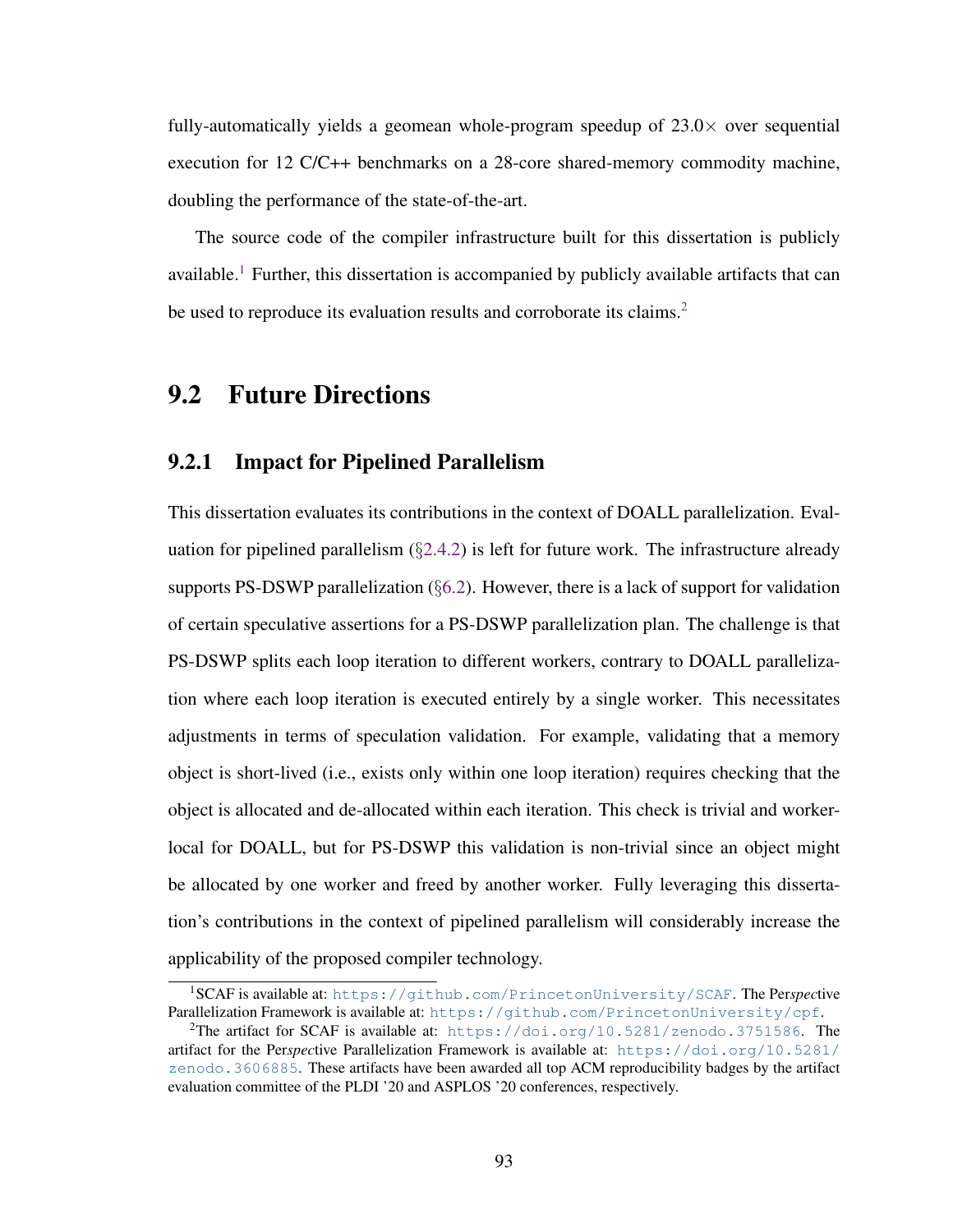#### 9.2.2 Efficient and Robust Profiling

As discussed in  $\S 7.1$ , the implementation of profilers for the presented infrastructure lacks industrial-level robustness. This translates to frequent failures to produce profile data, blocking the evaluation of the proposed techniques across a broader range of programs. Further, the use of instrumentation-based profilers introduces excessive profiling overheads. More efficient and robust profilers are a necessary advancement for developing a robust speculative parallelization system. Inspired by advancements in industrial-grade profilers [\[17\]](#page-111-4), a reasonable next step is to design sampling-based profilers that can accommodate the needs of advanced speculative parallelizing compilers with minimum overhead.

#### 9.2.3 Broader Language Support

A compiler built on top of LLVM supports (by default) various source languages (e.g., C, C++, Rust, Fortran) thanks to available frontends that emit LLVM IR from programs in these languages. In practice, though, an optimizing compiler is not equally effective across all these languages. The compiler infrastructure presented in this dissertation is built and optimized for C programs (and secondarily for C++ programs). Better support for C++ would involve profile-guided devirtualization that would complement the currentlyavailable static devirtualization that is insufficient for complex C++ SPEC benchmarks. Effective support of additional languages by the parallelizing compiler poses both engineering and research challenges. Engineering challenges include handling a variety of LLVM IR patterns produced by a diverse set of language constructs and understanding the behavior of each language's standard library functions (e.g., recognizing pure functions). Research challenges include leveraging rich language features that are lost when lowering the programs to LLVM IR. For example, Rust offers a strong type system that enables precise computation of memory dependences. Yet, the lowered code in LLVM IR is deprived of this critical type information. Therefore, using the existing compiler infrastructure to parallelize Rust programs will yield a sub-optimal result. Instead, one should either bring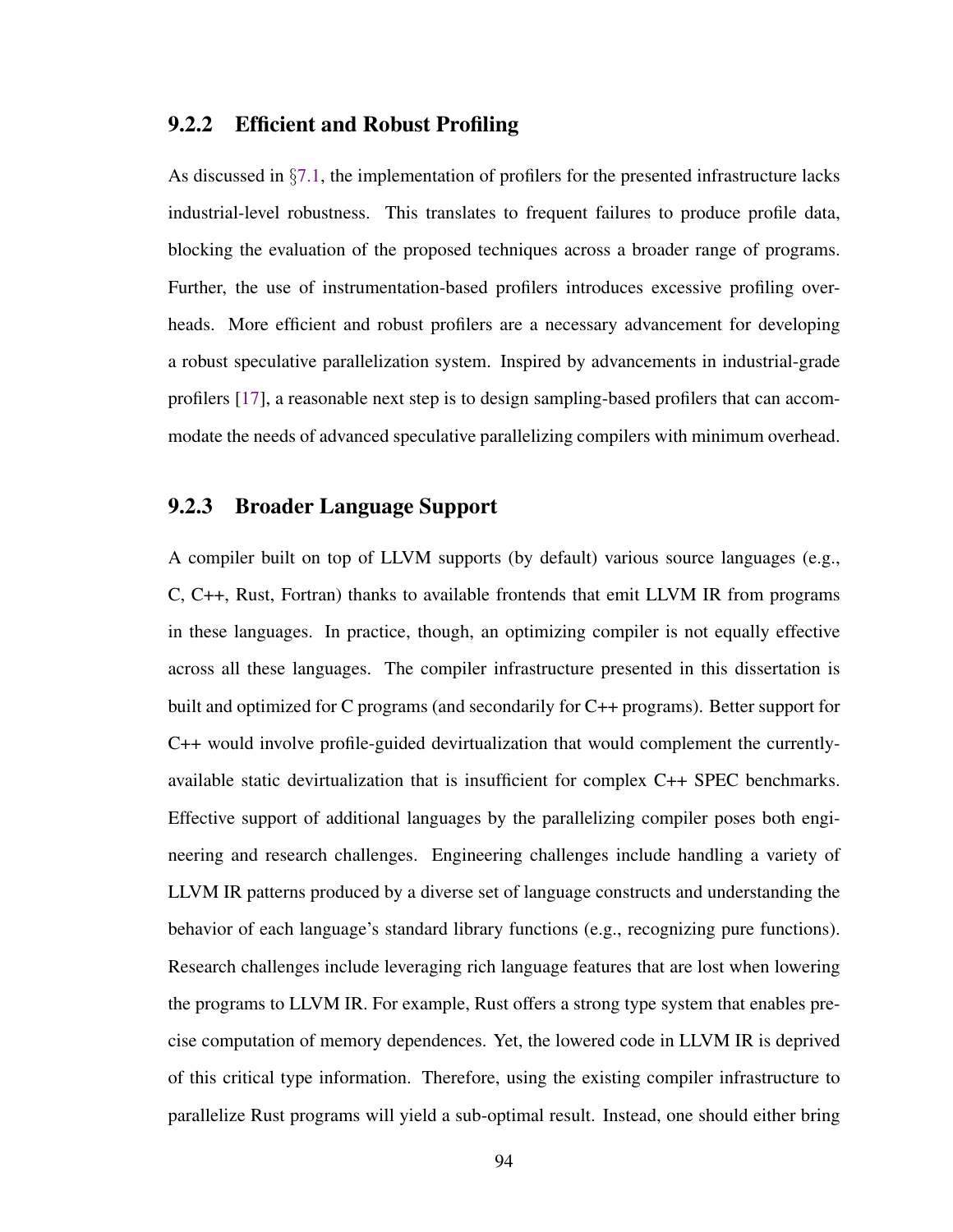this information into LLVM IR (e.g., using LLVM intrinsic functions) or move partially (or fully) the parallelizing compiler to a higher-level IR representation (e.g., MLIR [\[54\]](#page-117-4)).

#### 9.2.4 Beyond CPUs

With the end of Moore's law and with new emerging applications came extreme heterogeneity in hardware. Abstractions designed to hide hardware-specific characteristics are constantly broken today when scalability and efficiency are the goals. Programmers need to deal with new and complex programming models for each new parallel architecture. As a response to this problem, the ultimate goal is to develop parallelizing compilers that automatically target all these different parallel architectures (e.g., GPUs, spatial architectures). The ideas presented in this dissertation enable more efficient dependence handling, addressing fundamental automatic parallelization limitations that are not specific to multicore CPU-based systems. Therefore, this work may fuel new compiler advancements that enable automatic extraction of parallelism for other parallel architectures.

#### 9.2.5 General-purpose Accelerators

The development of speculative, superscalar out-of-order processors is a premier success story in accelerating sequential codes. With the right compiler technology, propelled by the advancements presented in this dissertation, an analogous and complementary success story will unfold. This time, the story is one of accelerating sequential codes by exposing coarser-grained parallelism for execution over multiple cores. Routine extraction of threadlevel parallelism from sequential codes enables the effective use of an abundance of cores, reducing the demands on the complexity and performance of individual cores. Latency hiding in sequential codes can occur among cores, not just within them. Simpler branch predictors, smaller caches per core, and in-order cores can mean more cores with the same number of transistors and more effective use of the silicon.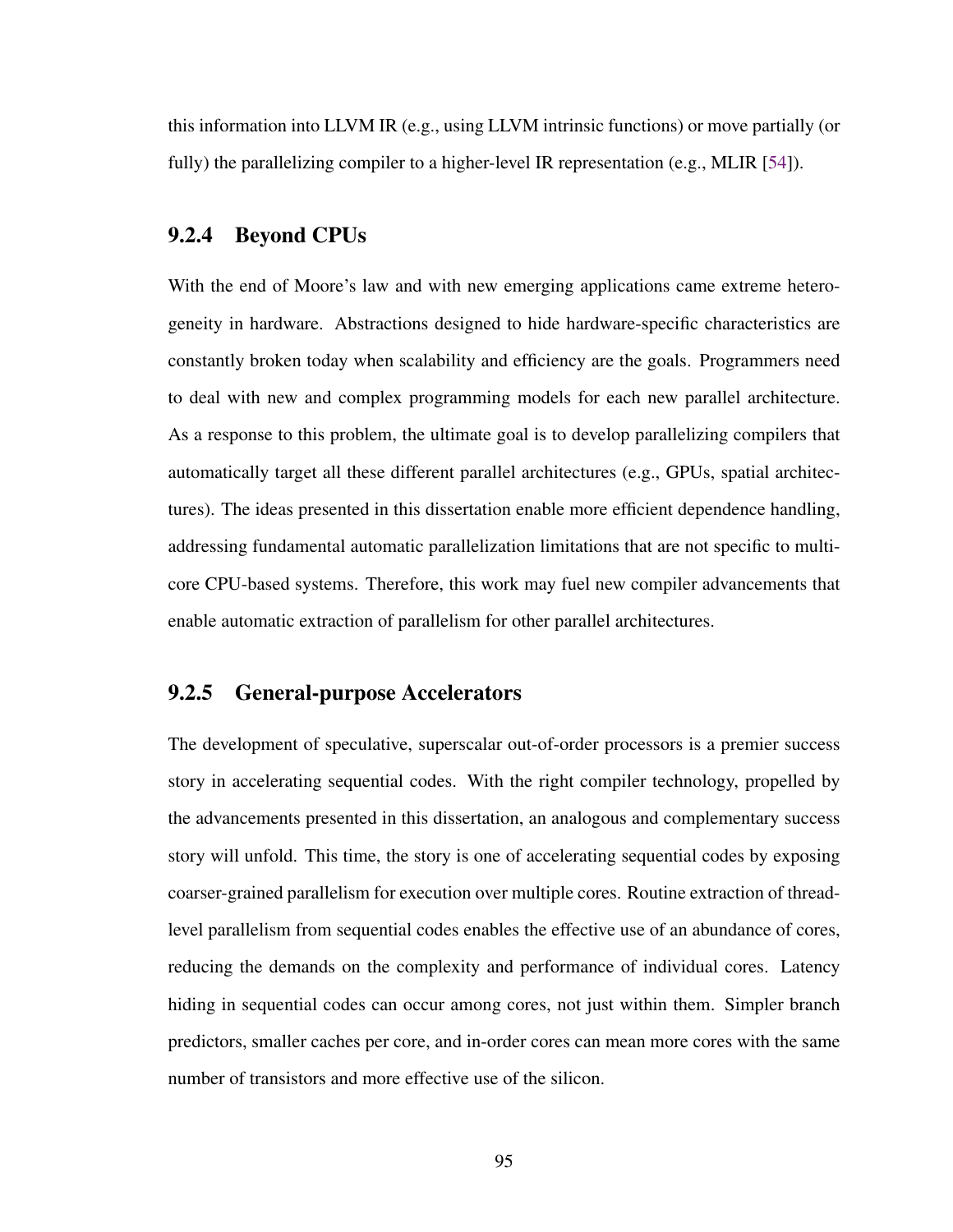## Bibliography

- [1] F. Agakov, E. Bonilla, J. Cavazos, B. Franke, G. Fursin, M. F. P. O'Boyle, J. Thomson, M. Toussaint, and C. K. I. Williams. Using machine learning to focus iterative optimization. In *CGO '06: Proceedings of the International Symposium on Code Generation and Optimization*, pages 295–305, Washington, DC, USA, 2006. IEEE Computer Society.
- [2] L. Almagor, Keith D. Cooper, Alexander Grosul, Timothy J. Harvey, Steven W. Reeves, Devika Subramanian, Linda Torczon, and Todd Waterman. Finding effective compilation sequences. In *LCTES '04: Proceedings of the 2004 ACM SIG-PLAN/SIGBED conference on Languages, compilers, and tools for embedded systems*, pages 231–239, New York, NY, USA, 2004. ACM Press.
- [3] Saman P. Amarasinghe and Monica S. Lam. Communication optimization and code generation for distributed memory machines. In *Proceedings of the ACM SIGPLAN 1993 conference on Programming language design and implementation*, PLDI '93, pages 126–138, Albuquerque, New Mexico, USA, June 1993. Association for Computing Machinery.
- [4] Lars Ole Andersen. Program Analysis and Specialization for the C Programming Language. Technical report, 1994.
- [5] Sotiris Apostolakis, Ziyang Xu, Greg Chan, Simone Campanoni, and David I. August. Perspective: A Sensible Approach to Speculative Automatic Parallelization. In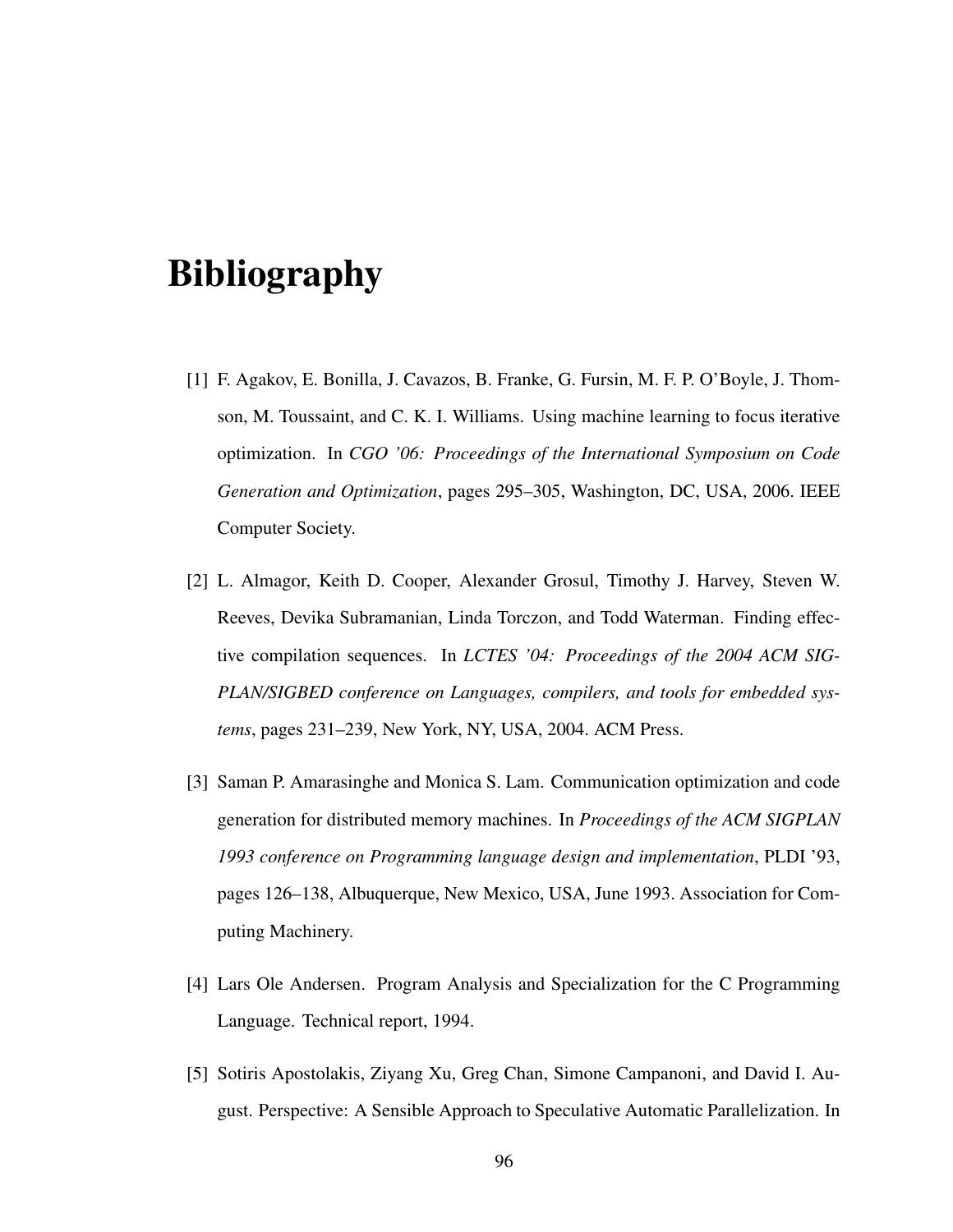*Proceedings of the Twenty-Fifth International Conference on Architectural Support for Programming Languages and Operating Systems*, ASPLOS '20, pages 351–367, Lausanne, Switzerland, March 2020. Association for Computing Machinery.

- [6] Sotiris Apostolakis, Ziyang Xu, Zujun Tan, Greg Chan, Simone Campanoni, and David I. August. SCAF: A Speculation-Aware Collaborative Dependence Analysis Framework. In *Proceedings of the 41st ACM SIGPLAN Conference on Programming Language Design and Implementation*, PLDI 2020, pages 638–654, New York, NY, USA, 2020. Association for Computing Machinery.
- [7] Amir H. Ashouri, Andrea Bignoli, Gianluca Palermo, Cristina Silvano, Sameer Kulkarni, and John Cavazos. Micomp: Mitigating the compiler phase-ordering problem using optimization sub-sequences and machine learning. *ACM Trans. Archit. Code Optim.*, 14(3):29:1–29:28, 2017.
- [8] Utpal Banerjee. *Loop Parallelization*. Springer US, 1994.
- [9] Sam Blackshear, Bor-Yuh Evan Chang, and Manu Sridharan. Thresher: precise refutations for heap reachability. In *Proceedings of the 34th ACM SIGPLAN Conference on Programming Language Design and Implementation*, PLDI '13, pages 275–286, Seattle, Washington, USA, June 2013. Association for Computing Machinery.
- [10] Bill Blume, Rudolf Eigenmann, Keith Faigin, John Grout, Jay Hoeflinger, David Padua, Paul Petersen, Bill Pottenger, Lawrence Rauchwerger, Peng Tu, and Stephen Weatherford. Polaris: The Next Generation in Parallelizing Compilers. In *Proceedings of the Workshop on Languages and Compilers for Parallel Computing*, pages 10–1. Springer-Verlag, Berlin/Heidelberg, 1994.
- [11] Martin Bravenboer and Yannis Smaragdakis. Exception analysis and points-to analysis: better together. In *Proceedings of the eighteenth international symposium on*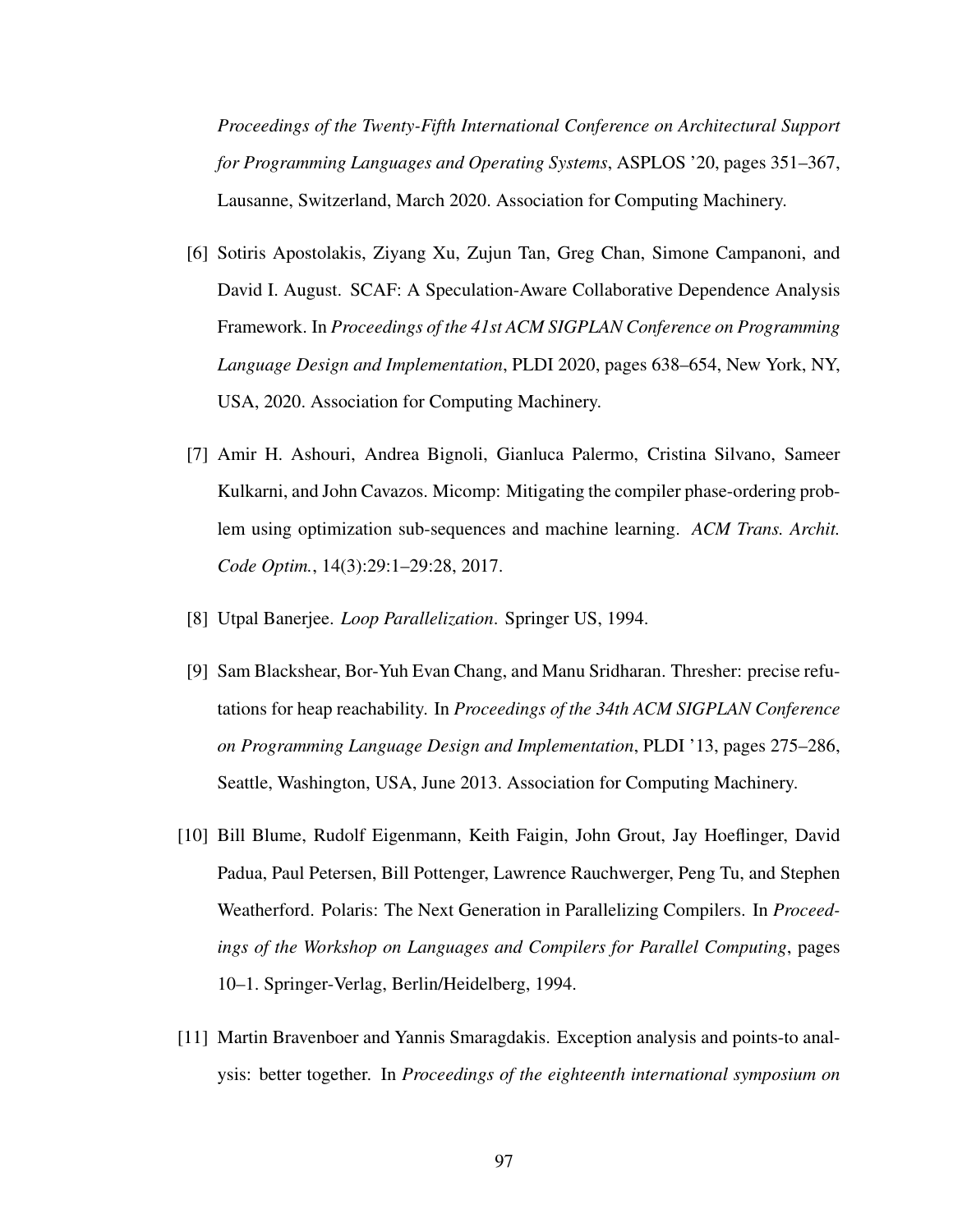*Software testing and analysis*, ISSTA '09, pages 1–12, Chicago, IL, USA, July 2009. Association for Computing Machinery.

- [12] Martin Bravenboer and Yannis Smaragdakis. Strictly declarative specification of sophisticated points-to analyses. In *Proceedings of the 24th ACM SIGPLAN conference on Object oriented programming systems languages and applications*, OOP-SLA '09, pages 243–262, Orlando, Florida, USA, October 2009. Association for Computing Machinery.
- [13] Simone Campanoni, Kevin Brownell, Svilen Kanev, Timothy M. Jones, Gu-Yeon Wei, and David Brooks. HELIX-RC: An Architecture-Compiler Co-Design for Automatic Parallelization of Irregular Programs. In *Proceeding of the 41st Annual International Symposium on Computer Architecuture*, ISCA '14, pages 217–228. IEEE Press, 2014.
- [14] Simone Campanoni, Glenn Holloway, Gu-Yeon Wei, and David Brooks. Helixup: Relaxing program semantics to unleash parallelization. In *Code Generation and Optimization (CGO), 2015 IEEE/ACM International Symposium on*, pages 235–245, Feb 2015.
- [15] Simone Campanoni, Timothy Jones, Glenn Holloway, Vijay Janapa Reddi, Gu-Yeon Wei, and David Brooks. HELIX: automatic parallelization of irregular programs for chip multiprocessing. In *Proceedings of the Tenth International Symposium on Code Generation and Optimization*, CGO '12, pages 84–93, San Jose, California, March 2012. Association for Computing Machinery.
- [16] Calin Cascaval, Colin Blundell, Maged Michael, Harold W. Cain, Peng Wu, Stefanie Chiras, and Siddhartha Chatterjee. Software Transactional Memory: Why Is It Only a Research Toy? *Queue*, 6(5):46–58, September 2008.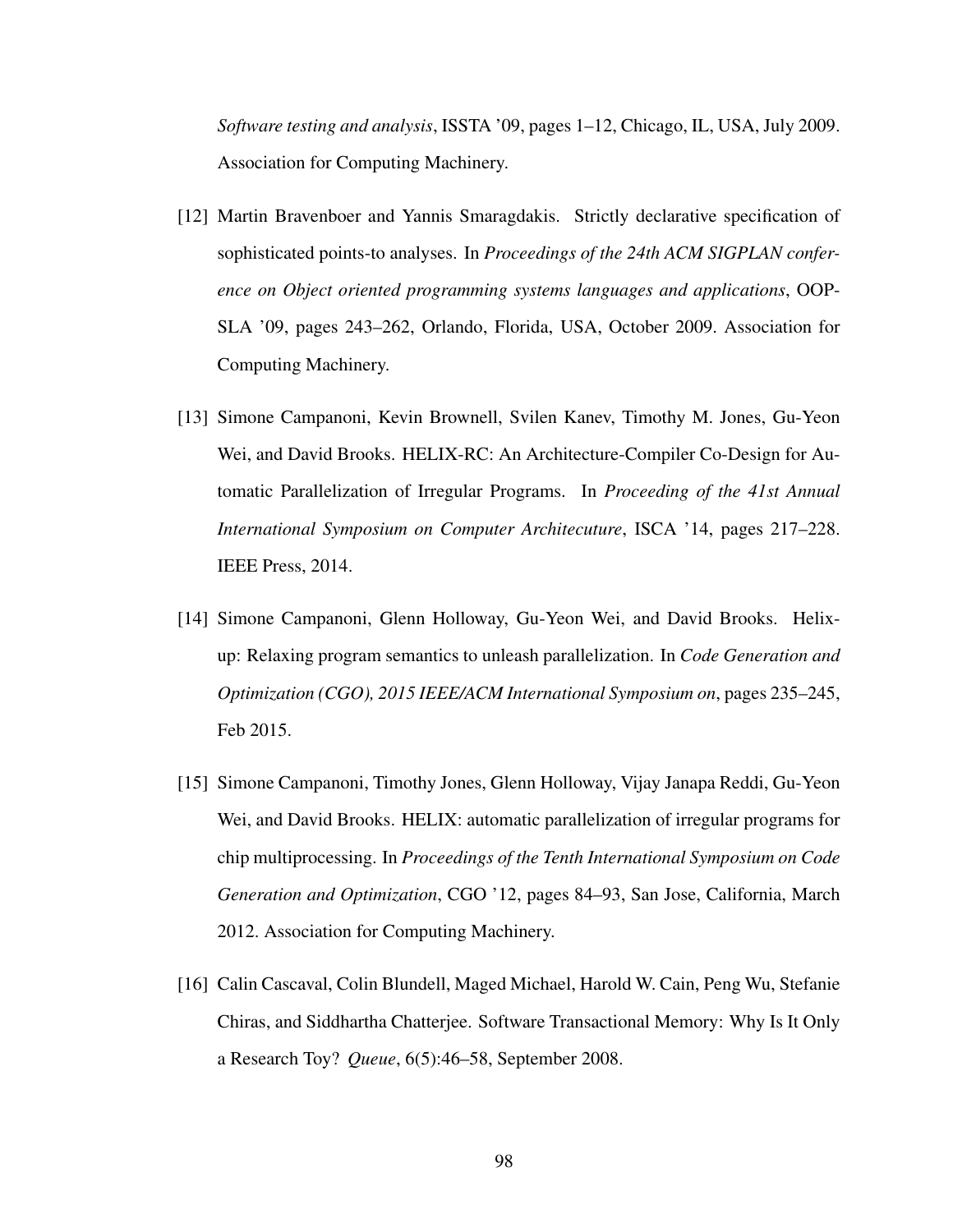- [17] Dehao Chen, David Xinliang Li, and Tipp Moseley. Autofdo: Automatic feedbackdirected optimization for warehouse-scale applications. In *CGO 2016 Proceedings of the 2016 International Symposium on Code Generation and Optimization*, pages 12–23, New York, NY, USA, 2016.
- [18] Tong Chen, Jin Lin, Xiaoru Dai, Wei-Chung Hsu, and Pen-Chung Yew. Data Dependence Profiling for Speculative Optimizations. In Evelyn Duesterwald, editor, *Compiler Construction*, Lecture Notes in Computer Science, pages 57–72, Berlin, Heidelberg, 2004. Springer.
- [19] Keith D. Cooper, Alexander Grosul, Timothy J. Harvey, Steven Reeves, Devika Subramanian, Linda Torczon, and Todd Waterman. ACME: Adaptive compilation made efficient. In *LCTES '05: Proceedings of the 2005 ACM SIGPLAN/SIGBED conference on Languages, compilers, and tools for embedded systems*, pages 69–77, New York, NY, USA, 2005. ACM.
- [20] Patrick Cousot, Radhia Cousot, and Laurent Mauborgne. The Reduced Product of Abstract Domains and the Combination of Decision Procedures. In Martin Hofmann, editor, *Foundations of Software Science and Computational Structures*, Lecture Notes in Computer Science, pages 456–472, Berlin, Heidelberg, 2011. Springer.
- [21] R. Cytron. DOACROSS: Beyond Vectorization for Multiprocessors. In *Proceedings of the 1986 International Conference on Parallel Processing (ICPP)*, pages 836– 884, 1986.
- [22] Ron Cytron, Jeanne Ferrante, Barry K. Rosen, Mark N. Wegman, and F. Kenneth Zadeck. Efficiently computing static single assignment form and the control dependence graph. *ACM Transactions on Programming Languages and Systems*, 13(4):451–490, October 1991.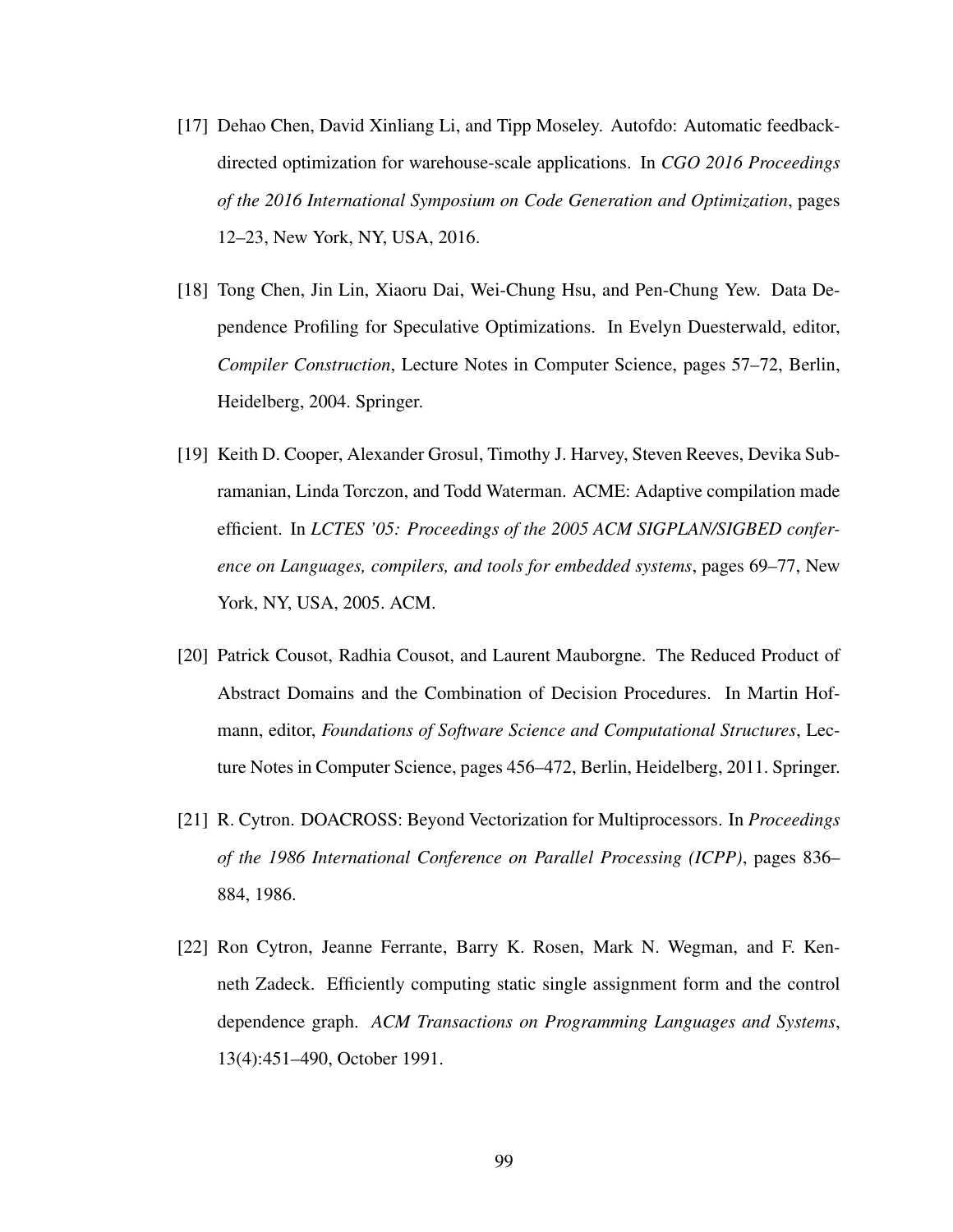- [23] Francis H. Dang, Hao Yu, and Lawrence Rauchwerger. The R-LRPD Test: Speculative Parallelization of Partially Parallel Loops. In *Proceedings of the 16th International Parallel and Distributed Processing Symposium*, IPDPS '02, page 318, USA, April 2002. IEEE Computer Society.
- [24] Jeffrey Dean and Sanjay Ghemawat. MapReduce: simplified data processing on large clusters. In *Proceedings of the 6th conference on Symposium on Operating Systems Design & Implementation - Volume 6*, OSDI'04, page 10, San Francisco, CA, December 2004. USENIX Association.
- [25] Enrico A. Deiana, Vincent St-Amour, Peter A. Dinda, Nikos Hardavellas, and Simone Campanoni. Unconventional Parallelization of Nondeterministic Applications. In *Proceedings of the Twenty-Third International Conference on Architectural Support for Programming Languages and Operating Systems*, ASPLOS '18, pages 432–447, Williamsburg, VA, USA, March 2018. Association for Computing Machinery.
- [26] David Devecsery, Peter M. Chen, Jason Flinn, and Satish Narayanasamy. Optimistic Hybrid Analysis: Accelerating Dynamic Analysis through Predicated Static Analysis. In *Proceedings of the Twenty-Third International Conference on Architectural Support for Programming Languages and Operating Systems*, ASPLOS '18, pages 348–362, Williamsburg, VA, USA, March 2018. Association for Computing Machinery.
- [27] Chen Ding, Xipeng Shen, Kirk Kelsey, Chris Tice, Ruke Huang, and Chengliang Zhang. Software behavior oriented parallelization. In *Proceedings of the 28th ACM SIGPLAN Conference on Programming Language Design and Implementation*, PLDI '07, pages 223–234, San Diego, California, USA, June 2007. Association for Computing Machinery.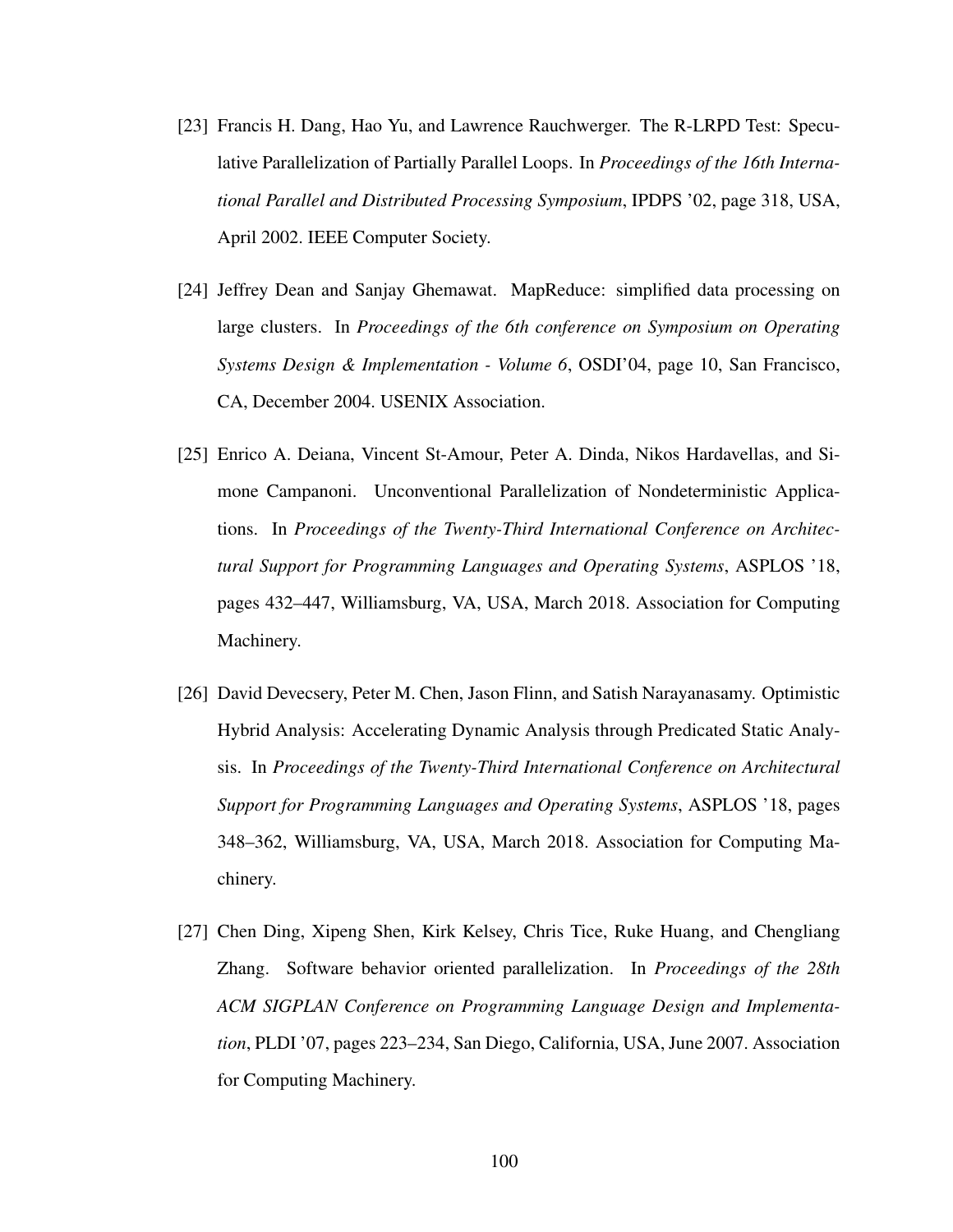- [28] P. Feautrier. Array expansion. In *ACM International Conference on Supercomputing 25th Anniversary Volume*, pages 99–111, New York, NY, USA, 1988. Association for Computing Machinery.
- [29] Manel Fernández and Roger Espasa. Speculative alias analysis for executable code. In *Proceedings of the 2002 International Conference on Parallel Architectures and Compilation Techniques*, PACT '02, pages 222–231, Washington, DC, USA, 2002. IEEE Computer Society.
- [30] Jeanne Ferrante, Karl J. Ottenstein, and Joe D. Warren. The program dependence graph and its use in optimization. *ACM Transactions on Programming Languages and Systems*, 9(3):319–349, July 1987.
- [31] Jordan Fix. *Hardware MultiThreaded Transactions: Enabling Speculative Multi-Threaded Pipeline Parallelization For Complex Programs*. PhD Thesis, Department of Computer Science, Princeton University, Princeton, NJ, United States, January 2020.
- [32] Jordan Fix, Nayana P. Nagendra, Sotiris Apostolakis, Hansen Zhang, Sophie Qiu, and David I. August. Hardware Multithreaded Transactions. In *Proceedings of the Twenty-Third International Conference on Architectural Support for Programming Languages and Operating Systems*, ASPLOS '18, pages 15–29, Williamsburg, VA, USA, March 2018. Association for Computing Machinery.
- [33] Freddy Gabbay and Avi Mendelson. Can program profiling support value prediction? In *Proceedings of the 30th annual ACM/IEEE international symposium on Microarchitecture*, MICRO 30, pages 270–280, Research Triangle Park, North Carolina, USA, December 1997. IEEE Computer Society.
- [34] Rakesh Ghiya and Laurie J. Hendren. Is it a tree, a DAG, or a cyclic graph? A shape analysis for heap-directed pointers in C. In *Proceedings of the 23rd ACM SIGPLAN-*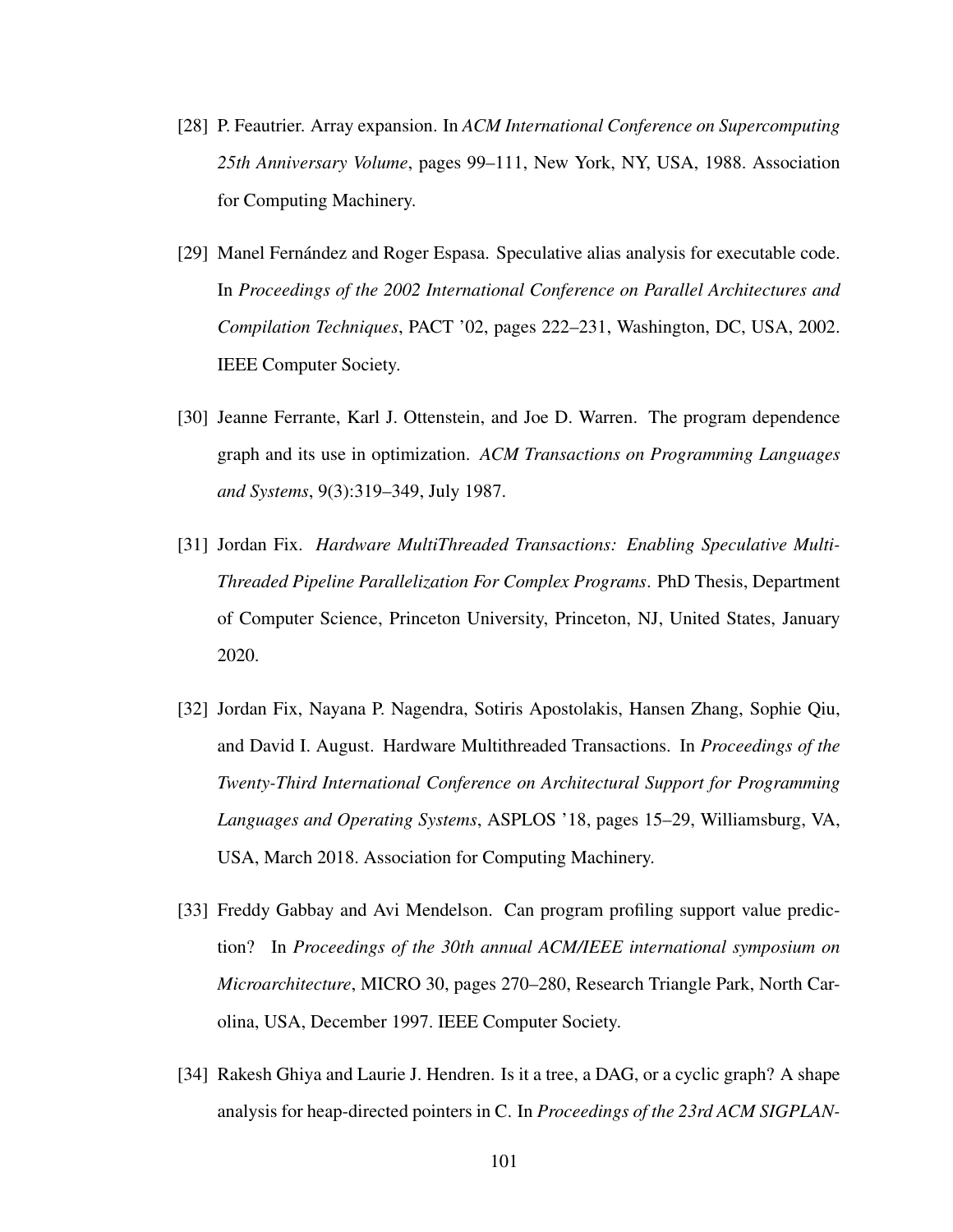*SIGACT symposium on Principles of programming languages*, POPL '96, pages 1– 15, St. Petersburg Beach, Florida, USA, January 1996. Association for Computing Machinery.

- [35] Bolei Guo, Neil Vachharajani, and David I. August. Shape analysis with inductive recursion synthesis. In *Proceedings of the 28th ACM SIGPLAN Conference on Programming Language Design and Implementation*, PLDI '07, pages 256–265, San Diego, California, USA, June 2007. Association for Computing Machinery.
- [36] M. R. Guthaus, J. S. Ringenberg, D. Ernst, T. M. Austin, T. Mudge, and R. B. Brown. MiBench: A free, commercially representative embedded benchmark suite. In *Proceedings of the Workload Characterization, 2001. WWC-4. 2001 IEEE International Workshop*, WWC '01, pages 3–14, USA, December 2001. IEEE Computer Society.
- [37] Michael Hind. Pointer analysis: haven't we solved this problem yet? In *Proceedings of the 2001 ACM SIGPLAN-SIGSOFT workshop on Program analysis for software tools and engineering*, PASTE '01, pages 54–61, Snowbird, Utah, USA, June 2001. Association for Computing Machinery.
- [38] S. Horwitz, J. Prins, and T. Reps. On the adequacy of program dependence graphs for representing programs. In *Proceedings of the 15th ACM SIGPLAN-SIGACT Symposium on Principles of Programming Languages*, POPL '88, page 146157, New York, NY, USA, 1988. Association for Computing Machinery.
- [39] Jialu Huang, Prakash Prabhu, Thomas B. Jablin, Soumyadeep Ghosh, Sotiris Apostolakis, Jae W. Lee, and David I. August. Speculatively Exploiting Cross-Invocation Parallelism. In *Proceedings of the 2016 International Conference on Parallel Architectures and Compilation*, PACT '16, pages 207–221, Haifa, Israel, September 2016. Association for Computing Machinery.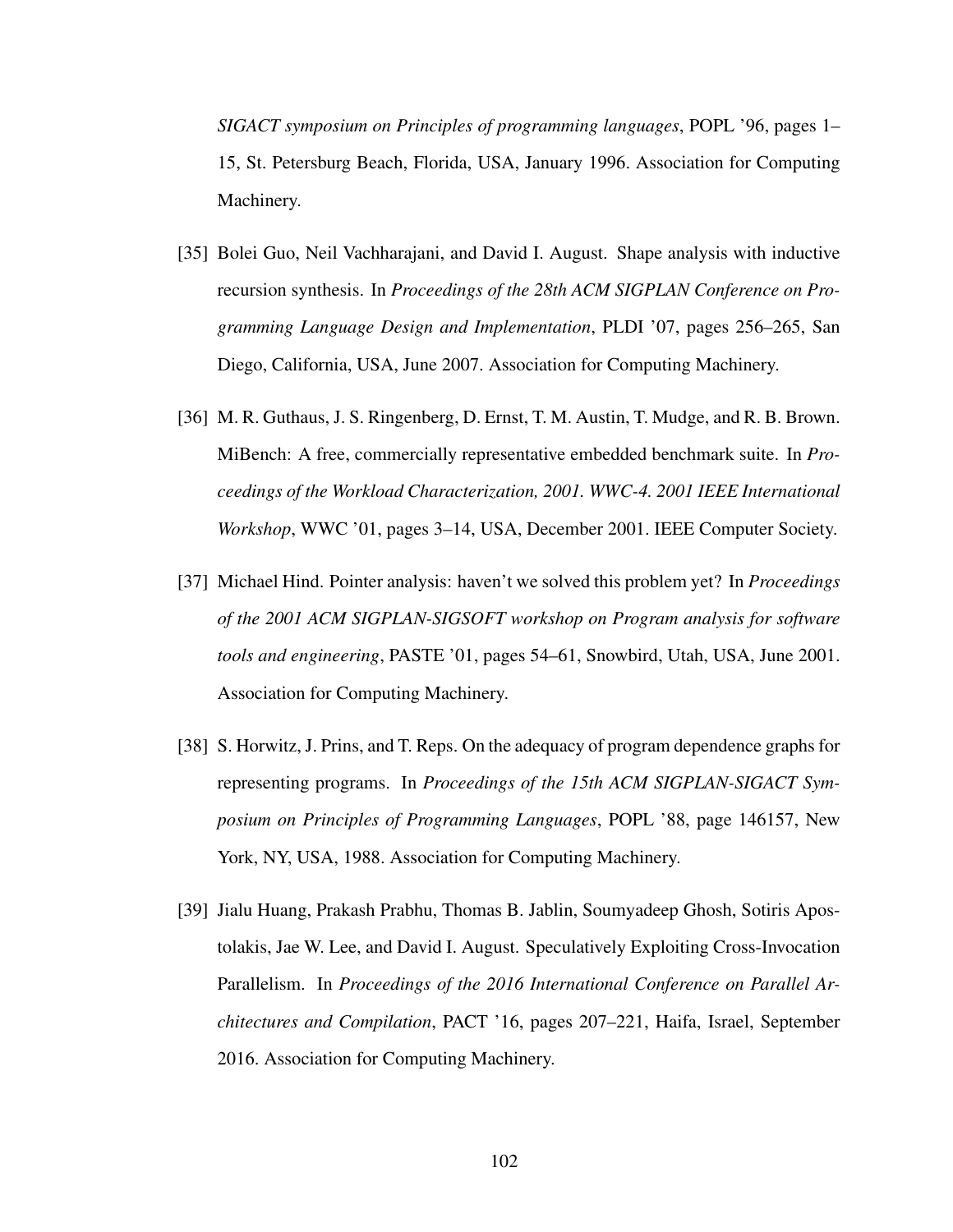- [40] Jialu Huang, Arun Raman, Thomas B. Jablin, Yun Zhang, Tzu-Han Hung, and David I. August. Decoupled Software Pipelining Creates Parallelization Opportunities. In *Proceedings of the 8th Annual IEEE/ACM International Symposium on Code Generation and Optimization*, CGO '10, pages 121–130, New York, NY, USA, 2010. Association for Computing Machinery.
- [41] Donghwan Jeon, Saturnino Garcia, Chris Louie, and Michael Bedford Taylor. Kismet: parallel speedup estimates for serial programs. In *Proceedings of the 2011 ACM international conference on Object oriented programming systems languages and applications*, OOPSLA '11, pages 519–536, Portland, Oregon, USA, October 2011. Association for Computing Machinery.
- [42] Nick P Johnson. *Static Dependence Analysis in an Infrastructure for Automatic Parallelization*. PhD Thesis, Department of Computer Science, Princeton University, Princeton, NJ, United States, September 2015.
- [43] Nick P. Johnson, Jordan Fix, Stephen R. Beard, Taewook Oh, Thomas B. Jablin, and David I. August. A collaborative dependence analysis framework. In *Proceedings of the 2017 International Symposium on Code Generation and Optimization*, CGO '17, pages 148–159, Austin, USA, February 2017. IEEE Press.
- [44] Nick P. Johnson, Hanjun Kim, Prakash Prabhu, Ayal Zaks, and David I. August. Speculative separation for privatization and reductions. In *Proceedings of the 33rd ACM SIGPLAN Conference on Programming Language Design and Implementation*, PLDI '12, pages 359–370, Beijing, China, June 2012. Association for Computing Machinery.
- [45] Nick P. Johnson, Taewook Oh, Ayal Zaks, and David I. August. Fast condensation of the program dependence graph. In *Proceedings of the 34th ACM SIGPLAN Conference on Programming Language Design and Implementation*, PLDI '13, pages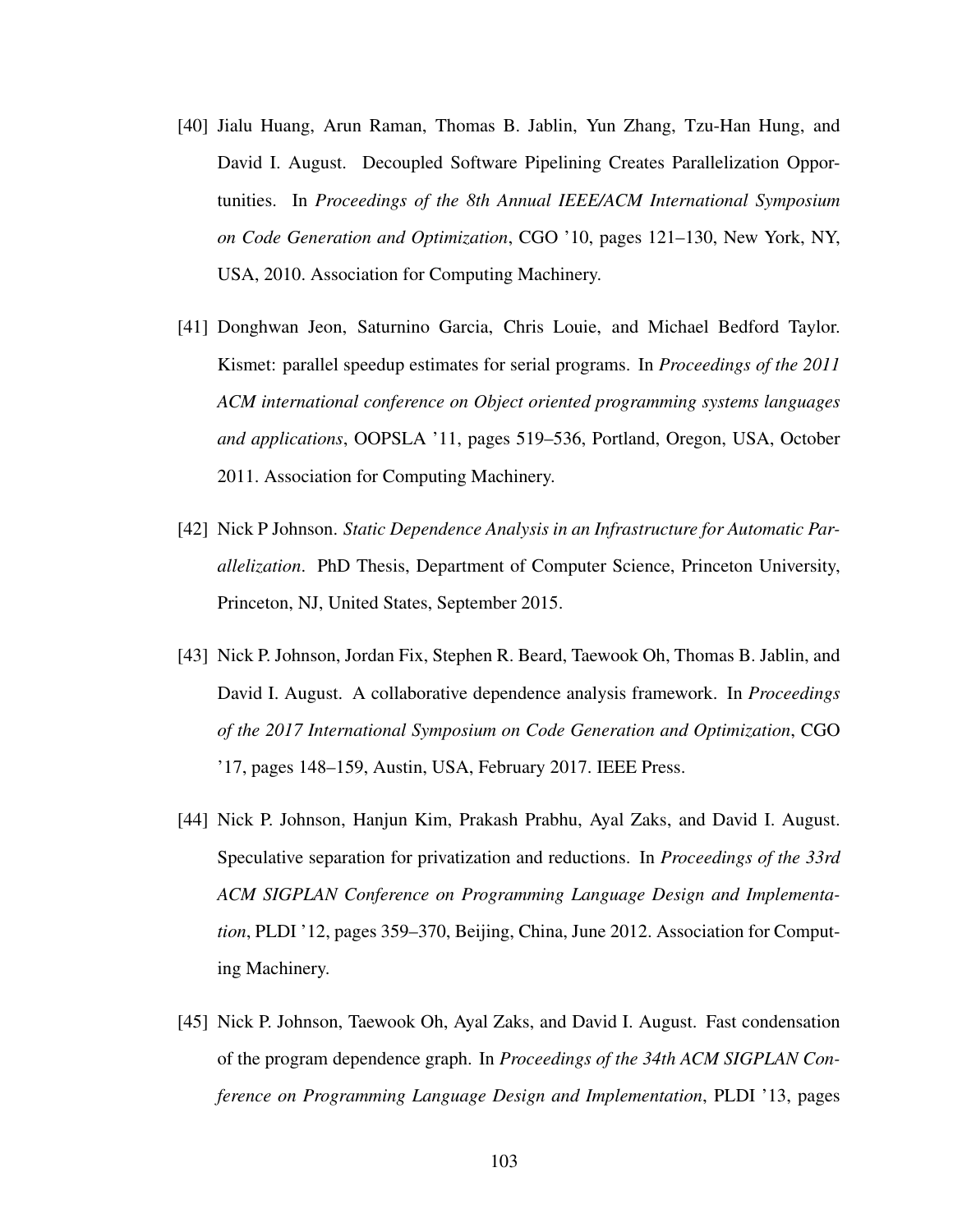39–50, Seattle, Washington, USA, June 2013. Association for Computing Machinery.

- [46] Kirk Kelsey, Tongxin Bai, Chen Ding, and Chengliang Zhang. Fast Track: A Software System for Speculative Program Optimization. In *Proceedings of the 7th annual IEEE/ACM International Symposium on Code Generation and Optimization*, CGO '09, pages 157–168, USA, March 2009. IEEE Computer Society.
- [47] Ken Kennedy and John R. Allen. *Optimizing Compilers for Modern Architectures: A Dependence-Based Approach*. Morgan Kaufmann Publishers Inc., San Francisco, CA, USA, 2001.
- [48] Hanjun Kim, Nick P. Johnson, Jae W. Lee, Scott A. Mahlke, and David I. August. Automatic speculative DOALL for clusters. In *Proceedings of the Tenth International Symposium on Code Generation and Optimization*, CGO '12, pages 94–103, San Jose, California, March 2012. Association for Computing Machinery.
- [49] Hanjun Kim, Arun Raman, Feng Liu, Jae W. Lee, and David I. August. Scalable Speculative Parallelization on Commodity Clusters. In *Proceedings of the 2010 43rd Annual IEEE/ACM International Symposium on Microarchitecture*, MICRO '43, pages 3–14, USA, December 2010. IEEE Computer Society.
- [50] Milind Kulkarni, Keshav Pingali, Bruce Walter, Ganesh Ramanarayanan, Kavita Bala, and L. Paul Chew. Optimistic parallelism requires abstractions. In *Proceedings of the 28th ACM SIGPLAN Conference on Programming Language Design and Implementation*, PLDI '07, pages 211–222, San Diego, California, USA, June 2007. Association for Computing Machinery.
- [51] Monica S. Lam, John Whaley, V. Benjamin Livshits, Michael C. Martin, Dzintars Avots, Michael Carbin, and Christopher Unkel. Context-sensitive program analysis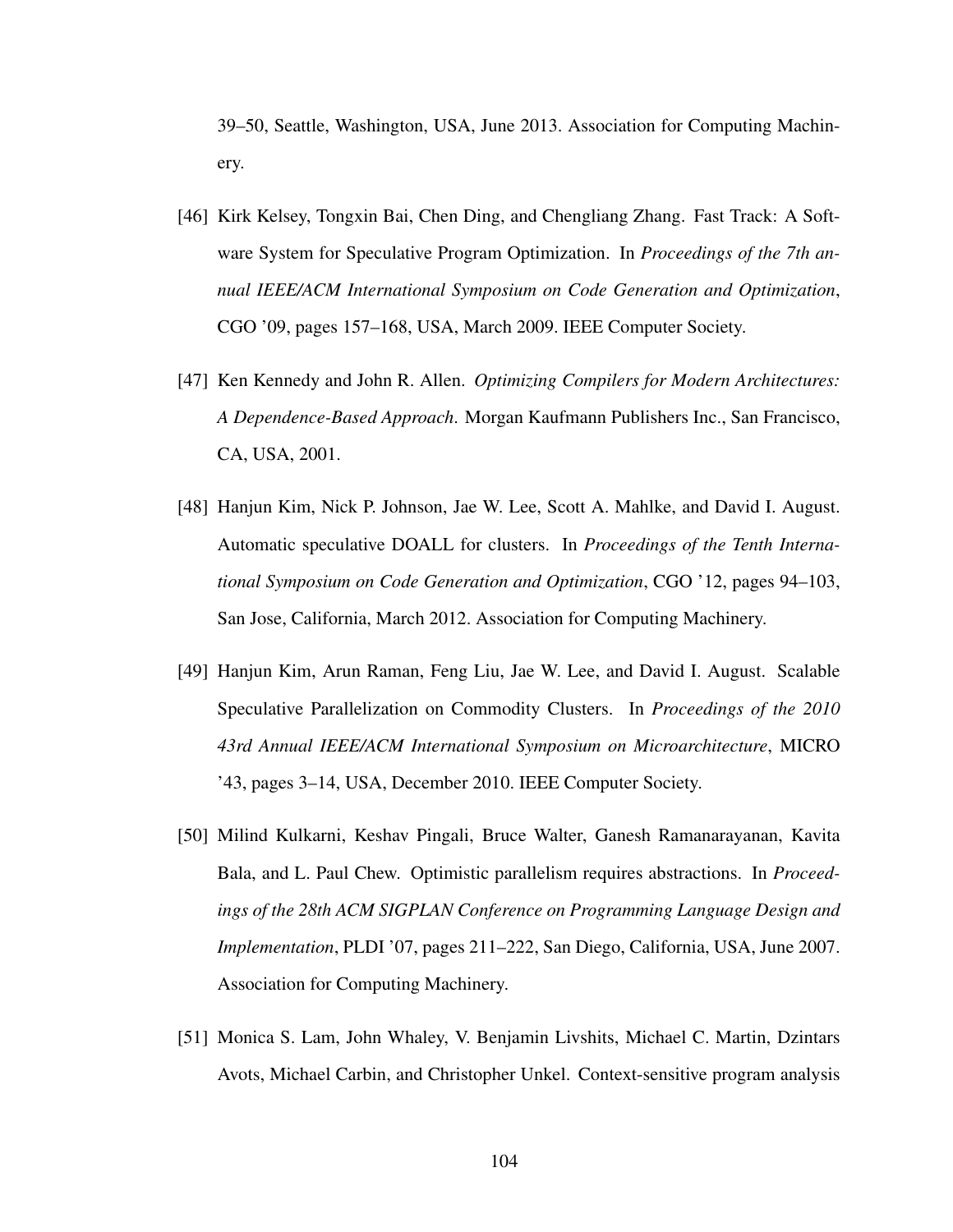as database queries. In *Proceedings of the twenty-fourth ACM SIGMOD-SIGACT-SIGART symposium on Principles of database systems*, PODS '05, pages 1–12, Baltimore, Maryland, June 2005. Association for Computing Machinery.

- [52] William Landi. Undecidability of static analysis. *ACM Letters on Programming Languages and Systems*, 1(4):323–337, December 1992.
- [53] Chris Lattner and Vikram Adve. LLVM: A Compilation Framework for Lifelong Program Analysis & Transformation. In *Proceedings of the international symposium on Code generation and optimization: feedback-directed and runtime optimization*, CGO '04, page 75, Palo Alto, California, March 2004. IEEE Computer Society.
- [54] Chris Lattner, Mehdi Amini, Uday Bondhugula, Albert Cohen, Andy Davis, Jacques Pienaar, River Riddle, Tatiana Shpeisman, Nicolas Vasilache, and Oleksandr Zinenko. MLIR: A Compiler Infrastructure for the End of Moore's Law, 2020.
- [55] Chris Lattner, Andrew Lenharth, and Vikram Adve. Making context-sensitive points-to analysis with heap cloning practical for the real world. In *Proceedings of the 28th ACM SIGPLAN Conference on Programming Language Design and Implementation*, PLDI '07, pages 278–289, San Diego, California, USA, June 2007. Association for Computing Machinery.
- [56] Ondrej Lhotak. *Program analysis using binary decision diagrams*. phd, McGill University, CAN, 2006. ISBN-13: 9780494251959.
- [57] Ondřej Lhoták and Laurie Hendren. Evaluating the benefits of context-sensitive points-to analysis using a BDD-based implementation. *ACM Transactions on Software Engineering and Methodology*, 18(1):3:1–3:53, October 2008.
- [58] Jin Lin, Tong Chen, Wei-Chung Hsu, Pen-Chung Yew, Roy Dz-Ching Ju, Tin-Fook Ngai, and Sun Chan. A compiler framework for speculative analysis and optimiza-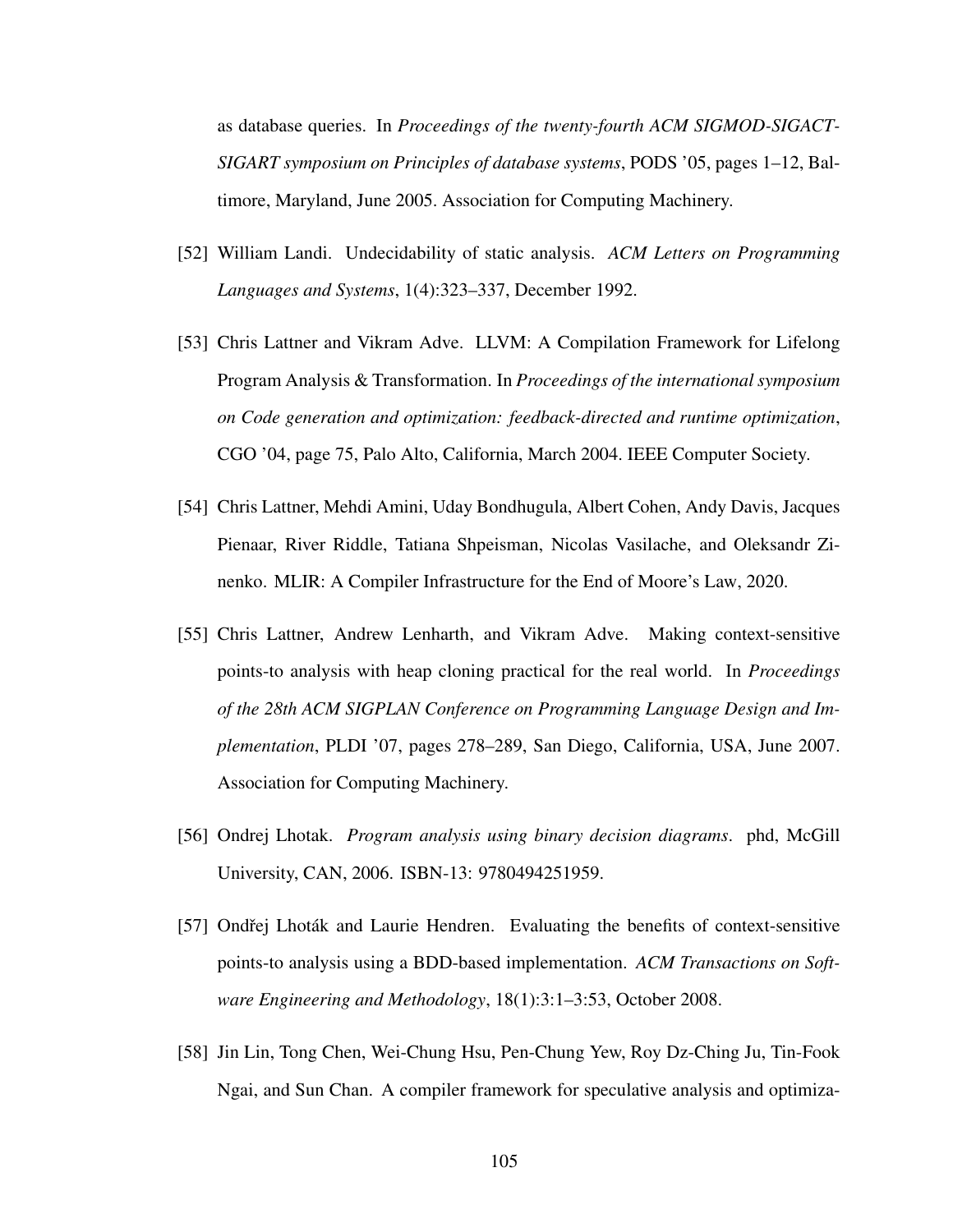tions. In *Proceedings of the ACM SIGPLAN 2003 conference on Programming language design and implementation*, PLDI '03, pages 289–299, San Diego, California, USA, May 2003. Association for Computing Machinery.

- [59] LLVM Project. Flang: A compiler front-end for Fortran. [https://github.](https://github.com/llvm/llvm-project/tree/master/flang) [com/llvm/llvm-project/tree/master/flang](https://github.com/llvm/llvm-project/tree/master/flang), September 2020.
- [60] LLVM Project. LLVM Alias Analysis Infrastructure. [http://llvm.org/](http://llvm.org/docs/AliasAnalysis.html) [docs/AliasAnalysis.html](http://llvm.org/docs/AliasAnalysis.html), September 2020.
- [61] Maroua Maalej and Laure Gonnord. Do we still need new Alias Analyses? report, Université Lyon Claude Bernard / Laboratoire d'Informatique du Paralllisme, November 2015.
- [62] Stanislav Manilov, Christos Vasiladiotis, and Björn Franke. Generalized profileguided iterator recognition. In *Proceedings of the 27th International Conference on Compiler Construction*, CC 2018, pages 185–195, Vienna, Austria, February 2018. Association for Computing Machinery.
- [63] Luiz G. A. Martins, Ricardo Nobre, João M. P. Cardoso, Alexandre C. B. Delbem, and Eduardo Marques. Clustering-based selection for the exploration of compiler optimization sequences. *ACM Trans. Archit. Code Optim.*, 13(1):8:1–8:28, 2016.
- [64] Mojtaba Mehrara, Jeff Hao, Po-Chun Hsu, and Scott Mahlke. Parallelizing sequential applications on commodity hardware using a low-cost software transactional memory. In *Proceedings of the 30th ACM SIGPLAN Conference on Programming Language Design and Implementation*, PLDI '09, pages 166–176, Dublin, Ireland, June 2009. Association for Computing Machinery.
- [65] Sasa Misailovic, Deokhwan Kim, and Martin Rinard. Parallelizing sequential programs with statistical accuracy tests. *ACM Trans. Embed. Comput. Syst.*, 12(2s), May 2013.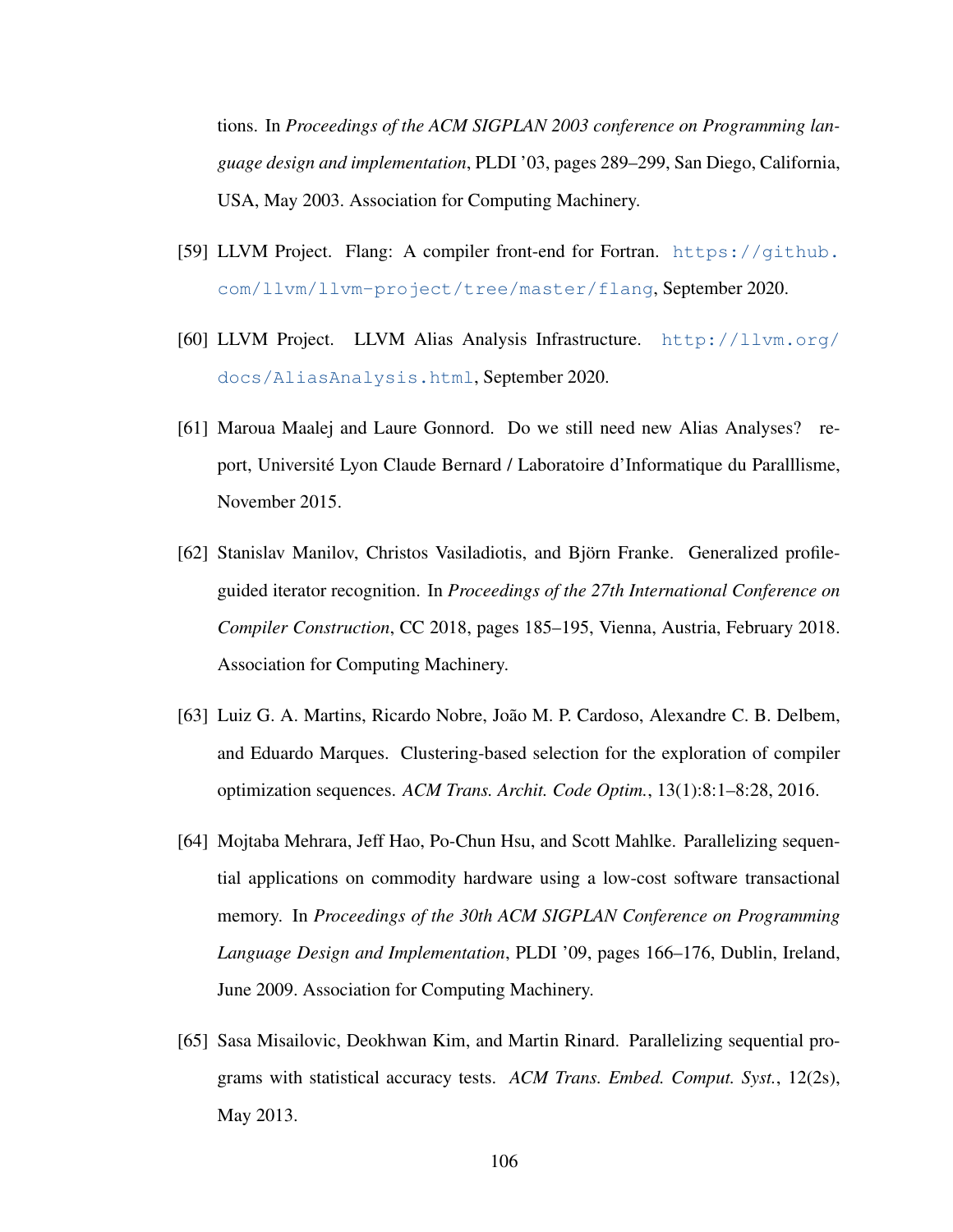- [66] Naveen Neelakantam, Ravi Rajwar, Suresh Srinivas, Uma Srinivasan, and Craig Zilles. Hardware atomicity for reliable software speculation. In *Proceedings of the 34th annual international symposium on Computer architecture*, ISCA '07, pages 174–185, San Diego, California, USA, June 2007. Association for Computing Machinery.
- [67] Greg Nelson and Derek C. Oppen. Simplification by Cooperating Decision Procedures. *ACM Transactions on Programming Languages and Systems*, 1(2):245–257, October 1979.
- [68] Donald Nguyen, Andrew Lenharth, and Keshav Pingali. Deterministic galois: ondemand, portable and parameterless. In *Proceedings of the 19th international conference on Architectural support for programming languages and operating systems*, ASPLOS '14, pages 499–512, Salt Lake City, Utah, USA, February 2014. Association for Computing Machinery.
- [69] Taewook Oh, Stephen R. Beard, Nick P. Johnson, Sergiy Popovych, and David I. August. A Generalized Framework for Automatic Scripting Language Parallelization. In *2017 26th International Conference on Parallel Architectures and Compilation Techniques (PACT)*, pages 356–369, September 2017.
- [70] OpenMP Architecture Review Board. *OpenMP Application Program Interface*. October 2007.
- [71] Guilherme Ottoni, Ram Rangan, Adam Stoler, and David I. August. Automatic Thread Extraction with Decoupled Software Pipelining. In *Proceedings of the 38th annual IEEE/ACM International Symposium on Microarchitecture*, MICRO 38, pages 105–118, Barcelona, Spain, November 2005. IEEE Computer Society.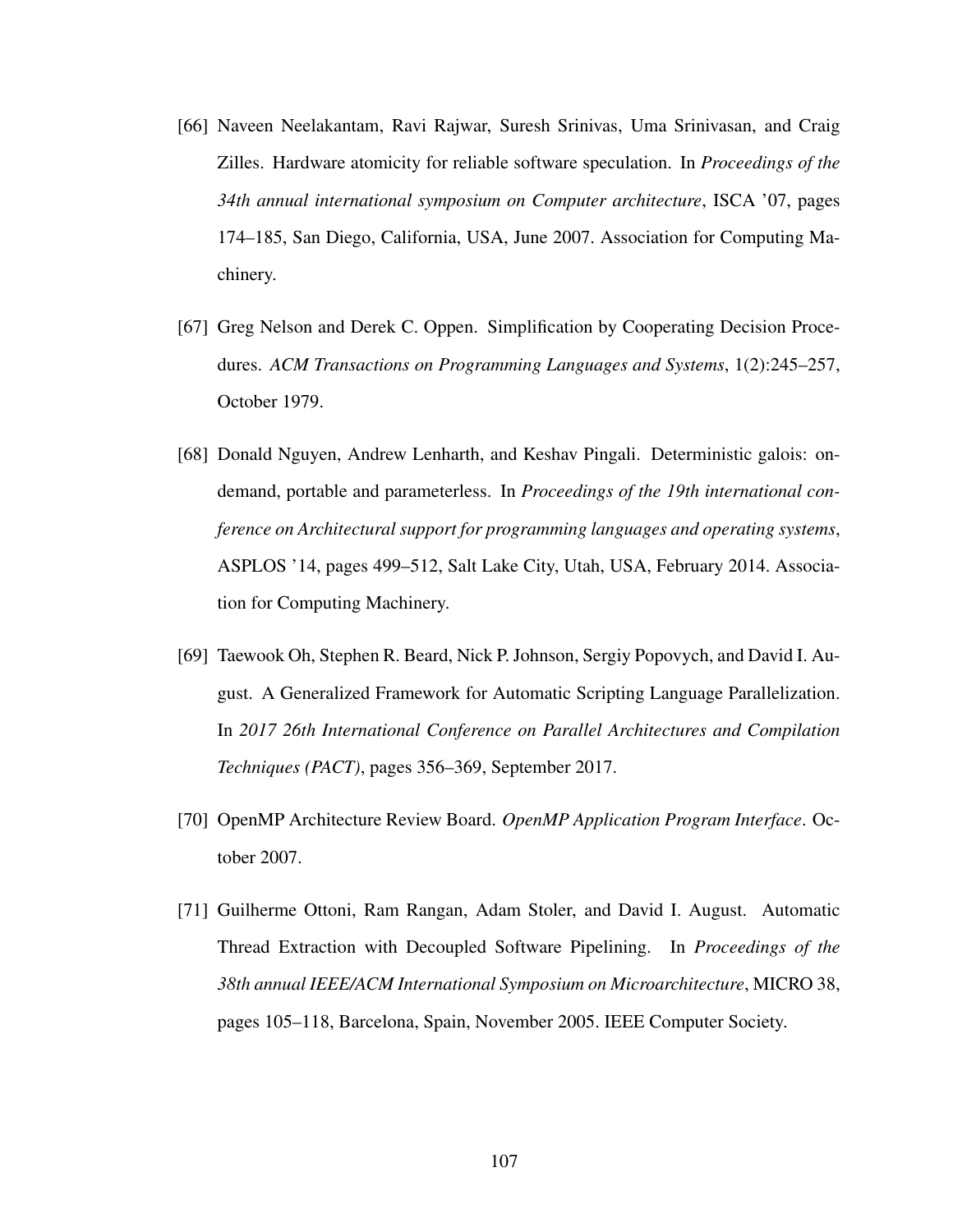- [72] Guilherme de Lima Ottoni. *Global Instruction Scheduling for Multi-Threaded Architectures*. PhD Thesis, Department of Computer Science, Princeton University, Princeton, NJ, United States, September 2008.
- [73] Manohar K. Prabhu and Kunle Olukotun. Using thread-level speculation to simplify manual parallelization. In *Proceedings of the ninth ACM SIGPLAN symposium on Principles and practice of parallel programming*, PPoPP '03, pages 1–12, San Diego, California, USA, June 2003. Association for Computing Machinery.
- [74] Prakash Prabhu, Stephen R. Beard, Sotiris Apostolakis, Ayal Zaks, and David I. August. Memodyn: Exploiting weakly consistent data structures for dynamic parallel memoization. In *Proceedings of the 27th International Conference on Parallel Architectures and Compilation Techniques*, PACT '18, New York, NY, USA, 2018. Association for Computing Machinery.
- [75] Prakash Prabhu, Soumyadeep Ghosh, Yun Zhang, Nick P. Johnson, and David I. August. Commutative set: A language extension for implicit parallel programming. In *Proceedings of the 32nd ACM SIGPLAN Conference on Programming Language Design and Implementation*, PLDI '11, pages 1–11, New York, NY, USA, 2011. Association for Computing Machinery.
- [76] William Pugh. The Omega test: a fast and practical integer programming algorithm for dependence analysis. In *Proceedings of the 1991 ACM/IEEE conference on Supercomputing*, Supercomputing '91, pages 4–13, Albuquerque, New Mexico, USA, August 1991. Association for Computing Machinery.
- [77] Arun Raman, Hanjun Kim, Thomas R. Mason, Thomas B. Jablin, and David I. August. Speculative parallelization using software multi-threaded transactions. In *Proceedings of the fifteenth International Conference on Architectural support for pro-*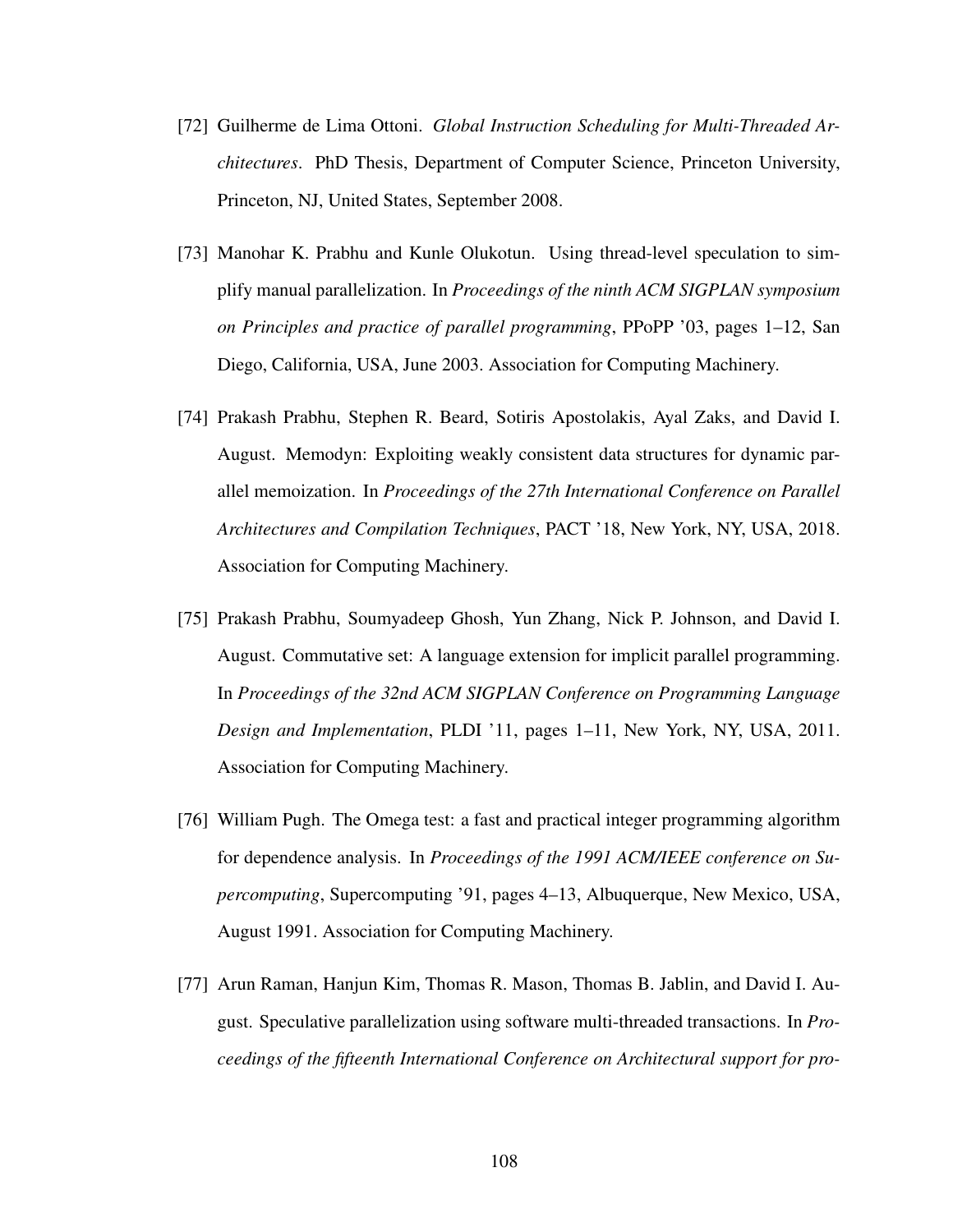*gramming languages and operating systems*, ASPLOS XV, pages 65–76, Pittsburgh, Pennsylvania, USA, March 2010. Association for Computing Machinery.

- [78] Easwaran Raman, Guilherme Ottoni, Arun Raman, Matthew J. Bridges, and David I. August. Parallel-stage decoupled software pipelining. In *Proceedings of the 6th annual IEEE/ACM international symposium on Code generation and optimization*, CGO '08, pages 114–123, Boston, MA, USA, April 2008. Association for Computing Machinery.
- [79] Easwaran Raman, Neil Va hharajani, Ram Rangan, and David I. August. Spice: Speculative parallel iteration chunk execution. In *Proceedings of the 6th Annual IEEE/ACM International Symposium on Code Generation and Optimization*, CGO '08, pages 175–184, New York, NY, USA, 2008. Association for Computing Machinery.
- [80] Ram Rangan, Neil Vachharajani, Manish Vachharajani, and David I. August. Decoupled software pipelining with the synchronization array. In *Proceedings of the 13th International Conference on Parallel Architectures and Compilation Techniques*, PACT '04, pages 177–188, USA, 2004. IEEE Computer Society.
- [81] Lawrence Rauchwerger and David Padua. The privatizing DOALL test: a run-time technique for DOALL loop identification and array privatization. In *Proceedings of the 8th international conference on Supercomputing*, ICS '94, pages 33–43, Manchester, England, July 1994. Association for Computing Machinery.
- [82] Lawrence Rauchwerger and David Padua. The LRPD test: speculative run-time parallelization of loops with privatization and reduction parallelization. *ACM SIGPLAN Notices*, 30(6):218–232, June 1995.
- [83] Lawrence Rauchwerger and David A. Padua. The LRPD Test: Speculative Run-Time Parallelization of Loops with Privatization and Reduction Parallelization.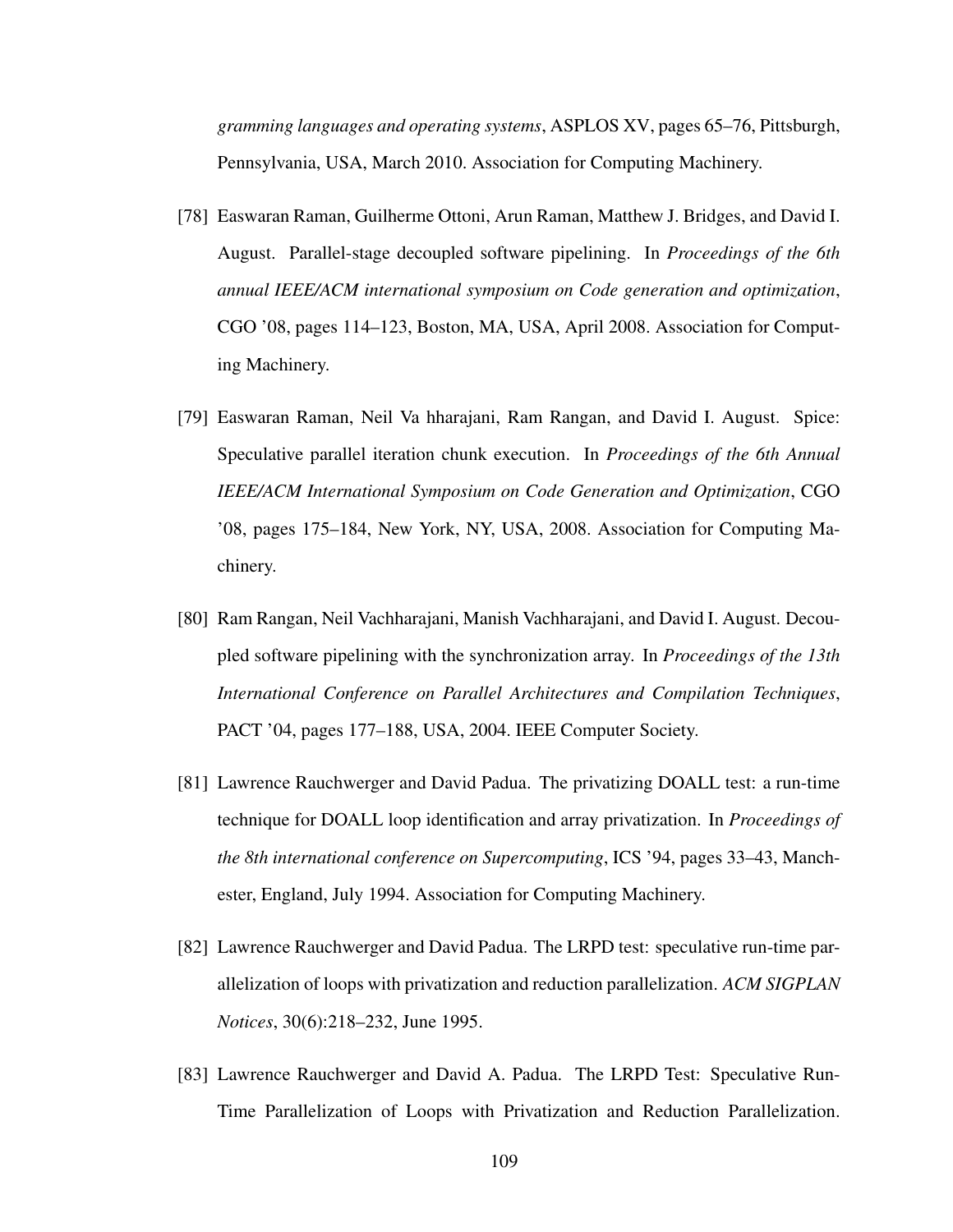*IEEE Transactions on Parallel and Distributed Systems*, 10(2):160–180, February 1999.

- [84] Silvius Rus, Maikel Pennings, and Lawrence Rauchwerger. Sensitivity analysis for automatic parallelization on multi-cores. In *Proceedings of the 21st annual international conference on Supercomputing*, ICS '07, pages 263–273, Seattle, Washington, June 2007. Association for Computing Machinery.
- [85] Silvius Rus, Lawrence Rauchwerger, and Jay Hoeflinger. Hybrid Analysis: Static & Dynamic Memory Reference Analysis. *International Journal of Parallel Programming*, 31(4):251–283, August 2003.
- [86] Mooly Sagiv, Thomas Reps, and Reinhard Wilhelm. Solving shape-analysis problems in languages with destructive updating. In *Proceedings of the 23rd ACM SIGPLAN-SIGACT symposium on Principles of programming languages*, POPL '96, pages 16–31, St. Petersburg Beach, Florida, USA, January 1996. Association for Computing Machinery.
- [87] Standard Performance Evaluation Corporation. <http://www.spec.org>.
- [88] Bjarne Steensgaard. Points-to analysis in almost linear time. In *Proceedings of the 23rd ACM SIGPLAN-SIGACT symposium on Principles of programming languages*, POPL '96, pages 32–41, St. Petersburg Beach, Florida, USA, January 1996. Association for Computing Machinery.
- [89] Ross Tate, Michael Stepp, Zachary Tatlock, and Sorin Lerner. Equality saturation: a new approach to optimization. In *POPL '09: Proceedings of the 36th annual ACM SIGPLAN-SIGACT symposium on Principles of Programming Languages*, pages 264–276, New York, NY, USA, 2009. ACM.
- [90] The GNU Project. *GNU Binutils*. Published: \http://www.gnu.org/software/binutils/.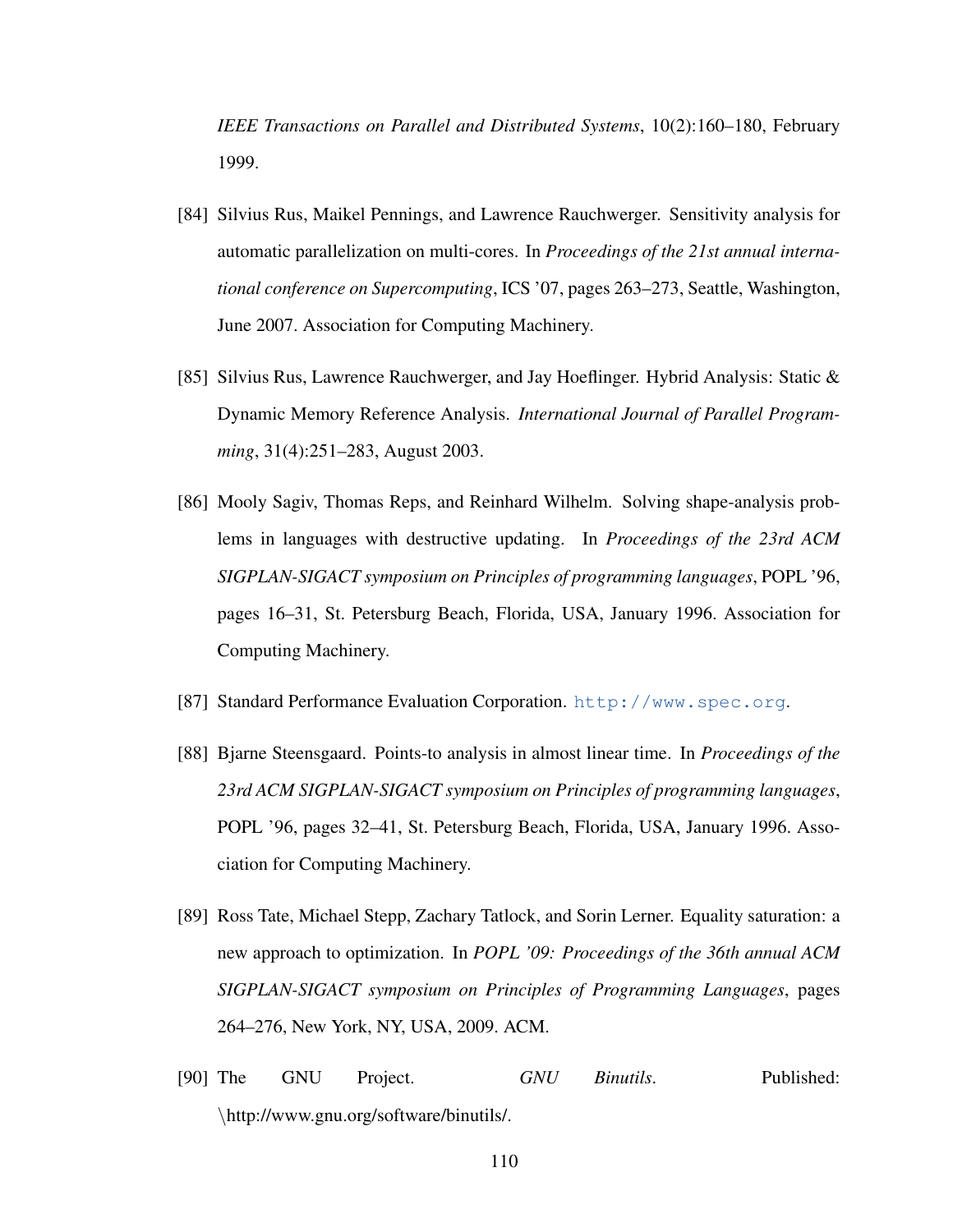- [91] The IEEE and the Open Group. *The Open Group Base Specifications Issue 6 IEEE Std 1003.1, 2004 Edition*. 2004.
- [92] Chen Tian, Min Feng, and Rajiv Gupta. Speculative parallelization using state separation and multiple value prediction. In *Proceedings of the 2010 international symposium on Memory management*, ISMM '10, pages 63–72, Toronto, Ontario, Canada, June 2010. Association for Computing Machinery.
- [93] Chen Tian, Min Feng, and Rajiv Gupta. Supporting speculative parallelization in the presence of dynamic data structures. In *Proceedings of the 31st ACM SIG-PLAN Conference on Programming Language Design and Implementation*, PLDI '10, pages 62–73, Toronto, Ontario, Canada, June 2010. Association for Computing Machinery.
- [94] Chen Tian, Min Feng, Vijay Nagarajan, and Rajiv Gupta. Copy or Discard execution model for speculative parallelization on multicores. In *Proceedings of the 41st annual IEEE/ACM International Symposium on Microarchitecture*, MICRO 41, pages 330–341, USA, November 2008. IEEE Computer Society.
- [95] Georgios Tournavitis, Zheng Wang, Björn Franke, and Michael F.P. O'Boyle. Towards a holistic approach to auto-parallelization: Integrating profile-driven parallelism detection and machine-learning based mapping. In *Proceedings of the 30th ACM SIGPLAN Conference on Programming Language Design and Implementation*, PLDI '09, pages 177–187, New York, NY, USA, 2009. Association for Computing Machinery.
- [96] Peng Tu and David A. Padua. Automatic Array Privatization. In *Proceedings of the 6th International Workshop on Languages and Compilers for Parallel Computing*, pages 500–521, Berlin, Heidelberg, August 1993. Springer-Verlag.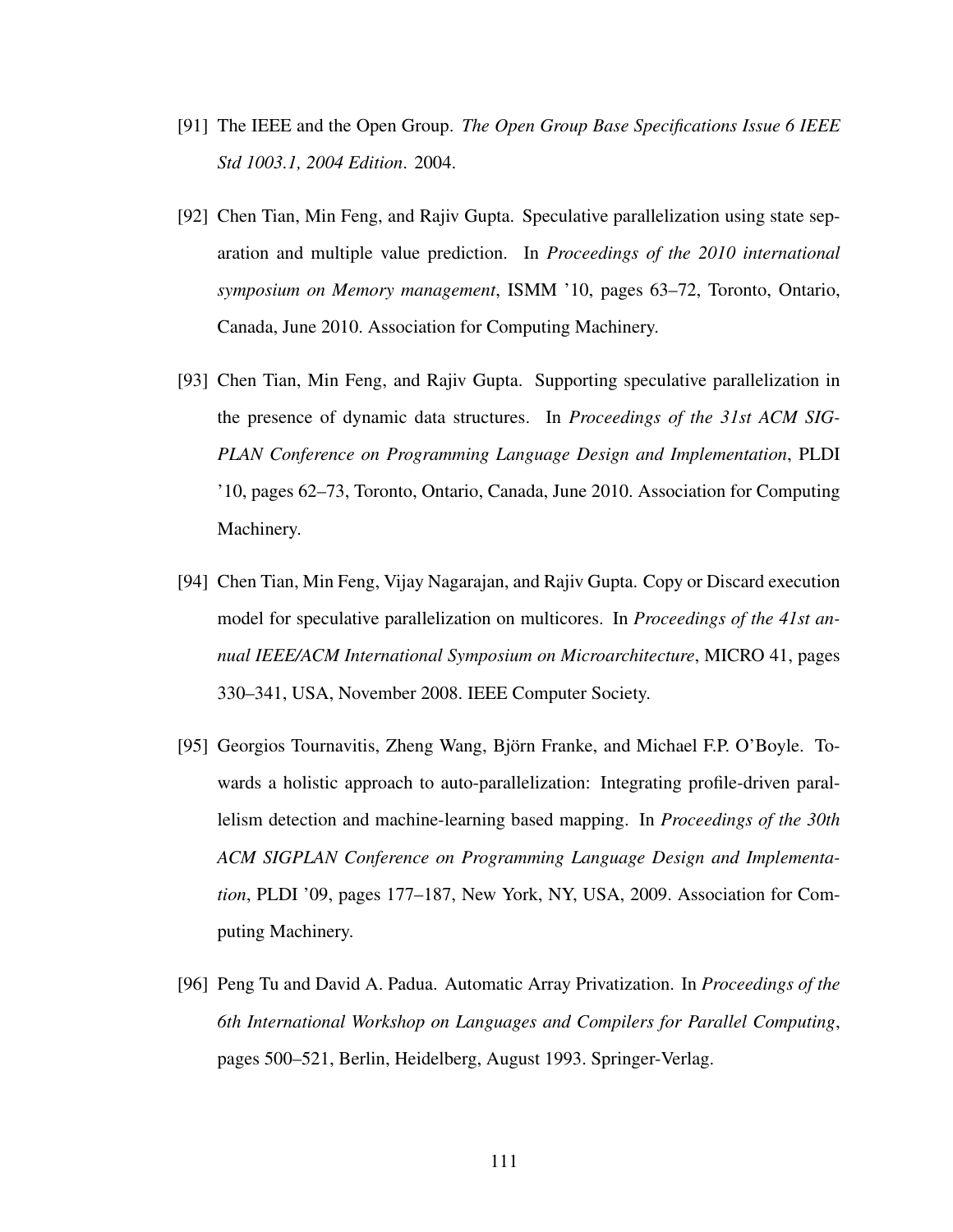- [97] Abhishek Udupa, Kaushik Rajan, and William Thies. Alter: Exploiting breakable dependences for parallelization. In *Proceedings of the 32Nd ACM SIGPLAN Conference on Programming Language Design and Implementation*, PLDI '11, pages 480–491, New York, NY, USA, 2011. ACM.
- [98] Neil Vachharajani, Ram Rangan, Easwaran Raman, Matthew J. Bridges, Guilherme Ottoni, and David I. August. Speculative Decoupled Software Pipelining. In *Proceedings of the 16th International Conference on Parallel Architecture and Compilation Techniques*, PACT '07, pages 49–59, USA, September 2007. IEEE Computer Society.
- [99] John Whaley and Monica S. Lam. Cloning-based context-sensitive pointer alias analysis using binary decision diagrams. In *Proceedings of the ACM SIGPLAN 2004 conference on Programming language design and implementation*, PLDI '04, pages 131–144, Washington DC, USA, June 2004. Association for Computing Machinery.
- [100] Robert Wilson, Robert French, Christopher Wilson, Saman Amarasinghe, Jennifer Anderson, Steve Tjiang, Shih Liao, Chau Tseng, Mary Hall, Monica Lam, and John Hennessy. The SUIF Compiler System: a Parallelizing and Optimizing Research Compiler. Technical Report, Stanford University, Stanford, CA, USA, 1994.
- [101] Michael E Wolf, Dror E Maydan, and Ding-Kai Chen. Combining loop transformations considering caches and scheduling. In *Proceedings of the 29th Annual IEEE/ACM International Symposium on Microarchitecture. MICRO 29*, pages 274– 286. IEEE, 1996.
- [102] Victor A Ying, Mark C Jeffrey, and Daniel Sanchez. T4: Compiling Sequential Code for Effective Speculative Parallelization in Hardware. In *47th Annual International Symposium on Computer Architecture (ISCA)*, pages 159–172. IEEE, 2020.